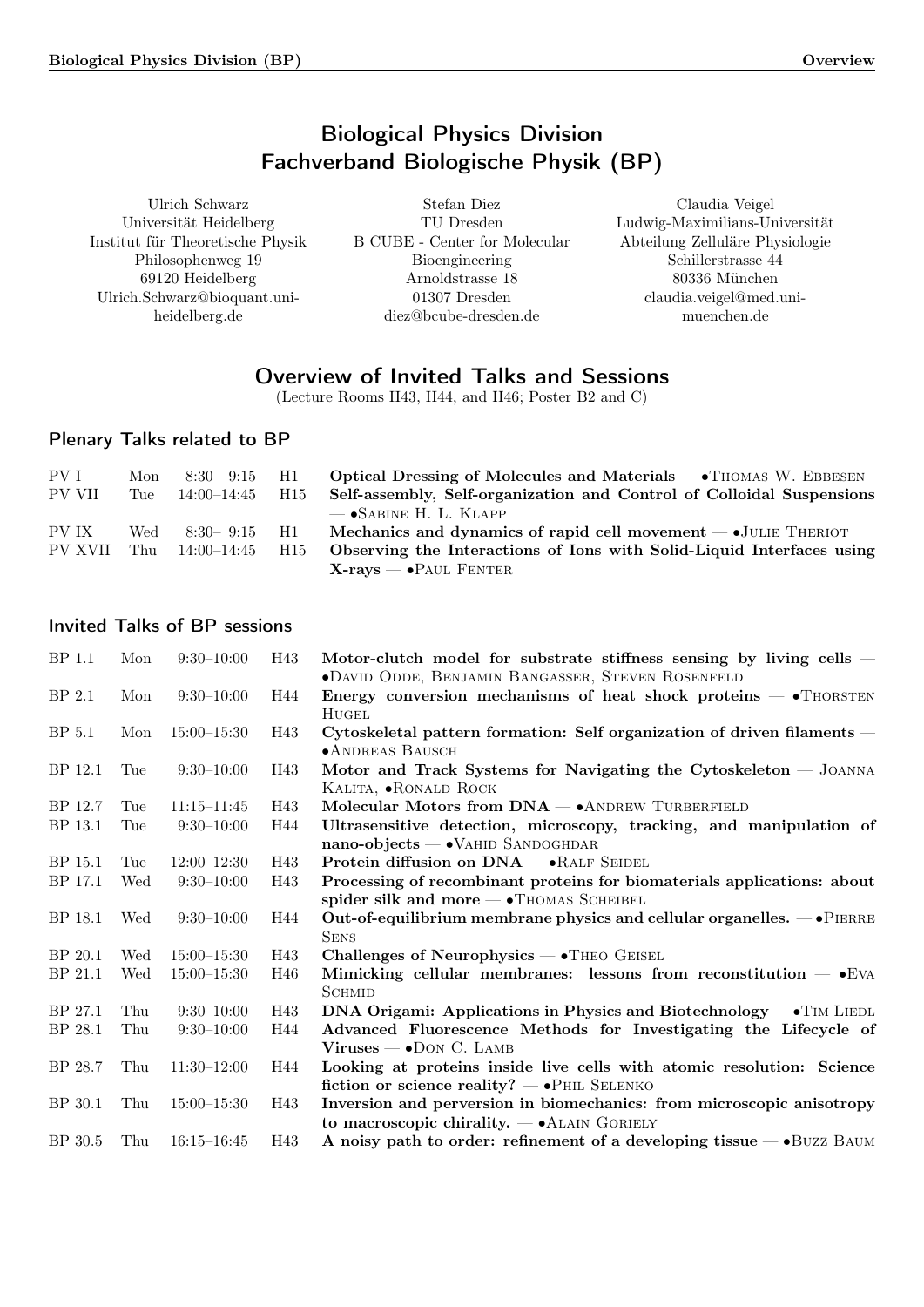# Invited Talks of the Joint Symposium Charge Transfer Effects in Molecular Materials

Organizers Wolfgang Brütting and Frank Schreiber. For more details see SYCT.

| SYCT 1.1 Mon |     | $9:30 - 10:00$  | H1 | A coarse grained QM/MM approach for the description of charge trans-   |
|--------------|-----|-----------------|----|------------------------------------------------------------------------|
|              |     |                 |    | fer in complex systems $- \cdot$ MARCUS ELSTNER                        |
| SYCT 1.2     | Mon | $10:00 - 10:30$ | H1 | Identifying and resolving charge separation in organic solar cells $-$ |
|              |     |                 |    | • EBERHARD RIEDLE                                                      |
| SYCT 1.3     | Mon | $10:30 - 11:00$ | H1 | Quantifying the energy of charge transfer states: From molecular crys- |
|              |     |                 |    | tals to donor-acceptor blends $-$ • REINHARD SCHOLZ                    |
| SYCT 1.4     | Mon | $11:00 - 11:30$ | H1 | Efficient Exciton Generation and Collection in Organic Solar Cells —   |
|              |     |                 |    | ·MARK THOMPSON, CONG TRINH, STEVE FORREST, JERAMY ZIMMERMAN            |
| SYCT 1.5     | Mon | $11:30-12:00$   | H1 | Electron transport in organic single-crystal transistors and Schottky- |
|              |     |                 |    | gated heterostructures $-$ • ALBERTO MORPURGO                          |

# Invited Talks of the Joint Symposium Magnetic Nanoparticles in Biomedical Diagnostics and Therapy

Organizers Gernot Güntherodt and Eckart Rühl. For more details see SYBD.

| SYBD 1.1        | Mon | $15:00 - 15:30$ | H1 | <b>Functionalization and Pharmaceutical Aspects of Magnetic Nanoparti-</b><br>cles (Magnetic Carriers) $-$ • URS O. HÄFELI                                                |
|-----------------|-----|-----------------|----|---------------------------------------------------------------------------------------------------------------------------------------------------------------------------|
| SYBD 1.2        | Mon | 15:30–16:00     | H1 | Fluid mechanical aspects of the rapeutic application of suspensions of<br>$magnetic$ nanoparticles $-$ • STEFAN ODENBACH                                                  |
| SYBD 1.3        | Mon | $16:00 - 16:30$ | H1 | Magnetic Particle Imaging: A new Medical Imaging Modality –<br>•THORSTEN BUZUG                                                                                            |
| SYBD 1.4        | Mon | 16:30–17:00     | H1 | Superparamagnetic iron oxide nanoparticles for MR-visible mesh im-<br>plants and novel drug targeting models — • IOANA SLABU, ANJALI ROETH,                               |
| <b>SYBD</b> 1.5 | Mon | 17:00–17:30     | H1 | CHRISTIANE KUHL, THOMAS SCHMITZ-RODE, MARTIN BAUMANN<br>Magnetic measurement techniques assisting biomedical applications of<br>$magnetic$ nanoparticles $-$ •LUTZ TRAHMS |

# Invited Talks of the Joint Symposium Computational Challenges in Scale-Bridging Modeling of **Materials**

Organizers Gianaurelio Cuniberti and Frauke Gräter. For more details see SYMM.

| SYMM 1.1 | Thu   | $9:30-10:00$    | H1 | Challenges for first-principles based computation of properties of oxide |
|----------|-------|-----------------|----|--------------------------------------------------------------------------|
|          |       |                 |    | $\text{materials} \longrightarrow \text{KARSTEN ALBE}$                   |
| SYMM 1.2 | Thu   | $10:00 - 10:30$ | H1 | Deformation and Fracture of Solids: Tough Nuts at Atomic and Contin-     |
|          |       |                 |    | uum Scales – • PETER GUMBSCH, MATOUS MROVEC, KINSHUK SRIVASTAVA,         |
|          |       |                 |    | DANIEL WEYGAND                                                           |
| SYMM 1.3 | - Thu | $10:30-11:00$   | H1 | Crucial Issues and Future Directions of Through-Process Modeling —       |
|          |       |                 |    | <b>•GUENTER GOTTSTEIN</b>                                                |
| SYMM 1.4 | Thu   | $11:00 - 11:30$ | H1 | Adaptive Resolution Simulations for Soft Matter: Applications and        |
|          |       |                 |    | New Developments $-$ • KURT KREMER                                       |
| SYMM 1.5 | Thu   | $11:30-12:00$   | H1 | Materials by design $- \cdot$ MARKUS BUEHLER                             |
|          |       |                 |    |                                                                          |

Invited Talks of the Joint Focus Session Publishing in the Age of the Internet (with jDPG) Organizers Stephan Köhler (jDPG) and Ulrich Schwarz (BP).

|  |  | BP 6.1 Mon $15:30-16:00$ H44 Publishing in Physical Review Letters $-$ • KARSTEN KRUSE            |
|--|--|---------------------------------------------------------------------------------------------------|
|  |  | BP 6.2 Mon $16:00-16:30$ H44 The Opportunities of Open Access Publishing $-$ EBERHARD BODENSCHATZ |

Invited Talks of the Joint Focus Session Dynamics of Adaptive Networks (with SOE and DY) Organizers Eckehard Schöll and Jens Christian Claussen.

SOE 15.1 Wed 9:30–10:00 H37 [Adaptive Networks: Of social interactions and mathematical tools](#page-4-0) — ∙Anne-Ly Do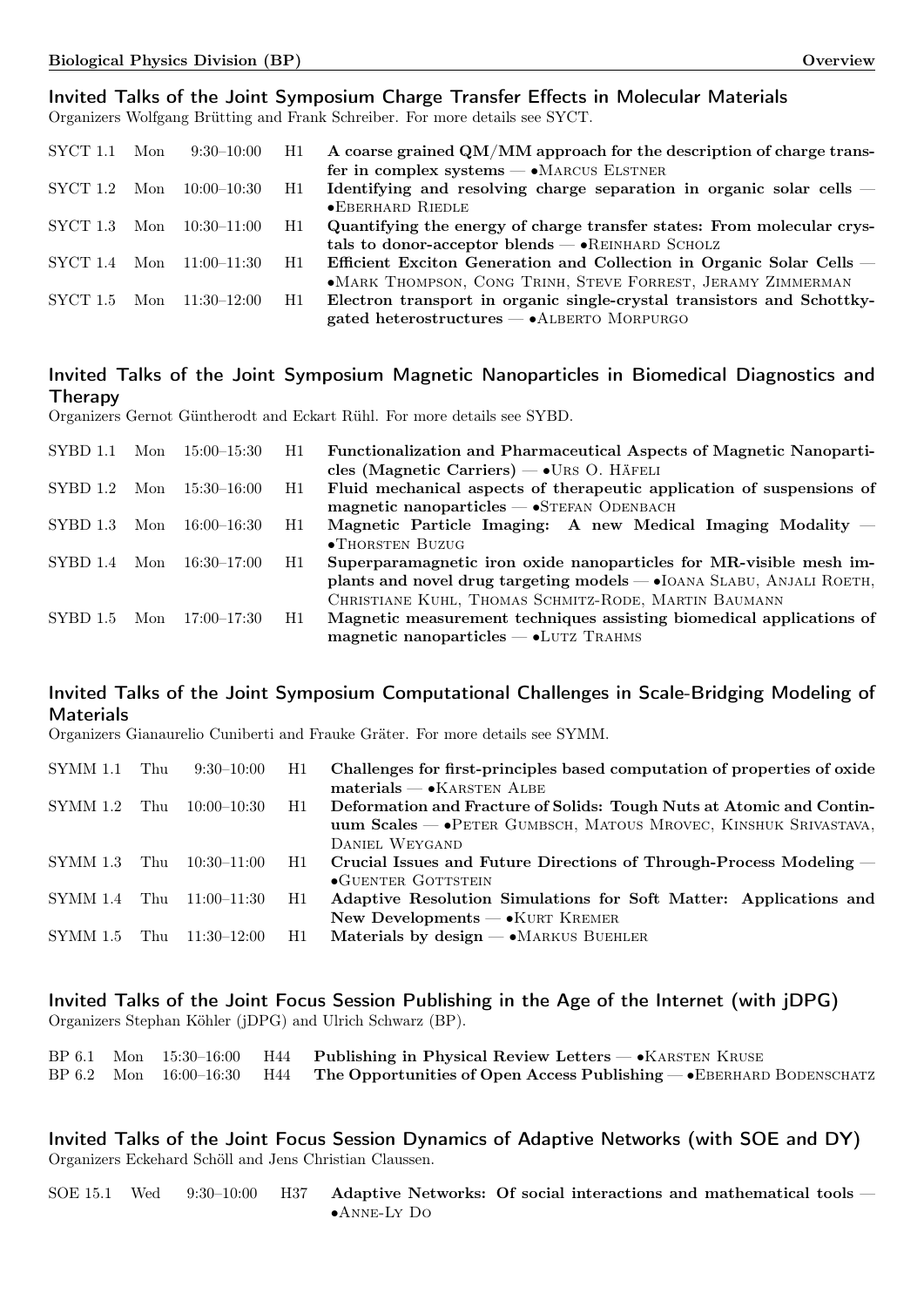| <b>Biological Physics Division (BP)</b> | <b>Overview</b> |
|-----------------------------------------|-----------------|
|-----------------------------------------|-----------------|

|  |  | SOE 15.8 Wed 11:30-12:00 H37 Bio-molecular Networks: Structure, Function, Evolution - MICHAEL         |
|--|--|-------------------------------------------------------------------------------------------------------|
|  |  | LÄSSIG                                                                                                |
|  |  | SOE 15.9 Wed $12:00-12:30$ H37 Adaptive networks and critical dynamics $\rightarrow$ STEFAN BORNHOLDT |

# Invited Talks of the Joint Focus Session Biomechanics (with jDPG)

Organizers Jochen Schneider (jDPG) and Ulrich Schwarz (BP).

|  |  | $\rm AGjDPG$ 3.1 Wed 15:00–15:30 H6 Active Mechanical Processes in Cells and Tissues $\rightarrow$ FRANK JÜLICHER |
|--|--|-------------------------------------------------------------------------------------------------------------------|
|  |  | $\rm AGjDPG$ 3.2 Wed 15:30-16:00 H6 Cell mechanics: An experimental biophysicist's perspective –                  |
|  |  | $\bullet$ JOCHEN GUCK                                                                                             |

# **Sessions**

| $BP$ 1.1-1.12 | Mon         | $9:30 - 13:00$      | H43                   | Cell migration                                                                                                |
|---------------|-------------|---------------------|-----------------------|---------------------------------------------------------------------------------------------------------------|
| BP 2.1-2.11   | Mon         | $9:30 - 12:45$      | H44                   | Proteins                                                                                                      |
| BP 3.1-3.8    | Mon         | $9:30 - 11:30$      | H47                   | Statistical Physics in Biological Systems I (joint with DY)                                                   |
| BP 4.1-4.5    | Mon         | $9:30 - 12:00$      | H1                    | Symposium Charge Transfer Effects in Molecular Materials<br>(SYCT, joint with CPP, HL and DS)                 |
| BP 5.1-5.7    | Mon         | $15:00 - 17:00$     | H43                   | Cytoskeleton                                                                                                  |
| BP 6.1-6.2    | Mon         | $15:30 - 17:30$     | H44                   | Publishing in the Age of the Internet (joint with jDPG)                                                       |
| BP 7.1-7.5    | Mon         | $15:00 - 17:30$     | H1                    | Symposium Magnetic Nanoparticles in Biomedical Diagnos-<br>tics and Therapy (SYBD, joint with MA, CPP and ST) |
| BP 8.1-8.30   | Mon         | $17:30 - 19:30$     | Poster B2             | <b>Posters: Proteins</b>                                                                                      |
| BP 9.1-9.10   | Mon         | $17:30 - 19:30$     | Poster B2             | <b>Posters: Membranes</b>                                                                                     |
| BP 10.1-10.17 | Mon         | $17:30 - 19:30$     | Poster B2             | <b>Posters: Imaging</b>                                                                                       |
| BP 11.1-11.24 | Mon         | $17:30 - 19:30$     | Poster B <sub>2</sub> | Posters: Statistical Physics in Biological Systems (joint with                                                |
|               |             |                     |                       | DY)                                                                                                           |
| BP 12.1-12.7  | Tue         | $9:30 - 11:45$      | H43                   | <b>Molecular Motors</b>                                                                                       |
| BP 13.1-13.9  | Tue         | $9:30 - 12:00$      | H44                   | Imaging                                                                                                       |
| BP 14.1-14.12 | Tue         | $9:30 - 13:00$      | H34                   | Biomaterials and Biopolymers I (joint with CPP)                                                               |
| BP 15.1-15.7  | Tue         | $12:00 - 14:00$     | H43                   | DNA/RNA and related enzymes                                                                                   |
| BP 16.1-16.4  | Tue         | $15:00 - 16:00$     | $_{\rm H37}$          | Evolutionary Game Theory (joint with SOE and DY)                                                              |
| BP 17.1-17.11 | Wed         | $9:30-12:45$        | H43                   | Biomaterials and Biopolymers II (joint with CPP)                                                              |
| BP 18.1-18.9  | Wed         | $9:30 - 12:15$      | H44                   | Membranes and Vesicles I                                                                                      |
| BP 19.1-19.9  | Wed         | $9:30 - 12:30$      | H37                   | Focus Session: Dynamics of Adaptive Networks (joint with                                                      |
|               |             |                     |                       | SOE and DY)                                                                                                   |
| BP 20.1-20.9  | Wed         | $15:00 - 17:30$     | H43                   | Statistical Physics in Biological Systems II (joint with DY)                                                  |
| BP 21.1-21.5  | Wed         | $15:00 - 16:30$     | H46                   | Membranes and Vesicles II                                                                                     |
| BP 22.1-22.5  | Wed         | $15:00 - 16:45$     | H6                    | Biomechanics (joint focus session with jDPG)                                                                  |
| BP 23.1-23.5  | Wed         | $15:45 - 17:00$     | H37                   | Networks, From Topology to Dynamics (joint with SOE and                                                       |
|               |             |                     |                       | DY)                                                                                                           |
| BP 24.1-24.34 | Wed         | $17{:}30–19{:}30\,$ | Poster C              | Posters: Physics of Cells                                                                                     |
| BP 25.1-25.21 | Wed         | $17:30 - 19:30$     | Poster C              | Posters: Cytoskeleton                                                                                         |
| BP 26.1-26.12 | Wed         | $17:30 - 19:30$     | Poster C              | Posters: Biomaterials and Biopolymers (joint with CPP)                                                        |
| BP 27.1-27.8  | Thu         | $9:30 - 12:00$      | H43                   | <b>Biotechnology and Bioengineering</b>                                                                       |
| BP 28.1-28.11 | Thu         | $9:30 - 13:00$      | H44                   | Focus session: Intracellular Spectroscopy                                                                     |
| BP 29.1-29.5  | ${\rm Thu}$ | $9:30 - 12:00$      | H1                    | Symposium Computational Challenges in Scale-Bridging                                                          |
|               |             |                     |                       | Modeling of Materials (SYMM, joint with CPP, DY and                                                           |
|               |             |                     |                       | MM)                                                                                                           |
| BP 30.1-30.8  | Thu         | $15:00 - 17:30$     | H43                   | <b>Tissue</b>                                                                                                 |
| BP 31.1-31.10 | Thu         | $15:00 - 17:30$     | H46                   | Statistical Physics in Biological Systems III (joint with DY)                                                 |
| BP 32.1-32.13 | Fri         | $9:30 - 13:00$      | H43                   | Cell Adhesion and Mechanics                                                                                   |
| BP 33.1-33.12 | Fri         | $9:30-12:45$        | H44                   | Statistical Physics in Biological Systems IV (joint with DY)                                                  |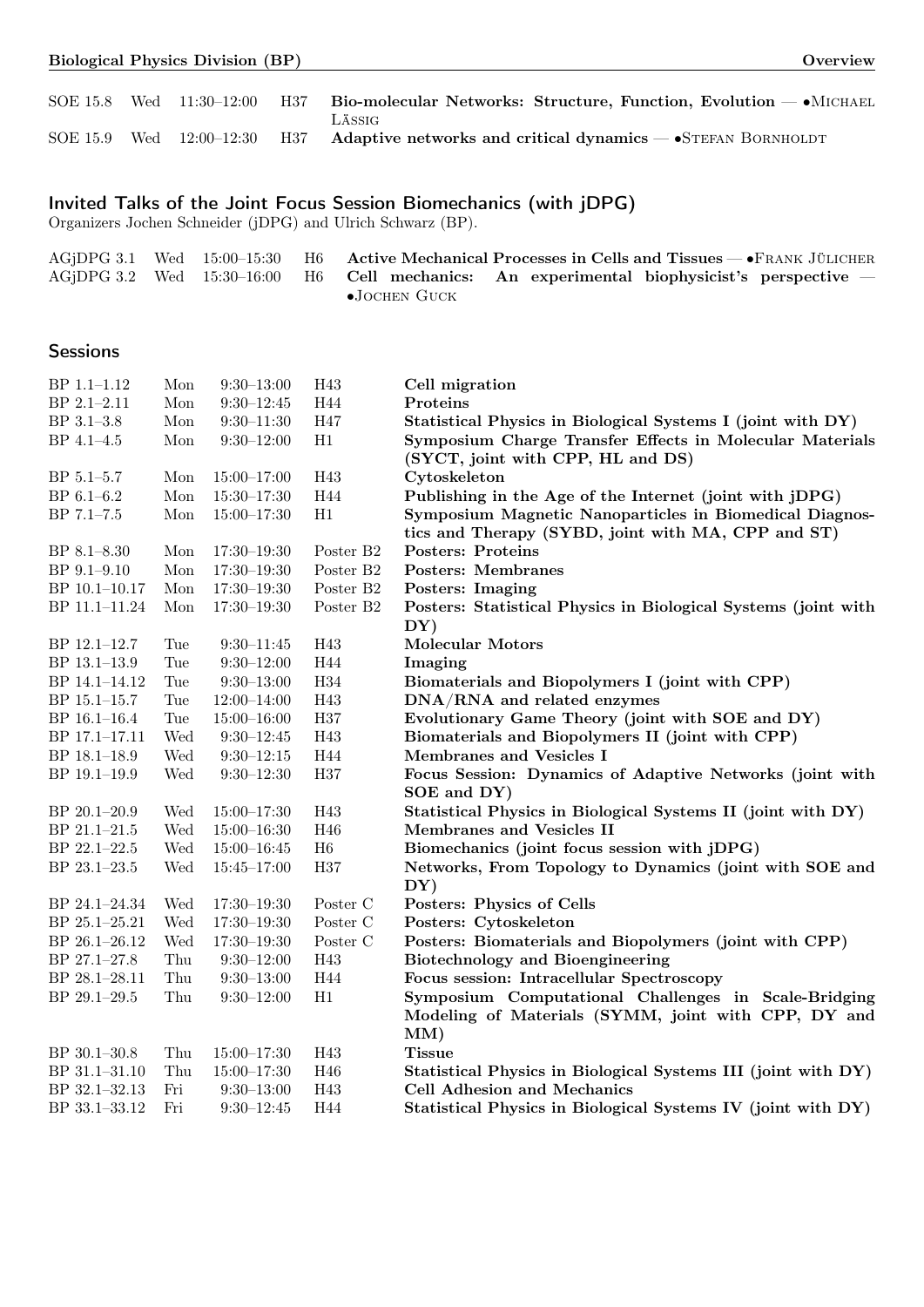# Annual General Meeting of the Biological Physics Division

Wednesday 19:00–20:00 H43

- ∙ Award of the EPL poster prizes for biological physics
- ∙ Report of the current speakers
- ∙ Election of the new speakers
- ∙ Lessons learned and spring meeting Dresden 2014
- ∙ Miscellaneous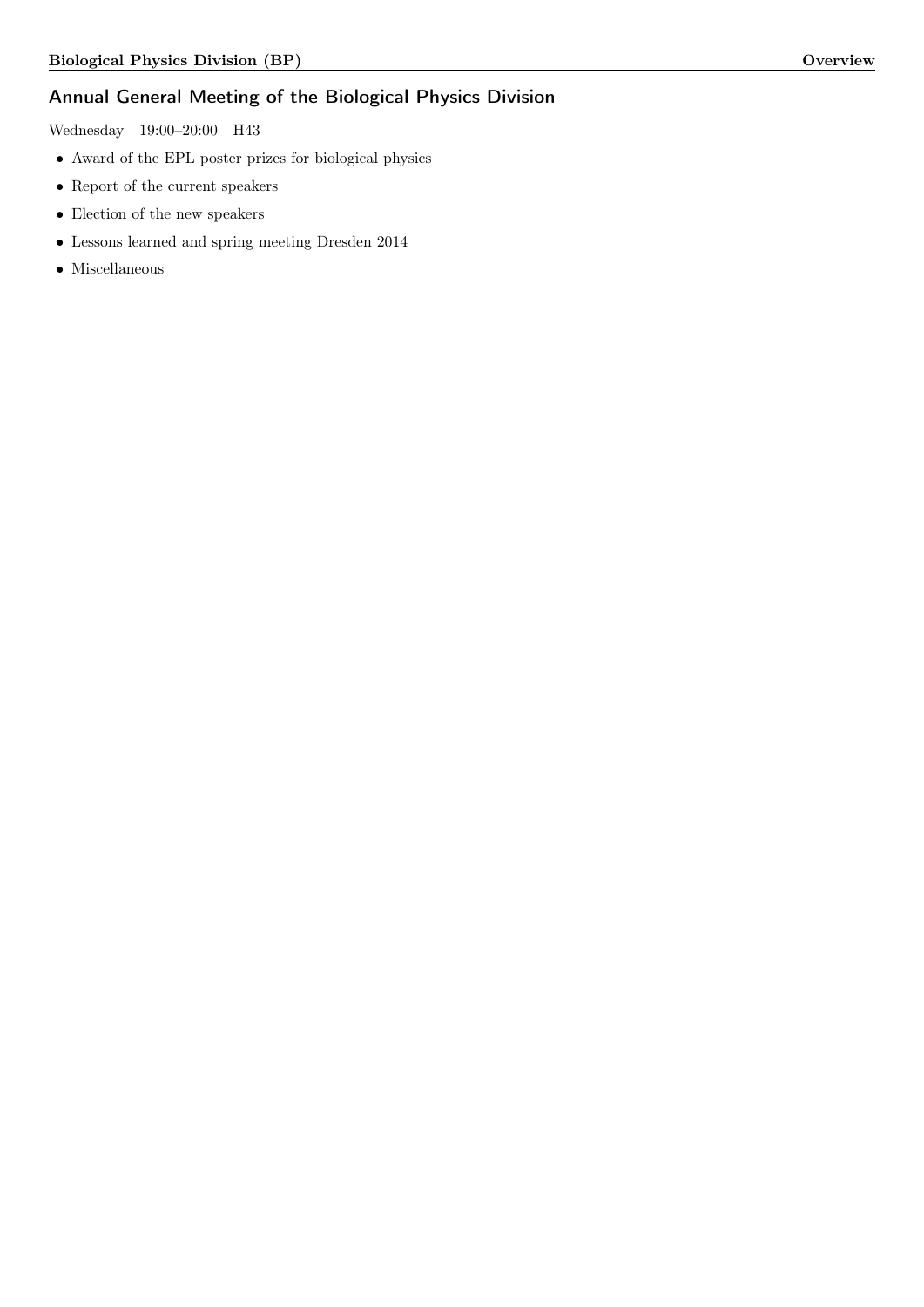# BP 1: Cell migration

Time: Monday 9:30–13:00 Location: H43

<span id="page-4-0"></span>hard adhesive substrates, cells move along the stripes, while for softer and/or less adhesive substrates motion perpendicular to the stripes occurs, a prediction that might be relevant for the design of selective bio-active substrates for e.g. cell sorting.

<span id="page-4-4"></span>BP 1.4 Mon 10:30 H43

Cytoskeletal polarization during amoeboid motion in narrow microfluidic channels —  $\bullet$ OLIVER NAGEL<sup>1</sup>, MATTHIAS THEVES<sup>1</sup>, MEGHAN DRISCOLL<sup>2</sup>, CAN GUVEN<sup>2</sup>, WOLFGANG LOSERT<sup>2</sup>, and CARSTEN  $BETA<sup>1</sup>$  — <sup>1</sup>Institute of Physics and Astronomy, University of Potsdam, Germany  $-2$ Department of Physics, University of Maryland, MD, USA

We study the quasi one-dimensional motion of Dictyostelium discoideum amoebae inside narrow microfluidic channels with a cross section of 10 x 20 micrometer. While many cells perform a quasi one-dimensional random walk with frequent switches in the direction of motion, we regularly observe cells that show a markedly different type of motion. They move persistently in one direction along the channel for more than half an hour without reversing their direction of motion. We perform laser scanning confocal imaging with a transfected Dictyostelium cell line that expresses myosin II-GFP together with LimE-mRFP, a marker for filamentous actin. Our experiments reveal a polarized structure of the cell cortex that differs from polarized cells in absence of confinement. We characterize this type of polarized cell motion using custom made software tools for cell shape analysis to monitor the dynamics of local protrusions and retractions on the membrane together with the accompanying intracellular distributions of actin and myosin II in the cell cortex.

<span id="page-4-1"></span>BP 1.5 Mon 10:45 H43

<span id="page-4-2"></span>Spatiotemporal dynamics of self-organized waves in electrofused amoeboid cells. — • MATTHIAS GERHARDT, MICHAEL WALZ, and Carsten Beta — Institut für Physik und Astronomie, Karl-Liebknecht-Strasse 24/25, 14476 Potsdam, Germany

We investigated the intracellular dynamics of PIP3 and F-Actin in electro-fused Dictyostelium discoideum cells by confocal laser scanning microscopy, using the markers PHCRAC-GFP and LimE-mRFP, respectively. The obtained fusion products were approximately 10-100 times larger than native Dictyostelium cells. In the substrate-attached cortex, they exhibit self-organized actin waves, similar to non-fused cells. However, due to the increased size of the fused cells, we can now observe the dynamics of the actin waves for the first time in much larger spatial domains. The wave patterns show many characteristic features that are well known from excitable reaction-diffusion systems. The dynamics is characterized by expanding circular and elliptic waves as well as rotating spirals. If such waves collide, they annihilate each other. The distribution of the fluorescent markers indicate that F-actin is concentrated at the leading front of the wave followed by a PIP3 enriched zone containing only little F-actin. Using a custom written software, the recorded wave patterns were fitted either by ellipses or spiral-functions to determine the cell displacement, the wave velocity, and the curvature of individual waves for further analysis. Furthermore, our data suggest an important role of the F-actin waves in cell motility, an observation that can be accounted for in terms of a simple mechanical model.

BP 1.6 Mon 11:00 H43

<span id="page-4-3"></span>Mechanics of bleb formation in filamin-negative cancer cells — Julia Peukes and ∙Timo Betz — Institut Curie, UMR 168, Paris, France

The formation of cellular blebs is a well described dynamical process that can be associated with cell motility, cell division and apoptosis. While recent research has shown a direct relation between cell contractility, cell cortex mechanics and bleb formation, a detailed mechanical model of cell bleb formation containing quantitative values for the mechanical parameters is still under work. Here we show new quantification of the membrane advancement of filamin negative cancer cells during bleb formation as measured by an interferometric technique that gives sub-nm precision at kHz repetition rate. These new experiments allow to determine the fluctuations of the cell bleb membrane during the extension of the bleb, the polymerization of the actin cortex and the myosin driven bleb retraction. Using simple arguments we can

**Invited Talk** BP 1.1 Mon 9:30 H43 Motor-clutch model for substrate stiffness sensing by liv $ing$  cells —  $\bullet$ David Odde<sup>1</sup>, Benjamin Bangasser<sup>1</sup>, and Steven  $R$ OSENFELD<sup>2</sup> — <sup>1</sup>Department of Biomedical Engineering, University of Minnesota, Minneapolis, MN, USA — <sup>2</sup>Brain Tumor and Neuro-Oncology Center, Cleveland Clinic, Cleveland, OH, USA

Cells sense the mechanical stiffness of their environment to control cell shape, differentiation, survival, proliferation, and migration. How cells sense the Young's modulus of an elastic environment to make these vital decisions is not clear. We recently showed that a simple 'motorclutch' model exhibits stiffness sensitivity (Chan and Odde, Science, 2008). In particular, the F-actin retrograde flow rate and traction force exhibit a biphasic response to substrate Young's modulus, an effect that we confirmed using embryonic chick forebrain neurons. We now further explore the behavior of the motor-clutch model, and assess which model parameters control the stiffness at which sensing is optimal. Our exploration of parameter space reveals that no single parameter in the motor-clutch model can strongly control the set-point for optimal stiffness sensing. Rather, parameters need to be changed coordinately to effectively change the set-point. In particular, coordinate increases of both motor and clutch numbers effectively increases the set-point stiffness. Our recent experimental studies with glioma cells are consistent with predictions of the motor-clutch model. We speculate that the motor-clutch model may be useful for in silico identification of combination drug targets for brain cancers.

BP 1.2 Mon 10:00 H43

Mechanics of Collagen Gels - What Cells Feel — ∙Julian Steinwachs, Claus Metzner, Stefan Münster, Nadine Lang, and Ben Fabry — University of Erlangen-Nürnberg, Germany

Collagen gels are frequently used to study cell migration in a threedimensional environment. Their mechanical properties are governed by non-affine deformation of the collagen fibrils, such as buckling and tautening, resulting at the macroscopic scale in pronounced strain stiffening under shear and strong lateral contraction under stretch. It is currently unknown how these properties play out at the microscopic scale of a migrating cell. To explore this question, we develop a nonlinear elastic material model for collagen gels based on observations from confocal microscopy that fibrils evade mechanical stress by deforming in a non-affine manner, resulting in a nonlinear force-length relationship. Our model replicates the macroscopic strain stiffening and lateral contraction of collagen and predicts that tautening of fibrils results in a strong stiffening against expanding forces that can arise, for example, when the diameter of a migrating cell is larger than the network pore diameter. Using the model, we compute cell induced stresses and local material properties during cell migration from collagen fiber displacements measured with confocal reflection microscopy. We find that mesenchymally migrating cells exert highly localized forces onto the matrix with an average magnitude of 65nN. As a result, the collagen matrix stiffens locally by approximately two-fold.

### BP 1.3 Mon 10:15 H43

Effects of adhesion dynamics and substrate compliance on shape and motility of crawling cells —  $\bullet$ FALKO ZIEBERT<sup>1,2</sup> and IGOR ARANSON<sup>3,4</sup>  $-$  <sup>1</sup>Physikalisches Institut, Albert-Ludwigs-Universität, 79104 Freiburg, Germany — <sup>2</sup>Institut Charles Sadron, 67034 Strasbourg, France — <sup>3</sup>Materials Science Division, Argonne National Laboratory, Argonne, IL 60439, USA — <sup>4</sup>Engineering Sciences and Applied Mathematics, Northwestern University, Evanston, IL 60202, USA

Understanding physical mechanisms of cell motility and its relation to substrate properties is essential e.g. for morphogenesis or wound healing or for the development bio-active surfaces. We present an effective computational model, based on the cell's shape deformation mediated by the actin cytoskeleton, coupled to the dynamics of adhesion site formation and the elastic response of the substrate. We reproduce and analyze key experimental observations, like transitions from steady cell motion to stick-slip motion with concomitant shape oscillations. We present 'phase' diagrams for the different types of motion as a function of the determining parameters like actin protrusion rate, substrate stiffness, and the rates of adhesion site formation. The model also has been investigated for substrates with stripe-patterned adhesiveness: on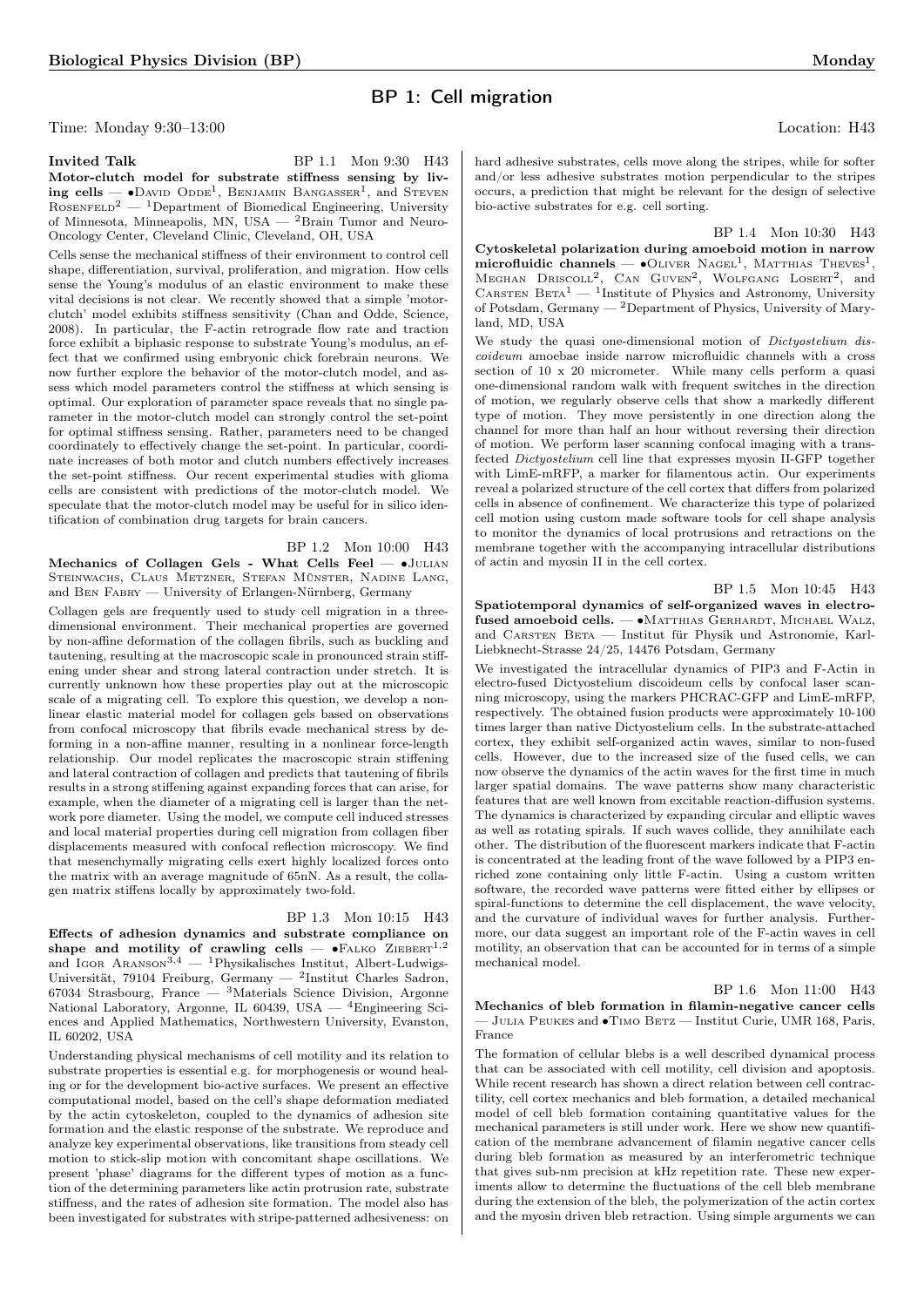translate the fluctuations into an effective actin-cortex tension that is consistent with previous measurements. More detailed analysis of the fluctuation shows mechanical details of the different bleb phases. Furthermore, we can identify clear separations of the bleb growth rates into distinct extension velocity regimes that we attribute to different levels of the actin polymerization under the cell membrane. These findings give hints towards a more detailed model on the different events involved in cellular blebbing.

### 15 min break

# BP 1.7 Mon 11:30 H43

Sensing the surface: shortcuts for bacteria —  $\bullet$ SIDDHARTH DESHPANDE<sup>1</sup>, ISABELLE HUG<sup>2</sup>, URS JENAL<sup>2</sup>, and Thomas Pfohl<sup>1</sup> <sup>1</sup>Department of Chemistry, University of Basel, Switzerland -<sup>2</sup>Biozentrum, University of Basel, Switzerland

Caulobacter crescentus is an oligotrophic bacterium which divides asymmetrically to generate a sessile stalked cell and a flagellated swarmer cell. While the stalked cell immediately enters the next cell cycle, the swarmer cell remains in G1 phase for a definite time before differentiating into a stalked cell by losing the flagellum, pilli and producing an adhesive organelle, the holdfast. This cell cycle progression is controlled by cyclic di-GMP signaling and associated phosphorylation networks. We have developed a microfluidic assay to show that swarmer cells can attach immediately after the cell division if they encounter a surface during growth, suggesting that the cell cycle program for motile-sessile transition can be overridden when cells mechanically sense the surface.

By controlling the fluid flow in the microchannel, we find that a drag force of about 20 pN is sufficient to induce  $> 50\%$  of the 'newborn' swarmer cells to attach immediately after the division. This surface mediated attachment is strongly dependent on pilli, active flagellum, intact holdfast production and cyclic di-GMP concentration. High speed imaging studies show that swarmer cells, which do not attach immediately, have a tendency to rotate  $(20 - 30 \text{ Hz})$  just before they separate from the stalked cell. Immediately attaching swarmers do not rotate but show a directional creeping suggesting surface attachment.

### BP 1.8 Mon 11:45 H43

Search patterns of human T-cells —  $\bullet$ MARC NEEF<sup>1</sup>, HÉLÈNE LYRMANN<sup>2</sup>, CARSTEN KUMMEROW<sup>2</sup>, MARKUS HOTH<sup>2</sup>, and KARSTEN  $K_{\text{RUSE}}^{1}$  — <sup>1</sup>Theoretische Physik, Universität des Saarlandes, 66041 Saarbrücken —  $^{2}$ Biophysik, Universität des Saarlandes, 66421 Homburg

At the start of immune response, the T-cells have no detailed information about the locations of their target cells, so they have to perform a random search. The effectiveness of this search depends on the geometry of the search area as well as on the type of the random search. We track primary human T-lymphocytes using in vitro time-lapse microscopy and compare the experimental tracks to theoretical models like Lévy-Walks, persistent random walks and more complex models. We analyse displacements, gyration and velocity auto correlation of experimental and theoretical tracks and find, that these features are best fitted with a model, that alternates between persistent motion and a resting phase.

Furthermore we test the effectiveness (i.e. average search time) of different search models in simple geometries. We find that the most effective model as well as the optimal parameters for this model strongly depend on the system size.

### BP 1.9 Mon 12:00 H43

Modelling malaria parasite motility in heterogeneous environments —  $\bullet$ Anna Battista<sup>1</sup>, Friedrich Frischknecht<sup>2</sup>, and ULRICH SCHWARZ<sup>1</sup> — <sup>1</sup>ITP, Heidelberg University, Germany — <sup>2</sup>University Clinics Heidelberg, Germany

Plasmodium sporozoites are the parasites responsible for malaria transmission from a mosquito to a vertebrate host. The movement of a sporozoite in the skin of the host appears to be irregular, whereas the same parasite describes a roughly circular trajectory on a flat substrate and a roughly helical trajectory in an unstructured 3D environment [1, 2]. Experiments performed in the Frischknecht group at Heidelberg University focused on the motion of sporozoites within regularly patterned micropillar arrays [3], corroborating the idea that the movement of the parasite is strongly determined by the nature of the surrounding environment. It is expected that the parasite has evolved a strategy to cope with irregularities in its environment, because malaria can de-

velop only if a sporozoite reaches a blood vessel within a relatively short time after injection. We present a first theoretical model which predicts trajectories based on geometrical and energetic considerations. In particular, we discuss different scenarios for the interaction with obstacles and how these change the circular/helical path in 2D/3D environments. [1] S. Muenter et al., Cell Host & Microbe Vol. 6, 2009. [2] R. Amino et al., Nat. Med. Vol. 12, 2006. [3] J.K. Hellmann et al., Plos Pathogens Vol. 7, 2011.

BP 1.10 Mon 12:15 H43 Swimming mechanism of the African trypanosome using mesoscale hydrodynamics simulations — • DAVOD ALIZADEHRAD and Holger Stark — ITP, TU Berlin

<span id="page-5-0"></span>The African trypanosome is a microswimmer with a unique morphology that migrates through the blood-brain barrier and causes the devastative sleeping sickness. The trypanosome has a single flagella, which is firmly attached along its length to the membrane of the elongated cell body and has a free anterior part beyond the cell body [1]. A bending wave propagating along the flagellum pulls the cell body forward [1].

We simulate the swimming behavior of the trypanosome using a mesoscale particle base model with parallel computing on supercomputers. Our simulation reproduces the swimming dynamics of the trypanosome perfectly. The numerical results demonstrate that the free anterior part of the flagella together with its helical attachment to the cell body determines the swimming behavior and dynamics of the trypanosome. Simulation results for the swimming velocity and the ratio of the body rotational frequency to the propogating wave frequency agrees very well with experimental observations [1]. The simulations predict how the mechanical properties of the flagella, the cell body and the surrounding fluid affect the trypanosome locomotion and morphology. Furthermore we study the trypanosome locomotion within a crowded environment containing red blood cell sized particles.

1. Heddergott N, et al. (2012) PLoS Pathog 8(11): e1003023.

### BP 1.11 Mon 12:30 H43

Analyzing the mechanics and energetics of motile bacteria with object-adapted optical traps — •JULIAN ROTH, MATTHIAS Koch, and Alexander Rohrbach — Lab for Bio- and Nano-Photonics, University of Freiburg, Georges-Koehler-Allee 102, 79110 Freiburg, Germany

<span id="page-5-2"></span>The spread of bacterial diseases and their pathogenicity can often be directly linked to their ability to move under different environmental conditions. In order to understand the basic locomotion principles of single helical bacteria, we use the recently developed objectadapted optical trapping and shape-tracking technique [1] to analyze their complex movements. In particular, we investigate Spiroplasma melliferum and the Spirochetes Borrelia japonica. Spiroplasma belong to the smallest and simplest forms of life, they cause tremendous agricultural damage, but their motility is not completely understood so far. As we show, Spiroplasma can rapidly undergo continuous transitions between different states of mechanical energy during motility. These transitions are related to conformational changes of the molecular subunits of their unique fibril-like cytoskeleton. We track their shape with nm precision at rates up to 1 kHz and estimate the energetics and forces involved in this process. In this project, we develop a model describing the potential landscape of the cytoskeletal ribbon and try to link it to different environmental influences, which we control by the addition of drugs, changes of the viscosity or the pH value of the surrounding medium. First experimental and computational results are presented.

<span id="page-5-1"></span>[1] Koch, M. & A. Rohrbach (2012). Nature Photonics 6(10): 680- 686

BP 1.12 Mon 12:45 H43

The Physical Bounds of In Vivo Cell Motility — •JOSEF A. Käs — Division of Soft Matter Physics, Institute for Experimental Physics I, University of Leipzig

Migration of cells through tissues is quintessential for wound healing, neuronal plasticity, and the functioning of the immune system. In disease it is also a key determinant of cancer metastasis and nerve regeneration. Mammalian tissues are a new state of active fluid matter. A broad range of different cell types demix like non miscible fluids building natural boundaries for migrating cells. At least to some extent the cells are hold back by an effective surface tension, which is determined by cell-cell adhesion and cell contractility. Individual cells in tissues behave very much like active soft colloids. Thus, cells have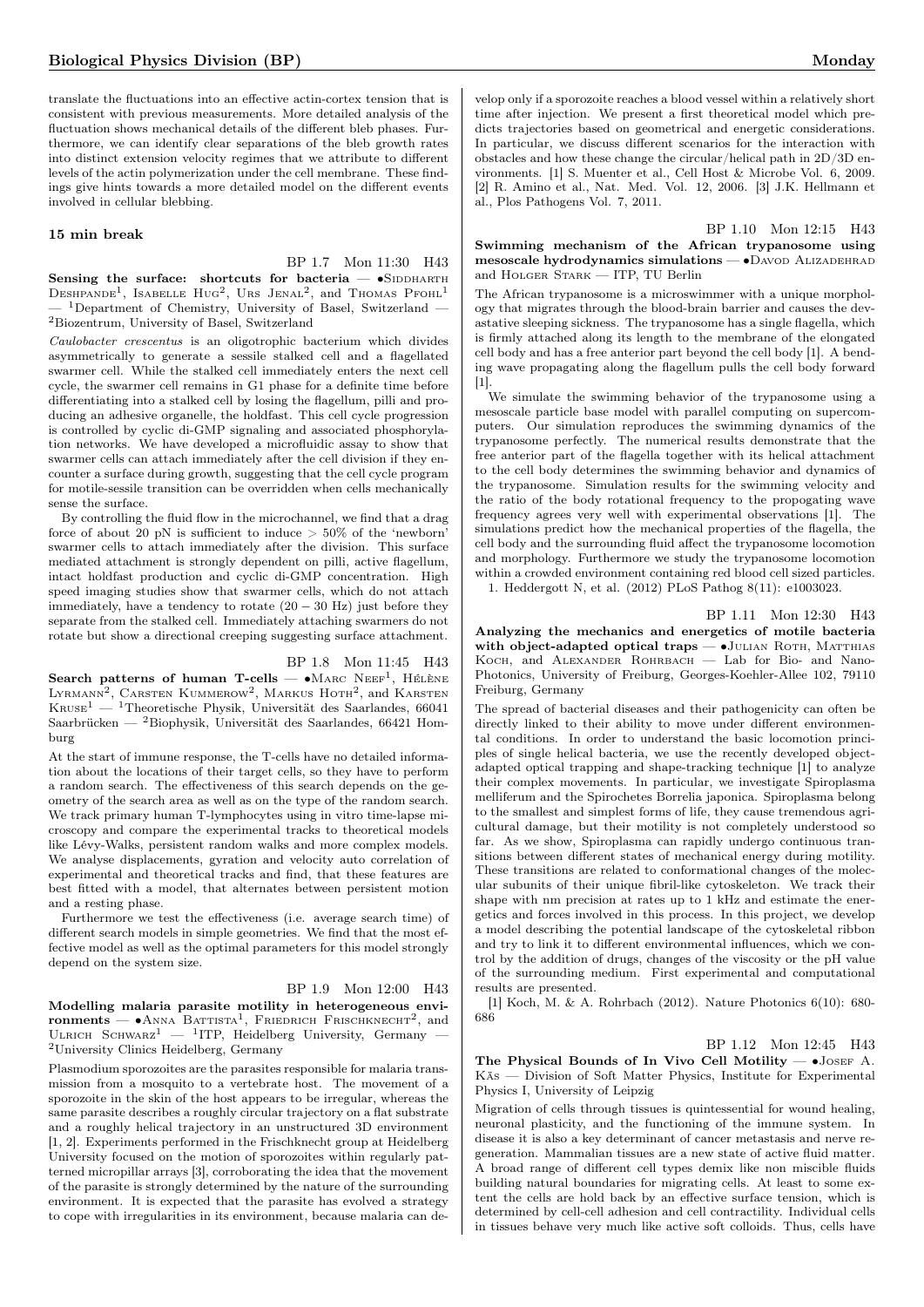a high probability to get jammed when moving through tissues and collective cell assemblies are close to be frozen by the glass transition. Cells that effectively move through tissues and are able to transgress tissue boundaries are softer and more contractile than cells that stay local in tissues. Soft and contractile avoids jamming and is optimal to overcome boundaries. Naturally, softness has to have its limits. So neuronal growth cones are too soft to carry large loads and thus ex-

Time: Monday 9:30–12:45 Location: H44

Topical Talk BP 2.1 Mon 9:30 H44 Energy conversion mechanisms of heat shock proteins — ∙Thorsten Hugel — Physik Department and IMETUM, Technische Universität München, Boltzmannstr.11, 85748 Garching, Germany

Single molecule methods allow real time observation of molecular machines at work. We have utilized single molecule Förster Resonance Energy Transfer (smFRET) to decipher the mechano-chemical cycle of the heat shock proteins yeast Hsp90 [1] and bacterial Hsp90 [2]. Although they are homolog we observe significant differences in domain movement and in their mechanism of energy conversion.

To further elucidate the structure-function relationship in these Hsp90s we use optical tweezers and a smFRET based nanopositioning system. Our in vitro results are mostly consistent with the crystal structure of yeast Hsp90 [3], but show some significant deviations in the N-terminal domain.

Finally, these methods are not only suited to determine the structure and function of isolated single proteins, but yield valuable insights into their interplay with other proteins.

[1] Ratzke et al., PNAS (2012) [2] Ratzke et al., JMB (2012) [3] Ali et al., Nature (2006)

BP 2.2 Mon 10:00 H44

Peptide with a trigger: The aggregation and refolding of pH sensitive peptide GALA in solution and at interfaces -∙Denise Schach, Christoph Globisch, Adrian Fuchs, Clemens K. WEISS, CHRISTINE PETER, MISCHA BONN, and TOBIAS WEIDner — Max-Planck-Institut für Polymerforschung, Ackermannweg 10, D-55128 Mainz

GALA is a 30 amino acid synthetic peptide consisting mainly of the Glu-Ala-Leu-Ala repeat motif. Originally it was designed to act as a shuttle across lipid membranes in drug or gene delivery systems. Importantly, structure and function can be triggered by pH. The triggering mechanism relies on the conversion from a random coil to an amphipathic  $\alpha$ -helix when decreasing the pH from 7 to 5. The helix formation is driven by protonation, i.e. neutralization, of the Glu side at pH 5, which makes a folded structure energetically more favorable. The repetition of hydrophobic and hydrophilic residues is responsible for the amphipathic peptide properties in the helical state. In its amphipathic state, GALA is also likely to aggregate. Near a lipid membrane the aggregation leads to cell penetration, pore formation and membrane leakage. To better understand the fundamental mechanisms of refolding and aggregation in bulk solution and at interfaces, we probe structural details with Fourier-transform infrared spectroscopy and sum frequency generation. Moreover, we apply Brewster angle microscopy and light scattering to follow aggregation. The interpretation of the experiments is complemented by molecular dynamics simulations of GALA refolding and aggregation.

### BP 2.3 Mon 10:15 H44

Structure and dynamics of the iron binding protein Lactoferrin studied with neutron scattering  $-$  • CLEMENS SILL<sup>1</sup>, RALF BIEHL<sup>1</sup>, BERND HOFFMANN<sup>2</sup>, and DIETER RICHTER<sup>1</sup> - <sup>1</sup>JCNS-1 & ICS-1: Neutron Scattering, Forschungszentrum Jülich, Germany 2 ICS-7: Biomechanics, Forschungszentrum Jülich, Germany

The understanding of the functionality of proteins started with a rigid model, namely the Lock and Key analogy. Meanwhile, a more dynamic and flexible picture of these macromolecules has evolved to explain protein function. The importance of thermodynamically driven, internal motions for the functioning of proteins is subject of ongoing research.

Lactoferrin is an iron-binding protein with antimicrobial activity as a part of the innate immune system. It consists of two binding sites located in a cleft of the two main domains, each is capable of binding

cessively weak to move efficiently e.g. through scar tissue, which is required for nerve regeneration. Whereas cancer cells optimize their biomechanical and contractile properties for metastasis during tumor progression. In synopsis, the physical bounds that the functional modules of a moving cell experience in tissues may provide an overarching motif for novel approaches in diagnosis and therapy.

# BP 2: Proteins

and releasing one iron ion. A combined approach of Small Angle Neutron Scattering for structural characterization and Neutron Spin Echo spectroscopy to elucidate the dynamic properties of different binding states was undertaken to enlighten the influence of iron binding on large scale protein dynamics. A comparison of the SANS data with 3D structures (crystallography and homology models) proved that the binding sites are closed when occupied by iron and open otherwise. In combination with normal mode analysis it was found from the NSE measurements that the internal dynamics are dominated by fluctuations of the main domains relative to each other. Stretching and twisting motions can describe the found dynamics, and their occurrence is independent whether the domains are open or closed.

BP 2.4 Mon 10:30 H44 Influence of surface and subsurface properties on the structure and activity of adsorbed lysozyme — •CHRISTIAN SPENGLER<sup>1</sup>, STÉPHANE MESNAGE<sup>2</sup>, HENDRIK HÄHL<sup>1</sup>, PETER LOSKILL<sup>1</sup>, SIMON J. FOSTER<sup>2</sup>, and KARIN JACOBS<sup>1</sup> — <sup>1</sup>Saarland University, Experimental Physics, 66041 Saarbrücken — <sup>2</sup>University of Sheffield, The Krebs Institute, Department of Molecular Biology and Biotechnology, Sheffield S10 2TN, United Kingdom

Protein adsorption is the first step in biofilm formation: Protein films serve as a conditioning layer that enables and affects the attachment of bacteria and other organisms. Hence, the understanding and control of protein layers is an important task that is relevant to life sciences and engineering. Previous studies revealed that the structure of adsorbed proteins and the adhesion force of bacteria depend on both the surface properties and the subsurface composition of the adsorbent material [1,2]. These findings raise the question whether or not the activity and effectivity of adsorbed proteins are also influenced by the properties of the underlying material. In this study, we investigate how the activity -the bactericidal effect- of adsorbed lysozyme is affected by surface and subsurface properties. The activity is thereby characterized by measuring the turbidity of a very sensitive protein assay containing purified peptidoglycan.

[1] Hähl et al., Langmuir 28 (2012) 7747-7756

[2] Loskill et al., Langmuir 28 (2012) 7242-7248

BP 2.5 Mon 10:45 H44

Integrating Genomic Information with Molecular Simulation for Protein Dynamics — • ALEXANDER SCHUG<sup>1</sup> , Hendrik SZURMANT<sup>2</sup>, MARTIN WEIGT<sup>3</sup>, and ABHINAV VERMA<sup>1</sup> — <sup>1</sup>Karlsruhe Institute of Technology —  ${}^{2}$ The Scripps Reserach Institute — <sup>3</sup>Université Pierre et Marie Curie

Protein function often requires a protein to form a complex or adopt multiple conformations during its function cycle. Structural characterization of these states is experimentally difficult as they are typically stabilized by transient interactions. Here, we demonstrate how a mixed theory approach can predict such structures on the example of two-component signal transduction systems (TCS), a ubiquitous signal response system. We predicted the TCS complex structure in high agreement (3.5 RMSD) with concurrent experimental work [1] by combining molecular dynamics [2] and statistical genomic analysis [3]. Similarly, we were able to predict the active conformation occurring during autophosphorylation by identifying co-evolving interdomain amino acid pairs in agreement with biochemical mutagenesis data [3]. We can now simulate the conformational transition between active and inactive conformations, quantify its free-energy barrier and its change as reaction to transmembrane forces exercised by the sensor domain. [unpublished data]

[1] Schug A et al., PNAS (2009) 106, 22124-22129

- [2] Schug A and Onuchic J, Curr Opin Pharm (2010) 10, 709-714
- [3] Weigt M et al., PNAS (2009) 106, 67-72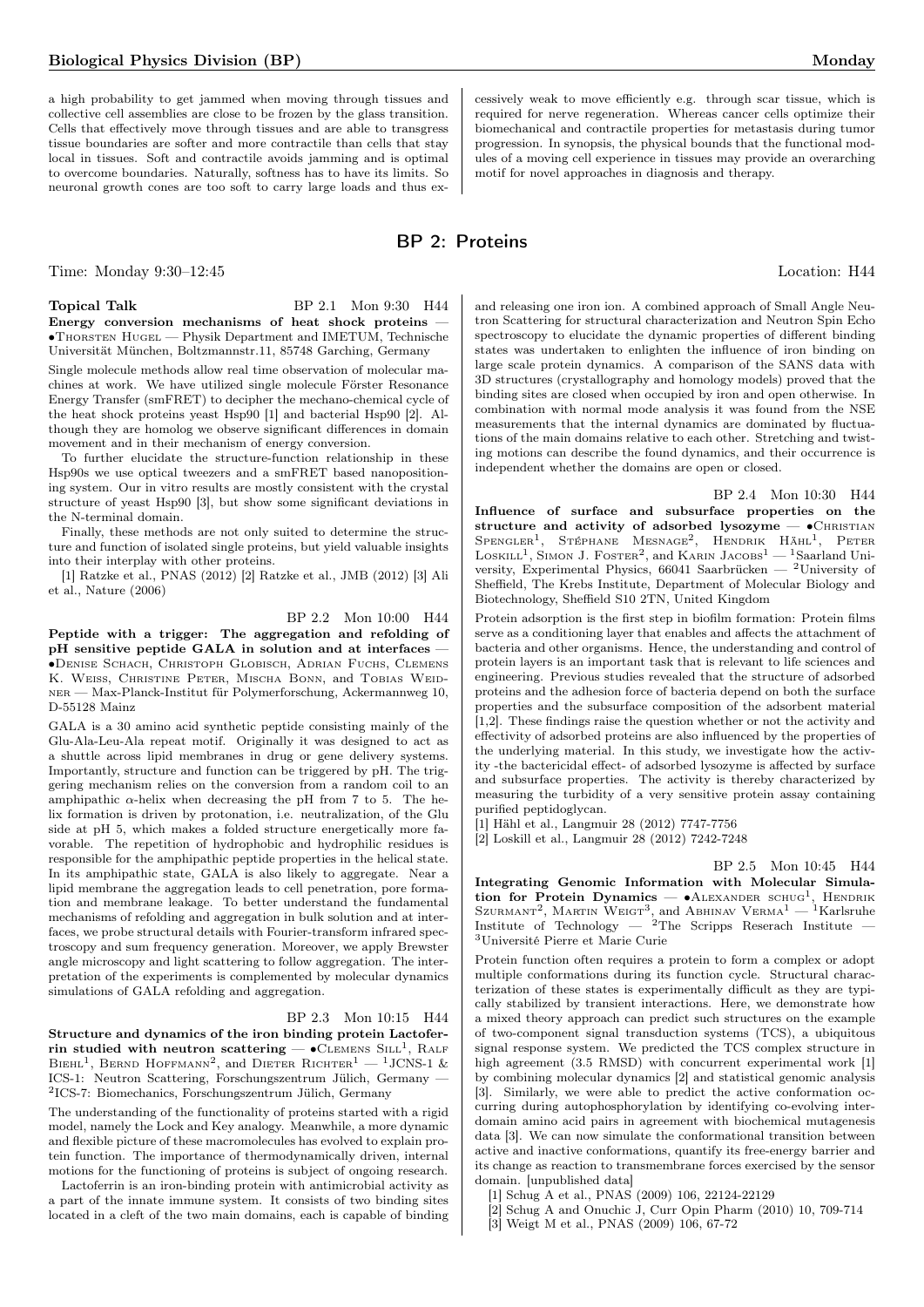[4] Dago A et al., PNAS (2012), 109, E1733-42

### 15 min break

BP 2.6 Mon 11:15 H44

Urea's effect on protein secondary structures — • BEATE Moeser and Dominik Horinek — Institut für Physikalische und Theoretische Chemie, Universität Regensburg, 93040 Regensburg

Proteins in cells are surrounded by a large variety of chemical compounds (as e. g. metabolites, messenger substances, and osmoregulators). Some of these cosolutes denature proteins and others (over-)stabilize their native fold. This is due to the fact, that they interact differently with different protein secondary structures. The molecular origin thereof, however, is not yet fully understood.

We developed a simulation setup [1] for molecular dynamics simulations, which allows us to quantitatively investigate cosolute effects on various secondary structural elements and provides insight into the molecular forces at play.

Here, we present the influence of the denaturant urea on homopeptides in four distinct conformations: extended strand,  $3_{10}$ -helix,  $\alpha$ helix, and  $\beta$ -sheet. Furthermore, we check, whether the strength of urea's effect on a given structure is proportional to the solvent accessible surface area of the conformation. This is one of the main assumptions of the group transfer model (TM), which is widely used to predict cosolute effects on proteins. Our quantitative checks allow for a detailed validation and assessment of implementations of the TM and its conclusions concerning the role of the backbone and sidechains in urea denaturation.

[1] Horinek, D., Netz, R.R. 2011. J Phys Chem A 115(23), 6125- 6136

BP 2.7 Mon 11:30 H44 Internal protein dynamics - a study on fully deuterated cyano phycocyanin by 2H NMR experiments and random-walk simulations — ∙Kerstin Kämpf, Beke Kremmling, and Michael Vogel — TU Darmstadt

Although possessing an ordered structure, proteins exhibit a versatile but common internal dynamics. The precise nature and geometry of this motion remains, however unclear. In order to investigate this, a combined approach of solid state 2H NMR and random-walk simulations (RWS) is used. Solid state 2H NMR is sensitive to the time scale as well as the geometry of motion[1]. It has been applied to samples of fully deuterated c-phycocyanin (hydration h=  $0 g/g, h= 0.3 g/g$ ). Suppressing the contribution of the fast methyl groups, we find that the protein backbone exhibits a temperature dependent small amplitude motion. The NMR parameters of the backbone motion are calculated by RWS for two limiting cases: A heterogeneous scenario with temperature dependent correlation times and a homogeneous scenario, in which the amplitude of motion increases with temperature. The RWS show that the existence of a T dependent amplitude of the motion is a main feature of internal protein dynamics. Nevertheless a single T dependent angle, increasing from 0∘-15<sup>∘</sup> for 200<T<300 K, cannot explain all experimental observations. A distribution of angles is required for a good description of the observations in 2H NMR. Thus, the present study reveals that internal protein dynamics is a complex motion with an amplitude that strongly depends on temperature.

[1]Lusceac, BBA, (2010), 1804, 41-48.

### BP 2.8 Mon 11:45 H44

Effects of ligand binding on the mechanical properties of ankyrin repeat proteins —  $\bullet$ GIOVANNI SETTANNI<sup>1</sup>, DAVID SERQUERA<sup>2</sup>, PIOTR MARSZALEK<sup>3</sup>, EMANUELE PACI<sup>4</sup>, and LAURA ITZHAKI<sup>5</sup> — <sup>1</sup>Physics Department, Johannes Gutenberg University, Mainz, Germany — <sup>2</sup>Hutchison/MRC Research Centre, Cambridge,  $UK - 3$ Duke University, Durham, NC, USA  $- 4$ University of Leeds, UK — <sup>5</sup>University of Cambridge, UK

Ankyrin repeat proteins are elastic materials that unfold and refold repeat by repeat, under force. Herein we use atomistic molecular dynamics to compare the mechanical properties of the 7-repeat protein Gankyrin in isolation and in complex with its binding partner S6-C. We show that the bound S6-C greatly increases the resistance of Gankyrin to mechanical stress. The effect is specific to those repeats of Gankyrin directly in contact with S6-C. A consequence of the localized nature of ligand binding is that it impacts on all aspects of the protein's mechanical behavior, including the order of repeat unfolding, the diversity of unfolding pathways, the nature of partially unfolded intermediates,

the forces required and the work transferred to the system to unfold the whole protein and its parts. Stepwise unfolding thus provides the means to buffer repeat proteins and their binding partners from mechanical stress in the cell. Our results illustrate how ligand binding can control the mechanical response of proteins. The data also point to a cellular mechano-switching mechanism whereby binding between two partner macromolecules is regulated by mechanical stress.

### BP 2.9 Mon 12:00 H44

Regulatory mechanism of the light-activable DNA-binding switch LOV-TAP : A computer simulation study - EMANUEL Peter, Bernhard Dick, and ∙Stephan A Baeurle — Institute of Physical and Theoretical Chemistry, University of Regensburg, D-93040 Regensburg, Germany

The spatio-temporal control of gene expression is fundamental to elucidate cell proliferation and deregulation phenomena in living systems. Novel approaches based on light-sensitive multi-protein complexes have recently been devised, showing promising perspectives for the reversible modulation of the DNA-transcriptional activity in vivo. This has lately been demonstrated in a striking way through the generation of the artificial protein construct light-oxygen-voltage (LOV) tryptophan-activated protein (TAP), in which the LOV2-Jalpha photoswitch of phototropin1 from Avena sativa (AsLOV2-Jalpha) has been ligated to the tryptophan-repressor (TrpR) protein from Escherichia coli. Here, we elucidate the early stages of the light-induced regulatory mechanism of LOV-TAP at the molecular level, using the noninvasive molecular dynamics simulation technique [1]. More specifically, we find that Cys450-FMN-adduct formation in the AsLOV2- Jalpha-binding pocket after photoexcitation induces the flexibilization through unfolding of a hairpin-like helix-loop-helix region interlinking the AsLOV2-Jalpha- and TrpR-domains, ultimately enabling the condensation of LOV-TAP onto the DNA surface.

[1] E. Peter, B. Dick, S.A. Baeurle, Prot. Struct. Funct. Bioinf., in press (2012); doi:10.1002/prot.24196

### BP 2.10 Mon 12:15 H44

Zinc Finger Proteins and the 3D Organization of Chro $m$ osomes — •Dieter Heermann<sup>1</sup>, Christoph Feinauer<sup>1</sup>, Se-BASTIAN GOLDT<sup>2</sup>, ANDREAS HOFMANN<sup>1</sup>, LEI LIU<sup>1</sup>, and GABRIELL  $MATE<sup>1</sup>$  — <sup>1</sup>Institut für Theoretische Physik, Universität Heidelberg, Philosophenweg 19, 69120 Heidelberg — <sup>2</sup>Fitzwilliam College, Cambridge University, Cambridge, England

Zinc finger domains are one of the most common structural motifs in eukaryotic cells. These DNA-binding proteins contain up to 37 zinc finger domains connected by flexible linker regions. They have shown to be important organizers of the 3D structure of chromosomes and as such are called the master weaver of the genome.

Our results indicate that the binding affinity is increased by the flexible linkers by several orders of magnitude. Moreover, the binding map for proteins with more than one domain exhibits interesting structures which, having been neither observed nor described before can be interpreted to fit very well with existing theories of facilitated target location.

We have developed a methodology to characterize these flexible proteins. Employing the concept of barcodes we propose a measure to compare such flexible proteins in terms of a similarity measure. This measure is validated by a comparison between a geometric similarity measure and the topological similarity measure that takes geometry as well as topology into account.

BP 2.11 Mon 12:30 H44

Stochastic dynamics of direct and hierarchical virus capsid  $\textbf{assembly} \longrightarrow \bullet \text{Hennrich}$  KLEIN<sup>1</sup>, JOHANNA BASCHEK<sup>1</sup>, and ULRICH S. SCHWARZ<sup>1,2</sup>  $-$ <sup>1</sup>Institute of Theoretical Physics, University of Heidelberg — <sup>2</sup>Bioquant, University of Heidelberg

In order to replicate within their host, many viruses have developed self-assembly strategies for their capsids which are sufficiently robust as to be reconstituted in vitro. Models for virus self-assembly usually assume that the bonds leading to cluster formation have constant reactivity over the time course of assembly (direct assembly). In some cases, however, binding sites between the capsomers have been reported to be activated during the self-assembly process (hierarchical assembly).

Here we present a computational approach to study assembly of icosahedral viruses based upon the overdamped Langevin equation (Brownian dynamics)[1]. Hard spheres covered by reactive patches (patchy particles) serve as fundamental building units for the capsid.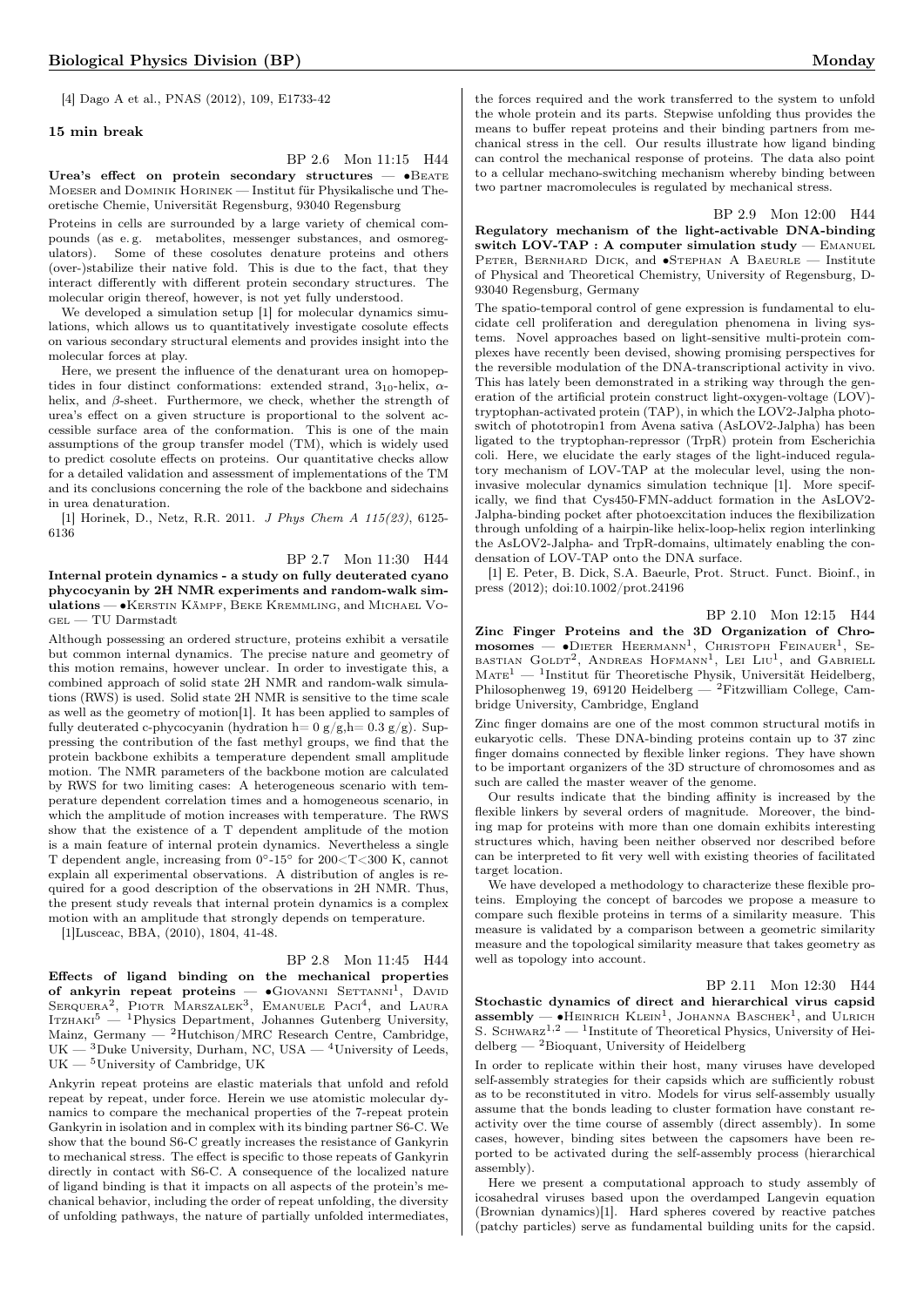Hierarchical assembly is implemented by a switching in reactivity upon the formation of pentameric and hexameric rings. These substructures are considered key intermediates during the assembly.

Using computer simulations, we compare the efficiency of direct versus hierarchical assembly as function of association and dissociation

# BP 3: Statistical Physics in Biological Systems I (joint with DY)

BMC Biophysics 5:22, 2012.

Time: Monday 9:30–11:30 Location: H47

BP 3.1 Mon 9:30 H47

Cardiorespiratory data segmentation during sleep — •SABRINA CAMARGO<sup>1</sup>, MAIK RIEDL<sup>1</sup>, CELIA ANTENEODO<sup>2</sup>, THOMAS PENZEL<sup>3</sup>, and NIELS WESSEL<sup>1</sup> — <sup>1</sup>Department of Physics, Humboldt Universität zu Berlin, Berlin, Germany — <sup>2</sup>Department of Physics, PUC-Rio, Rio de Janeiro, Brazil — <sup>3</sup>Sleep Center, Charité University Hospital, Berlin, Germany

The variability in cardiorespiratory data is closely related to the regulation of sleep. When the brain is very active as in the REM sleep stage, heart rate as well as respiration have long-range correlations, while, in contrast, in deep sleep those correlations vanish after a few seconds, indicating that cardiovascular data can be useful to reflect sleep disturbances. But physiological data usually display a highly nonstationary behavior, caused by either environmental conditions or the inherent complexity of the underlying dynamics of the biological rhythms. Considering that the signal is composed of stationary segments, we apply a nonparametric segmentation approach in order to detect such locally stationary segments, where statistical measures of first and second order, for example, mean and variance, are more likely to remain constant. Thus, segmentation provides a picture of the nonstationarity of a time series, in particular, the intrinsic time scales. Moreover, by finding the stationary regimes, we are able to identify changes in time series, as those coming from the cyclic reduction of the airflow. We compare the segmentation outcomes in the presence and the absence of respiratory induced sleep disturbances and we verify an increased variability in blood pressure in patients suffering from this events.

### BP 3.2 Mon 9:45 H47

Extended diffusion models for sleep stage switching — Anna Barkentien and ∙Jens Christian Claussen — INB, University of Lübeck, Germany

Short awakening periods especially occuring during the second half of the night follow a peculiar power law [1] for which biologically plausible models still are not available. A pure Markov analysis [2] assuming random switching however ignores any deterministic components in the dynamics which are manifest in time correlations. The phenomenological model proposed in [1] describes sleep depth by a one-dimensional diffusion process with a reflecting border for sleep and a restoring force for wake. In contrast to an Ornstein-Uhlenbeck process the restoring force is inversely proportional (or a power law with negative exponent) to the excursion distance from the sleep/wake border. We extend this model in [3] to account for the REM state and modify the restoring force law to account for deviations to the power law that are observed in data from some (but not all) labs and obtain a better fit to data [3]. [1] C.-C. Lo, L. A. Nunes Amaral, S. Havlin, P. Ch. Ivanov, T. Penzel, J.-H. Peter, and H. E. Stanley. Dynamics of sleep-wake transitions during sleep. Europhysics Letters, 57, 631, 2002.

[2] J. W. Kim, J. -S. Lee, P. A. Robinson, D. -U. Jeong, Markov Analysis of Sleep Dynamics. Phys. Rev. Lett. 102, 2009. [3] A. Barkentien and J.C. Claussen (in preparation).

### BP 3.3 Mon 10:00 H47

Caveats in Modelling Coarse-Grained Descriptions of a Bistable Frustrated Unit —  $\bullet$ Darka Labavić<sup>1</sup>, Hannes Nagel<sup>2</sup>, WOLFHARD  $\rm JANE^{2},$  and  $\rm HILDEGARD~MEYER-OTRAMANS^{1}-1School$ of Engineering and Science, Jacobs University Bremen —  $^2$ Institut für Theoretische Physik, Universtät Leipzig

From a coarse-grained perspective the motif of a self-activating species, activating a second species which acts as its own repressor, is widely found in biological systems. In [1] we studied this model on the proteonic level in a fully stochastic version. In [2] we zoom into the level of genes which are described as directly producing proteins. We focus on the effect that inherent time scales of the underlying scale of

this genetic circuit can have on the bifurcation patterns on the coarser scale of proteins. Depending on the ratio of binding and unbinding rates of the transcription factors to the decay times of the proteins, the appropriate averaging procedure for obtaining a coarse-grained description changes and leads to sets of deterministic equations, which considerably differ in their bifurcation structure. In particular, the desired intermediate range of regular limit cycles fades away when the binding rates of genes are not fast as compared to the decay time of the proteins. Our analysis illustrates that the common topology of the widely found motif alone does not imply universal features in the dynamics.

rates. Our analysis shows for which molecular parameters hierarchical assembly schemes can outperform direct ones and suggests that viruses with high bond stability might prefer hierarchical assembly schemes. [1] Johanna E. Baschek, Heinrich C. R. Klein and Ulrich S. Schwarz.

[1] Garai A, Waclaw B, Nagel H, and Meyer-Ortmanns H, J. Stat. Mech. (2012) P01009;

[2] Labavić D, Nagel H, Janke W, and Meyer-Ortmanns H, submitted

### BP 3.4 Mon 10:15 H47

 $DNA$  denaturation in correlated environments  $-$  VIKTORIA BLAVATSKA<sup>1</sup>,  $\bullet$ CHRISTIAN VON FERBER<sup>2</sup>, and YURIJ HOLOVATCH<sup>1</sup>  $-$  <sup>1</sup>Institute for Condensed Matter Physics, NAS Ukraine, Lviv  ${\rm ^2}$  Applied Mathematics Research Centre, Coventry University, UK

We revisit the problem of DNA denaturation in the frames of the Poland-Scheraga model. This model predicts a first or second order transition depending on the value of the loop exponent.

Usually an unperturbed background is assumed within this model. However, in a biologically relevant environment correlated structures are prevalent and the transition may change due to the influence of this environment.

Applying renormalisation group methods we determine the loop exponent in higher orders up to the fourth order in the  $\epsilon$ -expansion. In the absence of disorder this allows us to determine the numerical value of the exponent using resummation techniques.

Performing corresponding calculations for the situation of correlated environments we find strong disorder effects.

### BP 3.5 Mon 10:30 H47

Simulations of aggregation in homopolymer systems — ∙Johannes Zierenberg and Wolfhard Janke — Institut für Theoretische Physik, Universität Leipzig, Germany

We investigate the aggregation transition of a coarse-grained manypolymer system. To this end we apply parallel multicanonical simulations for different system sizes and densities. Our data suggests that the aggregation process in the simple model is a first-order phase transition. We investigate the dependence of the transition temperature on the density and size of the system and look at generic properties.

### BP 3.6 Mon 10:45 H47

Collective behaviour of competing, coupled particles on a 1d chain —  $\bullet$ Ines Weber<sup>1</sup>, Ludger Santen<sup>1</sup>, and Martin Evans<sup>2</sup> <sup>- 1</sup>Department of Theoretical Physics, Saarland University, 66041 Saarbrücken, Germany — <sup>2</sup>Department of Physics & Astronomy, University of Edinburgh, Edinburgh EH9 3JZ, UK

Biopolymers are dynamic filaments involved in a wide variety of biological processes such as intracellular transport. Experiments have shown them to exhibit non-equilibrium fluctuations and deformations induced by molecular motors. I will present a simple model of such processes, which comprises competing species of interacting particles on a lattice. They perform a 'tug-of-war' and induce deformation and drift on a 1d chain. Constraints given by hard core coupling to nextneighbour sites influence the system's dynamics and result in collective particle behaviour.

### BP 3.7 Mon 11:00 H47

Coexistence and survival in conservative Lotka-Volterra  $networks$   $\longrightarrow$  JOHANNES KNEBEL<sup>1</sup>, TORBEN KRÜGER<sup>2</sup>, MARKUS WEBER<sup>1</sup>, and ERWIN FREY<sup>1</sup> — <sup>1</sup>Arnold-Sommerfeld Center for Theo-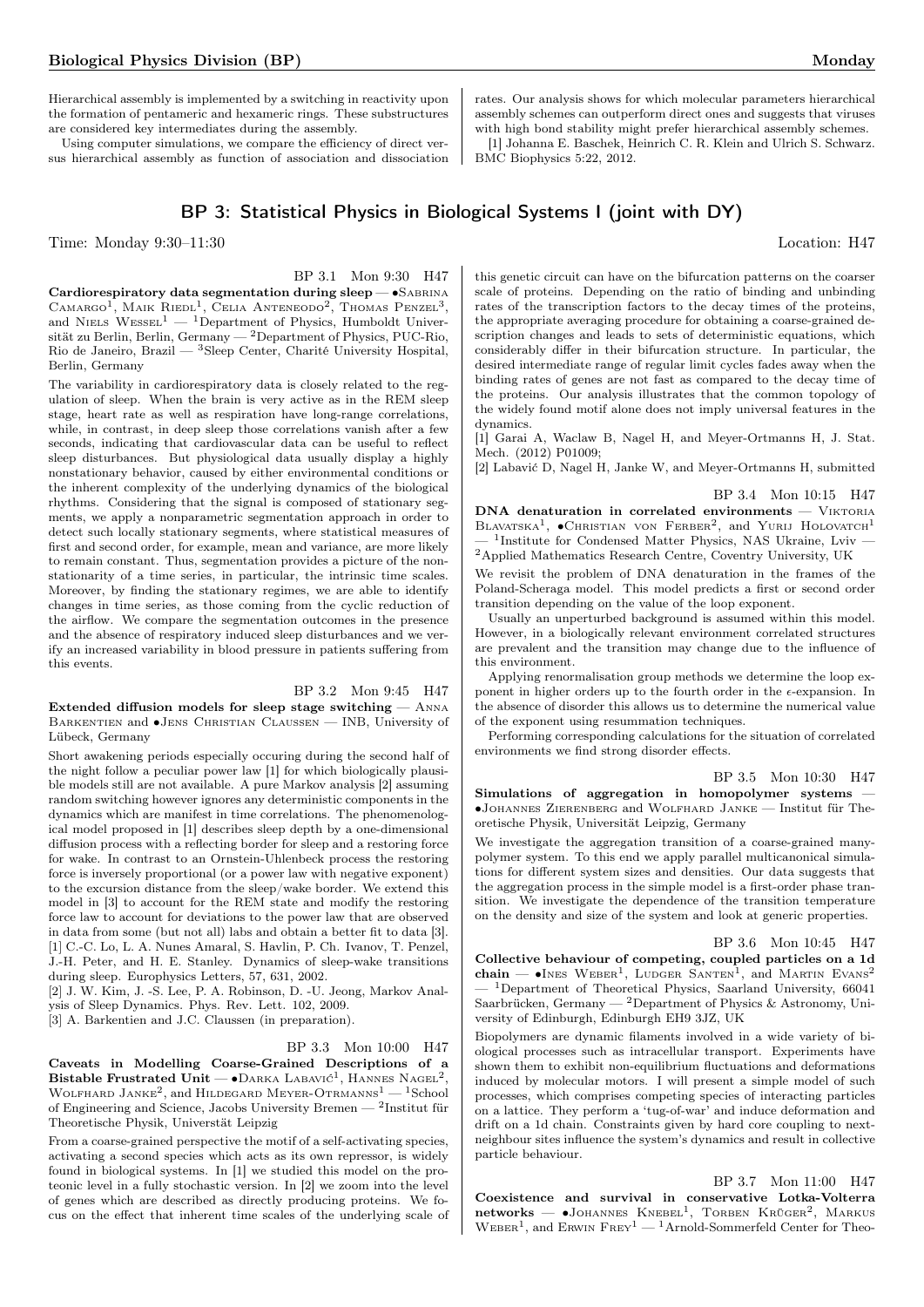retical Physics and Center for NanoScience, Theresienstraße 37, 80333 München — <sup>2</sup>Department of Mathematics, Ludwig-Maximilians-Universität München, Theresienstraße 38, 80333 München

Conservative Lotka-Volterra (LV) models play a fundamental role in many fields of science such as population dynamics. New insights into the maintenance of biodiversity can be gained by understanding the long-term behavior of complex LV interaction networks and by revealing their coexistence and survival scenarios.

Here we present a classification scheme for coexistence scenarios in well-mixed, conservative LV networks. Our theoretical approach to study global stability properties builds on a deterministic analysis by using the Pfaffian of the interaction matrix, a simpler form of the determinant for skew-symmetric matrices. We find that the classification of conservative LV dynamics on the basis of their interaction topology is incomplete and that non-cyclic networks can also maintain coexistence of all species. The deterministic analysis also leads to a deeper understanding of the stability of ecological networks in finite populations as is reflected by a generalized scaling law for the extinction time in the vicinity of critical reaction rates. Our general results are illustrated for systems composed of four and five species.

BP 3.8 Mon 11:15 H47

Evolutionary game dynamics between random mutants —

 $\bullet$ Weini Huang<sup>1</sup>, Bernhard Haubold<sup>2</sup>, Christoph Hauert<sup>3</sup>, and ARNE  $\text{Tr}\text{AULSEN}^1$  — <sup>1</sup>Evolutionary Theory Group, Max Planck Insitute for Evolutionary Biology, August-Thienemann-Straße 2, 24306, Plön, Germany  $^{2}$ Bioinformatics Group, Max-Planck-Insitute for Evolutionary Biology, August-Thienemann-Straße 2, 24306, Plön,Germany — <sup>3</sup>Department of Mathematics, The University of British Columbia, 1984 Mathematics Road, Vancouver V6T1Z2, British Columbia, Canada

Polymorphism occurs when more than one genotype or phenotype exist in the same population. Although polymorphisms are often observed in populations, the emergence and maintenance of polymorphsims remain unclear.We investigate this question by introducing a new model, named as mutant games. In evolutionary game theory, the interactions of different types in a population are described by payoff matrices. However, the number of types is usually fixed and payoff matrices are typically predefined. This can be a limit to model a biological population with random mutations. In our mutant games, the interactions of mutants and resident types are represented by a dynamical payoff matrix. The resulting dynamics caused by random mutants under frequency dependent selection, leads to a remarkably higher diversity, compared to the mutants under constant selection. Interestingly, although arbitrary number of mutants are allowed in mutant games, an intermediate level of diversity is maintained.

# BP 4: Symposium Charge Transfer Effects in Molecular Materials (SYCT, joint with CPP, HL and DS)

Time: Monday 9:30–12:00 Location: H1

Invited Talk BP 4.1 Mon 9:30 H1 A coarse grained QM/MM approach for the description of charge transfer in complex systems —  $\bullet$ Marcus Elstner — Karlsruhe Institute of Technology, Karlsruhe, Germany

Charge transfer in DNA has received much attention in the last years due to its role in oxidative damage and repair in DNA, but also due to possible applications of DNA in nano-electronics. Despite intense experimental and theoretical efforts, the mechanism underlying long range hole transport is still unresolved. We present a new computational strategy to evaluate the charge-transfer (CT) parameters for hole transfer in DNA. Based on a fragment orbital approach, site energies and coupling integrals for a coarse grained tight binding description of the electronic structure of DNA can be rapidly calculated using the approximate Density Functional method SCC-DFTB. Environmental effects are captured using a combined quantum mechanics/molecular mechanics (QM/MM) coupling scheme and dynamical effects are included by evaluating these CT parameters along extensive classical molecular dynamics (MD) simulations. The fluctuations of the counterions, strongly counterbalanced by the surrounding water, leads to large fluctuations of the site energies, which govern the hole propagation along the DNA strand, while the electronic couplings depend strongly on DNA conformation and are not affected by the solvent (2) . Using this methodology, the time course of the hole can be followed by propagating the hole wave function using the time dependent Schrödinger equation for the coarse grained Hamiltonian (5,6).

# Invited Talk BP 4.2 Mon 10:00 H1

Identifying and resolving charge separation in organic solar

cells — ∙Eberhard Riedle — BioMolekulare Optik, LMU München The charge separation and the charge mobility are essential factors for efficient solar devices. Time resolved spectroscopy can resolve these processes completely. We use sub-50 fs resolution, fully tunable pump pulses, and continuum probing from 300 to 1700 nm. Since solar cells are intended to absorb visible light, particularly probing in the NIR allows to differentiate between the excitonic and polaron states. We show that the primary excitation in P3HT-Si hybrid cells are excitons located on the polymer. They dissociate to polarons in 140 fs. A significant part of the excitation is lost at this early stage due to internal conversion back to the ground state [1]. Using the knowledge from the transient measurements, we optimize the composition and preparation of the cells to an efficiency of 1.1  $\%$  [2]. The character and mobility of the polarons is determined by excitation fluence dependent measurements. In a series of polymers - mixed with  $C_{60}$  - with increasing conjugation length, the highly structured transient spectra do not allow the easy identification of polarons. The analysis shows that the

spectrum is closely related to the electroabsorption spectrum of the polymer, i.e. the derivative of the absorption spectrum. In this way we can conclude that indeed charge separation and an electric field is generated in the thin film solar cells by the visible excitation.

[1] D. Herrmann et al., J. Am. Chem. Soc. 133, 18220 (2011).

[2] S. Niesar et al., Green 1, 339 (2011).

Invited Talk BP 4.3 Mon 10:30 H1 Quantifying the energy of charge transfer states: From molecular crystals to donor-acceptor blends — ∙Reinhard Scholz — Institut für Angewandte Photophysik, Technische Universität Dresden, George-Bähr Str. 1, 01069 Dresden, Germany

In molecular crystals, exciton models accounting for neutral molecular excitations and charge transfer (CT) allow to deduce their energy alignment from measured spectra.<sup>1</sup> Donor-acceptor blends may reveal weak CT absorption and photoluminescence spectra below the main absorption bands, and for polymer-fullerene solar cells, the respective energies correlate with the open circuit voltage.<sup>2</sup> Calculations of CT energies in these materials require computational methods with the correct asymptotics of the mutual Coulomb interaction between pairs of ionized donor and acceptor molecules like constrained DFT schemes.<sup>3</sup> Moreover, the solvation energy arising from the embedding polarizable medium and the screening of the Coulomb interaction result in substantial deviations from the interaction between oppositely charged donor and acceptor molecules in vacuum. Based on a constrained DFT scheme and an embedding scheme accounting for the polarizable medium, calculated CT energies for selected donor-acceptor pairs are compared to available spectroscopic data and the open circuit voltage of photovoltaic devices.

[1] L. Gisslén and R. Scholz, Phys. Rev. B 80, 115309 (2009).

 $[2]$  K. Vandewal et al., Adv. Funct. Mater.  $18$  2064 (2008).

[3] M. Rapacioli, F. Spiegelman, A. Scemama, and A. Mirtschink, J. Chem. Theory Comput. 7, 44 (2011).

Invited Talk BP 4.4 Mon 11:00 H1 Efficient Exciton Generation and Collection in Organic Solar Cells —  $\bullet$ MARK THOMPSON<sup>1</sup>, CONG TRINH<sup>1</sup>, STEVE FORREST<sup>2</sup>, and JERAMY ZIMMERMAN<sup>2</sup> — <sup>1</sup>University of Southern California, Los Angles, CA, USA — <sup>2</sup>University of Michigan, Ann Arbor, MI, USA The exciton is a critical part of each of the processes leading to photocurrents in Organic PhotoVoltaics (OPVs), and being able to control

the location, lifetime and energy of the exciton is essential to achieving high efficiency. We have investigated methods for tuning exciton energies and controlling their migration paths within a thin film. I will discuss our most recent work with both organic dyes, such as squaraines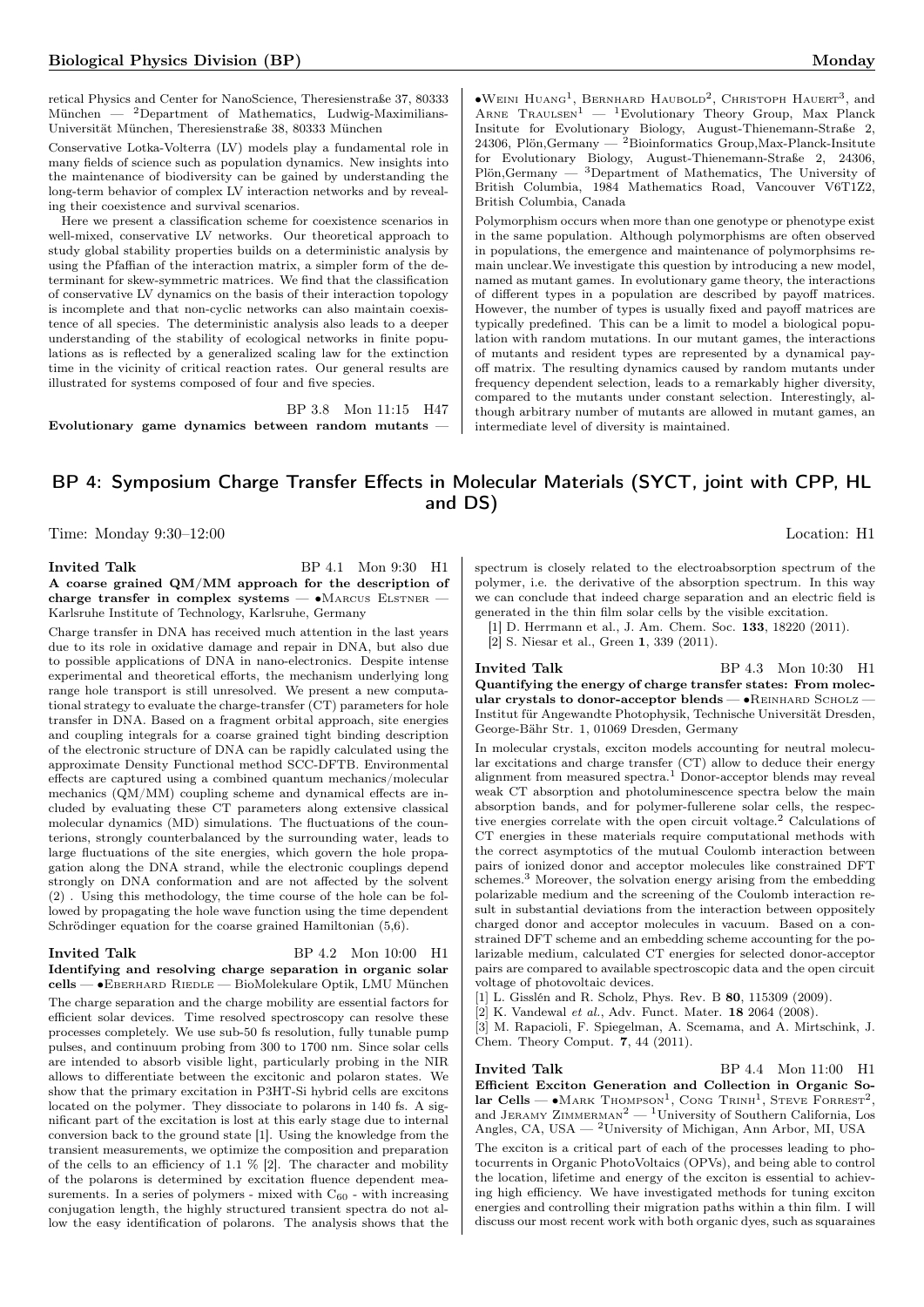and dipyrrins as well as metallo-porphyrin materials for OPVs. This involves a careful materials design study that leads to both low energy absorption (into the nearIR) and the efficient use of multiple absorbers to efficiently harvest photons through the entire visible spectrum.

A key limiter of OPV performance is the open circuit voltage, Voc. A number of parameters control the Voc, including the energetics of the donor and acceptor, the energy of the charge transfer exciton formed at the  $D/A$  interface and the structure of the materials at the  $D/A$  interface. We have investigated methods to tailor the interfacial structure at the D/A interface, leading to improved Voc. We have investigated thermal and solvent annealing, as well as a process we call chemical annealing, where the thin film is exposed to an external agent, which is incorporated into the film stoichiometrically. I will discuss each of these methods and how they affect the device performance.

Invited Talk BP 4.5 Mon 11:30 H1 Electron transport in organic single-crystal transistors and Schottky-gated heterostructures — • ALBERTO MORPURGO University of Geneva, Geneva, Switzerland

Organic single-crystal transistors have unprecedented quality and en-

able the investigation of several interesting phenomena (band-like transport in, the Hall effect, interfacial polarons, etc.). So far, virtually only p-type devices have been studied. Here, I will discuss electron transport in single-crystal FETs and heterostructures, showing how the best n-type devices perform at the level of their p-type counterparts. I will first focus on PDIF-CN2 single-crystal FETs, in which we observe the characteristic signatures of band-like transport (electron mobility increasing upon cooling and of Hall effect). The experimental results, and a comparison with p-type materials in which band-like transport in FETs is observed, suggest that the coupling of the charge carriers to the polarizability of the organic semiconductor plays a key role in determining which organic materials are more likely to exhibit bandlike transport. Next, I will discuss new Schottky-gated heterostructures based on rubrene and PDIF-CN2 crystals, in which a conducting 2D layer forms spontaneously due to charge transfer. Gate-dependent transport and Hall measurements show that electrons are responsible for the conductivity, and that their density decreases linearly with decreasing temperature. We understand this behavior in terms of the heterostructure band-diagram, which quantitatively captures the slope of the linear temperature dependence. In the best devices, the electron mobility remains as high as  $\degree$  1 cm2/Vs at T=30 K.

# BP 5: Cytoskeleton

Time: Monday 15:00–17:00 Location: H43

Topical Talk BP 5.1 Mon 15:00 H43 Cytoskeletal pattern formation: Self organization of driven filaments — ∙Andreas Bausch — Technische Universität München Living cells rely on the self organization mechanisms of cytoskeleton to adapt to their requirements. Especially in processes such as cell division, intracellular transport or cellular motility the controlled self assembly to well defined structures, which still allow a dynamic reorganization on different time scales are of outstanding importance. Thereby, the intricate interplay of cytoskeletal filaments, crosslinking proteins and molecular motors a central role. One important and promising strategy to identify the underlying governing principles is to quantify the physical process in model systems mimicking the functional units of living cells. Here I will present in vitro minimal model systems consisting of actin filaments, crosslinking molecules and myosin II exhibiting collective long range order and dynamics. I will discuss how a balance of local force exertion, alignment interactions, crosslinking and hydrodynamics affect the evolving dynamic structures.

BP 5.2 Mon 15:30 H43 Time dependent irreversible bundling of actin filaments with **magnesium ions** — Timo Maier<sup>1,2</sup>,  $\bullet$  Tamás Haraszti<sup>1,2</sup>, and Joachim P. Spatz<sup>1,2</sup> — <sup>1</sup>New Materials and Biosystems group, MPI for Intelligent Systems, Heisenbergstr. 3, 70569-Stuttgart, Germany — <sup>2</sup>Biophysical Chemistry, University of Heidelberg, Im Neuenheimerg Feld 253, 69120-Heidelberg, Germany

Actin, an abundant protein in eukaryotic cells, forms filamentous structures playing critical roles in cellular adhesion, motility and determining the elastic properties and the shape of cells. Mixed with divalent cations, bundles were observed above a critical electrolyte concentration, e.g.  $27 \, mM$  for  $Mg^{2+}$ . The process is driven by counter ion condensation, but there are still unclear details. We have investigated two of these details using 2-dimensional networks of prepolymerized actin filaments, following the bundling process by the thermal motion of tracer particles attached to the bundles and fluorescence microscopy. Our results indicate, that the filaments preferentially adsorb the divalent magnesium ions, resulting in crosslinking down to  $5 - 8mM$ background concentration when the solution is provided by a mediate  $(0.4 \,\mu l/min.$  loading rate) flow. While the driving forces are in the order of  $0.1 - 0.25 pN$ , as we have reported earlier in single actin experiments, the resulted bundling is not reversible by thermal motion even after removing the magnesium and adding EGTA to the solution for several hours.

BP 5.3 Mon 15:45 H43 The dynamical cytoskeleton regulates morphogenesis in rodlike bacteria — ∙Sven van Teeffelen — Department for Molecular Biology, Princeton University, Princeton, USA

Bacteria were long regarded as unstructured bags of freely diffusing

proteins and DNA. Contrary to this view, bacterial cells are now known to display intricate sub-cellular localization and dynamics of their constituents, which is required for a variety of processes including cellular morphogenesis. Biophysically, one mechanism for achieving macroscopic order relies on the bacterial cytoskeleton. Here we report a quantitative study of the dynamics of the Escherichia coli actin homolog MreB, which is essential for the maintenance of rod-like cell shape in bacteria. We found that MreB rotates around the long axis of the cell in a persistent manner and that this rotation depends on the assembly of the peptidoglycan cell wall. Biophysical modeling suggests that MreB and cell-wall synthesis are physically coupled. Thus, the MreB motion observed constitutes a reporter of the local insertion of cell-wall material. In agreement with recent experiments on macroscopic twisting of the cell envelope during growth we find that peptidoglycan is deposited in the cell wall in a helical manner. The cell wall in turn ultimately determines bacterial cell shape. Semi-atomistic computational simulations suggest that one function of MreB is to ensure a uniform distribution of new peptidoglycan insertion sites, a necessary condition to maintain rod shape during growth. Based on the same computational framework we hypothesize that MreB governs bacterial cell shape in a non-trivial manner.

BP 5.4 Mon 16:00 H43

Super-resolution imaging of dynamic MreB filaments in B. Subtilis - a multiple motor driven transport?  $-$  PHILIPP VON OLSHAUSEN<sup>1,2</sup> and •ALEXANDER ROHRBACH<sup>1,2</sup> — <sup>1</sup>Lab for Bio- and Nano-Photonics, University of Freiburg, Georges-Koehler-Allee 102, 79110 Freiburg, Germany  $-$  <sup>2</sup> Centre for Biological Signalling Studies (bioss), University of Freiburg

The cytoskeletal protein MreB is an essential component of the bacterial cell shape generation system. By a super-resolution variant of total internal reflection microscopy using structured illumination and by 3D stacks of deconvolved epi-fluorescence microscopy, we found that inside live Bacillus subtilis cells MreB forms filamentous structures of variable lengths, typically not longer than one micrometer. These filaments move mainly perpendicular to the long bacterial axis revealing a maximum velocity at an intermediate length and a decreasing velocity with increasing filament length. Filaments move along straight trajectories, but can reverse or alter their direction of propagation. Based on our measurements, we provide a model being able to explain all observations. In this model MreB filaments mechanically couple several motors that putatively synthesize the cell wall, whereas the filaments traces mirror the trajectories of the motors. Based on this idea, we developed a mathematical model that can explain the nonlinear velocity length dependence. We deduce that the coupling of cell wall synthesis motors determines the MreB filament transport velocity, whereas the filament mechanically controls a concerted synthesis of parallel peptidoglycan (PG) strands to improve cell wall stability.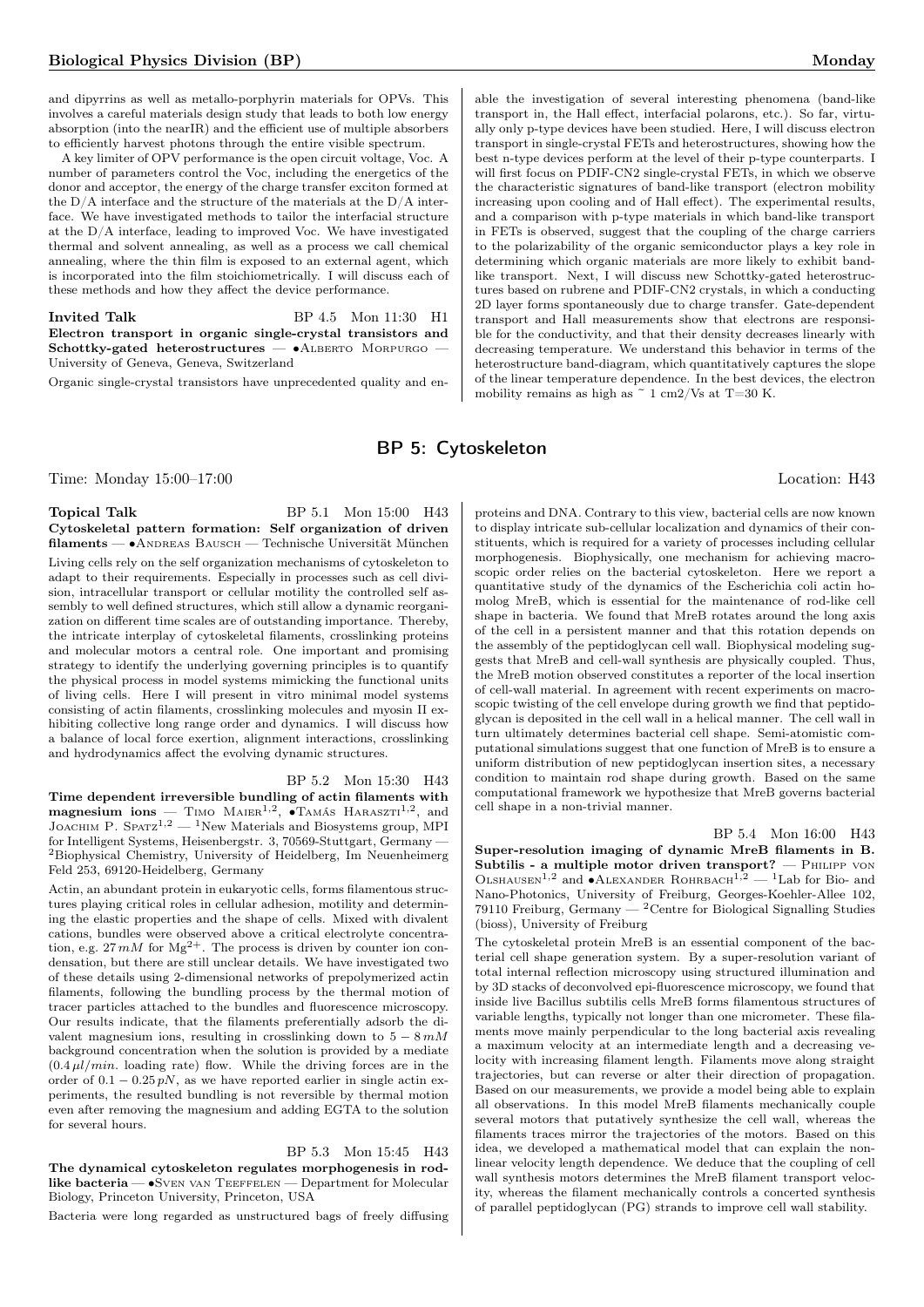BP 5.5 Mon 16:15 H43

Mechanochemical patterning of the PAR system in  $C$ . elegans — • Vijay Krishnamurthy<sup>1,2</sup>, Justin Bois<sup>3</sup>, Frank Jülicher<sup>1</sup>, and STEPHAN GRILL<sup>1,2</sup> — <sup>1</sup>Max Planck Institute for the Physics of Complex Systems, Nöthnitzer Straße 38, 01187 Dresden, Germany. <sup>2</sup>Max Planck Institute for Molecular Cell Biology and Genetics, Pfotenhauer Straße 108, 01307 Dresden, Germany. — <sup>3</sup>UCLA Department of Chemistry and Biochemistry, Los Angeles, CA 90095, USA.

The polarization of partitioning defective (PAR) proteins into anterior and posterior domains is a conserved mechanism in the zygotes of Caenorhabditis elegans. This segregation is driven by flows established in the actomyosin cortex. Passive advection of the PARs by these flows is known to lead a transient segregation of the PAR system. However, the mechanism by which the PAR proteins regulate the cortical flows is unclear. We present a model which incorporates the feedback of the PAR concentration fields into cortical flows, via a coupling to the local myosin concentration. This leads to stable segregated states of the PAR system. Our model provides a self-consistent and closed mechanism for the polarization of the PAR-actomyosin system which compares well with the known experimental facts.

### BP 5.6 Mon 16:30 H43

Cell membrane deformation and its role during cytokinesis —  $\bullet$ Jochen A. M. Schneider<sup>1</sup>, Andrea M. Pereira<sup>2</sup>, Ewa Paluch<sup>2</sup>, and GUILLAUME SALBREUX<sup>1</sup> — <sup>1</sup>Max Planck Institute for the Physics of Complex Systems, Dresden, Germany — <sup>2</sup>Max Planck Institute of Cell Biology and Genetics, Dresden, Germany

Cytokinesis, the process of physically dividing the cell at the end of mitosis, is achieved through the regulated variations of forces within the cell. A key player in this process is the cell cortex, a thin layer of actin filaments and myosin molecular motors. Recently, Sedzinski et al. have introduced a mathematical model to describe the role of the cell cortex in cytokinesis. The model has shown that because of the contractile behavior of the cell cortex, the cell shape can be unstable with respect to symmetry breaking, and that cell elasticity is required for cell shape stability. We present here a potential role of the cell membrane in contributing to cell elasticity. The membrane is attached to the cell cortex and has to mechanically balance the difference between extracellular and intracellular pressure. Under simple hypothesis on the membrane mechanical behavior and its area regulation by the cell, we investigate how its interaction with the cortex influences cell shape.

BP 5.7 Mon 16:45 H43

Chromosome oscillations in mammalian cells — •FEDERICA TAVANO<sup>1</sup>, NENAD PAVIN<sup>2</sup>, and IVA M. TOLIC-NORRELYKKE<sup>1</sup> — <sup>1</sup>Max Planck Institute of Molecular Cell Biology and Genetics, 01307 Dresden, Germany — <sup>2</sup>Department of Physics, Faculty of Science, University of Zagreb, 10002 Zagreb, Croatia

Mitosis is the process by which eukaryotic cells replicate chromosomes into two identical sets that segregate to the nuclei of the two daughter cells. During mitosis, sister chromatids connect to mitotic spindle microtubules via protein complexes called kinetochores, and oscillate around the equatorial plane of the spindle. These oscillations are correlated with the microtubule plus-end dynamics. However, the mechanism of the oscillations is not known. Here we show that kinetochores in mammalian epithelial cells move roughly with a constant velocity until they switch the direction of movement. During the movement, the distance between sister kinetochores increases. During directional switches, sister kinetochores are not synchronized: The leading kinetochore stops while the trailing one continues moving, decreasing the distance between the sister kinetochores. These results suggest that the sister kinetochores are under tension during their movement, whereas they get compressed when they switch direction. Moreover, these data imply that the microtubules on the leading side undergo rescue before the microtubules on the trailing side undergo catastrophe. We propose that forces on the kinetochores synchronize microtubule dynamics, which is required for chromosome oscillations.

# BP 6: Publishing in the Age of the Internet (joint with jDPG)

The two talks by the editors of Physical Review Letters and New Journal of Physics, respectively, will be followed by a general discussion. Organized by Stephan Köhler (jDPG) and Ulrich Schwarz (BP).

Time: Monday 15:30–17:30 Location: H44

Topical Talk BP 6.1 Mon 15:30 H44 Publishing in Physical Review Letters — •KARSTEN KRUSE — Theoretische Physik, Universität des Saarlandes, 66123 Saarbrücken, Germany

Physical Review Letters (PRL) is the world's foremost physics letters journal, providing rapid publication of short reports of significant fundamental research in all fields of physics. Every year we receive around 12000 manuscripts out of which about 3500 get eventually published in PRL. This talk is intended to provide young scientists a guide for publishing in PRL. I will start by explaining the editorial process and give some practical tips on how to prepare a manuscript for PRL. Finally, I will provide an overview of features that have been put into place during the last years to make PRL's content readily available to the community. These include, for example, the option of open access, support of ORCID, "Suggestions" highlighting articles of special interest, and coverage of selected articles in "Physics", a platform notably designed for young scientists.

Topical Talk BP 6.2 Mon 16:00 H44 The Opportunities of Open Access Publishing — •EBERHARD BODENSCHATZ — MPI Dynamics and Self-Organization, Goettingen, Germany

In my talk I shall give a review of OA as it has developed over the past years. Then I shall address future opportunities. I shall give special attention to video abstracts, to 'living paper' and novel possibilities for quality control. I shall also discuss the impact factor and other developments one may consider. I shall close my talk with a request for input and suggestions from the audience.

up to 60 min of discussion

# BP 7: Symposium Magnetic Nanoparticles in Biomedical Diagnostics and Therapy (SYBD, joint with MA, CPP and ST)

Time: Monday 15:00–17:30 Location: H1

Invited Talk BP 7.1 Mon 15:00 H1 Functionalization and Pharmaceutical Aspects of Magnetic Nanoparticles (Magnetic Carriers) — •URS O. HÄFELI — University of British Columbia, Faculty of Pharmaceutical Sciences, Vancouver, BC, Canada

This presentation will review the properties and applications of modern magnetic nanoparticles and microspheres for application as nanomedical agents, both for diagnosis and therapy of different diseases. Basic

applications in biomedicine and industry, clinical applications, as well as open questions regarding risk and economy will be discussed.

Important features make nanoparticles and microspheres interesting for in vitro and in vivo applications: biocompatibility, biodegradability, transport capacity, surface functionalization with biological active molecules, binding of fluorescent and radioactive markers, increasing surface area with decreasing size, organ-specific targeting.

To further increase the particles efficiency, further work is necessary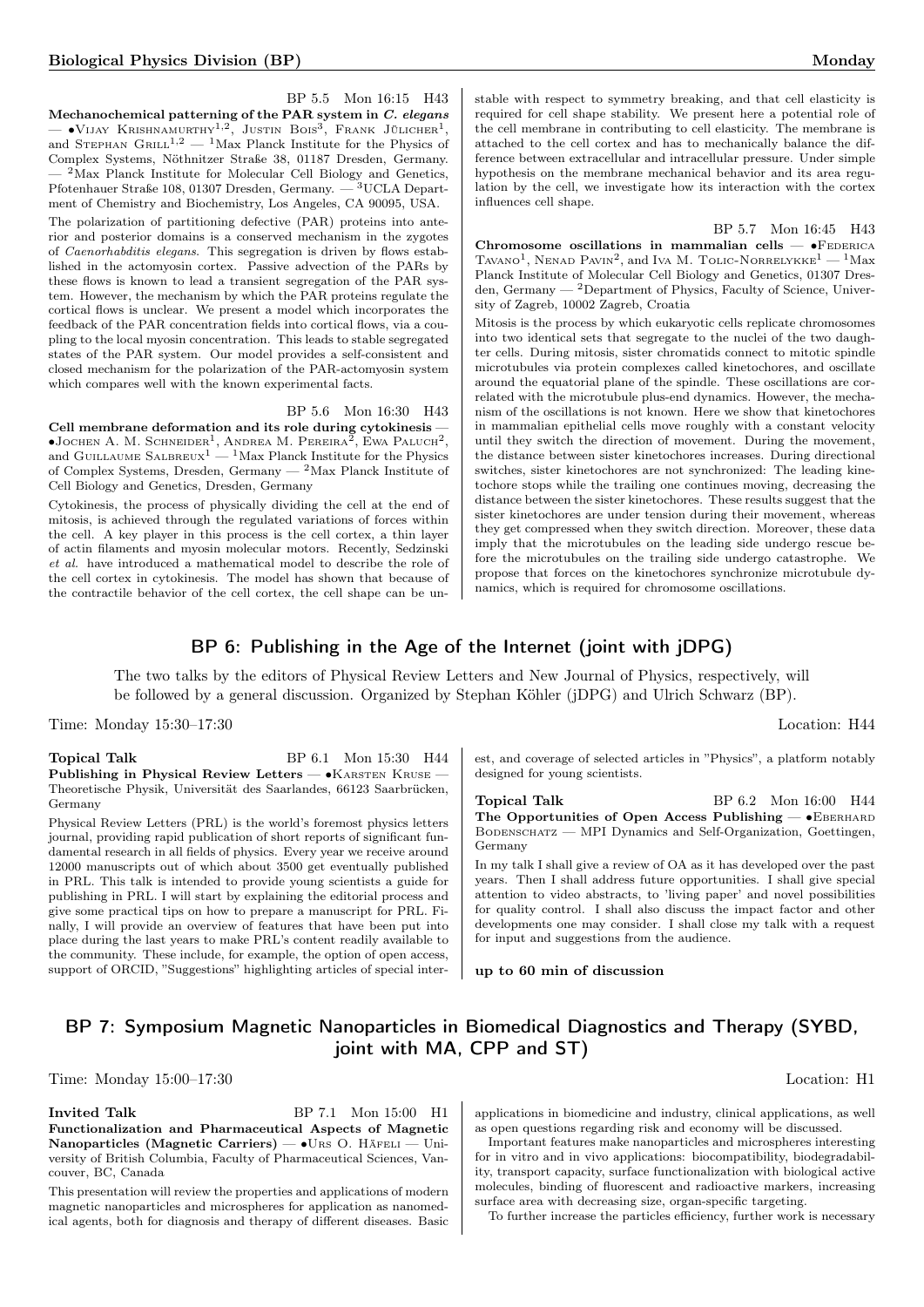in the design of effective magnetic targeting systems, the coatings for optimized particles, the choice of targeting ligands, as well as the maximization of the particles\* magnetic moment. Altogether, exciting in vivo applications are possible in magnetic guidance and controlled delivery of drugs, genetic material, and stem cells, in addition to their current use for the contrast enhancement in magnet resonance imaging and local hyperthermia treatment of cancer.

For additional information about the scientific field of magnetic particles, please check out www.magneticmicrosphere.com.

### Invited Talk BP 7.2 Mon 15:30 H1 Fluid mechanical aspects of therapeutic application of suspensions of magnetic nanoparticles — •STEFAN ODENBACH — TU Dresden, Chair of Magnetofluiddynamics, Measuring and Automation Technology, Dresden, Germany

One of the promising approaches for the use of magnetic nanoparticles in cancer therapy is a technique called magnetic drug targeting. Here a chemotherapeutic agent is attached to the surfactant of the magnetic particles and a water based suspension of these drug carrying particles is injected into a supplying artery of the tumour. Using appropriate magnetic fields magnetic forces can be generated targeting the particles towards the tumour. As a result chemotherapy without side effects is envisaged.

Within the talk some of these aspects resulting from fluid mechanics will be highlighted and discussed. On the one hand we'll have a look on model experiments studying the targeting process for the magnetic fluid and its dependence on magnetic field configuration. The respective experiments presented will be accompanied by numerical simulations which are intended to provide a tool for future clinical applications allowing an optimal field control on the basis of angiographic data.

The second part of the talk will focus on magnetic field effects concerning the viscosity of ferrofluids for biomedical applications as well as on changes of the flow behaviour of blood with suspended magnetic particles in a field and will thus highlight investigations on fundamental fluid properties being important for experiments as well as simulations.

### Invited Talk BP 7.3 Mon 16:00 H1 Magnetic Particle Imaging: A new Medical Imaging Modality — ∙Thorsten Buzug — Institute of Medical Engineering, University of Lübeck, Germany

Recently, magnetic particle imaging (MPI) has been introduced as a novel method for direct measurement of the spatial distribution of superparamagnetic iron oxide nanoparticles (SPIOs) that are used as tracer material. The SPIOs are subjected to a sinusoidally oscillating magnetic field and respond with a nonlinear change in magnetization. The acquired induction signal contains harmonics of the fundamental excitation frequency, which are subsequently used for determination of the spatial particle distribution and concentration. For spatial encoding a magnetic gradient field (the selection field) is superimposed onto the sinusoidal excitation field (the drive field) such that a fieldfree point (FFP) is established at a desired location within the field of view. Nanoparticles located near the FFP contribute to the signal generation, whereas particles that are far from the FFP are in satura-

# BP 8: Posters: Proteins

Time: Monday 17:30–19:30 Location: Poster B2

### BP 8.1 Mon 17:30 Poster B2

Effects of ligand binding on cyclophilin A: experimental and  $\textbf{computational studies} \boldsymbol{-}\bullet \textbf{J}_\text{ACK} \ \text{Heal}^1, \ \text{STEPHEN} \ \text{WELLS}^2, \ \text{CAL} \boldsymbol{-}$ DIA BLINDAUER<sup>3</sup>, RUDOLF RÖMER<sup>2</sup>, and ROBERT FREEDMAN<sup>4</sup> – <sup>1</sup>MOAC Doctoral Training Center, University of Warwick, Coventry, UK, CV4 7AL — <sup>2</sup>Department of Physics, University of Warwick, Coventry, UK, CV4 7AL  $-$  3Department of Chemistry, University of Warwick, Coventry, UK, CV4 7 $AL - 4$ Department of Life Sciences, University of Warwick, Coventry, UK, CV4 7AL

Cyclophilin A is an enzyme which plays a role in the folding of proteins. It also binds to and aids the function of the immunosuppressant drug cyclosporin A as well as binding to the HIV-1 capsid protein. We use the computational tools FIRST and FRODA to model the flexibility and motion of cyclophilin A in order to predict the results of hydrogen-deuterium exchange NMR (HDX) experiments. The rigidity

tion and cannot contribute. Image reconstruction from the measured induction signals can be seen as the solution for the corresponding inverse problem. In this talk, the state of the art in magnetic coil design for MPI is discussed. With a new symmetrical arrangement of coils, a field-free line can be produced that promises a significantly higher sensitivity compared with the standard arrangement for an FFP. Additionally, an alternative single-sided coil assembly is presented for the use in hand-held applications.

### Invited Talk BP 7.4 Mon 16:30 H1

Superparamagnetic iron oxide nanoparticles for MR-visible mesh implants and novel drug targeting models — ∙Ioana SLABU<sup>1,2</sup>, ANJALI ROETH<sup>3</sup>, CHRISTIANE KUHL<sup>4</sup>, THOMAS SCHMITZ-RODE<sup>1</sup>, and MARTIN BAUMANN<sup>1</sup> — <sup>1</sup>Applied Medical Engineering, Medical Faculty, Helmholtz Institute, RWTH Aachen University, Germany — <sup>2</sup> II. Physical Institute, RWTH Aachen University, Germany — <sup>3</sup>Department of Surgery, University Hospital, RWTH Aachen University, Germany — <sup>4</sup>Department of Radiology, University Hospital, RWTH Aachen University, Germany

Two major medical applications of superparamagnetic iron oxide (SPIO) nanoparticles are presented, exploiting their physical and magnetic properties to combine diagnostic and therapeutic functionalities. First, the concept and realization of a (magnetic resonance) MR-visible mesh implant is described which facilitates an accurate determination of complications after mesh implantation by means of MR imaging. The visual investigation of the implant helps to reduce the exposure of the patient to redundant surgery interventions. Second, magnetic drug targeting approaches based on numerical simulations for cancer therapies are developed. A new concept of placing an array of permanent magnets and coils inside hollow organs of the body very close to tumors is described. In this way, a stronger magnetic field and its higher gradient are achieved in the tumor. This allows a local accumulation of administrated SPIO nanoparticles with bounded drugs and enhances the efficiency of the therapy. First simulation results are already applied and validated in animal trials.

Invited Talk BP 7.5 Mon 17:00 H1 Magnetic measurement techniques assisting biomedical applications of magnetic nanoparticles —  $\bullet$ LUTZ TRAHMS Physikalisch-Technische Bundesanstalt, Abbestr. 2-12, D-10587 Berlin, Germany

Due to their biocompatibiliy and their small size, magnetic nanoparticles (MNP) made of iron oxide can be guided to virtually every biological environment. MNP are susceptible to external magnetic fields and can be used, e.g., for drug transportation, heat generation or as contrast agents for MRI. All these applications require knowledge about the magnetic properties and, when applied in-vivo, quantitative knowledge about the spatial distribution in the living tissue. In this contribution, I will report on a number of magnetic measurement techniques that provide such information, i.e. in particular on conventional susceptibility measurements M(H), magnetorelaxometry, and magnetic particle spectroscopy. In addition, I will give examples how these analytical or spectroscopic techniques can be modified to obtain quantitative spatial information.

analysis software FIRST can be used to predict the 'folding cores' of proteins identified as slowly exchanging residues in HDX. This prediction is improved using the protein mobility software FRODA. We are using these methods to investigate the effect of ligand binding on cyclophilin A computationally and experimentally.

BP 8.2 Mon 17:30 Poster B2 Peptide interactions with metal surfaces — •IsIDRO LORENZO<sup>1</sup>, HENDRIK HEINZ<sup>2</sup>, and MARIALORE SULPIZI<sup>1</sup>  $-$ <sup>1</sup> Johannes Gutenberg University Mainz, Staudinger Weg 7 55099 Mainz — <sup>2</sup>Departament of Polymer Engineering, University of Akron, Ohio 44325

Understanding and controlling protein-surface interactions is gaining increasing fundamental scientific interest, such as in medical, diagnostic and biotechnology applications.

In this work we want to provide a characterization of peptide / gold interactions at a molecular level in order to explain and interpret recent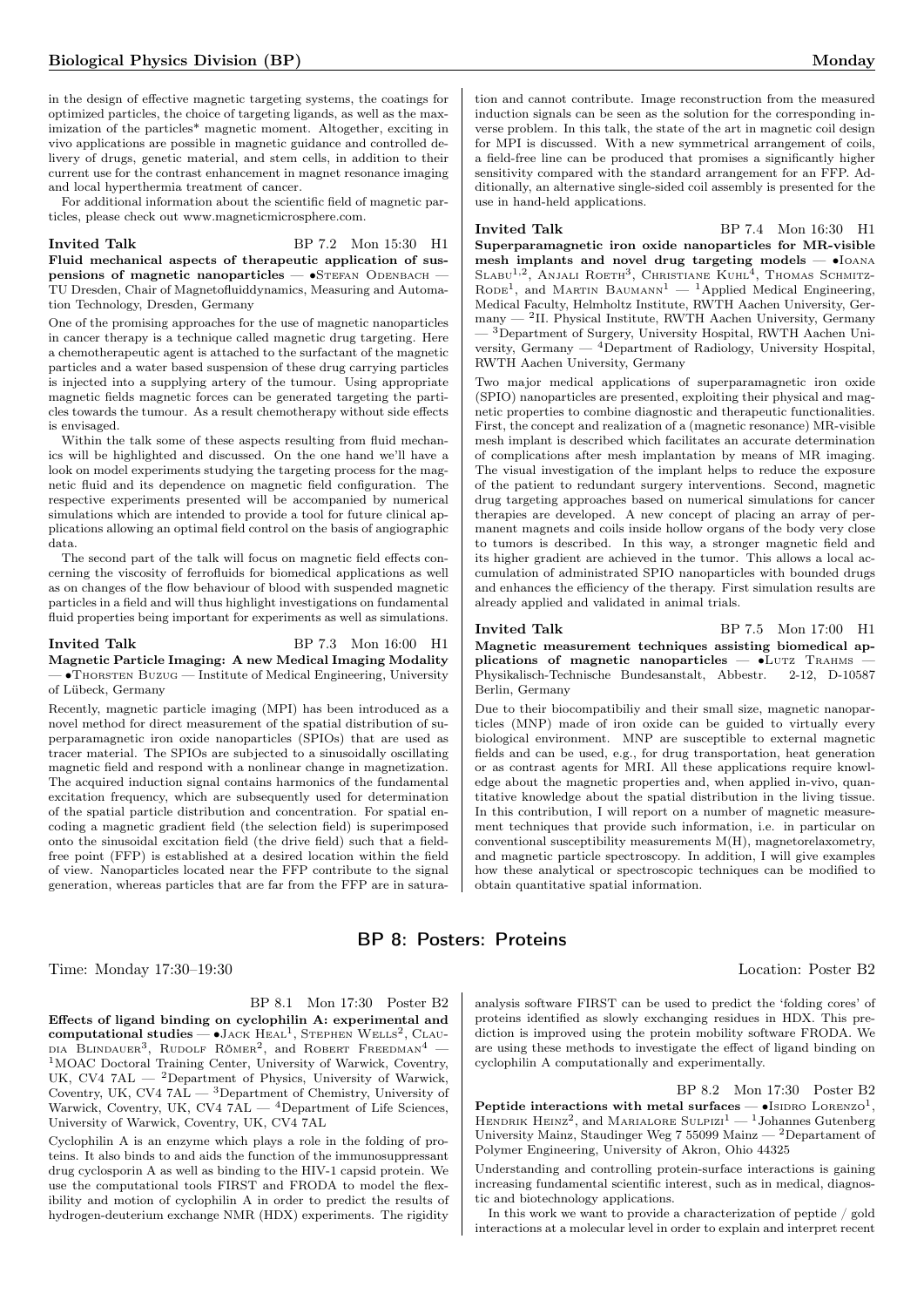surface experiments [1].

Atomistic simulations have been performed with the GROMACS package using available force field parameters such as CHARMM27 using 12-6 Lennard-Jones potentials [2] force field. We have employed a recently developed force field which has been extensively tested in biomolecular-inorganic interactions [3]. This has permitted to identify the most favorable binding modes on the different surfaces. Both neutral and zwitterionic forms for each peptide are analyzed .

[1] Anne Vallee, Vincent Humblot, and Claire-Marie Pradier Acc. Chem. Res., 2010, 43 (10), pp 1297\*1306

[2] Heinz H, Vaia RA, Farmer BL, Naik RR J. Phys. Chem. C 2008, 112, 17281 17290

[3] Heinz H, Farmer BL, Pandey RB, Slocik JM, Patnaik SS, Pachter R, Naik RR. J. Am. Chem. Soc. 2009, 131, 9704-9714

BP 8.3 Mon 17:30 Poster B2 Time-Resolved FTIR Difference Spectroscopy of Vibrational Control Experiments on Bacteriorhodopsin — • CHRISTIAN  $\text{Bauer}^{1,2}$ , Michael Gensch<sup>2</sup>, and Joachim Heberle<sup>1</sup> — <sup>1</sup>Freie Universität Berlin — <sup>2</sup>HZDR

We aim at investigating how photoreactions of proteins can be controlled by means of intense THz radiation tuned in resonance to specific vibrational modes, much in analogy to coherent control experiments conducted by fs NIR laser pulses [1]. Bacteriorhodopsin is the sole protein of the purple membrane of the archaebacterium Halobacterium salinarum [2]. Upon illumination, its chromophore retinal isomerizes around the C13-C14 double bond [3] and the protein undergoes a sequence of intermediate states which is called a photocycle. For investigation of this photocycle we combined a time-resolved IR difference spectroscopic setup using the step-scan technique [4] with intense, tunable narrow bandwidth THz radiation at the ps beamline of the THz free electron laser FELBE [5]. In our experiments, the photoreaction is initiated by a visible laser pulse as in standard experiments, but then the sample will be irradiated by a THz pulse from the free electron laser tuned into resonance with low-energy vibrational modes which is supposed to influence the photoreaction [1].

[1] Prokhorenko V.I. et al. Science 313, 1257 (2006) [2] Oesterhelt D. et al. PNAS 70, 2853 (1973) [3] Stoeckenius W. et al. Biophys. Struct. Mech. 3, 65 (1977) [4] Radu I. et al. Photochem. Photobiol. Sci. 8, 1517 (2009) [5] Bauer, C. et al. Journal of Physics Conference Series, 359, 012011 (2012)

BP 8.4 Mon 17:30 Poster B2 Dual-Color Fluorescence Cross-Correlation Spectroscopy of the macromolecular spliceosomal complex —  $\bullet$ MIRA  $\text{Prion}^1$ , Thomas Ohrt<sup>2</sup>, Julia Dannenberg<sup>2</sup>, Ingo Gregor<sup>1</sup>, Rein-<br>hard Lührmann<sup>2</sup>, and Jörg Enderlein<sup>1</sup> — <sup>1</sup>Drittes Physikalisches Institut-Biophysik, Göttingen —  ${}^{2}$ Max Planck Institut für Biophysikalische Chemie, Göttingen

The spliceosome is the cellular machinery responsible for removing non-coding introns from precursor mRNA. During its catalytic action the spliceosome undergoes compositional and conformational changes. We are investigating the conditions for recruitment and release of particular proteins during the splicing steps. We determine how the changes occur (stepwise or in a correlated manner) and the roles of certain spliceosomal RNA helicases in the restructuring of the complex. The spectroscopic method we use is Dual-Color-Fluorescence Cross-Correlation Spectroscopy (2-color-FCCS) which allows for studying structural and dynamical properties of proteins. We observed the thermally stable splicing factor Cwc25. We could determine, under which conditions it binds to the complex, when it is released and the conditions for stable binding of Cwc25 to the spliceosome. By measuring several mutants we could answer the question whether Cwc25 is released before or during the second catalytic step. Furthermore, we detected the binding of the proteins Slu7 and Prp16. These proteins are necessary for the second catalytic step and are involved in the binding behavior of Cwc25.

### BP 8.5 Mon 17:30 Poster B2

Tip-Enhanced Raman Spectroscopy on Membrane Proteins — ∙Elmar Hassan Hubrich and Joachim Heberle — Freie Universität Berlin, Department of Physics, Exp. Molecular Biophysics, Arnimallee 14, 14195 Berlin, Germany

Membrane proteins are essential parts of organisms and involved in cell processes such as transport, signal transmission, catalysis, cell adhesion and (photo-)synthese. Obtaining information on molecular level of such proteins is one of the major tasks in modern biophysics.

In these research, we attempt to develop tip-enhanced Raman spectroscopy (TERS), as a tool to study structure and function of single proteins. TERS combines high spatial resolution of AFM with structural sensitivity of surface-enhanced Raman spectroscopy (SERS). Using a gold-coated AFM tip, it is possible to measure Raman signals with a spatial resolution up to 20 nm.

Additionally to imaging a SERS probe (=TERS), AFM can be used induce and messure physical force. The force is used to achieve structural changes or even unfolding of a protein, namely single-molecule force spectroscopy (SMFS).

SERS can be used to achieve molecular level information while AFM applies a physical force. In order to detect single proteins we use the enhancement of SERS. The Raman signal is enhanced in the vicinity of silver- or gold-coated surfaces (here: the AFM tip).

Up to now, this technique is mainly applied to inorganic samples. Here, we introduce the experimental setup and discuss the application of TERS to the investigation of membrane proteins.

BP 8.6 Mon 17:30 Poster B2 Dynamic force spectroscopy on the binding of monoclonal antibodies to tau peptides —  $\bullet$  Carolin Wagner<sup>1</sup>, David Singer<sup>2</sup>, TIM STANGNER<sup>1</sup>, CHRISTOF GUTSCHE<sup>1</sup>, RALF HOFFMANN<sup>2</sup>, and FRIEDRICH KREMER<sup>1</sup> — <sup>1</sup>Leipzig University, Department of Molecular Physics, Leipzig, Germany  $-$  <sup>2</sup>Leipzig University, Institute for Bioanalytical Chemistry, Leipzig, Germany

Optical tweezers-assisted dynamic force spectroscopy (DFS) is employed to investigate specific receptor/ligand bindings on the level of single binding events [1]. Here, the binding of the phosphorylationspecific antibody HPT-101, to synthetic tau-peptides with two potential phosphorylation sites (Thr231 and Ser235) is analyzed. According to ELISA-measurements, the antibody binds only specificly to the double-phosphorylated tau-peptide. It is shown by DFS that HPT-101 binds also to each sort of the mono-phosphorylated peptides. By analyzing the measured rupture-force distributions characteristic parameters like the lifetime of the bond without force, the characteristic length and the free energy of activation are determined for all interactions. The longest lifetime is obtained for the specific binding to the double-phosphorylated peptide. Furthermore we introduce a method to estimate the relative affinity of the bonds from dynamic singlemolecule experiments. The result is in accordance with the ELISA measurements.

[1] C. Wagner et al., Soft Matter, 2011, 7 (9), 4370 - 4378

BP 8.7 Mon 17:30 Poster B2 Hydrophobin adsorption to the air/water interface: Unusual adsorption kinetics and their origin — ∙Jonas Raphael HEPPE<sup>1</sup>, SEBASTIAN BACKES<sup>1</sup>, HENDRIK HÄHL<sup>1,2</sup>, and KARIN  $JACOBs<sup>1</sup>$  — <sup>1</sup>Saarland University, Experimental Physics, 66041 Saarbrücken, Germany — <sup>2</sup>University of Zurich, Institute of Physical Chemistry, 8057 Zürich, Switzerland

Adsorption of proteins to the interface between water and other liquids (e.g. oil) or air is of major technological interest. Adsorbed proteins stabilize this interface and hence serve as emulsifying or foaming agent. In food industry, this characteristic is used for products such as milk, beer, or coffee. To optimize production sequences and to be able to give predictions, a deeper understanding of the competitive processes leading to the final adsorbate is necessary. Hydrophobins are a class of proteins that have emerged to have a high technological potential and may also serve as ideal model candidates. Produced by filamentous fungi, hydrophobins are extremely conformationally stable, particularly amphiphilic, highly surface active, and form ordered layers at the water surface [1,2]. We studied wild types and specifically designed mutants of hydrophobins featuring different properties, sizes, and forms. To access the processes involved in the adsorption, we used ellipsometry to record in situ the adsorbed amount at different ambient and solution conditions. Our results reveal adsorption kinetics that significantly differ from that of other systems and cannot be explained by conventional theoretical models. [1] S. Varjonen et al., Soft Matter 7 (2011) 2402 [2] T. Hakala et al., RSC Advances 2 (2012) 9867

BP 8.8 Mon 17:30 Poster B2 Demonstration of catch bonds between glycosaminoglycan and positively charged hydrophilic domain from the cell surface sulfatase Sulf1 — ∙A.-K. Möller, A. Harder, F. Milz, P. NEUHAUS, V. WALHORN, TH. DIERKS, and D. ANSELMETTI -Bielefeld University, Germany

The unique hydrophilic domain (HD) found in the human sulfatases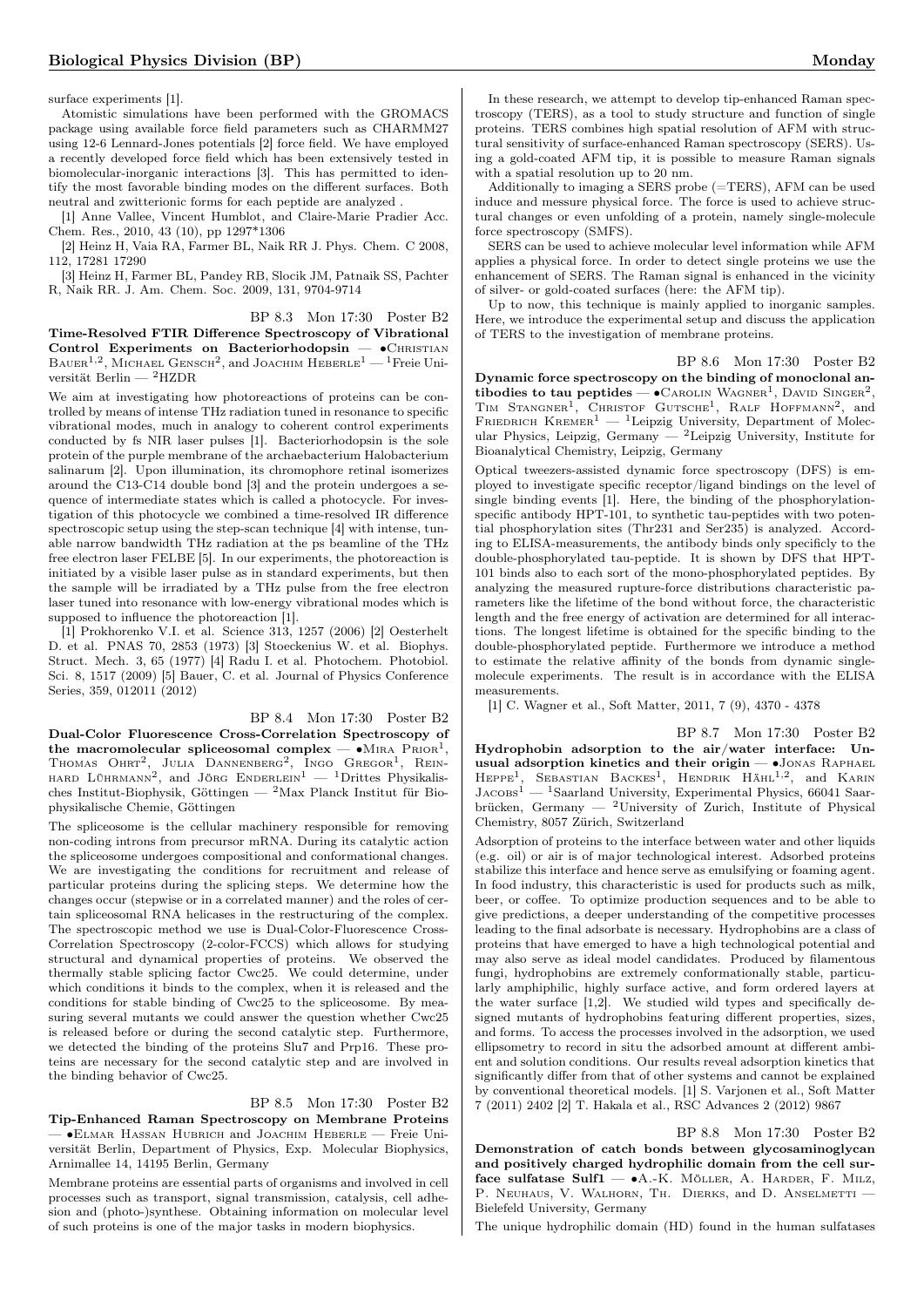Sulf1 and Sulf2 is responsible for targeting Sulf1 to the cell surface by interacting with its substrate. The enzymatic activity of Sulf1 is known to be specifically directed towards the 6-O-sulfation sites of heparan sulfate (HS) within highly sulfated regions of the glycosaminoglycan. Since the function of many growth and differentiation factors is regulated by HS, which acts as an essential cofactor for the interaction with cell surface localized receptors, these molecular and cellular interactions have great influence on embryogenesis and homeostasis. We used single-molecule AFM force spectroscopy (SMFS) to investigate the specificity of the interaction between HD and the glycosaminoglycans dermatan sulfate (DS) as well as heparin (Hep), the latter serving as model for the interacting regions of HS due to its high sulfation. Thereby we found an increased binding probability by increasing pulling velocity which is similar to experiments on P-selectin and its counterligand PSGL-1. We additionally applied AFM force clamp experiments to measure the force-dependent lifetimes of the interaction. We observed prolonged bond lifetimes under higher tensile forces between 10-20 pN, which we will discuss within the framework of molecular catch bonds.

BP 8.9 Mon 17:30 Poster B2

Investigation of enzyme complex dynamics via atomic force microscopy — •Mitja Platen<sup>1</sup>, Sabin Prajapati<sup>2</sup>, Kathrin Schröder-Tittmann<sup>2</sup>, Kai Tittmann<sup>2</sup>, and Iwan Schaap<sup>1</sup> — <sup>1</sup>III. Physikalisches Institut, Georg August Universität Göttingen, Germany — <sup>2</sup>Albrecht-von-Haller-Institut, Georg August Universität Göttingen, Germany

The pyruvate dehydrogenase multienzyme complex (PDHc) links glycolysis to the citric acid cycle by converting central metabolite pyruvate into acetyl-CoA, a building block for many fundamental metabolic pathways. The core of the human PDHc consists of 60 dihydrolipoamide acetyltransferase enzymes (E2), which assemble into a 50 nm diameter dodecahedral structure. A key trait vital to PDHc function is the flexibility of the N-terminal "swinging lipoyl domain" of E2, which is capable of reaching the active sites of all proximal enzyme components. Although low resolution structural information about the PDHc is available, the underlying dynamics of catalysis, in particular substrate channeling, is not understood.

To be able to observe the structure of single PDH complexes we are applying AFM in liquid. Ultimately, we aim to observe the core dynamics at real-time via optimization of imaging techniques by exploring the limits of amplitude and frequency modulation as well as jumping mode AFM. We will present our approach to maximize the spatial and temporal resolution and will present our first results on this enzyme complex.

### BP 8.10 Mon 17:30 Poster B2

Self-diffusion of proteins in solution close to a salt-induced phase transition —  $\bullet$  MARCO GRIMALDO.<sup>1</sup>, VINCENT GLENISSON<sup>1,2</sup>, Marcus Hennig<sup>1</sup>, Felix Roosen-Runge<sup>1</sup>, Fajun Zhang<sup>1</sup>, Tilo  $\textsc{SevDEL}^2$ , and Frank Schreiber $^1$  — <sup>1</sup>Fakultät für Physik - Universität Tübingen, Auf der Morgenstelle 10, D-72076 Tübingen, Germany — <sup>2</sup> Institut Laue-Langevin, B.P. 156, F-38042 Grenoble, France

A reentrant phase diagram is observed in aqueous solutions of Bovine Serum Albumin (BSA) upon addition of a trivalent salt (Yttrium Chloride) at concentration  $c_s$ . In particular, increasing  $c_s$  for a certain protein concentration  $c_p$ , a phase transition occurs at a characteristic concentration  $c_s^*$ . For  $c_s > c_s^*$  macroscopic aggregates form [1]. Measurements on the neutron backscattering spectrometers IN10 and IN16 at the Institute Laue-Langevin have shown that the short time self-diffusion of the proteins in such system decreases when  $c_s$  approaches  $c_s^*$ . For a better understanding of this phenomenon, data has been collected also with the backscattering spectrometer BASIS (SNS, ORNL) in order to increase the accessible time scales. In presenting the data analysis we will also discuss the method adopted to obtain consistent results from different quasi-elastic neutron scattering (QENS) instruments.

[1] Zhang et al. PRL 101 (2008) 148101

[2] Roosen-Runge et al. PNAS 108 (2011) 11815

BP 8.11 Mon 17:30 Poster B2 Biophysical Characterization of the Platelet Factor 4-Heparin Complex Responsible for Heparin-induced Thrombocytopenia — •Мактіn Kreimann<sup>1</sup>, Werner Weitschies<sup>2</sup>, Andreas<br>Greinacher<sup>3</sup>, and Мінаеlа Delcea<sup>1</sup> — <sup>1</sup>ZIK HIKE, University of Greifswald, Greifswald, Germany  $-$  <sup>2</sup>Department of Biopharmaceutics and Pharmaceutical Technology, University of Greifswald,

Greifswald, Germany  $-$  <sup>3</sup>Institute for Immunology and Transfusion Medicine, University of Greifswald, Greifswald, Germany

The human protein Platelet Factor 4 is known to form complexes with the polysaccharide heparin when the latter is administered as an anticoagulant during cardiac surgery. This complex is responsible for the fatal adverse effect known as heparin-induced thrombocytopenia. The study of the PF4-heparin complex is primordial because heparin remains one of the most frequently used anticoagulants. To determine the biophysical basis of the PF4-heparin complexes, the binding interaction between PF4 and heparin was investigated by Isothermal Titration Calorimetry and Quartz Crystal Microbalance and the formed complexes were imaged by Atomic Force Microscopy. Our data shows that the binding of PF4 to heparin is mainly driven by electrostatic interactions. Hydrophobic interactions and conformational restrictions only play a minor role in the energetics of the process. AFM imaging shows that the height of PF4 molecules appearing as single features is reduced when complexed with heparin.

BP 8.12 Mon 17:30 Poster B2 The dynamics and flexibility of protein disulphide-isomerase (PDI): simulations predict experimentally-observed do- $\text{main}$  motions  $-$  J EMILIO JIMENEZ-ROLDAN<sup>1</sup>, MOITRAYEE BHATTACHARYYA<sup>2</sup>, STEPHEN A WELLS<sup>1</sup>,  $\bullet$ RUDOLF A RÖMER<sup>1,4</sup>, SARASWATHI VISHWESHWARA<sup>2</sup>, and ROBERT B FREEDMAN<sup>3</sup> – <sup>1</sup>Department of Physics, The University of Warwick, Coventry, UK  $^{12}$ Department of Biochemistry, IISc, Bangalore, India  $-$  3School of Life Sciences, The University of Warwick, Coventry, UK  $-$  <sup>4</sup>Centre for Scientific Computing, The University of Warwick, Coventry, UK

We simulated the mobility of the folding catalyst, protein disulphideisomerase (PDI), by molecular dynamics and by a rapid approach based on flexibility analysis. We analysed our simulations using measures of backbone movement, relative positions and orientations of domains, and distances between functional sites. Despite their different assumptions, the two methods are surprisingly consistent. Both methods show that motion of domains is dominated by hinge and rotation motion of the a and a' domains relative to the central b-b' domain core. Both methods identify the a' domain as showing the greatest intra-domain mobility. However, only the flexibility method, which requires  $10^4$ -fold less computer power, predicts some large-scale features of inter-domain motion that have been observed experimentally. We conclude that the methods provide complementary insight into the motion of this large protein and detailed structural models that characterise its functionally-significant conformational changes.

BP 8.13 Mon 17:30 Poster B2 Proteinfoldingdynamics of hPin1 WW domain studied by single molecule FRET. — • PHILLIP KROEHN and JÖRG ENDERLEIN -Universität Göttingen, Deutschland

Georg-August-Universität Göttingen, Friedrich-Hundt-Platz 1, 37077 Göttingen

Förster resonance energy transfer (FRET) is the commonly used method to study fast molecular dynamics in a scale of 1-10 nanometer.

The energy transfer between a donor molecule and an acceptor molecule e.g. organic fluorophore by dipole interaction depends strongly on the distance between them.This phenomenon offers the possibility to use FRET as a nonoscopic ruler.

The primary structure of small soluble proteins is believed to contain all chemical information necessary for proper folding to its native state.The hPin1 WW Domain is a 40 Amino acid all beta sheet protein that consist of three strands. It can be seen as a simple model system to investigate the formation of beta fold secondary structures.

The hPin1 is involved in cell cycle regulation, the WW domain at the N terminal site of hPin1 is able to bind to proline rich ligands. Due to its high thermal stability the hPin1 WW domain is suitable for folding/unfolding studies.

BP 8.14 Mon 17:30 Poster B2 Reaction mechanism of the enzyme PHM: quantum tunneling and origin of kinetic isotope effects — ∙Enrique Abad, Ju-DITH ROMMEL, and JOHANNES KÄSTNER — Computational Biochemistry Group, Institut für Theoretische Chemie, Universität Stuttgart, Stuttgart, Germany

Copper proteins catalyze important biochemical reactions, in particular in the nervous system of higher eukaryotes. PHM is a binuclear Cu protein that stereospecifically hydroxylates one C-H bond of small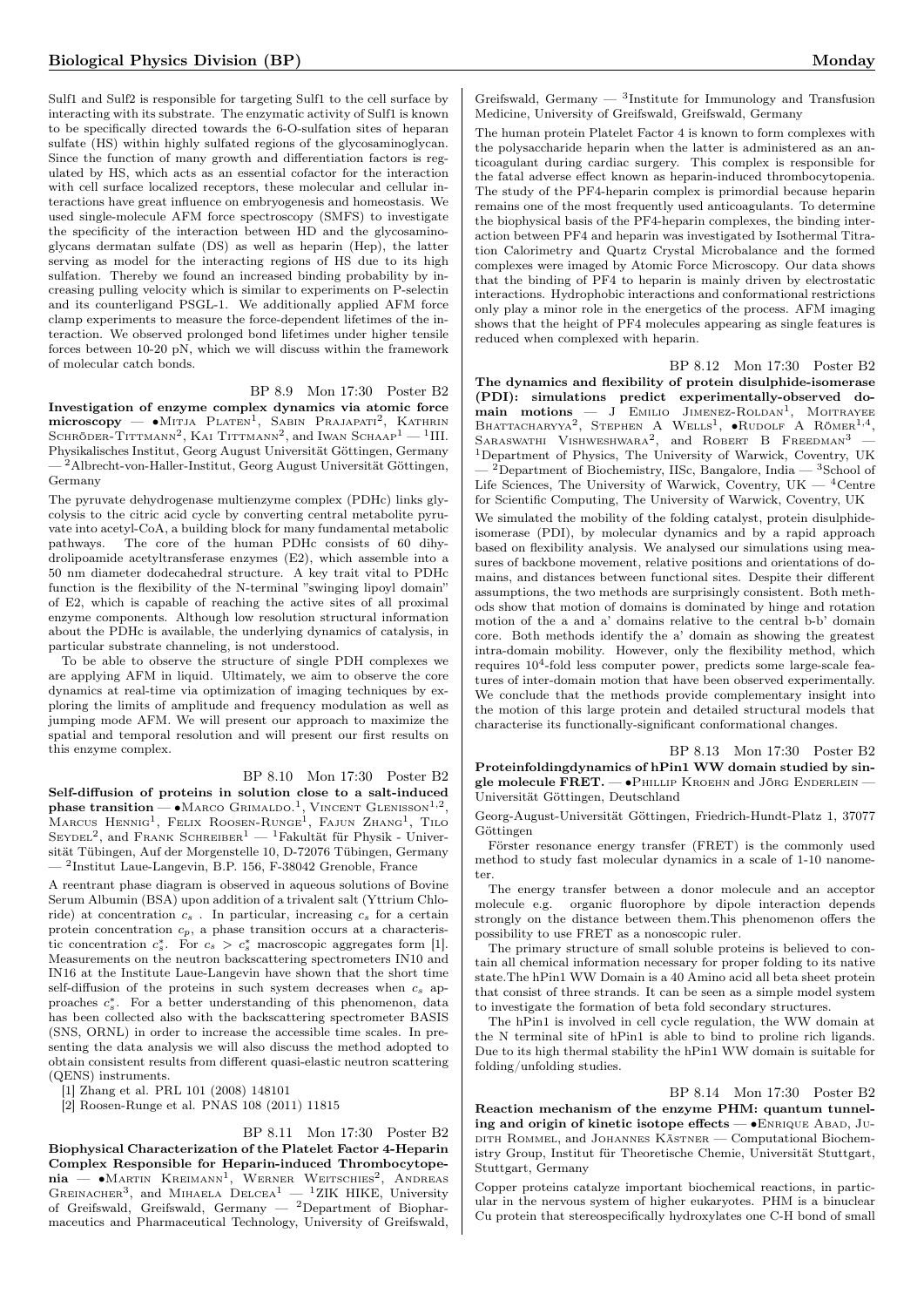peptides (such as oxytocin), as a intermediate step for its later amidation.

The reaction mechanism of PHM is still not understood. Several proposals have been made [1, 2], but they have not taken explicitly into account the strong kinetic isotope effects (KIE) present in this reaction [3]. In this work, we perform QM/MM calculations at the DFT level, and tunneling rates for a set of possible reaction paths. We suggest a new reaction mechanism in which tunneling of a H atom is crucial for explaining the KIE.

[1] A. Crespo, et al. (2006) J. Am. Chem. Soc. 128, 12817

[2] P. Chen and E. I. Solomon (2004) J. Am. Chem. Soc. 126, 4991

[3] W. A. Francisco, et al. (2002) J. Am. Chem. Soc. 124, 8194

BP 8.15 Mon 17:30 Poster B2

Intracellular crowding effects on cellular metabolism —  $\bullet$ Florencia Noriega<sup>1</sup>, Márcio Argollo<sup>2</sup>, and Alexei Vázquez<sup>3</sup> <sup>1</sup>MPI for Dynamics and Self-Organization, Göttingen, Germany  $2$ UFF, Niterói, Brazil —  $3$ UMDNJ-Robert Wood Johnson Medical School, New Brunswick, USA

70 to 90% of the dry weight in the cell is occupied by the 3 types of macromolecules: DNA, RNA and proteins. The high density levels of macromolecular components in the cellular cytoplasm, also known as molecular crowding, is important for the development of many cellular functions like protein folding, protein protein association and dissociation, biochemical reactions rates, molecular diffusion within the cell, among others. It has been shown that molecular crowding acts also at a global scale limiting the cytoplasm solvent capacity [1], due to the limited available volume in the cell. To estimate the molecular crowding global effect on a simple cellular metabolic network we develop a flux balance model considering the macromolecular concentrations at different growth rates and determine the metabolic steady states, given by the fluxes of the metabolic reactions. We found a metabolic switch, activation and inactivation of the fluxes, in a simple cell model, when is shifted from low to high growth rates. Such behavior is observed in yeast cells and is called crabtree effect, where at high growth rates acetate compound is secreted by the cell, indicating the activation of the fermentation pathway of glucose consumption.

[1] Beg QK, et al.(2007) PNAS 104: 12663-12668. Vázquez A, et al. (2008) BMC Systems Biol 2: 7.

BP 8.16 Mon 17:30 Poster B2 Robust signatures in the current-voltage characteristics of DNA molecules oriented between two graphene nanoribbon electrodes — CARLOS J. PAEZ<sup>1</sup>, PETER A. SCHULZ<sup>1,2</sup>, NEIL<br>WILSON<sup>3</sup>, and •RUDOLF A. RÖMER<sup>3,4</sup> — <sup>1</sup>Instituto de Fisica Gleb Wataghin, Universidade Estadual de Campinas, 777 Cidade Universitaria 13083-859 Campinas, SP Brazil — <sup>2</sup>Faculdade de Ciencias Aplicadas, Universidade Estadual de Campinas, 13484-350 Limeira, SP  $Brazil - <sup>3</sup>Department of Physics, University of Warwick, Cover,$  $CV4$  7AL, UK  $-$  <sup>4</sup>Centre for Scientific Computing, University of Warwick, Coventry, CV4 7AL, United Kingdom

In this work we numerically calculate the electric current through three kinds of DNA sequences (telomeric,  $\lambda$ -DNA, and p53-DNA) described by different heuristic models. A bias voltage is applied between two zig-zag edged graphene contacts attached to the DNA segments, while a gate terminal modulates the conductance of the molecule. We show that a telomeric DNA sequence, when treated as a quantum wire in the fully coherent low-temperature regime, works as an excellent semiconductor. Clear steps are apparent in the current-voltage curves of telomeric sequences and are present independent of lengths and sequence initialisation at the contacts. independent of length and sequencing initialisation at the contacts. The difference between telomeric DNA and other DNA, such as  $\lambda$ -DNA and DNA for the tumour suppressor p53, is particularly visible in the length dependence of the current.

### BP 8.17 Mon 17:30 Poster B2

Video-based and interference-free axial force detection and analysis for optical tweezers —  $•$ SEBASTIAN KNUST, ANDRE SPIERING, ANDY SISCHKA, and DARIO ANSELMETTI - Experimental Biophysics & Applied Nanoscience, Faculty of Physics, Bielefeld University, 33615 Bielefeld, Germany

For measuring the minute forces exerted on single molecules during controlled translocation through nanopores with sub-piconewton precision, we have developed a video-based axial force detection and analysis system for optical tweezers [1].

As the bandwidth of the system is not as high as in backscattered

light based systems, we integrated Allan variance analysis [2] for trap stiffness calibration.

Upon manipulating a microbead in the vicinity of a weakly reflecting surface with simultaneous axial force detection, interference effects have to be considered [3]. We measured and analyzed the backscattering light properties of polystyrene and silica microbeads with different diameters and propose distinct and optimized experimental configurations (microbead material and diameter) for minimal light backscattering and virtually interference-free microbead position detection.

As a proof of principle, we investigated the nanopore threading forces of a single dsDNA strand attached to a microbead with an overall force resolution of  $\pm 0.5$  pN at a sample rate of 123 Hz.

[1] S. Knust et. al., Rev. Sci. Instrum. 83, 103704 (2012)

[2] B. Lansdorp, O. Saleh, Rev. Sci. Instrum. 83, 025115 (2012)

[3] A. Sischka et. al., Rev. Sci. Instrum. 79, 63702 (2008)

BP 8.18 Mon 17:30 Poster B2

Mechanical properties of sister chromatids studied by a polymer model — ∙Sebastian Isbaner, Yang Zhang, and Dieter W. Heermann — Institute for Theoretical Physics, Heidelberg University, Germany

A chromosome in metaphase consists of two highly condensed sister chromatids forming a chromosome. In experiments, chromosomes show characteristic force-extension curves with a linear region followed by a plateau. However, where and how exactly sister chromatids are linked to each other and how these links influence their overall organization and mechanical properties is still not well understood. In this work, we use a dynamic folding model for mitotic chromatids and investigate the influence of dynamic cross-links between two model sister chromatids. Our results show that the number of sister links has severe influence on the overall organization of the model chromatids. Too few cross-links cause the model chromatids to drift apart due to entropic repulsion, whereas many links result in an agglomeration. We characterize these different states in a phase diagram. We further investigate the force-extension behavior and find that it qualitatively reproduces experimental results. Our results also demonstrate that inter sister cross-links decrease the elasticity compared to isolated model chromatids. In summary, we show that only a limited range for the concentration of inter sister chromatid cross-links can exist to result in observed chromosome shapes and our model is able to reproduce experimental findings for the elasticity of chromosomes.

BP 8.19 Mon 17:30 Poster B2 Computational Analysis of Co-transcriptional Riboswitch Folding —  $\bullet$ BENJAMIN LUTZ<sup>1,2</sup>, ABHINAV VERMA<sup>1</sup>, and ALEXANDER  $S$ CHUG<sup>1</sup> — <sup>1</sup>Steinbuch Centre for Computing (SCC), Karlsruher Institut für Technologie (KIT), 76128 Karlsuhe, Germany — <sup>2</sup>Fakultät für Physik, Karlsruher Institut für Technologie (KIT), 76128 Karlsruhe, Germany

Structured RNA in non-coding regions often plays crucial regulatory roles. Riboswitches are an important example that can prevent expression of the downstream gene by terminating transcription or translation. Typically, one out of two distinct conformations is formed depending on ligand binding. The extrusion out of RNA polymerase (RNAP) takes place at time scales comparable to those of folding and binding. We investigate these interdependent processes by simulating the extrusion out of RNAP and concurrent folding for the SAM-I and adenine riboswitches with molecular dynamics. Atomically resolved structure-based models reduce the computational effort sufficiently to simulate different extrusion velocity scenarios. Depending on the scenario, we observe and quantify different pathways in structural formation. Considering the inherent link of folding and binding, this underlines modulation of extrusion velocity as another degree of freedom in genetic evolution. Our simulational findings therefore complement experimental measurements to understand the dynamic behavior of nascent RNA.

<span id="page-15-0"></span>BP 8.20 Mon 17:30 Poster B2 Ubiquitin dynamics in complexes investigated using Molecular Dynamics simulations — •JAN HENNING PETERS and BERT DE GROOT — Max Planck lnstitute für Biophysikalische Chemie, Göttingen, Germany

Protein-protein interactions play an important role in all biological processes. However, the principles underlying these interactions are only beginning to be understood. Ubiquitin is a small signalling protein that is covalently attached to different proteins to mark them for degradation, regulates transport and other functions. As such, it in-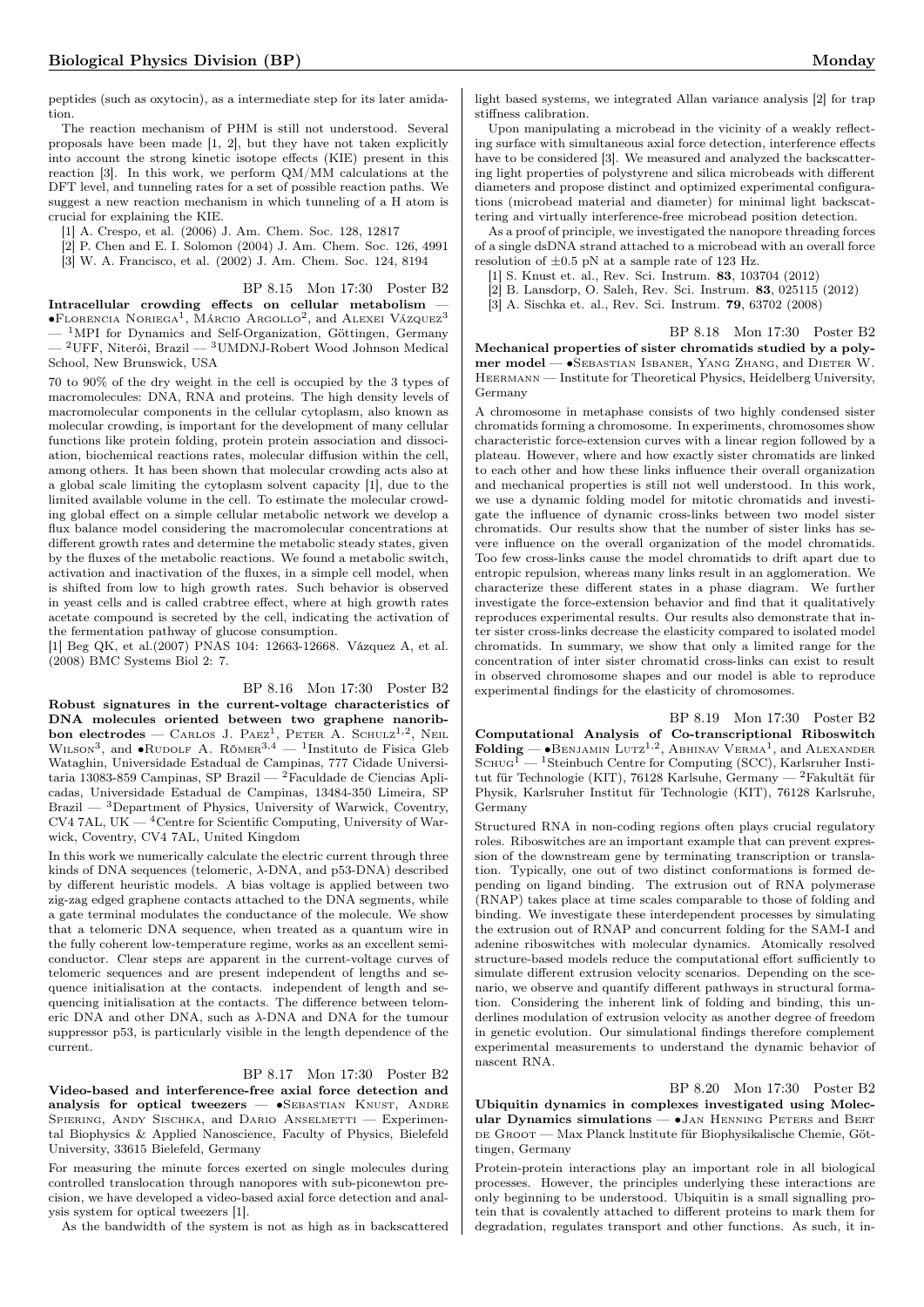teracts with and is recognised by a multitude of other proteins. We have conducted molecular dynamics simulations of ubiquitin in complex with several different binding partners on a microsecond timescale and compared them with ensembles of unbound ubiquitin to investigate the principles of their interaction and determine the influence of complex formation on the dynamic properties of this protein. Along the main mode of fluctuation of ubiquitin, binding in most cases reduces the conformational space available to ubiquitin to a subspace of that covered by unbound ubiquitin. This behaviour can be well explained using the model of conformational selection. For lower amplitude collective modes, a spectrum of zero to almost complete coverage of bound by unbound ensembles was observed. The significant differences between bound and unbound structures are exclusively situated at the binding interface.

BP 8.21 Mon 17:30 Poster B2 Discerning overall and internal motion of flexible molecules — ∙Florian Sittel and Gerhard Stock — University of Freiburg Classical molecular dynamics (MD) simulations allow us to study the structure and dynamics of biomolecules in microscopic detail. To extract the internal molecular motion from an MD trajectory, first the overall motion of the molecule needs to be removed. This procedure is well established in the case that the molecule is almost rigid, i.e. if the vibrational dynamics is well described by small-amplitude motion around an equilibrium structure. In the case of a flexible molecule, however, the transformation does not completely decouple internal and rotational motion due to rotovibrational coupling. In this work, we study the range of validity and applicability of commonly used rotational fitting techniques. To this end, we adopt previously performed MD simulations of polyalanine and villin and compare their conformational distribution in internal and Cartesian coordinates. The study reveals that the free energy landscape of a Cartesian PCA can exhibit remarkable artifacts. Cartesian coordinates on the other hand, may be superior for the study of small-amplitude functional motions in proteins.

### BP 8.22 Mon 17:30 Poster B2

Langevin simulations of proteins using models in generalized coordinates — ∙Sina Zendehroud, Anne Müller, and Martin E. Garcia — Theoretische Physik, Fachbereich 10, Universität Kassel. Kassel, Germany

Using the the coarse-grained protein model developed by Nan-Yow Chen et al. [Phys. Rev. Lett. 96, 078103 (2006)], we derived the Langevin equation of motion in generalized coordinates, namely the Ramachandran angles. We developed a code to integrate the aforementioned equation for small real proteins. The interaction potential does not need any a priori information about the native conformation. We have studied the folding behavior of different proteins.

### BP 8.23 Mon 17:30 Poster B2

Langevin simulations of conformational changes in proteins under non-equilibrium conditions — •ANNE MÜLLER, BERNHARD REUTER, and MARTIN E. GARCIA — Theoretische Physik, Universität Kassel, Fachbereich 10, Kassel, Germany

Using the potential of a coarse-grained model of proteins developed by Nan-Yow Chen et al. [PhysRevLett.96.078103(2006)], we developed a program to simulate the folding dynamics of small, real proteins through integration of the Langevin equation of motion. The force field does not need any a priori information about the native state and is known to be able to describe the folding of proteins to both alpha-helices and beta-sheets. We have studied the folding behavior of proteins which present both secondary structures in their native state. In particular we investigated the influence of temperature gradients on the dynamics of the proteins during conformational changes.

### BP 8.24 Mon 17:30 Poster B2

Adjusting a Langevin model to Molecular Dynamics — ∙Norbert Schaudinnus<sup>1</sup> , Andrzej Rzepiela<sup>1</sup> , Rainer Hegger<sup>2</sup> , and GERHARD  $STOCK<sup>1</sup> - 1$ Biomolecular Dynamics, Physikalisches Institut, Universität Freiburg, Hermann-Herder-Str. 3, 79104 Freibur — <sup>2</sup>J.W. Goethe University, Institute for Physical and Theoretical Chemistry, Max-von-Laue-Str. 7, 60438 Frankfurt/Main

Molecular Dynamics simulations (MD) are nowadays routinely used to investigate the behaviour of proteins, employing huge amounts of resources to propagate the Newtonian equations of motion for each atom. The Langevin formalism provides a method to recover those

dynamics, based on a reduced subset of collective coordinates. Describing the time evolution as a superposition of drift and diffusive motion, the Langevin approach has been shown to correctly reproduce the conformational dynamics of polyalanines [1]. Using local estimates to compute the corresponding fields from MD trajectories, the method contains parameters, which determine the accuracy of the Langevin approach. We investigate this dependence providing a strategy to optimize the Langevin technique. We further demonstrate a method to reduce the amount of underlying data used to compute our estimates in a reliable way to further increase the efficiency of our method. We show the application of our method for various peptide systems. [1] R. Hegger and G. Stock, J. Chem. Phys. 130, 034106 (2009)

BP 8.25 Mon 17:30 Poster B2 Thermal, Autonomous Replicator Made from Transfer RNA — Hubert Krammer, ∙Friederike M. Möller, and Dieter Braun — Systems Biophysics, Physics Department, Center for Nanoscience, Ludwig Maximilians Universität München, Amalienstrasse 54, 80799 München, Germany

Evolving systems rely on the storage and replication of genetic information. Here we present an autonomous, purely thermally driven replication mechanism. A pool of hairpin molecules, derived from transfer RNA replicates the succession of a two-letter code. Energy is first stored thermally in metastable hairpins. Thereafter, energy is released by a highly specific and exponential replication with a duplication time of 30 s, which is much faster than the tendency to produce false positives in the absence of template. Our experiments propose a physical rather than a chemical scenario for the autonomous replication of protein encoding information in a disequilibrium setting.

BP 8.26 Mon 17:30 Poster B2 Analyzing protein folding by high-throughput simulations  $-$  •CLAUDE SINNER<sup>1,2</sup>, BENJAMIN LUTZ<sup>1,2</sup>, ABHINAV VERMA<sup>1</sup>, and ALEXANDER  $SCHuG<sup>1</sup>$  — <sup>1</sup>Steinbuch Centre for Computing (SCC),Karlsruher Institut für Technologie (KIT), 76128 Karlsuhe, Germany — <sup>2</sup>Fakultät für Physik, Karlsruher Institut für Technologie (KIT), 76128 Karlsruhe, Germany

Molecular Dynamics allows investigating the dynamical properties of biomolecules. Protein folding simulations are computationally challenging when simulating all involved (solvent) atoms considering timescales of ms or slower. Native structure based models (SBM,'Gomodels') reduce computational complexity and have shown to be a robust and efficient way for exploring the protein folding process. They are based on energy landscape theory and the principle of minimal frustration. Using this framework, we simulate protein folding for a large set (∼ 200) of non-homologous monomeric proteins sized from 50-150 amino acids in coarse-grained simulations. A fully automatized workflow implemented with the help of  $E_{\rm E}$ SBMTools guides these simulations. From the simulations, we extract typical folding properties like phi-values, folding free energy landscape and transition state ensembles. We repeat the simulations for a variant SBM with flavored contact strengths pending on amino acid composition. The resulting database estimates the robustness of folding parameters, quantifies the folding behavior, compares the behavior to existing experimental data and can serve as a baseline for comparison to future experiments or simulations of protein folding.

BP 8.27 Mon 17:30 Poster B2 Inhibition of HIV-1 protease: the rigidity perspective  $-$  •Jack Heal<sup>1</sup>, Emilio Jimenez-Roldan<sup>2,3</sup>, Stephen Wells<sup>2</sup>, ROBERT FREEDMAN<sup>3</sup>, and RUDOLPH RÖMER<sup>2</sup> - <sup>1</sup>MOAC Doctoral Training Center, University of Warwick, Coventry, UK, CV4 7AL — <sup>2</sup>Department of Physics, University of Warwick, Coventry, UK, CV4  $7AL - 3$ Department of Life Sciences, University of Warwick, Coventry, UK, CV4 7AL

HIV-1 protease is a key drug target due to its role in the life-cycle of the HIV-1 virus. There are more than 200 high resolution  $(< 2 \text{ Å})$ X-ray crystal structures of the enzyme in complex with a variety of ligands. We have carried out a broad study of these structures using the rigidity analysis software FIRST. This approach allows us to make inferences about the effect of ligand binding upon the rigidity of the protein. The protease inhibitors currently used as part of antiretroviral treatments can be split into two categories, which may offer an explanation for the efficacy of particular combination therapies.

### BP 8.28 Mon 17:30 Poster B2 Distance Dependency And Minimum Amino Acid Alphabets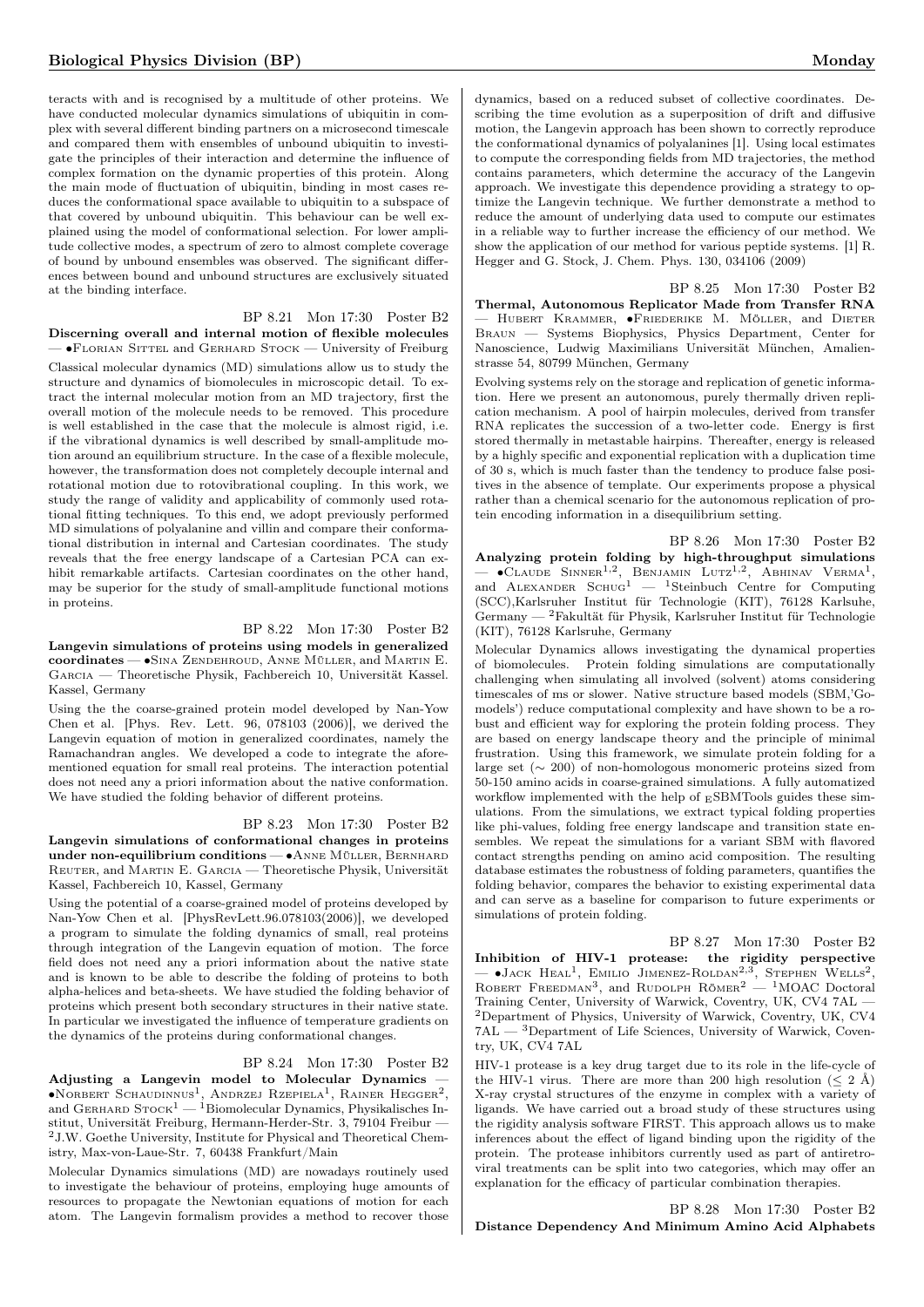for Decoy Scoring Potentials — ∙Kay Hamacher — TU Darmstadt

Protein scoring potentials are a valuable tool in molecular biophysics to assess the quality of, e.g., a protein structure. Among those several knowledge-based potentials were developed in the past. However, continuous distance information have not been suggested yet. Here, we propose to close this methodological gap. This becomes possible as the parametrization problem can be formulated as a linear program, for which even large-dimensional instances can be solved efficiently. This allowed us to extended the study into assessing the usability of reduced amino acid alphabets.

[1] S. Pape, F. Hoffgaard, M. Dür, K. Hamacher, "Distance Dependency And Minimum Amino Acid Alphabets for Decoy Scoring Potentials", J. Comp. Chem., 34: 10-20, 2013.

BP 8.29 Mon 17:30 Poster B2 Non-Equilibrium MD simulations of intramolecular signaling in allosteric proteins — ∙Sebastian Waltz — Biomolecular Dynamics Physik Institut Uni-Freiburg

The interaction of a protein with another protein or ligand causes local energetic and or conformational changes of the protein around the binding side. This structural changes may propagate through the protein and produce functional changes at the distant side. This process is often referred to as allostery. There is an ongoing discussion about the signaling pathway and on the timescale on which the information travels along the protein. To resolve this open question, we perform intensive Non-equilibrium molecular dynamic simulations of a photoinduced conformational change and intramolecular signaling, that allow us to observe the functioning of the protein in real time. The goal is to directly prove the existence of dynamically driven pathways of intramolecular signaling.

BP 8.30 Mon 17:30 Poster B2 Pitfalls and artifacts in two-focus fluorescence fluctuation spectroscopy — •ANDREAS VERES and MATTHIAS WEISS — Experimental Physics I, University of Bayreuth, Germany

Fluorescence fluctuation spectroscopy is a powerful technique to quantify intracellular transport on the almost single-molecule scale. Going beyond a single observation volume, temporally cross-correlating the fluorescence from two separated foci can be exploited to obtain largescale transport coefficients, and to detect transport barriers or directed flow. Using mean-field theory and simulations in combination with experiments on a laser scanning microscope (LSM), we have investigated which artifacts and pitfalls may hamper this promising approach. We find that the unavoidable bleaching of fluorophores only has a minor influence on the results, whereas the typically poor statistics in commercial LSMs severely limits the applicability of the approach to in vitro systems.

# BP 9: Posters: Membranes

Time: Monday 17:30–19:30 Location: Poster B2

BP 9.1 Mon 17:30 Poster B2 Simulation of supported lipid bilayer formation —  $\bullet$ MARC Fuhrmans and Marcus Müller — Theoretische Physik, Universität

Göttingen, Göttingen, Deutschland Exposition of unilamellar vesicles to attractive surfaces is a frequently used way to create supported lipid bilayers. Although this approach is known to produce continuous supported bilayers, the mechanism of their formation and its dependence on factors like surface roughness or membrane tension as well as the interplay between neighboring vesicles or the involvement of pre-adsorbed bilayer patches are not understood

very well. We have used dissipative particle dynamics simulations to assess different mechanisms of vesicle spreading on attractive surfaces, placing special emphasis on the orientation of the resulting bilayer. Making use of the universality of lipid-associated phenomena, we employed a solvent-free coarse-grained model, enabling us to cover the relatively large system sizes and time scales required. Our results indicate that, depending on the strength and range of the interactions with the substrate as well as the surface's roughness, different mechanisms of vesicle spreading occur, resulting in a switch from a predominant inside-up to an outside-up orientation of the created supported bilayer.

BP 9.2 Mon 17:30 Poster B2

Lattice-based Monte Carlo simulations of lipid membranes: Correspondence between triangular and square lattices — ∙Anastasiia B. Artemieva, Eugene P. Petrov, and Petra SCHWILLE — Max Planck Institute of Biochemistry, Department of Cellular and Molecular Biophysics, 82152 Martinsried, Germany

We have recently demonstrated [1, 2] that lattice-based Monte Carlo (MC) allows one to study the structure and dynamics of membranes on experimentally relevant spatial scales and time intervals with moderate computational expenses. To date, most of lattice-based MC simulations of lipid membranes have been carried out on triangular lattices. Previously we have argued [1, 2] that the particular lattice geometry in MC simulations should not matter for reproducing the properties of the membrane at scales larger than the lattice unit, provided that the lipid–lipid interaction parameters are properly rescaled. Still, it remained an open question whether there exists a single conversion factor for all lipid–lipid interaction parameters to achieve identical results on triangular and square lattices, or the different interaction parameters have to be adjusted individually. Here, based on the properties of the Ising model, we demonstrate that one can indeed choose a single numerical coefficient to rescale all lipid–lipid interaction parameters depending on the lattice type, which provides one-to-one correspondence of thermodynamics properties of lipid membranes in lattice-based MC

simulations on triangular and square lattices.

[1] J. Ehrig, E. P. Petrov, P. Schwille, Biophys. J. 100 (2011) 80 [2] J. Ehrig, E. P. Petrov, P. Schwille, New J. Phys. 13 (2011) 045019

BP 9.3 Mon 17:30 Poster B2 Cytoskeletal pinning prevents large-scale phase separation in model membranes —  $\bullet$ EUGENE P. PETROV<sup>1,2</sup>, SENTHIL ARUMUGAM<sup>1</sup>, JENS EHRIG<sup>1</sup>, and PETRA SCHWILLE<sup>1,2</sup> - <sup>1</sup>Biophysics, BIOTEC, Technische Universität Dresden, 01307 Dresden, Germany — <sup>2</sup>Max Planck Institute of Biochemistry, Department of Cellular and Molecular Biophysics, 82152 Martinsried, Germany

One important feature of cell membranes, which has been difficult to recapitulate in the artificial bilayer systems, is the membraneassociated cytoskeleton, which is considered to be one of the reasons for the sub-resolution size of membrane domains. Here we describe a minimal model cytoskeletal network formed by the prokaryotic tubulin homologue, FtsZ. Using giant unilamellar vesicles formed from a quaternary lipid mixture, we demonstrate that, on the one hand, the artificial membrane-associated cytoskeleton suppresses large-scale phase separation below the phase transition temperature, and, on the other hand, preserves phase separation above transition temperature. Our experimental observations support the ideas put forward in our previous simulation study [1]: In particular, the picket-fence effect on phase separation explains why micrometer-scale membrane domains are observed in isolated, cytoskeleton-free giant plasma membrane vesicles, but not in intact cell membranes. The experimentally observed suppression of large-scale phase separation much below the transition temperatures also serves as an argument in favor of the cryoprotective role of the cytoskeleton.

[1] J. Ehrig, E. P. Petrov, P. Schwille, Biophys. J. 100 (2011) 80.

BP 9.4 Mon 17:30 Poster B2

A physical description of actin-driven filopodia growth — ∙Denis Johann and Karsten Kruse — Uni Saarland, Postfach 151150, 66041 Saarbrücken, Germany

Filopodia are cytoskeleton-driven fingerlike protrusions of eukaryotic cells that are filled with actin filaments. Motivated by these structures, we investigate the length distribution of membrane protrusions driven by treadmilling filaments growing at the tip and disassembling at the base. To this end we use a continuum mean-field equation for the treadmilling filaments and their constituting subunits as well as for the membrane that is characterized by its surface tension and its bending rigidity. The coupling between the membrane and the cytoskeleton is mediated by an effective potential. Using a GPU-based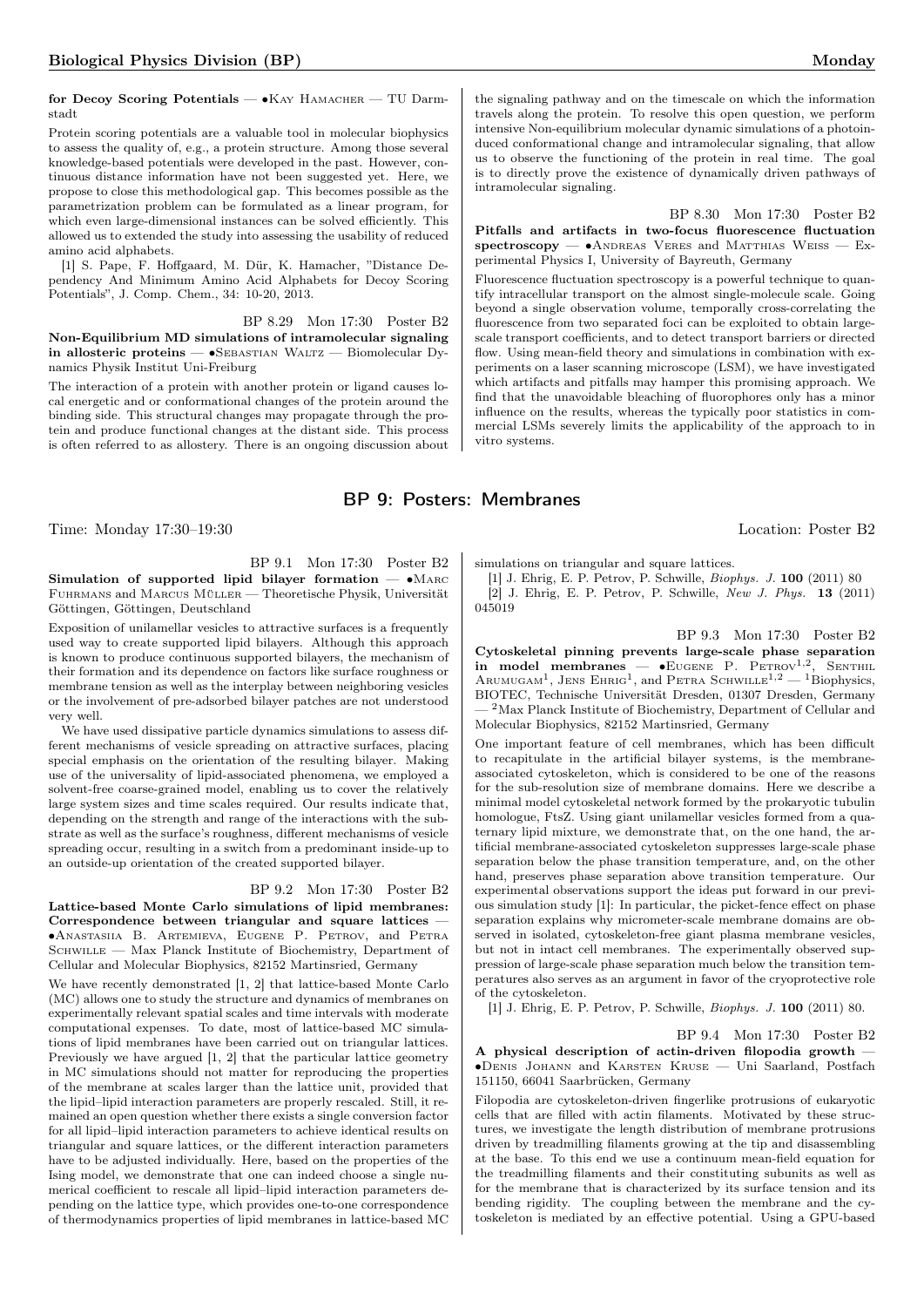parallelized algorithm, we find that this system can create stationary filopodia lengths. This length increases linearly with the concentration of free monomers at the bottom of the filopodia, but also depends on the kinetic parameters governing filament assembly and disassembly as well as the mechanical properties of the membrane. Finally, we characterize the filament length distribution in steady state.

### BP 9.5 Mon 17:30 Poster B2

Single lipid molecule tracking on suspended lipid membranes — ∙Jens Ehrig<sup>1</sup> , Susann Spindler<sup>1</sup> , Cornelia Becker<sup>1</sup> , Chia-Lung Hsi $\text{E}^2$ , and Vahid Sandoghdar<sup>1</sup> — <sup>1</sup>MPI for the science of light, Erlangen, Germany — <sup>2</sup> Institute of Atomic and Molecular Sciences, Academia Sinica, Taiwan

We study the diffusion of single lipid molecules in free-standing lipid membranes by means of interferometric scattering microscopy (iSCAT)[1]. Free-standing aperture-spanning membranes are obtained by bursting giant unilamellar vesicles on a holey  $Si<sub>3</sub>N<sub>4</sub>$  support[2]. The diffusion of lipids is studied by recording the scattering signal from gold nanoparticles (AuNP) bound to various molecules in the membrane including the ganglioside GM1 as well as phospholipids with a biotinylated headgroup. The AuNP are bound to GM1 via cholera toxin subunit B (CTxB) or antibodies. In case of the biotinylated phospholipids the biotin directly binds to the streptavidin-covered AuNP. Using the iSCAT technique we are able to resolve the motion of single lipid molecules at a high spatial and temporal resolution of below  $\sim$ 2 nm and  $\sim$ 1 µs, respectively. The results from measurements on free-standing membranes are compared to the ones obtained on supported lipid bilayers.

[1] K. Lindfors et al. Phys Rev Lett 93 2004; P. Kukura et al. Nat Methods 6 2009; [2] F. Heinemann and P. Schwille ChemPhysChem 12 2011

BP 9.6 Mon 17:30 Poster B2 Optical force induced phagocytic particle binding and uptake by Giant Unilamellar Vesicles — • ANDREAS MEINEL and Alexander Rohrbach — Lab for Bio- and Nano-Photonics, University of Freiburg, Germany

Phagocytosis is a central cellular mechanism in order to engulf particles into the cell membrane. Due to the complex interplay between active and passive cellular components, this mechanism is still not fully understood. A better investigation of the uptake process can be reached by reducing the system's complexity through using biomimetic systems. We utilize a Giant Unilamellar Vesicle (GUV) as a model for the cell membrane and a photonic force microscope (PFM) to induce and characterize the phagocytic particle uptake.

The PFM allows the trapping and tracking of a micron sized bead in all three dimensions with a high temporal resolution and a spatial precision in the nanometer range. In this study we focus on the acting forces between the particle and the cell membrane during the uptake process. Furthermore, the GUV-bead interaction is described by a theoretical model and compared with experimental results. The proposed methodology initiates a way to get access to the underlying energetical and mechanical concepts of the phagocytic particle uptake process.

BP 9.7 Mon 17:30 Poster B2

The interaction between polyproline containg cellpenetrating peptides and a lipid bilayer — •JOHANNES FRANZ, Kalina Peneva, Mischa Bonn, and Tobias Weidner — Max Planck Institute for Polymer Research, 55118 Mainz, Germany

Cell-penetrating peptides (CPPs) are membrane-permeable, short amino acid sequences that can be used to deliver covalently and noncovalently bound cargoes, i.e. drugs, into cells without damaging the cell membrane. However, the mechanism for CPP internalization is still subject of ongoing research. CPPs are divided into different subfamilies, depending on their chemical properties. They differ not only in their primary structure and overall charge, but also in their local folding. We used a modified form of SAP (sweet arrow peptide), an anionic CPP containing repetitive polyproline motifs, as a model peptide. The secondary structure of SAP(E), polyproline II (PPII), allows aggregation and could contribute to the peptides membrane permeability. Membrane models omit the complexity of the natural cell membrane while ensuring the full functionality of embedded peptides. We built up a polymer-assisted lipid bilayer to enable an unimpeded translocation of CPPs across the model membrane. Sum frequency generation (SFG) vibrational spectroscopy was used to investigate molecular interactions between SAP(E) and the tethered lipid bilayer during membrane translocation.

BP 9.8 Mon 17:30 Poster B2

Evaluation of methods for membrane preparations. ∙Patrick Paul<sup>1</sup> , Ulla Nolte<sup>1</sup> , Reinhard Fässler<sup>2</sup> , and Kay E. GOTTSCHALK<sup>1</sup> — <sup>1</sup>Institute of Experimental Physics, Ulm University, Ulm, Germany — <sup>2</sup>Max Planck Institute of Biochemistry, Department of Molecular Medicine, Martinsried, Germany

The interaction of proteins with the intracellular side of cell membranes is important for a variety of cellular functions. To study these interactions, we try to prepare cell membranes of adherent cells such that the intracellular side is exposed. We characterize different membrane preparation methods with light microscopy and high resolution atomic force microscopy.

BP 9.9 Mon 17:30 Poster B2 Laser-spectroscopic Characterization of the Interaction between fluorescent Molecules and nano-sized Lipid Vesicles — ∙Alice Wilking, Idir Yahiatène, and Thomas Huser — Universität Bielefeld, Abteilung für Experimentalphysik, 33605 Bielefeld, Germany

Nanolipoproteins (NLPs) play an important role in the transport of bioactive compounds (e.g. cholesterol) through the blood. This work addresses the synthesis of NLPs and the investigation of their diffusion characteristics by Fluorescence Correlation Spectroscopy (FCS) to determine their size and shape in solution. We show the fabrication of 100 nm lipid vesicles using a mini-extruder. To make them visible the lipid vesicles were labeled with the lipid-intercalating fluorophore Di-I.

Di-I changes its photophysical character with its chemical environment. We also characterized Di-I by FCS, absorption and emission spectra in different solvents (changes in central wavelengths, dimer formation) and used dSTORM (direct Stochastical Optical Reconstruction Microscopy) to directly image and quantify the photophysical character of the dye; in its free and intercalated state. We found that Di-I is more photostable while it is intercalated. We also synthesized NLPs by mixing lipid vesicles with the protein ApoA-1. These NLPs are synthetic lipoproteins and as already demonstrated they portray a mean diameter of 7 nm - 15 nm. We have been able to confirm these values by FCS measurements.

BP 9.10 Mon 17:30 Poster B2 Pore-spanning lipid bilayers on microchips — ∙Theresa KAUFELD and CHRISTOPH F. SCHMIDT — Drittes Physikalisches Institut, Biophysik Universität Göttingen

Several methods exist for artificial membrane formation, e.g. membranes on a solid hydrophilic support, or the classical BLM, a freestanding lipid bilayer formed across hydrophobic apertures. We have here focused on the reconstitution of lipid bilayers on porous substrates, combining the stability of solid supports and the accessibility of both sides of the bilayer of the classical BLM which is necessary for electrical recordings of membrane channels. We have designed microsubstrates with individually addressable arrays of micrometer-sized apertures for electrical experiments and fluorescence microscopy, which are also suitable for other techniques such as mechanical manipulation of lipid bilayers. The substrates were characterized in terms of surface roughness and pore geometry by SEM and AFM. Impedance spectroscopy was used to characterize the substrate electrically and showed a resistance in the kilo-Ohm range, which is clearly distinguishable from the Giga-Ohm seal. Solvent-free lipid bilayers were formed by GUV-spreading and imaged with fluorescence microscopy. Electric experiments using Gramicidin D as a test ion channel showed suitability for single channel resolution.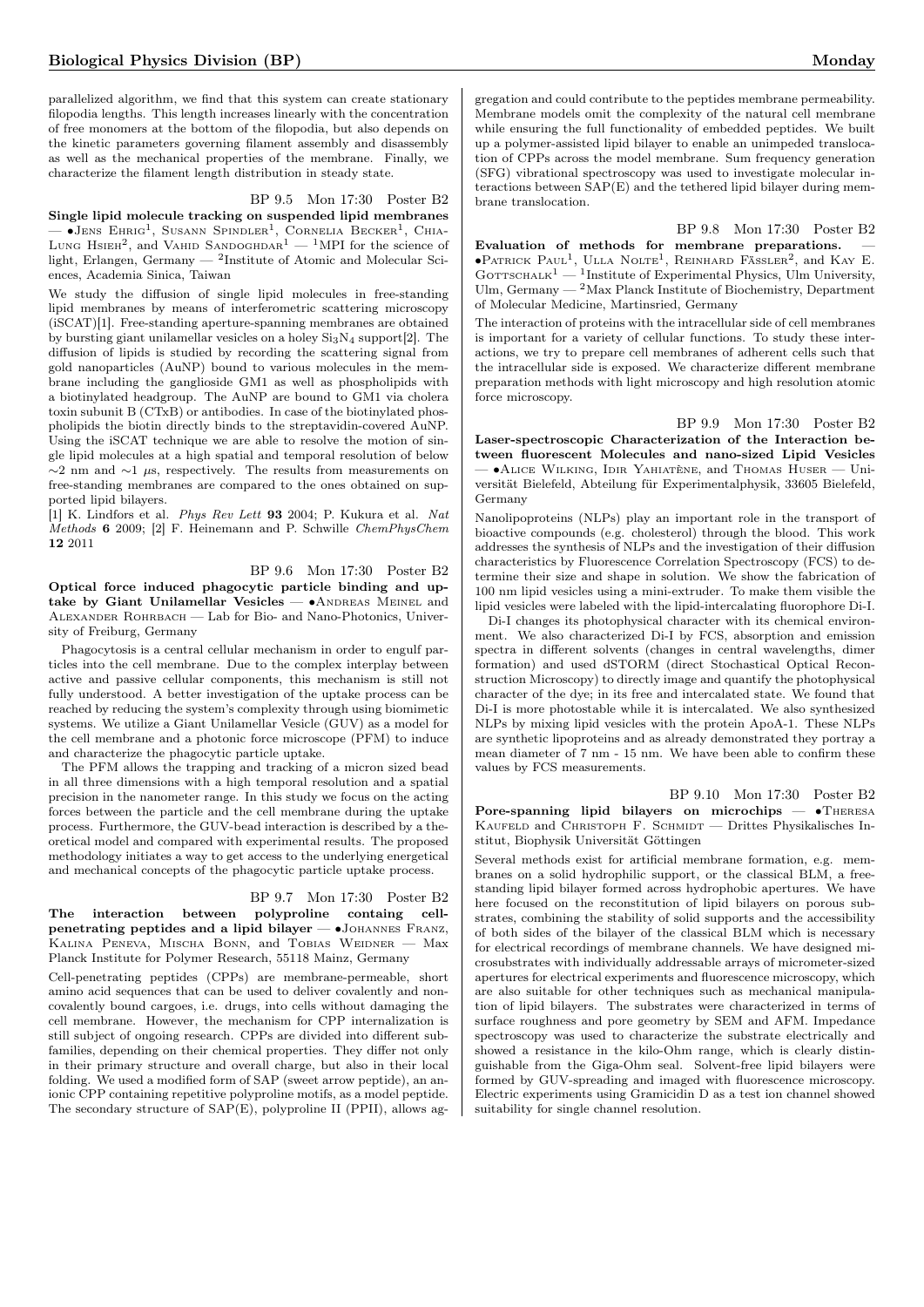# BP 10: Posters: Imaging

Time: Monday 17:30–19:30 Location: Poster B2

BP 10.1 Mon 17:30 Poster B2

Distinguishing immature and mature HIV-1 particles by superresolution optical fluorescence microscopy — •V<sub>IOLA</sub> Mönkemöller<sup>1</sup>, Benjamin Dale<sup>2</sup>, Wolfgang Hübner<sup>1</sup>, Ben-<br>jamin Chen<sup>2</sup>, and Thomas Huser<sup>1</sup> — <sup>1</sup>Biomolecular Photonics, Universität Bielefeld, Germany — <sup>2</sup> Immunology Institute, Mount Sinai School of Medicine New York, NY, USA

The human immunodeficiency virus (HIV) is the agent of the global epidemic of the immune disease AIDS (acquired immunodeficiency syndrome). Therefore further investigations on the viral structure and molecular mechanisms are of particular importance in the search for medical therapies. HIV-1 is assembled in infected cells and buds out as an immature particle. The uncleaved major structural polyprotein Gag defines the immature non-infectious state of the virus. HIV-1 has to undergo maturation to become infectious. During the maturation process Gag is cleaved which leads to a different structure in the infectious HIV-particle. We are interested in characterizing the immature and mature virus particles by superresolution fluorescence microscopy. The size of HIV-1 particles is approx. 130nm in diameter and is therefore below the diffraction limit of conventional fluorescence light microscopy. Techniques such as PALM (Photoactivated Localization Microscopy) and STORM (Stochastic Optical Reconstruction Microscopy) should allow us to resolve structures down to 20nm spatial resolution.

We plan to utilize this and other superresolution approaches to track the position and state of individual HIV virions in 4D, which will be very useful for future studies on HIV infection mechanisms.

### BP 10.2 Mon 17:30 Poster B2

Monitoring early embryogenesis with single-plane illumination microscopy — •PHILIPP STRUNTZ, ROLF FICKENTSCHER, and MATTHIAS WEISS — Experimental Physics I, University of Bayreuth, Germany

Single-plane illumination microscopy (SPIM) is a fluorescence-imaging technique that combines rapid widefield detection with optical sectioning. Due to a reduced phototoxicity induced by bleaching, SPIM is capable of providing a long-term, three-dimensional time-resolved in vivo imaging of specimen. We have built and automated a SPIM-setup specifically designed for imaging eggs of the nematode Caenorhabditis elegans in the early stages of embryogenesis. With the obtained timelapse images it is possible to track cell positions within the developing embryo to get information about the spatiotemporal development of tissues. Based on this, we have designed a simple model that is capable of explaining experimental observations during the first stage of embryogenesis.

### BP 10.3 Mon 17:30 Poster B2

On the role of Sec16 in the self-organization of exit sites in the endoplasmic reticulum — ∙Julia Hoffmann and Matthias Weiss — Experimental Physics I, University of Bayreuth, Germany

The endoplasmic reticulum (ER) is the first station of newly synthesized proteins in eukaryotic cells. The export of properly folded proteins occurs almost exclusively at specialized membrane domains, socalled ER exit sites (ERES). Protein export at ERES but also the selforganization of ERES themselves are still poorly understood. Sec16 is a large peripheral protein that plays an important role in both processes. However, its precise function has remained elusive so far. Here we present an investigation of Sec16 dynamics in vivo by means of quantitative fluorescence microscopy techniques. As a result, we have found that Sec16 rapidly cycles between an ER-bound and a cytoplasmic state (ratio about 1:1) while being mobile in both states. Moreover, our data indicate a role of Sec16 as a metastable platform for the self-assembly of ERES.

### BP 10.4 Mon 17:30 Poster B2 PyCorrFit - a versatile tool for FCS data analysis — •PAUL

Müller — Biotechnology Center of the TU Dresden, Germany

We present the general-purpose fluorescence correlation spectroscopy (FCS) evaluation software PyCorrFit. PyCorrFit supports various commercially available FCS setups (e.g. ConfoCor3, Zeiss), and offers several built-in model functions, exploiting a wide range of applications. The program comes with several features for data manip-

ulation, permits the import of external model functions that do not require prior programming skills, and can be expanded to fit the needs of the more versed user. We demonstrate the implementation of Py-CorrFit in current research, such as diffusional measurements in lipid monolayers or protein affinity assays in free solution. PyCorrFit is free, open-source and available at http://fcstools.dyndns.org/pycorrfit.

BP 10.5 Mon 17:30 Poster B2 SOFI of GABA-B neurotransmitter receptors in hippocampal neurons elucidates intracellular receptor trafficking and  $\textbf{assembly} \longrightarrow \textbf{A} \text{NJA Huss}^1$ , Omar Ramírez<sup>2</sup>, Felipe Santibáñez<sup>2</sup>, ANDRÉS COUVE<sup>2</sup>, STEFFEN HÄRTEL<sup>2</sup>, and JÖRG ENDERLEIN<sup>1</sup> - <sup>1</sup>III. Institute of Physics: Biophysics, Georg-August-University Göttingen, Germany — <sup>2</sup> Institute of Biomedical Sciences, Faculty of Medicine and Nucleus of Neural Morphogenesis (NEMO), Universidad de Chile, Santiago, Chile

The synaptic efficacy of neurons depends on the availability of neurotransmitter receptors and is controlled by their intracellular trafficking routes. GABA-B receptors (GABA-BRs) are heteromeric proteins found at the plasma membrane of dendritic postsynaptic sites. Detailed insights of trafficking routes and thus the assembly of the subunits are still missing.

To address this question we have studied the distribution and colocalization of the GABA-BR subunits in the plasma membrane and in the intracellular compartments in hippocampal neurons with dualcolor, 3D Stochastic Optical Fluctuation Imaging (SOFI). SOFI is a fluorescence imaging modality which yields super-resolved spatial resolution, 3D-sectioning and high image contrast.

BP 10.6 Mon 17:30 Poster B2 Researches on iron containing bacteria with PEEM — ∙Christoph Keutner<sup>1</sup> , Ulf Berges<sup>1</sup> , Philipp Espeter<sup>1</sup> , Alex VON BOHLEN<sup>2</sup>, DAVID J. KEAVNEY<sup>3</sup>, CLAUS M. SCHNEIDER<sup>4</sup>, and CARSTEN WESTPHAL<sup>1</sup> — <sup>1</sup>DELTA/Experimentelle Physik I, TU Dort $mund - 2$ ISAS Dortmund  $- 3$ APS, Argonne National Laboratory  $-$ <sup>4</sup>PGI-6, FZ Jülich

Members of the polyphyletic group of magnetotactic bacteria (MTB) are forming chains of membrane-encapsulated particles by the natural process of biomineralisation. These so-called magnetosome chains consist of greigite or iron oxides, and are used for an oriented navigation along the Earth's magnetic field. This is very important for the bacteria since they seek the oxic-anoxic transition zone which is their optimal living environment. In technological, medical, and environmental applications these magnetosomes are considered as a perspective material due to their narrow size and shape distribution.

In this work experiments on imaging the MTB species Magnetospirillum magnetotacticum with photoemission electron microscopy (PEEM) were continued. Now, an improved preparation procedure yielded a significantly higher MTB concentration on the sample surface. At the same time the residuals of the culture medium could drastically be decreased by this new procedure. We present first photoelectron emission microscopy data recorded at the Advanced Photon Source, Chicago (USA). The measurements show an element-specific detailed structure of the bacteria, including a clear signature of the iron oxides within the bacteria.

BP 10.7 Mon 17:30 Poster B2

Wide-field magnetometry imaging using nitrogen-vacancy centers — STEFFEN STEINERT<sup>1</sup>, ●NICOLAS GÖTZ<sup>1</sup>, FLORESTAN<br>ZIEM<sup>1</sup>, ANDREA ZAPPE<sup>1</sup>, LIAM HALL<sup>2</sup>, LLOYD HOLLENBERG<sup>2</sup>, and Jörg Wrachtrup<sup>1</sup> — <sup>1</sup>3 Physikalisches Institut, Universität Stuttgart, 70569 Stuttgart Germany — <sup>2</sup>2School of Physics, University of Melbourne, Victoria 3010, Australia

Imaging of weak electromagnetic signals with sub-cellular resolution under life sustaining conditions is of great importance in the context of life science, but could not be achieved yet. A diamond doped with a shallow layer of nitrogen-vacancy centers (NV) potentially fulfills this requirements. The spin state of a single negatively charged NV center can be optically polarized and read out. Measuring the local Zeeman shift and spin state lifetime of several NVs enables to determine the magnetic fields in the vicinity of the Diamond. Using a wide-field microscopy technique, we can simultaneously capture the signal of a 60\*m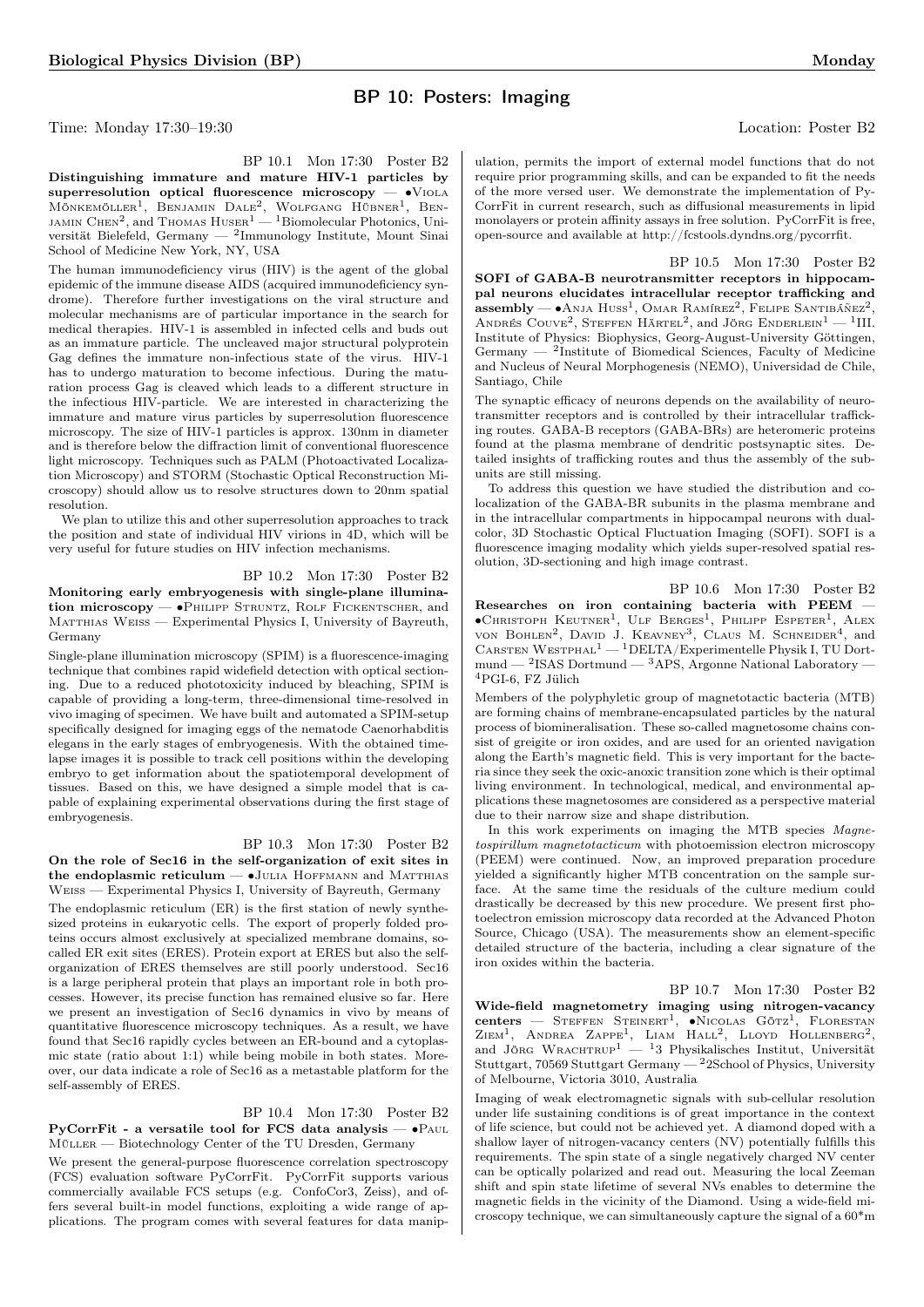x 60\*m area of the diamond surface on a CCD camera with diffraction limited resolution. Here we present the investigation of different magnetic species as marker for magnetic cell imaging via microfluidic detection. We also evaluate the feasibility of label-free imaging using this technique.

### BP 10.8 Mon 17:30 Poster B2

Non-Invasive Imaging and Quality Assessment of Artificial Cartilage —  $\bullet$ Lena Nolte<sup>1</sup>, Iwan Schie<sup>2</sup>, and Thomas Huser<sup>1,2</sup>  $-$ <sup>1</sup>Universität Bielefeld — <sup>2</sup>University of California, Davis

More than five million people in Germany are currently suffering from osteoarthritis. Due to the daily stress placed in our joints the cartilage between the bones wears off. Once the cartilage is damaged it cannot recover by itself which leads to little treatment options. New approaches in tissue engineering provide promising results in the development of artificial cartilage that could be transplanted to a patient. Nevertheless, the quality of this artificial cartilage must be assessed in order to prevent further issues for the patient. The challenge, however, is to investigate the cartilage at a microscopic scale without influencing it as otherwise with fluorescence microscopy. Here, we developed a combination of several optical techniques to analyze the cartilage without special preparation or labeling. We demonstrate how cartilage cells (chondrocytes) can be visualized by coherent anti-Stokes Raman scattering (CARS), and the extracellular matrix (ECM) using Second Harmonic Generation (SHG). Images of a size of up to 1.5 cm x 7.5 cm with a spatial resolution down to 1  $\mu$ m can be reconstructed. Furthermore, spontaneous Raman scattering can be applied to obtain Raman spectra from specific points of interest. This provides molecular information about the cartilage composition within these specific regions. We believe this novel multiphoton microscopy system is a powerful device which enables us to expose the similarity and differences between natural and artificial cartilage.

### BP 10.9 Mon 17:30 Poster B2

High Harmonic Generation For Coherent Diffractive Imag $ing$  → Sergey Zayko<sup>1</sup>, Eike Mönnich<sup>1</sup>, Murat Sivis<sup>1</sup>, Tobias  $\text{Mey}^3$ , Dong-du Mai<sup>2</sup>, Klaus Mann<sup>3</sup>, Tim Salditt<sup>2</sup>, and Claus  $R$ OPERS<sup>1</sup> — <sup>1</sup>Materials Physics Institute and Courant Research Centre, University of Göttingen, Friedrich-Hund-Platz 1, 37077 Göttingen — <sup>2</sup> Institute fo X-ray Physics. University of Göttingen, Friedrich-Hund-Platz 1, 37077 Göttingen — <sup>3</sup>Laser-Laboratorium Göttingen e.V. (LLG) Hans-Adolf-Krebs-Weg 1 37077 Göttingen

Light sources based on high harmonic generation (HHG) open up the possibility to achieve coherent ultra-short high energy pulses up to the soft x-ray regime in a tabletop setup. Here, we present an implementation and characterization of a compact HHG setup to perform coherent diffractive imaging (CDI) and pump-probe spectroscopy with femtosecond temporal resolution. Coherent pulses up to the 51st harmonic order corresponding to 80 eV photon energy have been obtained.

The degree of spatial coherence and the optical wavefront of high harmonics were characterized. As a proof-of-concept, a test pattern with 170 nm feature size structured by focused ion beam milling was imaged by CDI at a wavelength of 32 nm.

BP 10.10 Mon 17:30 Poster B2 Chasing the next level in molecular sensitivity —  $\bullet$ HENNING Hachmeister, Michael Stührenberg, Lena Nolte, Christian PILGER, GERD WIEBUSCH, and THOMAS HUSER — Biomolecular Photonics, Universität Bielefeld, Germany

Fluorescence microscopy is a well-established, molecularly specific imaging technique in the life sciences which continues to gain popularity due to the ongoing development of novel fluorescent probes and superresolution imaging techniques. The use of fluorescent probes, however, is potentially detrimental to biological activity and requires careful controls. Rapid photobleaching and the toxicity of many of these probes greatly limit their use in physiological studies of cells.

A new way to image the structure of cells is the use of vibrational spectroscopy as a microscopic imaging technique. In vibrational spectroscopy, vibrations of molecular bonds inside a molecule are excited using laser beams. Within the last decade the nonlinear optical imaging of molecular modes by coherent anti-Stokes Raman scattering (CARS) has been developed to the point where it can now be routinely use to image e.g. lipid structures within cells within the need for fluorescent probes.

Here, we demonstrate a versatile, new technique called doublyresonant CARS (DR-CARS) which can enhance weak CARS signals by up to 1000x to enable the detection and analysis of other molecular bonds besides aliphatic C-H groups.

BP 10.11 Mon 17:30 Poster B2

Broadening the applications of vibrational spectroscopy in microscopy with super resolution techniques —  $\bullet$ CHRISTIAN Pilger, Henning Hachmeister, Michael Stührenberg, Lena NOLTE, GERD WIEBUSCH, and THOMAS HUSER - Biomolecular Photonics, Universität Bielefeld, Germany

In vibrational spectroscopy coherent anti-Stokes Raman scattering (CARS) is an established method for imaging biological samples on the microscopic scale. This process results in the specific excitation of molecular bonds. Utilizing a four-wave mixing process the Raman signal is strongly enhanced, and can now be used e.g. for imaging inner cell structures.

In comparison to fluorescence microscopy, CARS requires no organic fluorophores to highlight cellular structures of interest. Thereby the biological structures and processes are unaltered and the signal is persistent.

This type of laser scanning microscopy is, however, still limited in its spatial resolution by the diffraction limit. We are exploring a number of potential ways that will enable us to overcome the diffraction limit in nonlinear optical microscopy. Ultimately, we hope to be able to image individual viral particles in vivo during their entire life cycle from the assembly of new virions to the infection of new cells.

BP 10.12 Mon 17:30 Poster B2 Stimulated Raman Scattering for noninvasive live imaging — ∙Michael Stührenberg, Henning Hachmeister, Lena Nolte, and Thomas Huser — Biomolecular Photonics, Universität Bielefeld, Germany

A common method for the visualisation of biological molecules is fluorescence microscopy. By using a fluorescent dye, the molecules of interest can be made visible. Fluorescence microscopy covers a wide range of techniques and continues to gain popularity in respect to i.e. superresolution and 3D live cell imaging. Nevertheless, these techniques have some major disadvantages. Amongst other things there is no guarantee that the probes won't affect certain characteristics of the molecule, such as motility or binding capability. Therefor, the use of fluorescent probes requires careful controls in order for it to not be detrimental to biological processes. To overcome these drawbacks, we demonstrate a rapid noninvasive imaging technique based on Raman scattering. In Stimulated Raman Scattering (SRS) the molecule of interest is excited to a specific vibrational mode. This is achieved by the application of 2 different confocal laserbeams overlapping in time and space. Through excitation in a vibrational mode, one beam loses intensity, while the other one experiences, through induced stimulation, an intensity gain. The probability for this is small compared to a fluorescent signal and requires a lock-in based detection system. Yet this results in a nearly background free noninvasive imaging technique, which can be tuned to a wide range of molecules. The ultimate goal is live imaging for which we apply a homebuilt lock-in amplifier with a high temporal resolution.

BP 10.13 Mon 17:30 Poster B2 Sample preparation and delivery at the European XFEL Fa- $\text{cility}$   $-$  •Sadia Bari<sup>1</sup>, Charlotte Uetrecht<sup>1,2</sup>, and JOACHIM SCHULZ<sup>1</sup> — <sup>1</sup>European XFEL GmbH, Notkestraße 85, 22607 Hamburg, Germany —  $^{2}$ Molecular Biophysics, Uppsala University, Husargatan 3, 75124 Uppsala, Sweden

The ultrashort, high-intensity X-rays of the European XFEL will enable new science with a wide range of potential samples delivered in various forms into diverse environments. Providing the delivery methods and target systems that allow such a variety of samples to be studied using the fast repetition rate and high peak intensity of the European XFEL is the job of the Sample Environment group.

Sample delivery methods that are planned and in preparation will be introduced and discussed; for example a liquid jet primarily used in nano-crystallography and an aerodynamic lens optimised for single particle imaging of e.g. aerosols and viruses. But also the options for fixed targets and their challenges like fast sample exchange, control of temperature and sample orientation will be presented.

BP 10.14 Mon 17:30 Poster B2 Scanning X-Ray Nano-Diffraction on Hydrated Cells in Microfluidic Devices — ∙Britta Weinhausen, Christian Dammann, Oliva Saldanha, Robin Wilke, Christian Olendrowitz, Jens- $\rm F$ RIEDRICH NOLTING, TIM SALDITT, and SARAH KÖSTER — Institute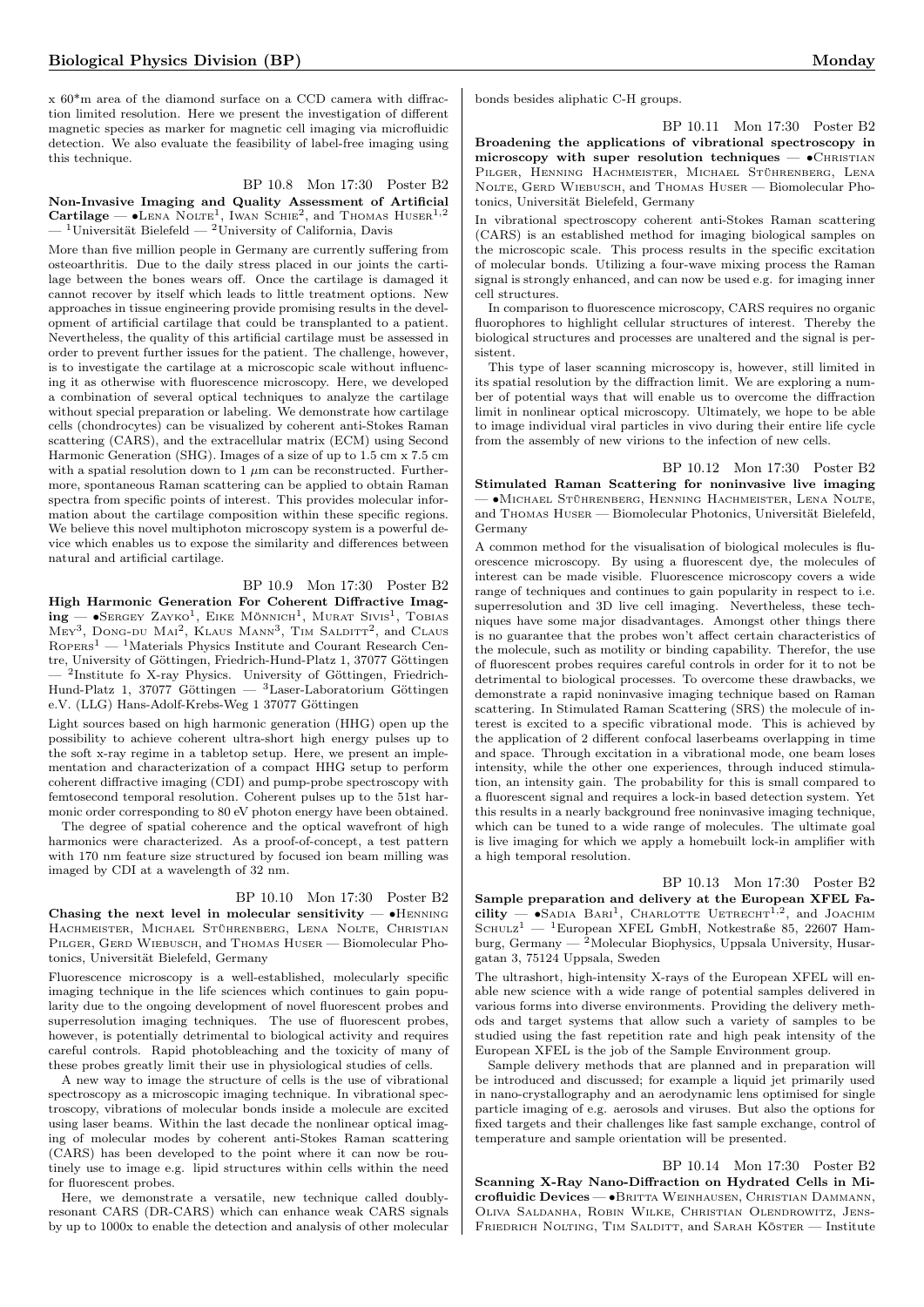for X-Ray Physics, University of Göttingen, Germany

The combination of X-ray scattering techniques with sample chambers based on microfluidics allows for studying biological samples in a wellcontrolled and adaptable environment. However, bio- as well as X-ray compatibility of the materials, the device geometry and the sample environment is a challenging issue during device fabrication. Especially when using high-flux synchrotron radiation sources, material degradation or strong background scattering is observed for most materials that are commonly used for microfluidic experiments in combination with visible light microscopy.

We develop a novel type of X-ray compatible microfluidic device, which is based on silicon nitride membranes as window material and allows for studies on hydrated biological samples. As sample we choose adherent eukaryotic SK8K18-2 cells, exhibiting a pronounced keratin network structure. Scanning nano-diffraction experiments using hard X-rays are performed on fixed (hydrated) as well as living cells in these flow chambers at different synchrotron set-ups. Different contrast mechanisms are employed to generate real-space images of the cells with a resolution on the order of the beam size.

BP 10.15 Mon 17:30 Poster B2

New Developments in Laboratory SAXS Instruments —  $\bullet$ Bastian Arlt<sup>1</sup> and Andreas Keilbach<sup>2</sup> — <sup>1</sup>Anton Paar Germany GmbH, Hellmuth-Hirth-Straße 6, D-73760 Ostfildern — <sup>2</sup>Anton Paar GmbH, Anton-Paar-Straße 20, A-8054 Graz

Surfactants, dispersions, polymer or protein solutions and (micro-) emulsions are intensively investigated systems in current science. Consequently, an essential point is the careful characterization of these systems in-situ. The small angle X-ray scattering (SAXS) technique offers precise and fast measurements to investigate parameters such as size, shape, interaction effects of particles in solution. Thus, SAXS is a complementary method to TEM, AFM, or NMR techniques. SAXS measurements are performed at synchrotron facilities or, thanks to recent developments, using laboratory instruments which have become an excellent alternative.

We are going to present the latest developments and trends in the field of laboratory SAXS instruments. Thanks to high-flux X-ray sources, short exposure times are possible. Additionally, Anton Paar has explored novel techniques in sample positioning which are commonly known from synchrotron measuring stations and allow extending the available detection range and resolving smallest dimensions.

BP 10.16 Mon 17:30 Poster B2 Raman spectroscopic characterization of sepsis relevant bacteria appearing in urinary tract infections on a dielectrophoresis chip —  $\bullet$ U.-Ch. Schröder<sup>1,2</sup>, C. Assmann<sup>1</sup>, A. RAMOJI<sup>1</sup>, U. GLASER<sup>1,2</sup>, U. HÜBNER<sup>2</sup>, CH. LEITERER<sup>2</sup>, A. CSÁKI<sup>2</sup>, W. FRITZSCHE<sup>2</sup>, M. BAUER<sup>1</sup>, J. Popp<sup>1,2,3</sup>, and U. Neugebauer<sup>1,2</sup>

 $-$ <sup>1</sup> Center for Sepsis Control and Care, Jena University Hospital  $\overline{\phantom{a}}$ <sup>2</sup>Institute of Photonic Technology Jena e.V.  $-$  <sup>3</sup>Institute for Physical Chemistry and Abbe Center of Photonics, University Jena

Sepsis reflects a dysregulated response of the immune system due to the invasion of pathogens characterized by high mortality rates. Due to the requirement for overnight cultivation steps the standard microbiological diagnostic methods are too slow for an early start of tailored therapy. To make things worse bacteria are getting more and more resistant towards antibiotics. We have combined direct dielectrophoretic capturing of bacteria in dilute suspensions above a quadrupol microelectrode array with using micro-Raman spectroscopy to achieve a novel rapid, highly specific, label-free and culture-independent lab on chip method. As a proof-of-principle study two commonly participating bacterial strains in urinary tract infections, Escherichia coli and Enterococcus faecalis, are respectively captured, and are classified with respect to their molecular signature. To demonstrate rapid antibiotic susceptibility testing, the differentiation of antibiotic treated and nontreated Enterococcus faecalis strains has been carried out. With the help of multivariate statistical analysis a robust classification model has been established. Acknowledgement: BMBF (FKZ 01EO1002)

BP 10.17 Mon 17:30 Poster B2 Characterization of Caco-2 cells via confocal Rama Mi- $\text{croscopy}$  —  $\bullet$ Susanne Kimeswenger<sup>1,2</sup>, Krisztina Vincze- $M<sub>INYA</sub><sup>1</sup>$ .  $M$ OHAMMAD-REZA LORNEJAD-SCHÄFER<sup>2</sup>, , Klaus SCHRÖDER<sup>2</sup>, and SABINE  $\text{Hilb}^1 - \text{1}$ Institute of Polymer Science, Johannes Kepler University, Altenbergerstr. 69, 4040 Linz, Austria  $-$  <sup>2</sup>Biomed-zet Life Science GmbH, Industriezeile 36/I, 4020 Linz, Austria

Eucaryotic cells consist of 60-70  $\%$  water, the rest is bioorganic material, which is highly heterogenous: lipids, peptides, carbohydrates and nucleic acids. The distribution of these components varies in different cell types and cell states. Over the past few years Raman spectroscopy got more and more interesting for the characterization of cells, as Raman spectroscopy is a non-destructive, non-contact in vitro method to analyze cells providing information about their viability, differentiation status and tumorigenicity. The human carcinoma cell line Caco-2 has the special characteristic to showing a small intestine enterocyte phenotype when cultured for 21 days. Caco-2 cells seeded on different substrates (silicium, calcium fluoride) were tested. Confocal Raman microscopy reveals the differences between vital and fixated cells. As correlation of Raman spectra and different cell components in fixated cells was not possible, characterization of Caco-2 cells was performed in vital cell status; the identification of Raman spectra of cell components was promising. Furthermore we have revealed differences between differentiated and proliferated Caco-2 cells regarding to their Raman spectra, reflecting differences in bio-molecular composition.

# BP 11: Posters: Statistical Physics in Biological Systems (joint with DY)

Time: Monday 17:30–19:30 Location: Poster B2

### BP 11.1 Mon 17:30 Poster B2

Perturbed self-organized critical networks as a sleep model  $-$  LI CHEN<sup>1</sup> and •CHRISTIAN MEISEL<sup>1,2</sup>  $-$  <sup>1</sup>Max-Planck-Institut for Physik komplexer Systeme, Noethnitzer Str. 38, 01187 Dresden, Ger $m$ any  $-$  <sup>2</sup>Department of Neurology, University Clinic Carl Gustav Carus, Fetscherstr. 74, 01307 Dresden, Germany

Why do we need sleep is a long mystery for centuries. Here, we propose a perturbed self-organized critical binary networks as a possible model to mimic the whole processes for the brain during awake time and sleep. By systematically characterizing the network activity, our results shows that the input received in awake time always derivates our brains from critical state, with decreasing computational power, shorter effective response range, worse p-values etc. That is the reason why we need sleep to recover these brain functions by self-organizing back to critical networks by turning off all input from surroundings. An observation of the probability distribution of phase-lock interval from EEG data during growing sleep deprivation is given.

BP 11.2 Mon 17:30 Poster B2 Information filtering by synchronous spikes in a neural population — ∙Nahal Sharafi — Bunsenstrasse 10, 37073 Goettingen

Information about time-dependent sensory stimuli is encoded by the spike trains of neurons. Here we consider a population of uncoupled but noisy neurons (each subject to some intrinsic noise) that are driven by a common broadband signal. We ask specifically how much information is encoded in the synchronous activity of the population and how this information transfer is distributed with respect to frequency bands. In order to obtain some insight into the mechanism of information filtering espects found previously in the literature, we develop a mathematical framework to calculate the coherence of the synchronous output with the common stimulus for populations of simple neuron models. Within this frame, the synchronous activity is treated as the product of filtered versions of the spike trains of a subset of neurons. We compare our results for the simple cases of (1) a Poisson neuron with a rate modulation and (2) an LIF neuron with intrinsic white current noise and a current stimulus. For the Poisson neuron, formulas are particularly simple but show only a low-pass behavior of the coherence of synchronous activity. For the LIF model, in contrast, the coherence function of the synchronous activity shows a clear peak at high frequencies, comparable to recent experimental findings. We uncover the mechanism for this shift in the maximum of the coherence and discuss some biological implications of our findings.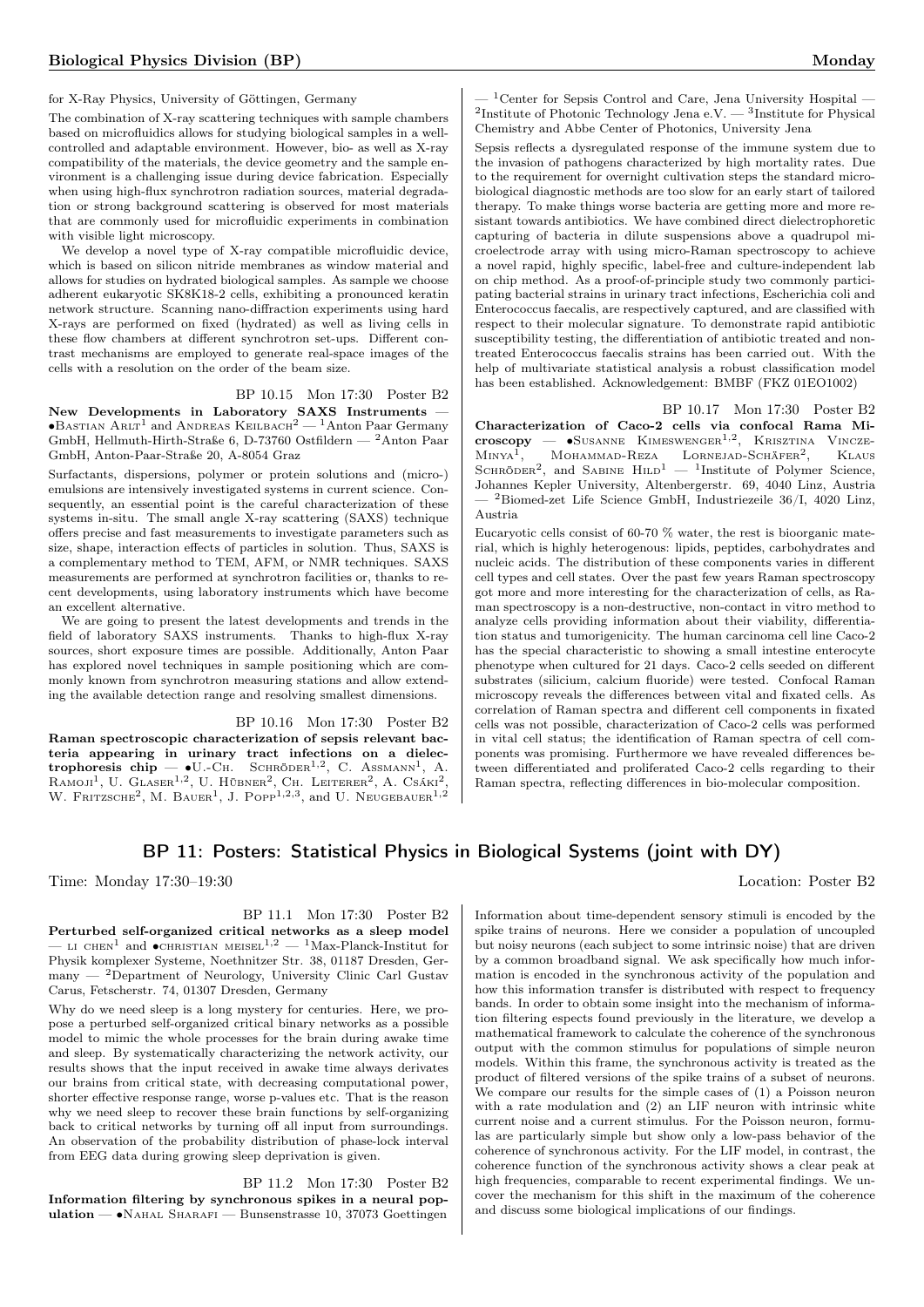BP 11.3 Mon 17:30 Poster B2 Modelling of rhythmic patterns in hippocampus — ∙Anastasia LAVROVA<sup>1</sup>, MICHAEL ZAKS<sup>2</sup>, and LUTZ SCHIMANSKY-GEIER<sup>2</sup> – 1 Immanuel Kant Baltic Federal University, Kaliningrad, Russia — <sup>2</sup>Humboldt University at Berlin, Berlin, Germany

The hippocampal circuit can exhibit network oscillations in different frequency ranges (gamma - 30-80 Hz; theta - 4-12 Hz; as well as theta/gamma or a bursting regime) both in vivo and in vitro and switch between them.

Our goal is to investigate how coupling strength and delayed propagation influence synchronization and switching between different oscillatory states in minimal neuronal networks. To this end, we constructed a simple model of neurons comprising two fast-spiking and two slow-spiking cells, respectively. The network is described by coupled FitzHugh-Nagumo equations that well reproduce the dynamical behavior of different cells types: their periods, amplitudes, and phase shifts.

The model allows us to analyze the influence of synaptic strengths on the network synchronization and dynamical switching between theta, gamma, and bursting regimes. In particular, we perform a thorough bifurcation analysis and identify parameters of synaptic connections that can efficiently induce switches in the network activity.

BP 11.4 Mon 17:30 Poster B2

Interaction between Looped-Star Polymers — • DIETER HEERmann and Benoit Knecht — Institut für Theoretische Physik, Universität Heidelberg, Philosophenweg 19, 69120 Heidelberg

We study the properties of looped star polymers, in which each arm is a ring that can be over- or underwound and compare them to the classic linear-arm star polymer. Looped star polymers are more compact and overwounding increases their density. The effective repulsion between looped stars is similar to that of linear star polymers with twice as many arms half the length, following a logarithmic–Gaussian potential. The force pushing the arms outwards is more than twice as strong for looped star polymers than it is for linear star polymers for a number of arms f>2.

### BP 11.5 Mon 17:30 Poster B2

Collective behavior and structure formation of hydrodynamically interacting active particles —  $\bullet$ MARC HENNES, KATRIN Wolff, and Holger Stark — Institut für Theoretische Physik TU Berlin

Lattice Boltzmann simulations of active run-and-tumble particles (RTPs) subject to an external trapping force have shown the emergence of a self-assembled pump in the presence of hydrodynamic interactions[1]. Here, we extend these results to active Brownian particles (ABPs), simulated by means of Brownian Dynamics simulation including hydrodynamic interactions. ABPs, in contrast to RTPs, do not tumble but reorient smoothly due to thermal noise, external torques, and vorticity fields in the fluid. Here, we clarify that the pump is a dynamic cluster of ABPs which only forms above a threshold value for the swimming speed. We assign an effective dipole moment to the pump and show that in this non-equilibrium situation the orientations of the particles are Boltzmann-distributed around the pump direction. We also consider bottom-heavy particles in an external gravitational field. Without hydrodynamic interactions and at sufficiently large swimming speeds, these particles accumulate at the top of the simulation box. However, when they interact hydrodynamically, we find this steady state to be unstable and observe the emergence of spatially separated, dynamical toroidal structures, reminiscent of classical bioconvection.

[1] M.E.Cates et al., Phys.Rev.Lett. 104, 258101 (2010)

### BP 11.6 Mon 17:30 Poster B2

Evolutionary food web model on a set of patches coupled by migration — ∙Eva Marie Weiel, Korinna T. Allhoff, and Barbara Drossel — Institut für Festkörperphysik, TU Darmstadt

Ecological food webs in a heterogeneous environment can be modelled by a complex network with two different types of connections. The local connections of these "networks on networks" represent the interaction through predation and competition of ecological populations in each habitat. The second type of connections represents migration between the habitats. Understanding how the spatial dimension affects the structure and stability of these complex networks is of large interest in ecological theory. We investigate the emergence, dynamics and interaction of food webs in a small set of patches. The dynamics in each patch is based on the often-cited evolutionary model introduced

by Loeuille and Loreau in 2005. In addition to local evolution we include different types of migration between the patches and analyse their influence on the structure of the emerging food webs.

BP 11.7 Mon 17:30 Poster B2 Effects of a stage structure in a population dynamics model to explain cyclic dominance of pacific sockey salmon — ●FABIAN FERTIG<sup>1</sup>, CHRISTOPH SCHMITT<sup>1</sup>, CHRISTIAN GUILL<sup>2</sup>, and BARBARA DROSSEL<sup>1</sup> — <sup>1</sup>Institut für Festkörperphysik, TU Darmstadt — <sup>2</sup> Institut für Zoologie and Anthropologie, Georg-August-Universität Göttingen

The number of sockeye salmon that return from the ocean to their lakes of birth in the Fraser River basin in Canada shows a remarkably strong and regular four-year oscillation. This so-called cyclic dominance phenomenon is reproduced as a stable attractor by a recently introduced predator-prey model for salmon fry and their main predator in the rearing lakes, rainbow trout. However, rainbow trout is known to prey also strongly on kokanee salmon, which spend all their life in the lakes. Including kokanee in the model typically leads to a breakdown of cyclic dominance and often also to the extinction of one of the salmon species. This means either that the observed coexistence of the two species together with the occurence of cyclic dominance in the sockeye population is a transient phenomenon, or that the model is not detailed enough. In order to explore the conditions under which cyclic dominance could persist in the presence of both salmon species, we investigate various models that take the stage structure of trout and the different preference of adult and juvenile trout for kokanee and sockeye salmon into account. We show that the parameter range for cyclic dominance can be increased in stage structured models.

BP 11.8 Mon 17:30 Poster B2 Simple models for generation cycles  $- \bullet$  TORSTEN PFAFF<sup>1</sup>, BAR-BARA DROSSEL<sup>1</sup>, and CHRISTIAN GUILL<sup>2</sup> - <sup>1</sup>Institut für Festkörperphysik, Technische Universität Darmstadt — <sup>2</sup> Institut für Zoologie und Anthropologie, Georg-August-Universität Göttingen

Many biological species show population oscillations due to density dependent competition. The periods of the oscillations are related to the life cycle of the species, and they have been used to classify the oscillating systems.

We present three simple models consisting of a one dimensional time delay equation with only two parameters. These models show all essential properties of generation cycles. Due to their simplicity, they are helpful for obtaining a mechanistic understanding of the population oscillations, and they give new insights into the origin of the periods and into the size of the intervals that are covered by these periods. Based on the insights gained from our simple models, we also obtain a better understanding of the more complex models presented in the classical paper by Gurney & Nisbet 1985, and we can extend their results.

As an outlook, we argue that the simple models are useful for investigating generation effects in many species food webs.

BP 11.9 Mon 17:30 Poster B2 Nematic microstructure in biopolymer solutions — • MARC Lämmel and Klaus Kroy — Institut für Theoretische Physik, Leipzig, Germany

Domains of aligned filaments play an important role in solutions of semiflexible biopolymers. For instance, they occur as a consequence of shear induced ordering upon sample preparation or as a precursor of bundle formation. Here, we address the influence of such nematic order on the packing structure of semiflexible polymer networks, based on the wormlike chain model. The complicated many-body problem is approached utilizing the concept of the tube [1], which accounts for caging of a test filament by surrounding filaments. It is represented through a cylindrical confinement potential that is self-consistently determined. In particular, we analyze the effect of local nematic order on the micro-structure in terms of the tube radius distribution [2], which can experimentally be measured with high accuracy for F-actin solutions [3], allowing for a precise quantitative comparison of theory and experiment.

[1] Morse, D. C., Phys. Rev. E 63, 031502 (2001)

[2] Glaser, J. et al., Phys. Rev. E 84, 051801 (2011)

[3] Glaser, J. et al., Phys. Rev. Lett. 105, 037801 (2010)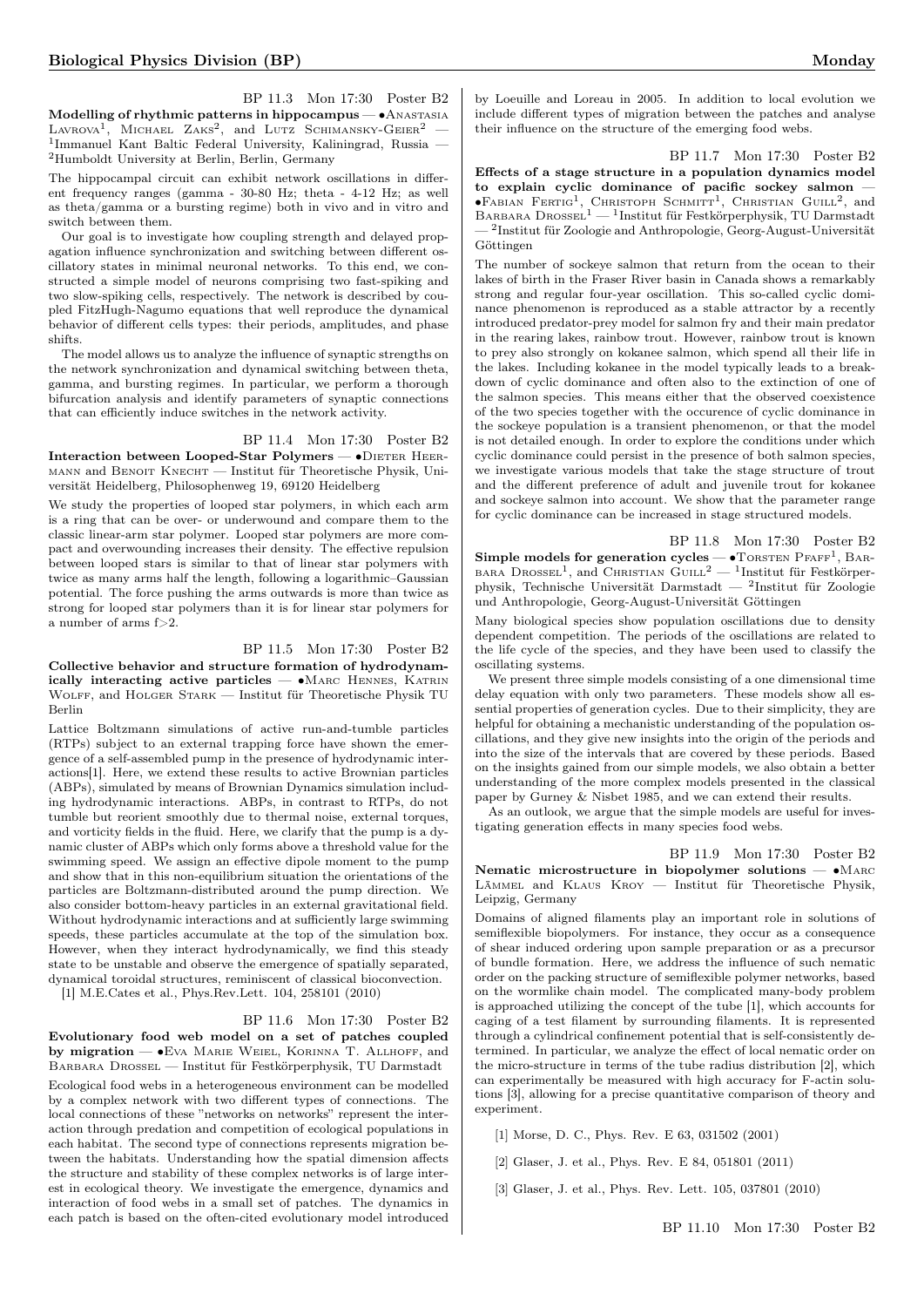Stochastic tug-of-war model with symmetric motor properties does not provide processive cargo movement.

 $\bullet$ Sarah Klein<sup>1</sup>, Cecile Appert-Rolland<sup>2</sup>, and Ludger Santen<sup>1</sup> <sup>1</sup>Theoretische Physik, Universität des Saarlandes, 66123 Saarbrücken — <sup>2</sup>Laboratory of Theoretical Physics, Paris-Sud University, Orsay

Many different types of cellular cargos are transported bidirectionally along microtubules by teams of molecular motors. The motion of this object has been experimentally characterized in vivo as processive with rather persistent directionality. By means of an effective theoretical approach, introduced by Lipowsky et al. [1], it has been argued that the dynamics of these object are the result of a tug-of-war between different kinds of motors. This picture has been questioned in a recent article by Kunwar et al. [2], who considered the coupling between motor and cargo in more detail. In this contribution we discuss possible scenarios within this framework that eventually lead to the observed dynamic patterns of bidirectional cargo transport.

[1] M. J. I. Müller, S. Klumpp, R. Lipowsky, PNAS 105, 4609 - 4614 (2008)

[2] A. Kunwar, S. K. Tripathy, J. Xu, PNAS 108(47), 18960-18965 (2011)

### BP 11.11 Mon 17:30 Poster B2

Modeling diversity of immune genes in host-parasite coevolution — •YIXIAN SONG and ARNE TRAULSEN — Max Planck Institute for Evolutionary Biology Plön

We investigate an individual based stochastic model of host-parasite co-evolution. The model is made to simulate the origin and maintenance of the major histocompatibility complex (MHC) polymorphism, i.e., coexistence of diverse genetic variants in a population. In the genes of the MHC, the key component of adaptive immunity, very high levels of allelic diversity are observed. MHC molecules are essential in antigen presentation process by T-cells. The high polymorphism of MHC genes has drawn attention of evolutionary biologists and population geneticists. Our model is focused on one locus with two alleles. Thereby the dynamics of coexisting parasites and alleles are explored. The goal of this model is to develop a theoretical understanding of the dynamic equilibrium in which the MHC diversity in a population approximately remains from generation to generation, but changes in composition.

### BP 11.12 Mon 17:30 Poster B2

Interaction Dynamics of Colloidal Particles in an Optical Light Tube — • BENJAMIN TRÄNKLE and ALEXANDER ROHRBACH — Lab for Bio- and Nano-Photonics, University of Freiburg, Germany Specific reactions of Brownian particles are often affected by long and short ranging forces, such as hydrodynamic, entropic and steric forces. An example is the fusion of vesicles within a living cell. Colloidal particles can serve as a model system for the investigation of such interaction events. We trap two particles in a single potential, which is generated by an oscillating optical line trap. In this geometry, the reaction rate is increased due to the confined space, while rotational and translational degrees are preserved. An accousto-optic deflector (AOD) is used to steer the optical trap and therefore achieve kHz scanning rates. The spheres' positions are tracked simultaneously in 3 dimensions with back focal plane interferometry [1]. With this method we can measure the interaction dynamics of spheres diffusing in a single optical potential with a spatial precision in the nanometer range at kHz rates. Static and dynamic interaction information is gained by analyzing the particle trajectories. The AOD is also used to control the line potential, by steering the laser power during the scanning process. Thereby, we are able to change the reaction volume and investigate its effect on the reaction rate and interaction duration [2].

[1] Speidel et al., Interferometric 3D tracking of several particles in a scanning laser focus. Optics Express, 17(2):7-9, 2009.

[2]Tränkle et al., Interaction dynamics of two colloids in a single optical potential. Physical Review E, 86(2):1-5

BP 11.13 Mon 17:30 Poster B2

A simple polymer in a spherical cage —  $\bullet$ MARTIN MARENZ, JOHANNES ZIERENBERG, and WOLFHARD JANKE — Institut für Theoretische Physik, Universität Leipzig, Postfach 100920, D-04009 Leipzig, Germany

We study the change of the pseudo phase transition of a simple homopolymer inside a spherical confinement. Of particular interest is the shift of the collapse and freezing transitions with shrinking radius of the

sphere. The polymer is a simple bead-stick model, where the distance between neighboring monomers is fixed, between three monomers in a row acts a bending potential and all non neighboring monomers interact via a Lennard-Jones potential. We use modern Monte Carlo methods to investigate the phase space of this model. Most of the results are obtained by parallel tempering simulations followed by a multi-histogram reweighting method combining a direct and a recursive procedure. To crosscheck our results, especially near the pseudo phase transition, we used a parallelized kind of the multicanonical simulation.

To characterize the pseudo phase transition we analyse fluctuations of energetic and conformational observables. As zero order case the spherical cage is modeled only as a geometrical constraint without any interaction with the polymer. In further simulations we switched on a interaction between the polymer and the surface of the sphere and looked for effects induced by this interaction.

BP 11.14 Mon 17:30 Poster B2 Hybrid simulation model for spatiotemporal intracellular calcium signals —  $\bullet$ Martin RückL<sup>1</sup>, Nagaiah Chamakuri<sup>2</sup>, and STEN RÜDIGER<sup>1</sup> — <sup>1</sup>Humboldt-Universität, Berlin — <sup>2</sup>RICAM, Linz, Austria

Calcium induced calcium release (CICR) from IP3R channels on the ER membrane and the interplay with calcium buffers can result in complex spatiotemporal calcium distributions in the cytosol which play an important role in intra- and extracellular signaling.

To model those patterns, we solve the coupled reaction diffusion and master equations for both the DeYoung-Keizer [1] and the four state [2] stochastic IP3R gating models, using an interplay between a 3D finite element method and the Gillespie algorithm. We investigate the impact of the local calcium decay after a channel closing and the diffusive coupling of clustered channels on the collective stochastic behaviour of the channels. To obtain different calcium decays we performed simulations for different buffer configurations while the diffusive coupling is altered by means of a larger inter channel distance within a channel cluster. Our results can also be used to assess the reliability of different computationally cheaper approximations frequently used in other works.

[1] D.W. DeYoung and J. Keizer, Proc. Natl. Acad. Sci. U.S.A 89, 9895 (1992).

[2] G. Ullah, I. Parker, D.D. Mak, J.E. Pearson, Cell Calcium, 52(2):152-160, 2012

BP 11.15 Mon 17:30 Poster B2 Measuring structural changes in chromatin induced by ionizing radiation: an analysis of localization microscopy images — ∙Yang Zhang<sup>1</sup> , Gabriell Máté<sup>1</sup> , Sabina Hillebrandt<sup>2</sup> , Patrick MÜLLER<sup>2</sup>, MICHAEL G. HAUSMANN<sup>2</sup>, and DIETER W. HEERMANN<sup>1</sup>  $-$ <sup>1</sup>Institute for Theoretical Physics, Heidelberg University, Germany  $\rm ^2$  Kirchhoff-Institute for Physics, Heidelberg University, Germany

The elaborate cell response to the arising of DNA double-strand breaks caused by ionizing radiation (IR) involves local remodeling and structural changes of the surrounding chromatin. In particular, experiments indicate different repair characteristics in heterochromatin (HC) and euchromatin (EC). However, there is still no detailed understanding of these changes of the genome organization. In this work we analyzed localization microscopy images by means of statistical physics and graph theory to provide a quantitative description of structural changes induced by IR. HeLa cells were exposed to different doses of IR. Positions of fluorescence stained nucleosomes were determined using localization microscopy. Simultaneously, markers of modified histones indicating HC or EC were localized. We then calculated the pair correlation functions as well as edge length distributions and mean coordination numbers for graphs obtained by triangulations of the marker positions. Our results show that HC regions undergo a relaxation immediately after exposure to ionizing radiation while EC regions show the opposite behavior. We further demonstrate that at later times after irradiation these alterations become less pronounced.

BP 11.16 Mon 17:30 Poster B2 Pulling experiments on biological molecules: model analysis and simulation — • KATHARINA WENZEL and ANDREAS HEUER -Westfälische Wilhelms Universität Münster

The implementation of AFM-pulling routines by Steered Molecular Dynamics (SMD) has created a powerful tool to provide information of the unfolding and refolding process of biological molecules. Here, a molecule is stretched under pulling with the help of an umbrella po-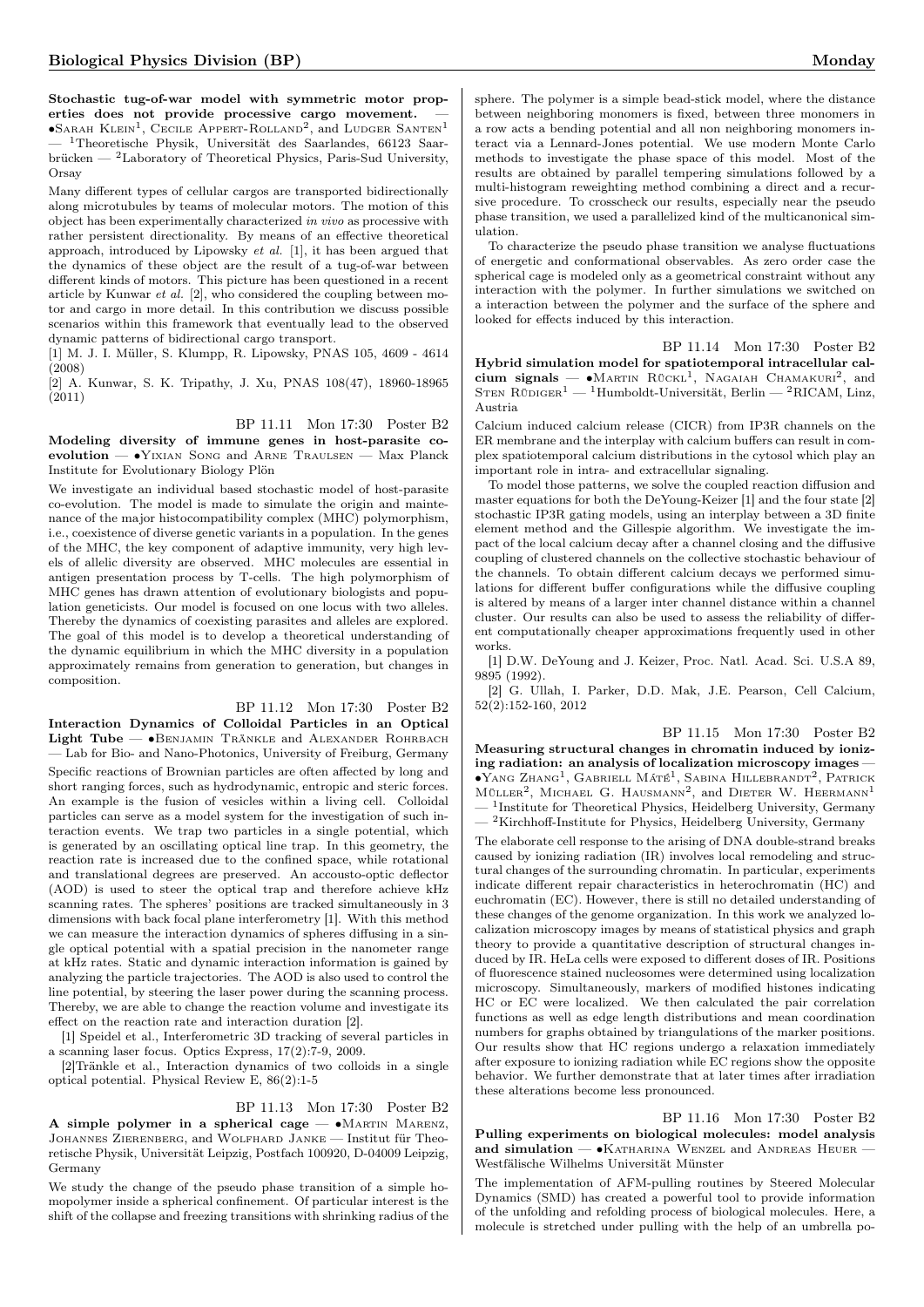tential where the choice of pull speed and cantilever stiffness can play a critical role in the unfolding pathway. To investigate the influence of these parameters several pull experiments under the same circumstances are simulated with the Trp-cage Miniprotein TC5b in vacuo. It can be shown that simulations can lead to very unstable behaviour, especially for higher force speed and stiff cantilever.

To get a more general understanding a basic setup for pulling experiments with one particle under Brownian motion is implemented. Likewise the chosen pathway over the energy barrier as well as the degree of fluctuations strongly depend on the chosen speed and stiffness.

# BP 11.17 Mon 17:30 Poster B2

Mutation and Migration in Structured Populations — ∙Matthias Lechner, Jonas Cremer, Anna Melbinger, and Erwin Frey — Arnold Sommerfeld Center for Theoretical Physics (ASC) and Center for NanoScience (CeNS), Department of Physics, Ludwig-Maximilians-Universität München

Despite the risk of exploitation, altruistic individuals are a common phenomenon in nature. The solution to this so called Dilemma of Cooperation is the purpose of many models in the field of evolutionary dynamics. A recent approach to explain this dilemma is to combine population dynamics with evolutionary game theory in a stochastic description, which shows a transient initial increase of cooperation [1]. This model was then extended by a group-structured population that is subject to repetitive regrouping events, giving rise to a long-term maintenance of cooperation under certain initial conditions [2].

Here, we study the consequences of introducing mutation and migration to this model. With the use of numerical simulations we show that both have similar effects on the system's dynamics. The evolution of purely cooperative groups turns out to be pivotal in the explanation of these changes. For mutation, we support this claim by an analytical approximation, which reproduces our numerical results. In summary, we find that although mutation and migration eventually inhibit cooperation in this model, cooperative behavior is still maintained for a wide range of parameters.

[1] A. Melbinger et al., PRL 105, 178101 (2010)

[2] J. Cremer et al., Scientific Reports, 2, 281 (2012)

### BP 11.18 Mon 17:30 Poster B2

Swimming patterns of bacteria in confined microchannels with obstacles — •MICHAEL RAATZ, MATTHIAS THEVES, and CARSTEN BETA — Institute of Physics and Astronomy, University of Potsdam, Germany

Depending on environmental conditions, single bacteria can irreversibly attach to a solid-liquid or liquid-air interface and form the cores for surface associated growth into aggregates, where cells are embedded in a polymer matrix and become resistive to antibiotic treatment (biofilms). We use microfluidic channels and high-speed time lapse microscopy to investigate the movement of cells which are swimming in close proximity to the wall interface and interact with various arrangements of circular obstacles. Motility statistics show that in the presence of obstacles, the average run length of a bacterium and the probability distribution of turn angles changes when compared to an obstacle-free channel. At small collision angles with the obstacle, the cell trajectory is slightly deflected while large angle collisions can induce reversals in the direction of propagation of a cell. Furthermore, we observe cases where cells move around the obstacle in a circular path, maintaining a stable 'orbit' at a distance of one or two cell diameters from the obstacle surface.

### BP 11.19 Mon 17:30 Poster B2

Evolution of increasingly complex filamentous molecules —  $\bullet$ Philipp Zimmer<sup>1</sup>, Emanuel Worst<sup>2</sup>, Eva Wollrab<sup>2</sup>, Albrecht OTT<sup>2</sup>, and KARSTEN KRUSE<sup>1</sup> — <sup>1</sup>Universität des Saarlandes, Theoretische Biologische Physik, Postfach 151150, 66041 Saarbrücken —  $^2$ Universität des Saarlandes, Biologische Experimentalphysik, Postfach 151150, 66041 Saarbrücken

On the young earth, molecules with increasing complexity evolved under prebiotic conditions. How the interplay of different, competing molecular species and the spontaneous generation of new ones eventually led to the formation of cells remains poorly understood. Here we investigate a mechanism of "biased variation" and show that it provides a way to generate more complex structures. In this mechanism certain variations of existing molecular species are more likely to occur than others. Combined with an exponential amplification, this process can generate increasing complexity. We investigate this mechanism using a stochastic model for the evolution of linear molecules and we present

a DNA-based experimental realization.

BP 11.20 Mon 17:30 Poster B2

In-phase and anti-phase synchronization in noisy Hodgkin-Huxley neurons — •XUE Ao, PETER HÄNGGI, and GERHARD SCHMID — Institut für Physik, Universitätsstr. 1, 86159 Augsburg, Germany

We numerically investigate the influence of intrinsic channel noise on the dynamical response of delay-coupling in neuronal systems. The stochastic dynamics of the spiking is modeled within a stochastic modification of the standard Hodgkin-Huxley model wherein the delaycoupling accounts for the finite propagation time of an action potential along the neuronal axon. We quantify this delay-coupling of the Pyragas-type in terms of the difference between corresponding presynaptic and postsynaptic membrane potentials. For an elementary neuronal network consisting of two coupled neurons we detect characteristic stochastic synchronization patterns which exhibit multiple phase-flip bifurcations: The phase-flip bifurcations occur in form of alternate transitions from an in-phase spiking activity towards an anti-phase spiking activity. Interestingly, these phase-flips remain robust in strong channel noise and in turn cause a striking stabilization of the spiking frequency.

BP 11.21 Mon 17:30 Poster B2 Inverse statistical analysis in heart rate variability —  $\bullet$ HALEH Ebadi — Bioinformatics Group, Department of Computer Science, University of Leipzig, Germany

This poster presents an investigation on heart cycle time series, using the inverse statistical analysis, a concept borrowed from turbulence. By inverse statistics, also sometimes called exit time statistics, we turn the variables around such that the fluctuating variable becomes the fixed variable, while the fixed variable becomes fluctuating. Using this approach, we studied the distribution of the exit time needed to achieve a predefined level of heart rate alteration. Such analysis uncovers the most likely waiting time needed to reach a certain change in the rate of heart beat. This analysis showed a significant difference between the raw data and shuffled data, when the heart rate accelerates or decelerates to a rare event. We also report that inverse statistical analysis can distinguish between the electrocardiograms taken from healthy volunteers and patients with heart failure.

BP 11.22 Mon 17:30 Poster B2 Bifurcation analysis of a thalamocortical mean field model — ∙Michael Schellenberger Costa, Thomas Martinetz, and Jens Christian Claussen — INB, University of Lübeck, Germany

Multiple studies have shown the importance of slow wave sleep for the development of memories. Furthermore slow oscillatory activity can be modulated by non-invasive stimulation, which leads to an enhancement of memory consolidation [1]. In order to optimize the experimental procedures and thereby further improve the memory consolidation, a detailed knowledge of the cortical response to the applied stimuli is essential. Mean field models of the cortex have been extensively studied [2], however the interplay between the thalamus and the cortex is know to be crucial for both slow wave sleep and the processing of sensory stimuli. Therefore we investigate the dynamic properties of an extended phenomenological mean field model of the thalamocortical system, that is able to resemble the EEG signal during slow wave sleep.

[1] L. Marshall et al, Nature 444, 610 (2006).

[2] M. Ursino, F. Cona and M. Zavaglia, Neuroimage 52, 1080 (2010).

BP 11.23 Mon 17:30 Poster B2 Limitations on entrainment frequency in cortical slow wave stimulation —  $\bullet$ Arne Weigenand<sup>1</sup>, Lisa Marshall<sup>2</sup>, Thomas MARTINETZ<sup>1</sup>, and JENS CHRISTIAN CLAUSSEN<sup>1</sup> - <sup>1</sup>INB, University of Lübeck — $\overset{\sim}{-}$  2<br/>Neuroendocrinology, University of Lübeck, Germany

Stimulation of cortical slow waves during sleep has recently raised considerable attention due to enhancement of memory consolidation [1]. We consider the question how slow waves, comprised by bursty up and quiescent down states, can be entrained or strengthened by external stimulation. In a purely cortical model no limitation within the relevant frequency range occurs [2]. Stimulation by TMS or optogenetic methods [3,4] hint at an upper entrainment frequency of 4 Hz. In contrast, our optical stimulation experiments [5] revealed that entrainment is only possible up to 1 Hz. We account thalamic gating for this difference. Hence we consider the inclusion of thalamic feedback loops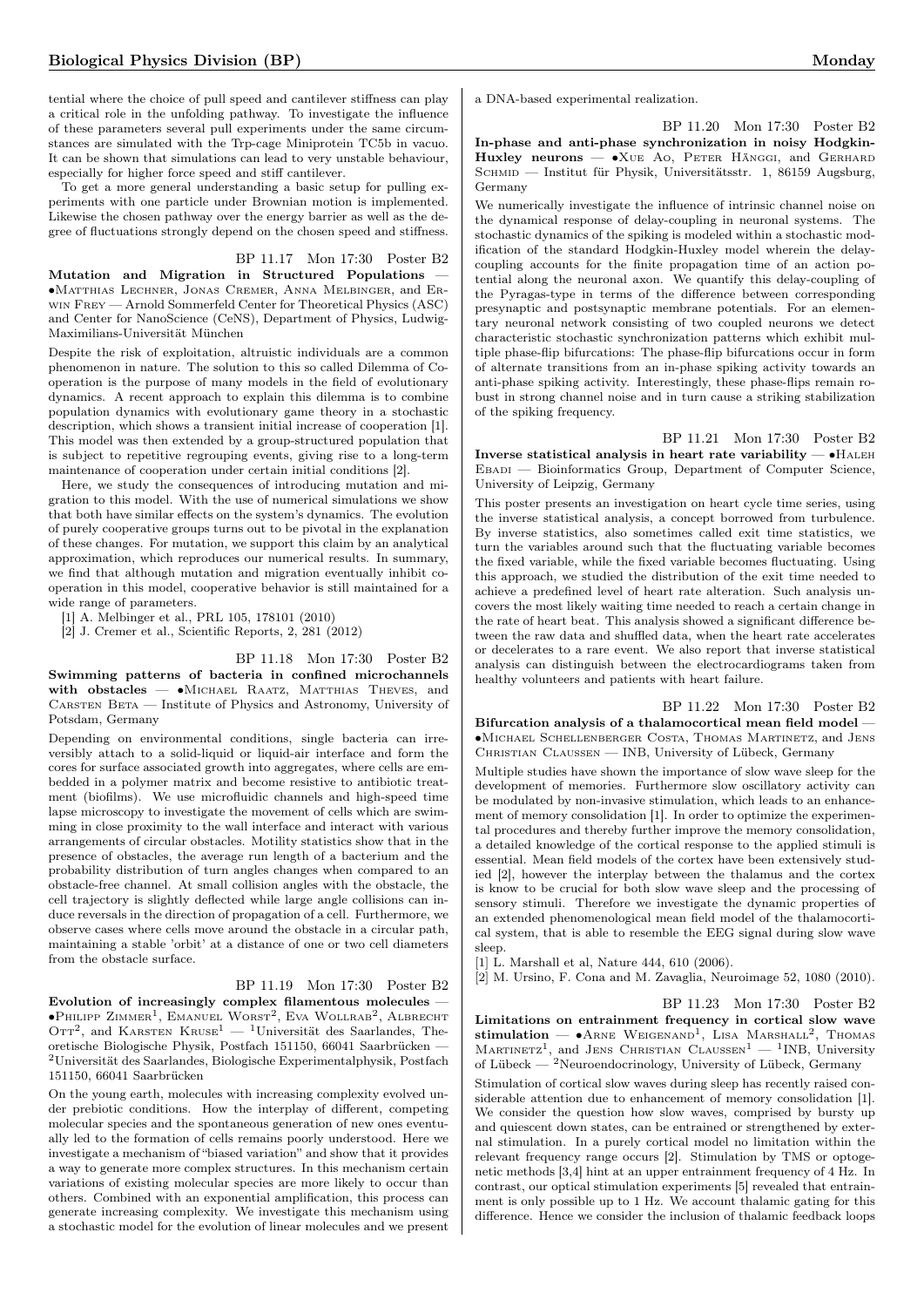into generic cortical network models, for adaptation of parameters in a phenomenological mean-field model. We optimize pulse length and frequency to obtain an optimized stimulation protocol.

[1] L. Marshall et al, Nature 444, 610 (2006). [2] Weigenand, Martinetz, Claussen, Cogn. Neurodyn. 6, 367 (2012); Schütt, Claussen, Cogn. Neurodyn. 6, 343 (2012). [3] Massimini et al., PNAS 104, 8407 (2007). [4] Kuki et al, Frequency-dependent entrainment of neocortical slow oscillation to repeated optogenetic stimulation in the anesthetized rat, Neurosci. Res. (2012, in press). [5] Weigenand et al (in preparation).

BP 11.24 Mon 17:30 Poster B2

Approach for automated sleep stage classification from spectral data — ∙Stephan Volkland and Jens Christian Claussen — INB, University of Lübeck, Germany

Manual scoring of sleep stages according to the Rechtschaffen-Kales rule catalogue (or the only simplified AAMS rules) is done on 30s epochs and requires extensive manual labor. Further the inter-rater

and intra-rater reliabilities are not fully satisfactory for subsequent quantitative analysis. Hence it would be desired to develop and use automatic methods: attempts in this direction have been tried numerously but not paved their way to clinical practice as the EEG signatures of the sleep stages differ between subjects even in a qualitative way. Furthermore it would be desired to detect and resolve sub-stages as well as acheive a higher time resolution; both is unfeasible for manual scoring which would then be slower than real time. Here we refer and compare to an approach by [1] where three quantitative indexes are derived from EEG and EMG and broken down to 8 possible states. Our approach also is based on EMG and EEG, whereby we also use EOG, and use full information from five physiological EEG bands as input for unsupervised clustering (k-means) of data where clusters then are assigned to sleep stages [2]. We observe that the known difficulties to reliably distinguish S1, REM and wake stages persist. For the range between stages S2 and S4, we however can obtain a reliable interpolation between the sleep stages even for 16s or shorter time intervals. [1] B. Müller, W.D. Gäbelein, H. Schulz, Sleep 29, 967 (2006). [2] Stephan Volkland, BA thesis, INB, Lübeck (2012).

# BP 12: Molecular Motors

Time: Tuesday 9:30–11:45 Location: H43

**Invited Talk** BP 12.1 Tue 9:30 H43 Motor and Track Systems for Navigating the Cytoskeleton  $\sim$  JOANNA KALITA<sup>1,2</sup> and •RONALD ROCK<sup>1</sup> — <sup>1</sup>The University of Chicago, Chicago, USA — <sup>2</sup>University of Wrocław, Wrocław, Poland An emerging paradigm in motility is the notion of "specialized" motors, or motors that are fine-tuned to perform a specific function. Rather than merely traveling anywhere and everywhere, such motors are programmed to select certain tracks, to respond to forces in a defined way, or to actively remodel their tracks. Here, we further develop the ex vivo motility assay to determine how cells remodel their actin tracks and redirect myosin V traffic in response to Rho GTPase signaling. We transfected 3T3 cells with constitutively active or dominant negative forms of Rac1, RhoA, or CDC42, triton extracted the cells to expose the cytoskeletons, and applied labeled myosin V for single molecule tracking. We find that all Rho constructs increase myosin V activity. Remarkably, only a small fraction of actin filaments are used by myosin V, as we find that motors repeatedly travel in limited zones while ignoring nearby regions of high actin density.

BP 12.2 Tue 10:00 H43

Bi-directionality of Single Kinesin-5 Cin8 Molecules is Mediated by the Tail Domains — •ANDRÉ DÜSELDER<sup>1</sup>, CHRISTINA THIEDE<sup>1</sup>, ALICE WIESBAUM<sup>1</sup>, VLADIMIR FRIDMAN<sup>2</sup>, DI-<br>ETER KLOPFENSTEIN<sup>1</sup>, OLGA ZAITSAVA<sup>3</sup>, MARCEL E. JANSON<sup>3</sup>, LAR-ISA GHEBER<sup>2</sup>, and CHRISTOPH F. SCHMIDT<sup>1</sup>  $-$  <sup>1</sup>Georg-August-Universität, Göttingen, DE  $-$  <sup>2</sup>Ben-Gurion University of the Negev, Beer-Sheva,  $IL - 3W$ ageningen University, Wageningen, NL

The tetrameric yeast Kinesin-5 Cin8 can switch from a fast minus-end to a slow plus-end-directed motion. We found evidence that binding between two microtubules switches the motor to plus-end motility. We hypothesized that the tail domains of Cin8 influence the adjacent motor domains, depending on the binding state between microtubules. We designed two different motor constructs to test our hypothesis. To rule out any head-tail-interactions we removed the tail domains of Cin8 (Cin8Δtail). This construct retained its ability to link and slide apart two microtubules. Its motility on single microtubules, however, was under all conditions slow, intermittent, and mostly plus end directed. We also constructed a stably dimeric Cin8/Kinesin-1 chimera (Cin8Kin), consisting of head and neck linker of Cin8 fused to the stalk of Kinesin-1. This chimera showed a similar motility as Cin8Δtail. We therefore conclude that the Cin8 head domains are inherently bidirectional and that the interaction between tail and motor domains of Cin8 are responsible for stably switching the motility to either plusor minus-end directed motion.

BP 12.3 Tue 10:15 H43 Passive and active cross-linkers can conjointly generate a stable finite overlap between antiparallel polar filaments — Debajit Goswami and ∙Karsten Kruse — Theoretische Physik, Universität des Saarlandes, Saarbrücken, Germany

During cell division, pairing of sister chromosomes and their segregation is driven by the mitotic spindle. This bipolar structure microtubules consists mostly of microtubules, motor proteins and further associated proteins regulating microtubule dynamics and cross-linking. Through their combined action, a stable structure of overlapping antiparallel microtubules is generated. How this state is maintained is currently unknown. Recently, a possible mechanism based on passive cross-linkers and molecular motors was studied experimentally in vitro. We present a stochastic model for a pair of antiparallel polar filaments that interact via active and passive cross-links. We investigate in detail the dependence of the overlap region's size on parameters. We then apply our system to the specific cases of the active cross-linkers Eg5 and Ncd, respectively, as well as the passive cross-linker Ase1.

### BP 12.4 Tue 10:30 H43

Positioning of microtubule organizing centers by cortical pushing and pulling forces —  $\bullet$ NENAD PAVIN<sup>1,2</sup>, LIEDEWIJ LAAN<sup>3</sup>, Rui Ma<sup>1,4</sup>, Marileen Dogterom<sup>3</sup>, and Frank Jülicher<sup>1</sup> — <sup>1</sup>MPI-PKS, Dresden, Germany — <sup>2</sup>University of Zagreb, Zagreb, Croatia —  $3A MOLF$ , Amsterdam, The Netherlands  $4$ Tsinghua University, Beijing, China

Positioning of microtubule organizing centers (MTOC) with respect to the confining geometry of cells depends on pushing and/or pulling forces generated by MTs that interact with the cell cortex. How, in living cells, these forces lead to proper positioning is still largely an open question. Using in vitro experiments in artificial microchambers it was shown that in a square geometry, MT asters center more reliably by a combination of pulling and pushing forces than by pushing forces alone. Theoretically, we show that pulling and pushing forces acting on the MTOC in different geometries depend on orientations of MTs. We find that these forces can have centering or off-centering behavior in different geometries. Pushing forces center in a one-dimensional and a square geometry, but lead to off-centering in a circle if reorientation is sufficiently pronounced. Pulling forces, however, do not center in a one-dimensional geometry, but improve centering in a circle and a square. In an elongated stadium geometry, positioning along the short axis depends mainly on pulling forces, while positioning along the long axis depends mainly on pushing forces. Our theoretical results suggest that different positioning strategies could be used by different cell types (Laan et al 2012 Cell, Pavin et al NJP 2012).

### BP 12.5 Tue 10:45 H43

Theory of Microtubule Length Regulation by Molecular Mo- $\text{tors}$  — •Louis Reese<sup>1</sup>, Anna Melbinger<sup>2</sup>, and Erwin Frey<sup>1</sup> — <sup>1</sup>Arnold Sommerfeld Center for Theoretical Physics (ASC) and Center for NanoScience (CeNS), Department of Physics, Ludwig-Maximilians-Universität München  $-$  <sup>2</sup>Institut Pasteur, Paris, France

Important players in microtubule length regulation are depolymerizing motor proteins. The accumulation of kinesin-8 along a microtubule provides sensitive regulation of the microtubule's length [1,2]. However, cellular mechanisms of length regulation are still obscure. This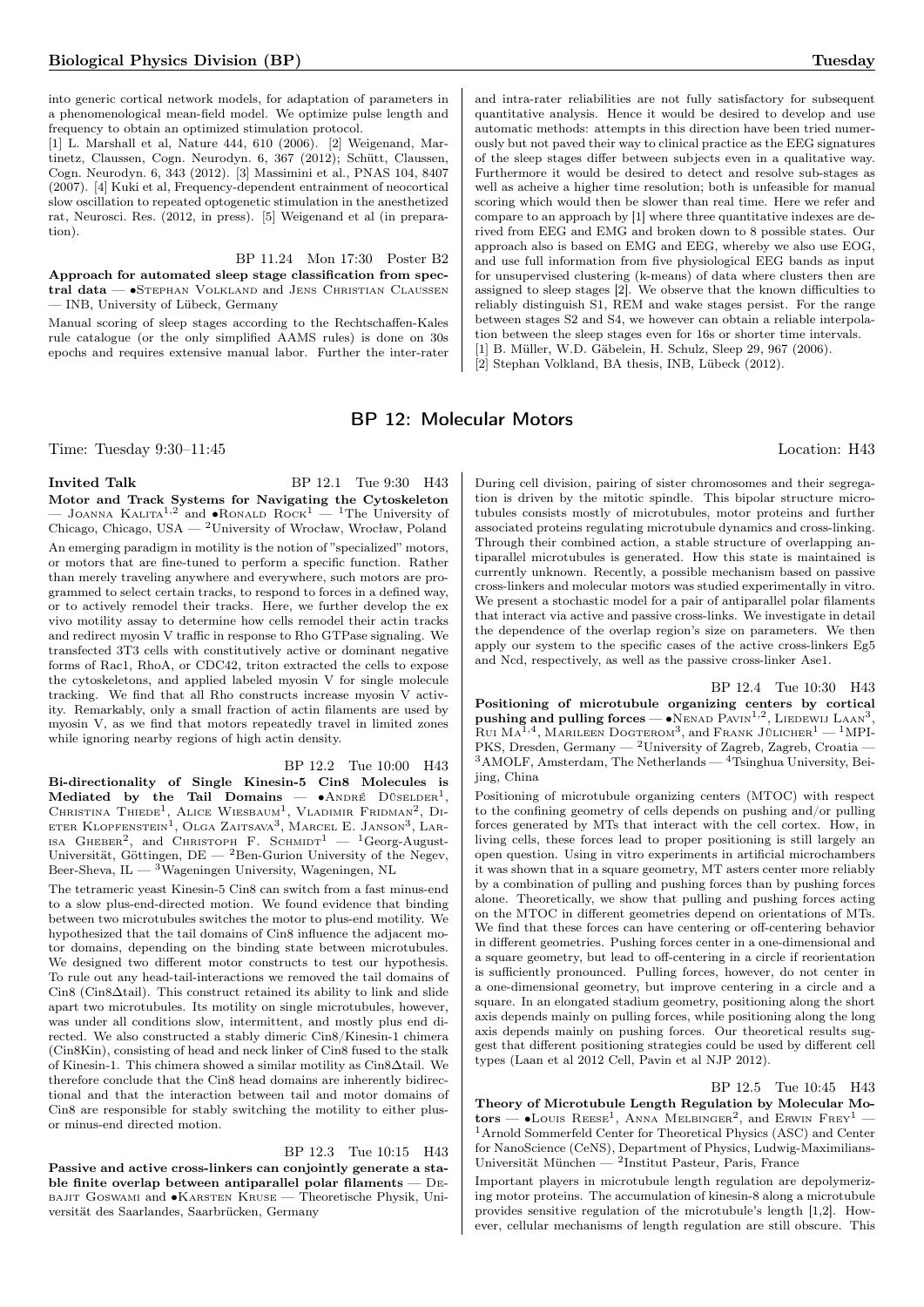is due to the complicated dynamics of microtubule assembly and disassembly and the presence of a multitude of regulatory proteins. We develop a theoretical framework that allows to address this problem systematically [2]. Employing analytic methods and stochastic simulations, different regimes of motor traffic are identified. With these results at hand it is possible to infer for which parameter regimes depolymerizing motor molecules regulate microtubule length. The resulting microtubule dynamics is analyzed with respect to fluctuations and the microtubule length. We find that particular molecular interactions between kinesin-8 and the microtubule enhance fluctuations such that they are reminiscent of microtubule dynamic instability.

[1] L. Reese, A. Melbinger, E. Frey, Biophys. J. 101 (2011)

[2] A. Melbinger, L. Reese, E. Frey, Phys. Rev. Lett. 108 (2012)

BP 12.6 Tue 11:00 H43

Efficiencies of a molecular motor with application to the  $F_1$ -ATPase — • EVA ZIMMERMANN and UDO SEIFERT — II. Institut für Theoretische Physik, Universität Stuttgart

In experiments, the properties of a molecular motor are often inferred by measuring the stochastic trajectory of an attached probe particle. Recently, Toyabe et al. measured the heat dissipated by the probe particle to investigate the efficiency of the  $F_1$ -ATPase and found values for this efficiency close to 1 [1].

We discuss a simple model consisting of two degrees of freedom representing the motor and the probe which are elastically coupled. In this model, the motor protein hydrolyzes (or synthesizes) one ATP molecule per mechanical step which represents tight mechanochemical coupling. We apply the model to the  $F_1$ -ATPase and investigate

three types of efficiencies both in simulations and in a Gaussian approximation [2]. In particular, we clarify the conditions under which the definition of efficiency used in [1] can become even larger than 1 and should therefore not be interpreted as efficiency in the thermodynamic sense. Overall, we obtain good quantitative agreement with the experimental data.

[1] S. Toyabe et al., Phys. Rev. Lett. 104, 198103 (2010)

[2] E. Zimmermann and U. Seifert, New J. Phys. 14, 103023 (2012)

**Invited Talk** BP 12.7 Tue 11:15 H43 Molecular Motors from  $DNA$  — • ANDREW TURBERFIELD – University of Oxford, Department of Physics, Clarendon Laboratory, Parks Road, Oxford OX1 3PU, U.K.

DNA is a wonderful material for nanoscale construction: its selfassembly can be programmed by making use of its information-carrying capability, and its hybridization or hydrolysis can be used as to provide energy for synthetic molecular machinery. With DNA it is possible to design and build three-dimensional scaffolds, to attach molecular components to them with sub-nanometre precision and then to make them move. I shall describe our work on autonomous, biomimetic molecular motors powered by chemical fuels and the use of synthetic molecular machinery to control covalent chemical synthesis. I shall demonstrate bipedal motors whose operation depends on the coordination of the chemomechanical cycles of two separate catalytic centres and burnt bridges motors that can be programmed to navigate networks of tracks. I shall also discuss the use of kinesin motor proteins to power synthetic devices.

# BP 13: Imaging

Time: Tuesday 9:30–12:00 Location: H44

### Topical Talk BP 13.1 Tue 9:30 H44 Ultrasensitive detection, microscopy, tracking, and manipulation of nano-objects —  $\bullet$ VAHID SANDOGHDAR — Max Planck

Institute for the Science of Light, Erlangen, Germany The advent of fluorescence microscopy and spectroscopy in the 1990s

ushered in single molecule detection as a powerful tool for a wide range of studies, ranging from biophysics to quantum optics. Since then a number of techniques have pushed the limits of spatial resolution and detection sensitivity for the visualization of matter down to the single molecule level. In our laboratories, we have approached these issues in two different ways. First, we have developed extinction detection and spectroscopy for investigating nonfluorescent single nano-objects such as metallic nanoparticles, viruses, quantum dots, and organic molecules [1-6]. In particular, I will present measurements of single virus motion and its interaction with receptor lipids [4], studies of nanoparticle fast motion on artificial membranes, and very recent detection of unlabeled single proteins [7]. In the second approach, we exploit cryogenic single molecule detection to push localization microscopy to the angstrom precision level [8].

[1] K. Lindfors, et al, Phys. Rev. Lett. 93, 037401 (2004). [2] P. Kukura, et al, Nano Lett. 9, 926 (2009). [3] P. Kukura, et al, Nature Methods 6, 923 (2009). [4] P. Kukura, et al, J. Phys. Chem. Lett. 1, 3323 (2010). [5] M. Celebrano, et al, Nature Photonics 5, 95 (2011). [6] M. Krishnan, et al, Nature 467, 692 (2010). [7] M. Piliarik and V. Sandoghdar, in preparation. [8] S. Weisenburger, et al, in preparation.

### BP 13.2 Tue 10:00 H44

Probing Transcription Factor DNA Binding at the Single Molecule Level in Live Mammalian Cells — •J. CHRISTOF M. GEBHARDT<sup>1,4</sup>, DAVID M. SUTER<sup>1,4</sup>, RAHUL ROY<sup>1,2</sup>, ZIQING W. ZHAO<sup>1</sup>, ALEC CHAPMAN<sup>1</sup>, SRINJAN BASU<sup>1,3</sup>, TOM MANIATIS<sup>3</sup>, and X. SUNNEY  $XIE^{1}$  — <sup>1</sup>Harvard University, Cambridge MA, USA - ${}^{2}$ Indian Institute of Science, Bangalore, India —  ${}^{3}$ Columbia University Medical Center, New York NY, USA  $-$  <sup>4</sup>equal contribution

Imaging single fluorescent proteins in living mammalian cells is challenging due to out-of-focus fluorescence excitation by common microscopy schemes. We report the development of a novel fluorescence microscopy method, reflected light sheet microscopy (RLSM), which allows selective plane illumination throughout the nucleus of living mammalian cells, for reducing out-of-focus fluorescence signal. Generation of a thin light sheet parallel to the imaging plane and close to the

sample surface is achieved by reflecting an elliptical laser beam incident from the top by 45<sup>∘</sup> with a small mirror. The thin light sheet allows for an increased signal-to-background ratio superior to previous illumination schemes and enables imaging of single fluorescent proteins with up to 100 Hz time resolution. We demonstrate the sensitivity of RLSM by measuring the DNA-bound fraction of glucocorticoid receptor (GR) and determine the residence times on DNA of various oligomerization states and mutants of GR and estrogen receptor (ER), enabling us to resolve different modes of DNA binding of GR. Finally, we demonstrate two-color single molecule imaging by observing the

spatio-temporal co-localization of interacting protein pairs.

BP 13.3 Tue 10:15 H44 STED Microscope with Spiral Phase Contrast — •MARCEL ANDREAS LAUTERBACH<sup>1</sup>, MARC GUILLON<sup>1</sup>, ASMA SOLTANI<sup>2</sup>, and VALENTINA EMILIANI<sup>1</sup> — <sup>1</sup>University Paris Descartes, Paris Sorbonne Cité, Neurophysiology and New Microscopies Laboratory, Paris, France — <sup>2</sup>University Paris Descartes, Paris Sorbonne Cité, Laboratory of Membrane Dynamics and Neurological Diseases, Paris, France We present a STED (STimulated Emission Depletion) microscope with phase contrast imaging capabilities. Phase contrast permits the visualization of weak phase objects without any labeling. It is implemented without extra optical elements in the STED light path, which would compromise STED imaging capabilities. Scanning phase contrast allows for registration with the fluorescence images and principally for simultaneous recording of phase contrast and STED images.

Phase contrast images of objects as thin as a few nanometers in optical path mismatch are obtained. The method provides a second imaging channel in a STED microscope for phase contrast imaging even in index-matched mounted cell cultures. This allows for correlation of morphological structures with high-resolution fluorescence images.

### BP 13.4 Tue 10:30 H44

Object-adapted optical trapping and shape-tracking of helical  $b$ acteria —  $\bullet$ Matthias Koch and Alexander Rohrbach — Lab for Bio- and Nano-Photonics, University of Freiburg, Georges-Koehler-Allee 102, 79110 Freiburg, Germany

Simple living cells such as bacteria are often regarded as model systems in order to analyse basic cellular reactions. Therefore, advanced photonic measurement techniques are needed which are also capable of extracting forces and energetics on a broad temporal bandwidth.

We show how the trapping potential of an optical tweezers setup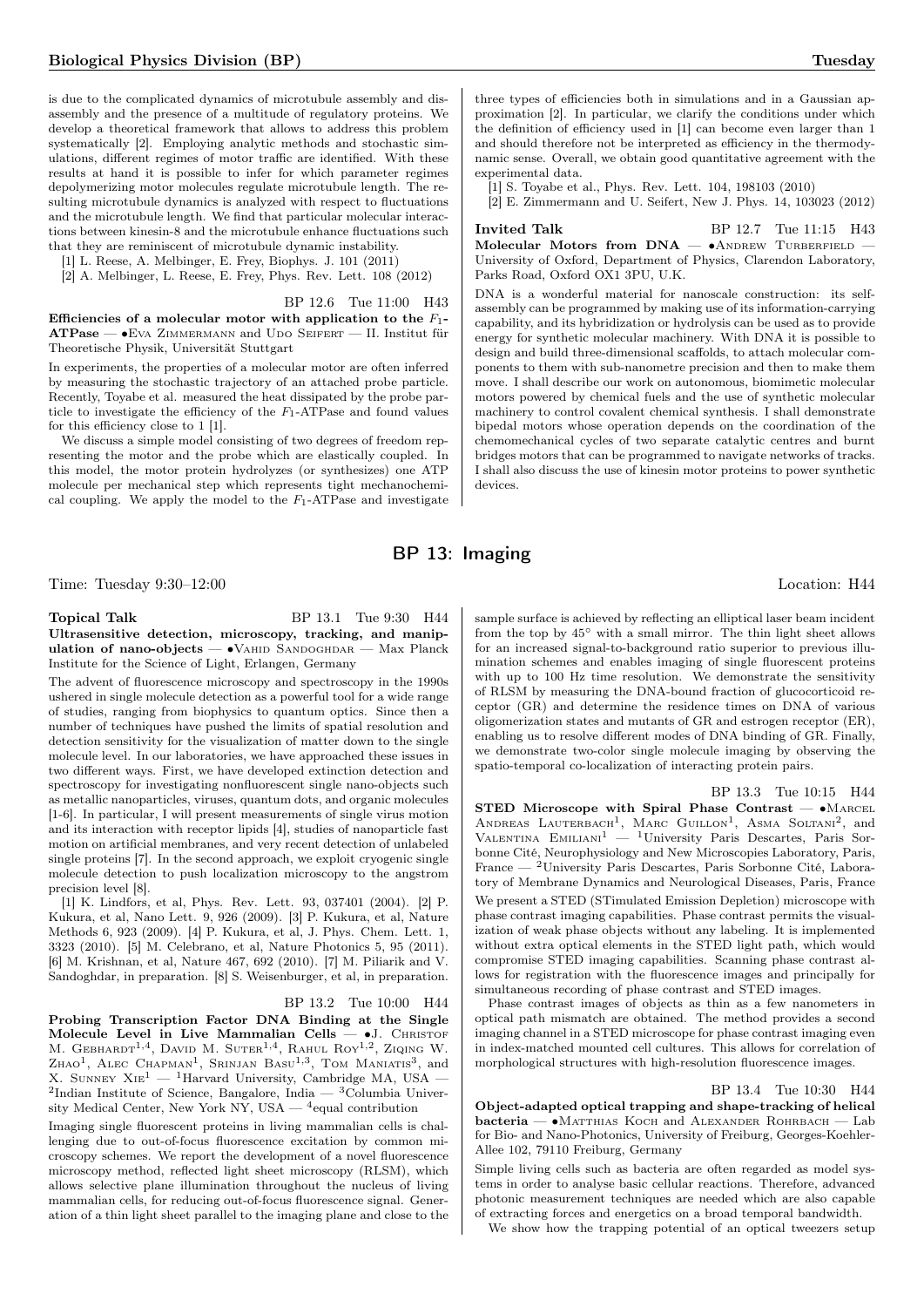can be adapted to the shape of a tiny elongated helical bacterium (Spiroplasma melliferum - SM) in order to hold and orient it in the focal plane of a microscope [1]. Further, the coherently scattered laser light is used to analyse its fast and complex cellular shape changes with nm precision at rates up to 1 kHz. By localizing each slope of the only 200nm thin bacterium we generate high contrast, super-resolution movies in three dimensions - without any object staining.

To demonstrate this method, we analysed SM bacteria and show how temporal changes in the transition between different energetic modes during external disturbances can be identified and imaged in 3D. As a response to an external perturbation, the minute long death of the bacterium is recorded and analysed by decaying energy fluctuations, which represents a novel approach in bacteriology.

[1] Koch, M. and A. Rohrbach (2012). "Object-adapted optical trapping and shape-tracking of energy-switching helical bacteria." Nature Photonics 6(10): 680-686.

BP 13.5 Tue 10:45 H44

Subsurface Imaging of Cells Using Atomic Force Acoustic Microscopy at GHz Frequencies — • MATTHIAS BÜCHSENSCHÜTZ-Göbeler<sup>1</sup>, Jan Rother<sup>3</sup>, Andreas Janshoff<sup>3</sup>, Walter Arnold<sup>2</sup>,<br>and Konrad Samwer<sup>1</sup> — <sup>1</sup>I. Physikalisches Institut, Universität Göttingen — <sup>2</sup>Department of Material Science and Materials Technology, Saarland University —  $3$ Institut für Physikalische Chemie, Universität Göttingen

We describe a technique to image subsurface structures in living biological cells (e.g. Madin Darbin canine kidney cells, type II) using Atomic Force Acoustic Microscopy operating at 1 GHz. The cells are insonified with 1 GHz ultrasonic waves which are amplitude modulated at a fraction or multiple frequency of cantilever contact-resonance [1]. The transmitted signals are demodulated by the nonlinear tip-surface interaction, enabling one to image the inner structure of the cell based on their ultrasonic scattering power. The latter one is determined by the ultrasonic frequency, the acoustic mismatch between the elastic properties of the host material (cytoplasm) and the subsurface objects to be visualized (e.g. nucleus), by their geometry and by diffraction effects. Interference fringes can be seen in both the amplitude and phase images. Besides images, we will present an interpretation of the contrast mechanism for imaging. Financial support by the DFG SFB 937 is thankfully acknowledged.

[1] Imaging of Subsurface Structures Using Atomic Force Acoustic Microscopy at GHz Frequencies, S. Hu and C. Su, and W. Arnold, J. Applied Phys. 109, 084324 (2011)

### BP 13.6 Tue 11:00 H44

Magnetic spin imaging at ambient conditions  $-$  STEFFEN Steinert<sup>1</sup>,  $\bullet$ Florestan Ziem<sup>1</sup>, Andrea Zappe<sup>1</sup>, Nicolas Götz<sup>1</sup>, LIAM HALL<sup>2</sup>, LLOYD HOLLENBERG<sup>2</sup>, and Jörg Wrachtrup<sup>1</sup> — <sup>1</sup>3. Physikalisches Institut, Universität Stuttgart, 70569 Stuttgart, Germany — <sup>2</sup>School of Physics, University of Melbourne, Victoria 3010, Australia

A variety of magnetic imaging and sensing methods exist, including NMR, SQUIDs, atomic vapors and magnetic resonance force microscopy. While NMR is a standard technique for imaging in living organisms and the other techniques achieve sensitivities down to single spins, currently no technique combines few spin sensitivity, submicron spatial resolution and ambient operational conditions. Negatively charged nitrogen-vacancy centers (NVs) in diamond are promising candidates to fill this gap. Since the spin state of the atomic-sized defect can be optically polarized and read out, NV centers allow for high resolution magnetic sensing via Zeeman-shift, spin precession and relaxometry. We employ an ensemble of implanted NVs for wide-field magnetic sensing and imaging. Applications to microfluidic spin detection and magnetic spin imaging with diffraction limited resolution are presented. Several spin species are analyzed in regard to their possible application as magnetic sensing markers.

BP 13.7 Tue 11:15 H44

Motion induced oscillations of Physarum polycephalum detected by AlGaN-GaN High Electron Mobility Transistors ∙Thomas Lippelt1,<sup>2</sup> , Hartmut Witte<sup>1</sup> , Marcus J. B. Hauser<sup>2</sup> , and ALOIS  $K\text{ROST}^1$  — <sup>1</sup>Otto-von-Guericke-Universität Magdeburg, Inst. Exp. Phys., Abt. Halbleiterepitaxie —  ${}^{2}$ Otto-von-Guericke-Universität Magdeburg, Inst. Exp. Phys., Abt. Biophysik

Due to the high sensitivity and biocompatibility of planar AlGaN/GaN High Electron Mobility Transistors (HEMTs) arrangements, such a device may be used as a biosensor in vast, living systems like amoebal cells, for sensing cellactivity. The scope of AlGaN/GaN HEMT structures for in situ detection of cell movement and growth of extended, living organisms like slime molds was studied in this contribution. As a object of investigation, we chose the Physarum polycephalum, a slime mold which represents one giant single cell with remarkable abilities to build network-like structures. While migrating over the HEMT sensing area, the slime mold was video monitored and the source-drainimpedance at 10 kHz has been recorded. By correlating the gray values of the video pictures and the source-drain-impedance it was found that the periodic cell movements affect the source-drain-impedance and cause oscillations with characteristic cycle periods from 100s to 140s.

BP 13.8 Tue 11:30 H44

Observing lipid diffusion in membranes with microsecond time and nanometer spatial resolution —  $\bullet$ SUSANN SPINDLER<sup>1</sup> CHIA-LUNG HSIEH<sup>2</sup>, JENS EHRIG<sup>1</sup>, and VAHID SANDOGHDAR<sup>1</sup> -<sup>1</sup>MPI for the science of light, Erlangen, Germany  $-$  <sup>2</sup>Institute of Atomic and Molecular Sciences, Academia Sinica, Taiwan

Lipid membranes play an important role in biological cells not only by defining the boundaries of the cell and cell organelles, but also by taking an active part in membrane trafficking and signaling. Remarkably, while a great deal is known about lipid membranes, a large number of fundamental questions remains open. These are for example issues concerning the local nanoscopic heterogeneity of the membrane induced via lipid–lipid and lipid–protein interactions. While this nanoorganisation is believed to be crucial for the high functionality of the cell membrane, it is still far from being well understood. To address this issue, a high spatial and temporal resolution is needed.

In our laboratory, we have developed a powerful approach for single-particle-tracking based on interferometric scattering (iSCAT) microscopy, which meets these requirements. By attaching small gold nanoparticles of 20 nm diameter to lipid molecules and detecting their weak linear scattering signal by iSCAT, we are able to localize the position of the molecules with nanometer-accuracy within microseconds. This allows us to detect even very small deviations from free diffusion, opening the door to studying membrane dynamics with unprecedented clarity. We will present experimental data for a variety of systematic studies.

BP 13.9 Tue 11:45 H44 Quantifying Lipid and Protein Diffusion in Black Lipid Membranes — • KERSTIN WEISS and JÖRG ENDERLEIN — Drittes Physikalisches Institut, Georg-August-Universität Göttingen, Göttingen, Germany

Lipid diffusion is crucial in many biological processes. However, accurately determining diffusion coefficients in membranes remains difficult. We used dual-focus fluorescence correlation spectroscopy (2f-FCS) to measure lipid diffusion in black lipid membranes (BLMs), i.e. lipid bilayers spanned over a pore. To generate these bilayers a commercially available setup is employed. We first tested the effect of different ionic strengths in neutral and negatively charged bilayers. Moreover, we investigated the influence of mono- vs. divalent ions. While monovalent ions have no effect on lipid diffusion in both systems, addition of divalent ions severely decreased the lipid\*s diffusion coefficient in negatively charged BLMs. Furthermore, the investigated the validity of the Saffman-Delbrück model which is used to describe protein diffusion in lipid membranes.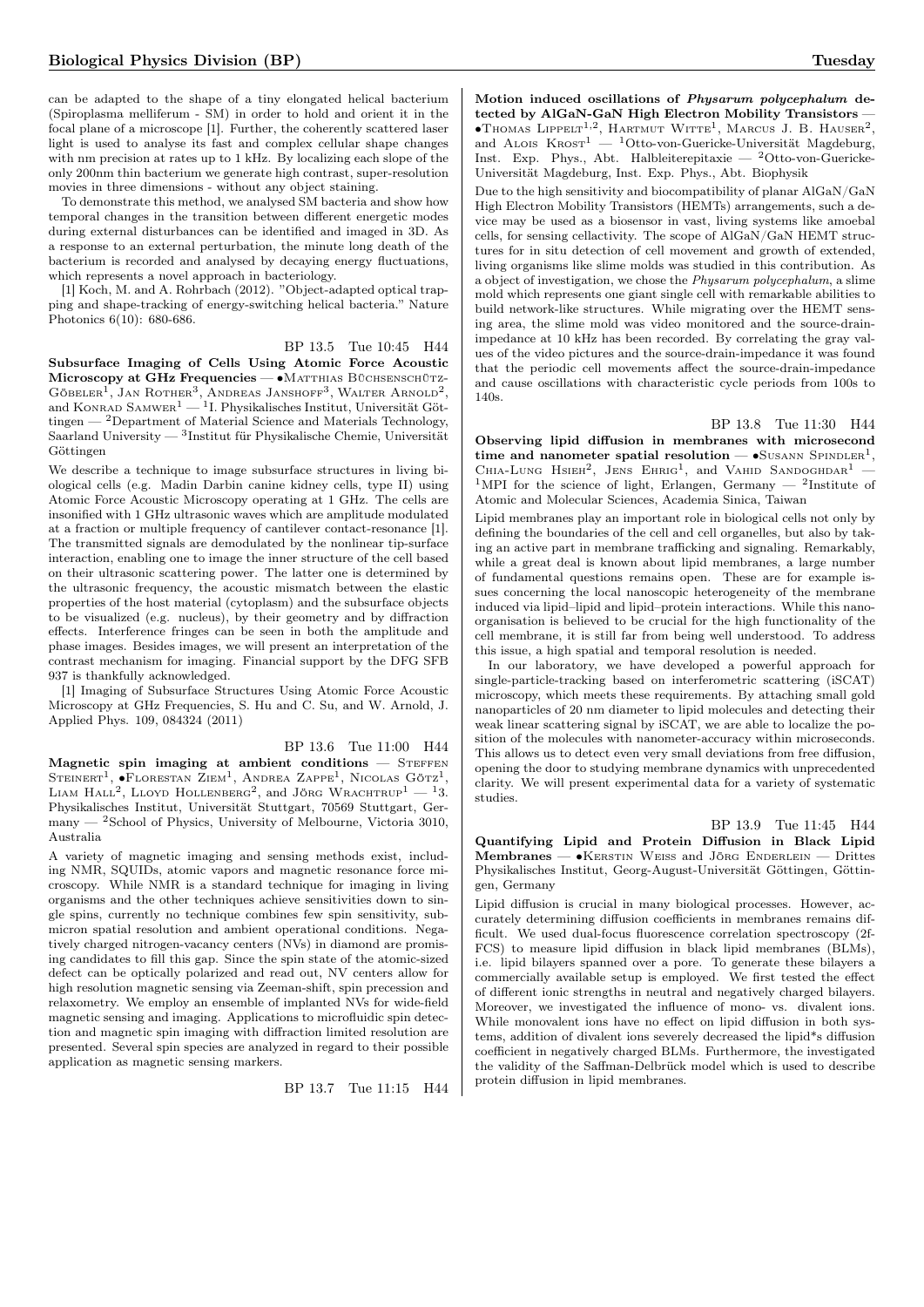# BP 14: Biomaterials and Biopolymers I (joint with CPP)

Time: Tuesday 9:30–13:00 Location: H34

**Invited Talk BP 14.1 Tue 9:30 H34** Hierarchical Multi-Step Folding of Polymer Bilayers — GEORGI STOYCHEV<sup>1,2</sup>, SEBASTIEN TURCAUD<sup>3</sup>, JOHN DUNLOP<sup>3</sup>, and  $\bullet$ Leonid Ionov<sup>1</sup> — <sup>1</sup>Leibniz Institute of Polymer Research Dresden, Hohestr. 6, 01069, Dresden, Germany — <sup>2</sup>Technische Universität Dresden, Physical Chemistry of Polymer Materials, 01062, Dresden, Germany — <sup>3</sup>Department of Biomaterials, Max Planck Institute of Colloids and Interfaces, Am Mühlenberg 1, 14424, Potsdam, Germany We investigated the actuation of patterned bilayers placed on a substrate. We found that films display several kinds of actuation behavior such as wrinkling, bending and folding that result in a variety of shapes. Based on experiments and modeling, we argued that rectangular bilayers start to roll from the corners due to quicker diffusion of water. Rolling from long-side starts later and dominates at high aspect ratio[1].

It was also demonstrated that one can introduce hinges into the folded structure by proper design of the bilayers external shape without having to use site selective deposition of active polymers. Experimental observations lead us to derive four empirical rules backed up by theoretical understanding as well as simulations. We then demonstrated how those rules can be used to direct the folding of edge-activated polymer bilayers through a concrete example - the design of a 3D pyramid[2].

[1] Stoychev et al, "Hierarchical Multi-Step Folding of Polymer Bilayers", Adv.Func.Mat., published online Nov 26, 2012

[2] Stoychev et al, "Shape-Programmed Folding of Stimuli-Responsive Polymer Bilayers", ACS Nano, 2012, 6(5), 3925-3934

BP 14.2 Tue 10:00 H34

Mechanical properties of poly-L-lysine (PLL) / hyaluronic acid (HA) multilayer films measured by  $AFM - \bullet$ JOHANNES HELLWIG, CAGRI ÜZÜM, and REGINE VON KLITZING - Stranski-Laboratorium, Institut für Chemie,TU Berlin, Strasse des 17. Juni 124, 10623 Berlin, Germany

In recent years smart biomaterials have become a highly developing field of interest for biomedical applications, e.g. drug delivery. The layer-by-layer (LbL) technique gives the opportunity to build up self assembled polyelectolyte multilayer films (PEM) with defined architecture, physical and chemical properties. PEM made of poly-L-lysine (PLL) and hyaluronic acid (HA) were produced by using the LbL technique. Potential applications of these PEMs require controlling of the adhesion behaviour by tuning their elastic/viscoelastic properties. In this study mechanical properties of LbL coated poly(Llysine)/hyaluronan PLL/HA films were studied by scanning- and colloidal-probe atomic force microscopy as a function of indentation velocity, number of polymer deposition steps and temperature. Film growth was investigated by two independent AFM methods: scratchand-scan and full-indentation[1]. Film thickness increases linearly with polymer deposition steps. The Young\*s modulus ranges between 15 and 40 kPa and does not depend on the film thickness. Stress relaxation and creep compliance measurements indicate a viscoelastic film behaviour with multiple relaxation mechanisms.

[1] Üzüm, C.; Hellwig, J.; Madaboosi, N.; Volodkin, D.; v. Klitzing, R. Beilstein J. Nanotechnol. 2012, 3, 778\*788.

### BP 14.3 Tue 10:15 H34

Single-Virus Force Measurements on sialic acid —  $\bullet$ VALENTIN  $\rm R$ eiter<sup>1</sup>, Sumati Bhatia<sup>3</sup>, Manuel Gensler<sup>1</sup>, Christian Sieben<sup>2</sup>, DANIEL LAUSTER<sup>2</sup>, ANDREAS HERRMANN<sup>2</sup>, RAINER HAAG<sup>3</sup>, and Jür-GEN P.  $R_{ABE}^{1}$  — 1Department of Physics, Humboldt-Universität zu Berlin —  $^{2}$ Department of Biology, Humboldt-Universität zu Berlin – <sup>3</sup>Department of Chemistry, Freie Universität Berlin

We study the multivalent effects in the binding and dissociation processes of sialic acid with the viral membrane protein hemagglutinin using scanning force microscopy (SFM) based single-virus force measurements (SVFM). Since an infectious disease has to start with the attachment of a virus to the cell membrane, this binding as well as its dissociation has to be carefully analyzed [1]. This is done by creating a mixed self assembled monolayer (MSAM) on gold from synthesized compounds, terminated by lipoic acid. The compounds are functionalized with sialic acid and disfunctionalized with hydroxide. Inactivated influenza viruses are attached to a silicon nitrate SFM cantilever via a polyethylene glycol spacer. With this setup SVFM is performed

in aqueous solution. The ratio of functionalized to disfunctionalized molecules on the MSAM enables the control of the degree of multivalency of the binding and therefore the realization of mono-, bi-, and trivalent connections. On the other hand SVFM are performed at different loading rates to estimate specific binding parameters, such as the average rupture length and bond life time.

[1] C. Sieben et al., *PNAS*, **2012**, 109, 34, 13626-13631.

BP 14.4 Tue 10:30 H34 Response of major ampullate silk of Nephila pilipes to pressure and tensile stress as measured by FTIR spectroscopy — •Markus Anton<sup>1</sup>, Wilhelm Kossack<sup>1</sup>, Christof Gutsche<sup>1</sup>, Roxana Figuli<sup>2</sup>, Periklis Papadopoulos<sup>3</sup>, and FRIEDRICH KREMER<sup>1</sup> — <sup>1</sup>Universität Leipzig, Institut für Experimental Physik I, Linnéstraße 5, 04103 Leipzig, Germany — <sup>2</sup>Karlsruher Institut für Technologie, Institut für Technische Chemie und Polymerchemie, Engesserstraße 18, 76128 Karlsruhe, Germany — <sup>3</sup>Max Planck Institut für Polymerforschung, Ackermannweg 10, 55128 Mainz, Germany

Nanocrystals composed mainly of  $\beta$ -sheet polyalanine are reposonsible for the high toughness of major ampullate (dragline) spider silk. Fourier-Transform infrared (FTIR) spectroscopy is employed to study their response to (i) uniaxial stress and (ii) hydrostatic pressure. In the former a red shift and in the latter a blue shift of the vibration of polyalanine  $\beta$ -sheets at 965 cm<sup>-1</sup> is observed. In both cases a linear dependence is evident, which bends off for hydrostatic pressure greater than 1.4 GPa and is fully reversible up to 7 GPa. The seamless connection of negative and positive pressure regimes corroborate quantitatively our structural model of spider silk [P. Papadopoulos et al., Eur. Phys. J. E 24 (2007) 193, P. Papadopouloset al., Colloid Polym. Sci. 287 (2009) 231, R. Ene et al., Soft Matter 5 (2009) 4568] as composed of pre-stressed alanine-rich nanocrystals embedded in a glycine-rich amorphous matrix. It is also confirmed that nanocrystals withstand high pressures without undergoing structural transition or deteriorating their mechanical properties.

BP 14.5 Tue 10:45 H34 Polarized confocal Raman microscopy and EBSD: A comparative study studying calcite crystalline regions within the tergite cuticle of terrestrial isopods. —  $\bullet$ Christian Reisecker<sup>1</sup>, Erika Griesshaber<sup>2</sup>, Bastian Seidl<sup>3</sup>, Andreas Ziegler<sup>3</sup>, and SABINE  $\text{Hilb}^1$  — <sup>1</sup>Institute of Polymer Science, Johannes Kepler Universtät Linz, Altenbergstr. 69, 4040 Linz, Austria — <sup>2</sup>Department of Earth and Environmental Sciences, LMU, Theresienstr. 41, 80333 München, Germany — <sup>3</sup>Facility for Electron Microscopy, University of Ulm, Albert-Einstein-Allee 11, 89069 Ulm, Germany

Recently, isopods gained increasing amount of interest in terms of biomometics as they combine quite diverse properties within their tergite cuticle such as hardness in the outer parts of the cuticle and softness in the more inner part, where muscles will be attached. This is achieved via a strong hierarchical arrangement of organic-chitinprotein fibers, which are arranged in a twisted plywood structure and inorganic materials. The organic matrix is hardened by carbonates in crystalline (calcite) and non-crystalline modification (amorphous calcium carbonate, ACC). This study focusses on the outer, mainly crystalline parts within the tergite cuticle of isopods. Confocal Raman microscopy is a useful tool to study the chemical and structural composition of isopods, as it provides a spatial resolution below 300 nm. Polarized confocal Raman microscopy and EBSD will be utilized to determine different domains and layers of calcite crystals. It has been demonstrated that depending on the species, the calcite region consists of domains with different orientations concerning its bravais lattice.

BP 14.6 Tue 11:00 H34 Mineralization of calcium containing compounds at the liquid-liquid interface —  $\bullet$ STEFFEN BIEDER<sup>1</sup>, FLORIAN WIELAND<sup>2</sup>, PATRICK DEGEN<sup>3</sup>, MICHAEL PAULUS<sup>1</sup>, JULIA NASE<sup>1</sup>, ANDRE STEFFEN<sup>1</sup>, BRIDGET MURPHY<sup>4</sup>, HEINZ REHAGE<sup>3</sup>, and METIN TOLAN<sup>1</sup> — <sup>1</sup>Fakultät Physik/DELTA, Technische Universität Dortmund, D-44221 Dortmund, — <sup>2</sup>Helmholtz Zentrum Geesthacht, Max-Planck-Straße 1, D-21502 Geesthacht — <sup>3</sup>Fakultät Chemie, Technische Uni-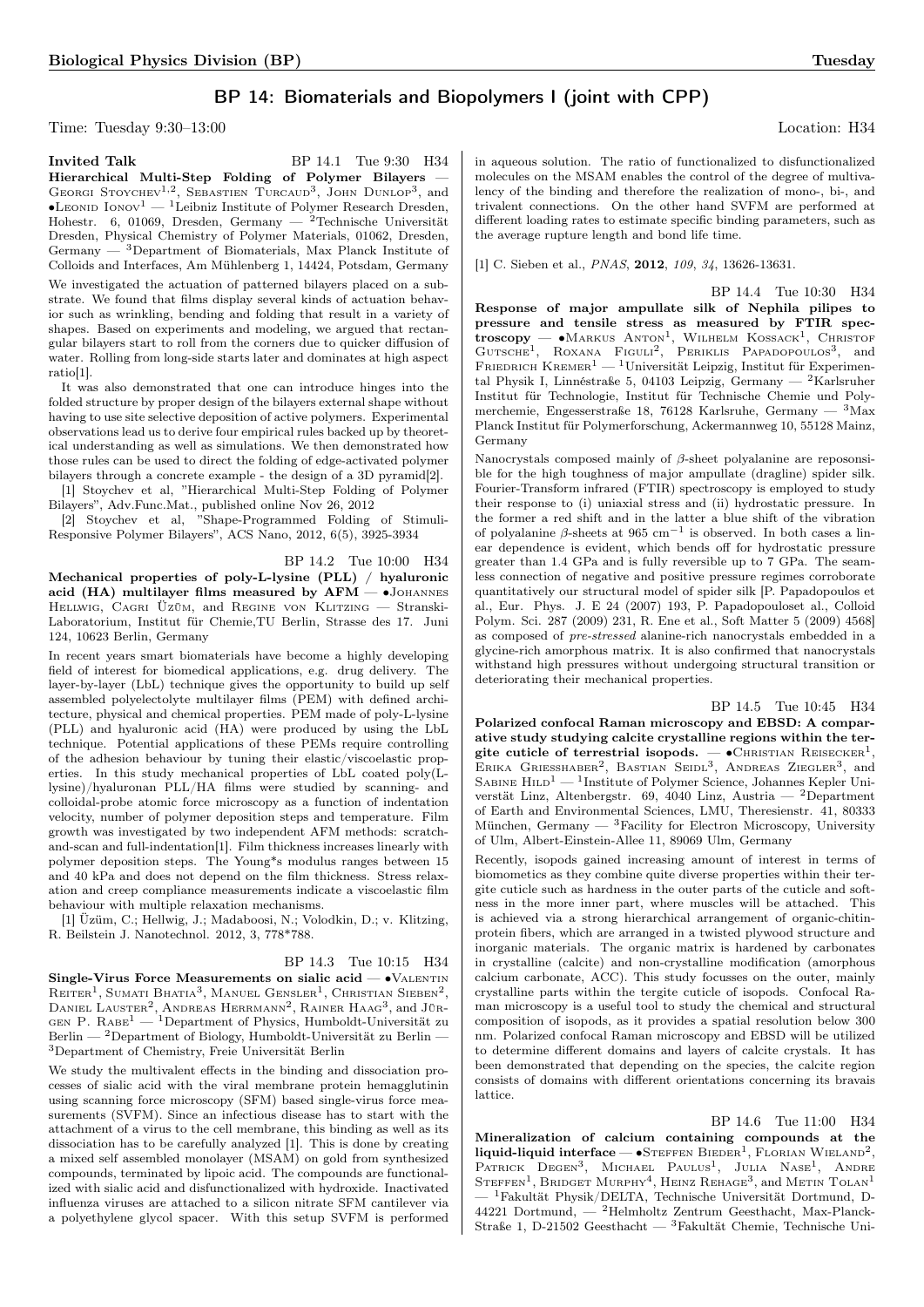versität, D-44221 Dortmund — <sup>4</sup> Institut für Experimentelle und Angewandte Physik, CAU, Leibnizstraße 19, D-24098 Kiel

Nature forms structures from inorganic and organic components for different purposes, e.g. protection or stabilization. Accordingly, organisms have developed the concept of biomineralization providing highly controlled growth processes under ambient conditions. For instance the formation of teeth, bones or shells demonstrates the high degree of perfection and control, which can not be reached by human technology until now. We studied the mineralization of calcium containing compounds at the liquid-liquid interface. A solution of water and calciumhydrogencarbonat is covered by toluene. We added different fatty acids in order to investigate their influence on the growing layer at the liquid-liquid interface. We observed the layer formation by grazing incidence diffraction (GID) and x-ray reflectivity (XRR). The extracted data show an formation of calcium soaps at the interface. GID data reveal that the forming crystallites are highly orientated with the 00l axis perpendicular to the sample surface. We acknowledge BMBF(05 K10 FK2) and (05K10PEC) for financial support.

### 15 min. break

BP 14.7 Tue 11:30 H34 Probing the electronic structure of Proline in aqueous solution by soft  $RIXS$  — • FRANK MEYER<sup>1</sup>, ANDREAS Benkert<sup>1,2,8</sup>, Sankaranarayanan Nagarajan<sup>3</sup>, Regan Wilks<sup>4</sup>, Marcus Bär<sup>4</sup>, Wanli Yang<sup>5</sup>, Michael Zharnikov<sup>3</sup>, Clemens  $\mathrm{Hess}_{\mathrm{EE}}^{2,6,7}, \mathrm{Lot}_{\mathrm{HAR}}$  Weinhardt $^{2,6,7}, \mathrm{and}$  Friedrich Reinert $^{1,8}$  — <sup>1</sup>Exp. Phys. VII, Universität Würzburg — <sup>2</sup>Inst. for Photon Science,  $KIT - 3$ Angew. Phys. Chemie, Universität Heidelberg -  $4$ Solar Energy Research, HZB — <sup>5</sup>ALS, Lawrence Berkeley National Laboratory —  ${}^{6}$ Dept. of Chemistry, University of Nevada, Las Vegas -<sup>7</sup>ANKA Synchrotron Radiation Facility,  $KIT - 8G$ emeinschaftslabor für Nanoanalytik, KIT

Amino acids are organic molecules that are highly relevant for many biological macro-molecules. Defining their function, the electronic structure of these molecules and, in particular, the interaction with biologically relevant solvents is of fundamental interest. In contrast to the majority of amino acids in which the functional groups (carboxyl, amino, side chain) are connected via one carbon atom, in proline the amino group and the side chain are connected in a heterocyclic compound, forming a pyrrolidine ring. We present resonant inelastic soft x-ray scattering (RIXS) maps of proline in aqueous solution at different pH values. Upon protonation and deprotonation, strong changes in the maps are observed. The results will be compared with RIXS data of solid state and gas phase proline, as well as other amino acids (i.e., glycine, cysteine). We find a distinctly different electronic structure than that observed for glycine and cysteine, as well as a significantly influence of the water environment.

BP 14.8 Tue 11:45 H34 Structure formation in homologous peptides:

Ac-Ala<sub>6</sub>-Lys(H<sup>+</sup>) versus Ac- $\beta$ Ala<sub>6</sub>-Lys(H<sup>+</sup>) — •Franziska Schubert, Carsten Baldauf, Mariana Rossi, Volker Blum, and Matthias Scheffler — Fritz-Haber-Institut der MPG, Berlin

 $\beta$  -peptides are non-natural peptides composed of  $\beta$  -amino acid residues that feature one additional methylene group in the backbone compared to natural  $\alpha$ -amino acids. Due to their larger flexibility,  $\beta$ -peptides are valuable for the design of new peptides with specific chemical or pharmacological properties. We here investigate the differences in structure formation between  $\alpha$ - and  $\beta$ -peptides from first principles employing density-functional theory (DFT) with the PBE functional corrected for van der Waals interactions[1]. We focus this presentation on a comparison of Ac- $\beta$ Ala<sub>6</sub>-Lys(H<sup>+</sup>) and Ac-Ala<sub>6</sub>-Lys(H<sup>+</sup>) under *in* vacuo "clean-room" conditions and compare to experimental ion mobility spectrometry[2]. Our conformational search is based on replica exchange molecular dynamics. After generating a large pool of force field-based structures, we relax thousands of conformers with DFT. For the  $\beta$ -peptide, the finite-T vibrational free energy part is essential to recover a conformational hierarchy consistent with experiment. While Ac-Ala<sub>6</sub>-Lys(H<sup>+</sup>) is found to be  $\alpha$ -helical at 300K, Ac- $\beta$ Ala<sub>6</sub>-Lys(H<sup>+</sup>) is seen to vary between  $3_{10}$ ,  $\alpha$ , and  $\pi$  analog helices. Our simulations show that conformational entropy plays a critical role, and an ab initio quantitative assessment is a big challenge that we (and the field) must meet next. [1] A. Tkatchenko, M. Scheffler, PRL 102, 073005 (2009); [2] S. Warnke, K. Pagel, G. von Helden, Fritz-Haber-Institut.

BP 14.9 Tue 12:00 H34 Structure and Dynamics of Myelin Basic Protein as a Model System for Intrinsically Disordered Proteins — ∙Andreas Stadler<sup>1</sup> , Laura Stingaciu<sup>2</sup> , Aurel Radulescu<sup>3</sup> , OLAF HOLDERER<sup>3</sup>, CLEMENT BLANCHET<sup>4</sup>, RALF BIEHL<sup>1</sup>, and DI-ETER RICHTER<sup>1</sup> — <sup>1</sup>Forschungszentrum Jülich, JCNS-1/ICS-1, 52425 Jülich, Germany — <sup>2</sup>Forschungszentrum Jülich, JCNS, Outstation at the Oak Ridge National Laboratory, Oak Ridge, Tennessee 37831, USA — <sup>3</sup>Forschungszentrum Jülich, JCNS, Outstation at FRM II, 85747 Garching, Germany —  ${}^{4}$ EMBL, Hamburg Unit, EMBL c/o DESY, Notkestrasse 85, Hamburg 22607, Germany

Myelin basic protein (MBP) is a major component of the myelin sheath in the central nervous system. In aqueous solution MBP is primarily unstructured. From a biophysical point of view, the disordered protein can serve as a model system to study the physical properties of disordered or unfolded proteins.

Neutron and X-ray scattering experiments were performed on the protein in solution. Small angle scattering and neutron spin-echo spectroscopy allowed us to gain quantitative information on the structural and the dynamical properties of MBP. The results of these experiments will be presented and compared to different models of polymer theory.

BP 14.10 Tue 12:15 H34 Structure and disintegration of nanoparticles from clinically relevant polymers — • MARGARITA DYAKONOVA<sup>1</sup>, ANNA BOGOMOLOVA<sup>2</sup>, SERGEY FILIPPOV<sup>2</sup>, AUREL RADULESCU<sup>3</sup>, and CHRIS-TINE M. PAPADAKIS<sup>1</sup> — <sup>1</sup>TU München, Physik-Department, Physik weicher Materie, Garching — <sup>2</sup>Institute of Macromolecular Chemistry, Prague, Czech Republic — <sup>3</sup>JCNS at FRM II, Garching

We investigate clinically relevant polymers based on N-(2 hydroxypropyl methacrylamide) (HPMA) which carry both a cancer drug, namely doxorubicin, and a hydrophobic targeting group, namely cholesterol derivatives. We focus on the dependence of the structure of the nanoparticles formed by these conjugates on the polymer architecture, the cholesterol content of cholesterol and the pH value [1]. Fluorescence correlation spectroscopy showed that the onset of nanoparticle formation depends on the cholesterol content. A step-like increase of the hydrodynamic radius with conjugate concentration indicates that the existing nanoparticles associate rather than to grow continuously. SANS revealed that even small amounts of cholesterol derivatives results in the formation of nanoparticles. At neutral pH values, these are ellipsoids, whereas under acidic conditions, cholesterol is released and forms large crystals. Time-resolved SANS during a stopped-flow experiment showed that, in dependence of the hydrophobicity of the cholesterol derivatives, a change in pH leads to changes of the conformation of the HPMA chains.

[1] S. Filippov, M. Dyakonova, C.M. Papadakis et al., Biomacromolecules 13, 2594 (2012)

BP 14.11 Tue 12:30 H34

Reduction - oxidation photocycle dynamics of flavins in starch films — ∙Alfons Penzkofer — Fakultät für Physik, Universität Regensburg, Universitätsstrasse 31, D-93053 Regensburg, Germany

The blue-light photo-reduction and dark re-oxidation of the flavins riboflavin and lumiflavin in starch ( $\alpha$ -amylose) films was studied by absorption and luminescence spectroscopy. Blue-light sample excitation caused an absorption, fluorescence, and phosphorescence decrease which recovered in the dark. The photo-reduction and dark reoxidation cycle could be repeated. The efficiency of photo-reduction decreased with exposed excitation energy, and the speed of re-oxidation in the dark slowed down with time after excitation. The absorption did not fully recover. The fluorescence efficiency after long time of storage in the dark increased beyond the initial oxidized flavin fluorescence efficiency. Flavin photo-excitation is thought to cause a starch-flavin restructuring (static fluorescence quenching center formation) enabling enhanced photo-induced starch to flavin electron transfer with subsequent flavin reduction and starch oxidation (oxystarch formation). In the dark after light switch-off, thermal reversion of flavin reduction and starch oxidation occurred and fluorescence quenching decreased.

BP 14.12 Tue 12:45 H34 Study of phase transitions on DPPC bilayers deposited by PVD on top of low viscosity chitosan scaffolds of different thicknesses — ∙Maria J. Retamal, Carmen Gonzalez, Mauricio Sarabia, Marcelo Cisternas, and Ulrich G. Volkmann — Surface Lab, Fac. de Fisica, P. Universidad Catolica de Chile, Chile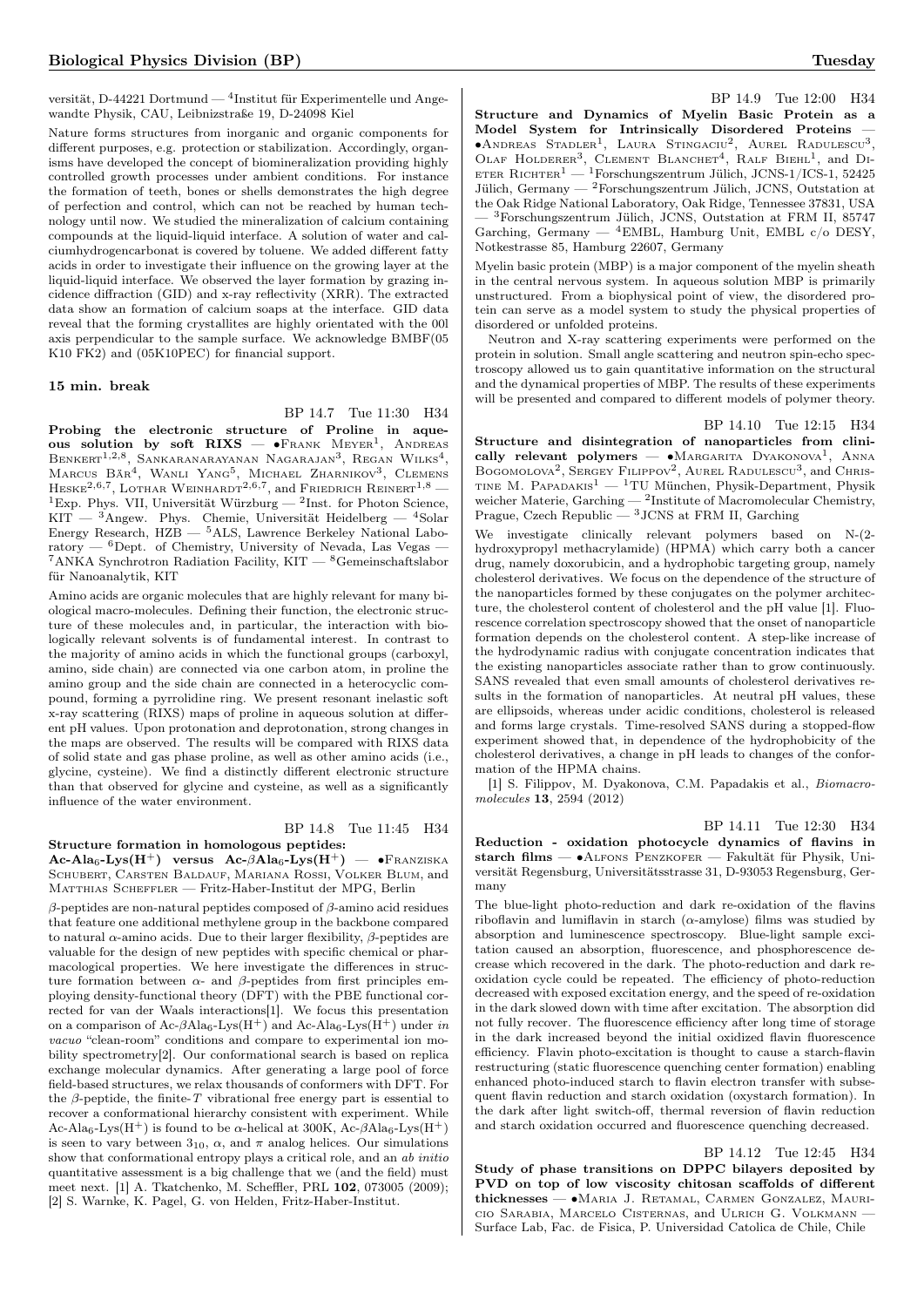The porous nature of chitosan and its non-solubility in water could be an efficient matrix able to absorb water molecules and their delivery to a system. Chitosan of low viscosity (CH) and 1,2 \*dipalmitoylsn-3-phosphoglycerocholine (DPPC) over silicon wafer (SiO2/Si(100)) as substrate were used to conform an artificial membrane, silicon wafer/CH-DPPC. The deposition was made by Physical Vapor Deposition (PVD) and thickness was controlled in situ with Very High Resolution Ellipsometry (VHRE), achieving chitosan films with precise thicknesses between 10Å and 200Å, and a 60Å thin DPPC bilayer on top. We focus on the precise thickness control of the thin films, and

# BP 15: DNA/RNA and related enzymes

Time: Tuesday  $12:00-14:00$  Location: H43

Topical Talk BP 15.1 Tue 12:00 H43 Protein diffusion on DNA — •RALF SEIDEL — Institut für Molekulare Zellbiologie, Westfälische Wilhelms-Universität Münster, Germany — BIOTEC, Technische Universität Dresden, Germany

Diffusion is a major transport mechanism within living systems. Recently protein diffusion along elongated cellular structures (e.g. cytoskeletal filaments or DNA) that is often termed one-dimensional diffusion, has gained increasing interest. This is, because confinement of the diffusion path can enhance the success rate of localizing a target on the particular structure. Here we focus on a new aspect, namely that protein diffusion along DNA can be itself a central part of an enzymatic reaction. Using magnetic tweezers and fluorescence techniques we provide single-molecule observations of different enzymes on DNA: (i) a monomeric restriction enzyme that needs to turn itself on DNA to cut both strands of the helix, (ii) a restriction enzyme that uses energy from ATP hydrolysis to license fast diffusion originating from its target site and that finally triggers DNA degradation at a distant target and (iii) a helicase, i.e. an ATP-powered motor enzyme which unwinds duplex DNA, that uses diffusion on single stranded DNA to position itself in a correct orientation on its substrate. These examples suggest an important role of one-dimensional diffusion during fundamental biochemical reactions.

### BP 15.2 Tue 12:30 H43

Intracellular Conformations of Human Telomeric Quadruplexes studied by Electron Paramagnetic Resonance Spectroscopy — ∙Malte Drescher — Fachbereich Chemie, Graduiertenschule Chemische Biologie und Zukunftskolleg, Universität Konstanz

Guanosine-rich nucleic acids fold into four-stranded structures called quadruplexes. In contrast to duplex structures, quadruplexes show a high degree of polymorphism with respect to topological features. The G-rich human telomeric repeats at the end of the chromosomes have generated much interest. As a result of their potential to switch between folded and unfolded state, the formation of quadruplex structures is suspected to play important roles in telomere maintenance and cell cycle control.

G-quadruplex topologies of the human telomeric sequence were investigated exploiting long-range distance measurements by electron paramagnetic resonance spectroscopy (EPR) in combination with sitedirected spin labeling.

Using novel in-cell EPR we show for the first time that the human telomeric repeat in cellula forms a mixture of co-existing parallel and antiparallel quadruplex conformations.

BP 15.3 Tue 12:45 H43 A realistic potential for DNA-related biophysical processes — • MARIA FYTA<sup>1,2</sup>, CHIA WEI HSU<sup>2</sup>, GREG LAKATOS<sup>2</sup>, SIMONE Меlсніомма $^{3,4}$ , and Еfthimios Kaxiras $^{2,4}$  — <sup>1</sup>Institut für Computerphysik, Universität Stuttgart, Germany — <sup>2</sup>Department of Physics, Harvard University, Cambridge MA 02138, U.S.A — <sup>3</sup> IPCF-CNR, Università La Sapienza, P.le A. Moro 2, 00185 Rome, Italy — <sup>4</sup>School of Engineering and Applied Sciences, Harvard University, Cambridge, MA 02138, U.S.A.

Ab initio total-energy calculations based on density functional theory (DFT) are used to derive the coarse-grained interactions between DNA nucleotides. The interactions take into account base and sequence specificity, and are decomposed into physically distinct contributions that include hydrogen bonding, stacking interactions, backbone, and backbone-base interactions. The interaction energies of each contribu-

the related formation of interstitial channels, that favor the prolonged humidification in the system and the discovery of the most suitable thickness of the chitosan scaffold for best artificial membrane formation and stability. The characterization of the artificial membrane was realized using VHRE, IE (Imaging Ellipsometry) and Atomic Force Microscopy (AFM), with the finality to determine the possible phase transition temperatures.

M.J. R. and C. G. acknowledges CONICYT and VRI Nr. 10/2010 (PUC), respectively. Work supported by FONDECYT project Nr. 1100882.

tion are calculated from DFT for a wide range of configurations. These interactions are then fitted by simple analytical expressions and can be used in a coarse-grained model for double-stranded DNA. Within this model each nucleotide is reduced into two sites, the base site and the sugar-phosphate site. Although this model is not derived from experimental data, it successfully reproduces the stable B-DNA structure and gives good predictions for the persistence length. It has already been used to model stretching experiments of B-DNA, as well as bubble formation within a thermalized DNA molecule. The potential may be used to realistically probe dynamics of DNA strands in various environments at the  $\mu$ s time scale and the  $\mu$ m length scale.

BP 15.4 Tue 13:00 H43 Deprotonation mechanism and the unfolding free energy landscape of a DNA i-motif  $-$  •JENS SMIATEK<sup>1</sup> and ANDREAS Heuer<sup>2</sup> — <sup>1</sup> Institut für Computerphysik, Universität Stuttgart, Germany — <sup>2</sup> Institut für Physikalische Chemie, WWU Münster, Germany We present the results of atomistic Molecular Dynamics simulations of a single-stranded protonated DNA i-motif. We are able to determine the full unfolding and deprotonation mechanism by using a Metadynamics approach. The release of protons which form the stabilizing hemiprotonated cytidine pairs can be identified as a two-step process which is obligatory for a partial unfolding of the i-motif into a hairpin structure. The shape of the free energy landscape indicates the native configuration as the global energetic minimum with a free energy barrier of roughly 9 kcal/mol which validates the significant stability of the i-motif in acidic solution. We further present a kinetic model for the unfolding process in good agreement to experimental results.

BP 15.5 Tue 13:15 H43 Identifying chromatin structure during DNA repair by superresolution microscopy — •JUDITH SEEL and GÜNTHER DOLLINGER — Universität der Bundeswehr München, Neubiberg, Germany

High LET irradiation of living cells using heavy ions generates a high amount of DNA DSB in close vicinity to each other. Various repair proteins and damage markers cluster to the damage sites, such as gamma-H2AX and 53BP1, forming so-called ionizing radiation induced foci of a gross size of about 1um. While structures of this size can be easily resolved using a conventional fluorescence microscope, its substructures cannot be resolved due to the diffraction limit of about 250nm in conventional fluorescence microscopy. For analyzing foci fine-structures systematically, Stimulation Emission Depletion Microscopy (STED) is utilized, which provides a lateral resolution of about 60nm fwhm.

With these improvements the microscopic images clearly indicate a fine-structure when 53BP1 is stained with two colors and the quantitative analysis proves its existence at a scale of a few hundert nm. Using the same methods with images where one color labels 53BP1 and the other gamma-H2AX, it can be shown that there is no total correlation between these two markers on a small scale.

Using these experimental and analytical methods it is possible to determine the way of clustering of one single DNA damage marker to DSB to clarify the structure of a DSB and the structure of chromatin architecture. Secondly, the comparison of two damage markers gives a deeper understanding of the interaction of repair markers and at the end maybe the possibility to decode the structure of DNA repair.

Heermann — Institute for Theoretical Physics, Heidelberg Univer-

### BP 15.6 Tue 13:30 H43 Entropy in DNA Double-Strand Break Detection and Signaling — • YANG ZHANG, CHRISTINA SCHINDLER, and DIETER W.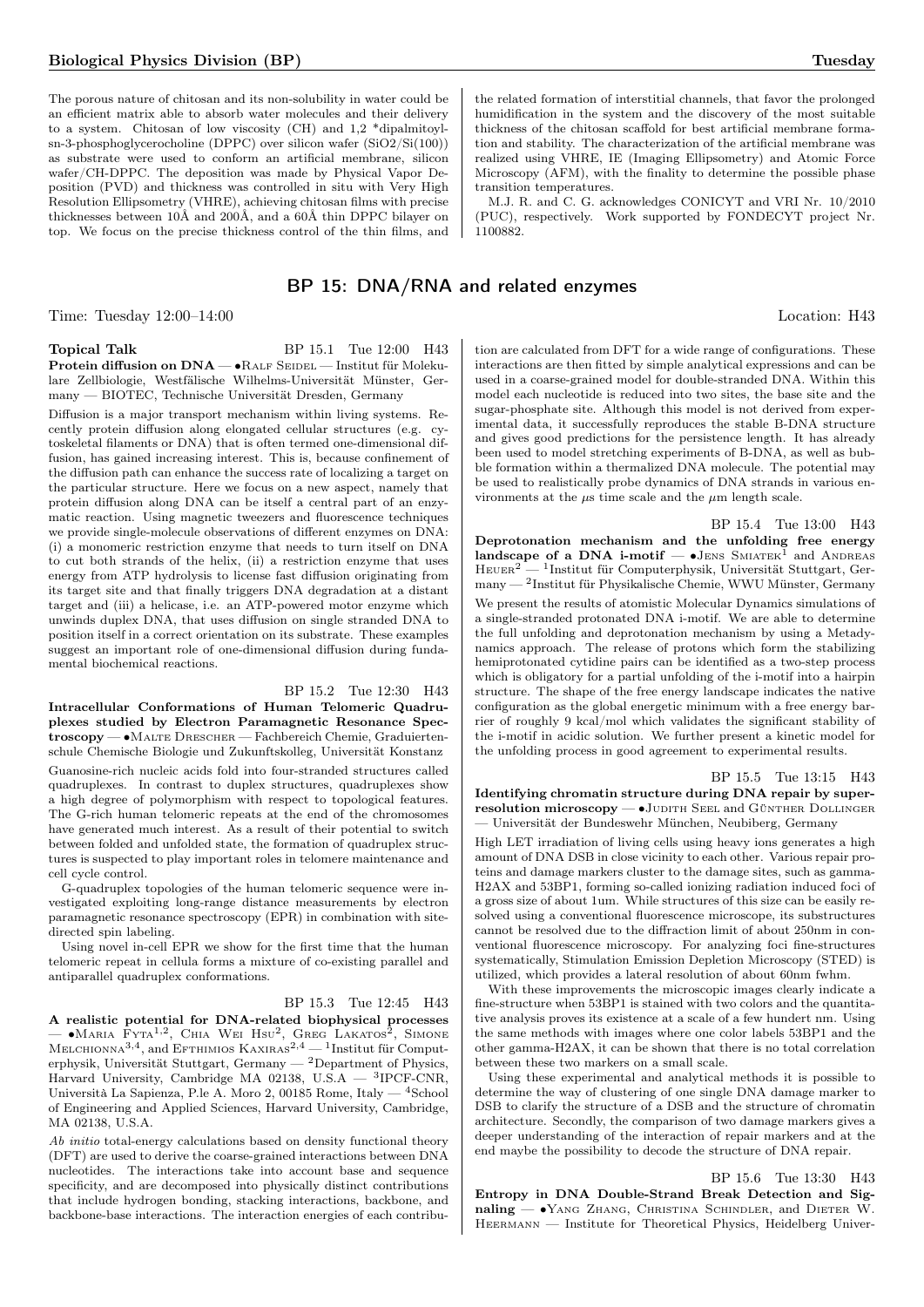### sity, Heidelberg, Germany

In biology, the term entropy is often understood as a measure of disorder - a restrictive interpretation that can even be misleading. Recently it has become clearer and clearer that entropy, contrary to conventional wisdom, can help to order and guide biological processes in living cells. DNA double-strand breaks (DSBs) are among the most dangerous lesions and efficient damage detection and repair is essential for organism viability. However, what remains unknown is the precise mechanism of targeting the site of damage within billions of intact nucleotides and a crowded nuclear environment, a process which is often referred to as recruitment or signaling. Here we show that the change in entropy associated with inflicting a DSB facilitates the recruitment of damage sensor proteins. By means of computational modeling we found that higher mobility and local chromatin structure accelerate protein association at DSB ends. We compared the effect of different chromatin architectures on protein dynamics and concentrations in the vicinity of DSBs, and related these results to experiments on repair in heterochromatin. Our results demonstrate how entropy contributes to a more efficient damage detection. In conclusion, we identify entropy as the physical basis for DNA double-strand break signaling.

BP 15.7 Tue 13:45 H43 Towards Darwinian Molecular Evolution in a Thermal Trap

 $-$  CHRISTOF MAST<sup>1</sup>,  $\bullet$ Severin Schink<sup>2</sup>, Ulrich Gerland<sup>2</sup>, and DIETER BRAUN<sup>1</sup> — <sup>1</sup>Systems Biophysics, LMU Munich, Germany -<sup>2</sup>ASC for Theoretical Physics, LMU Munich, Germany

The formation of polymers such as RNA and their replication is essential for the emergence of life. According to the RNA-world hypothesis the first polymerases were basic RNA strands of several hundred bases. Even with the help of surface catalysis and high monomer concentrations no polymerization of RNA longer than 20 bases could be demonstrated using prebiotic chemistry. Replication reactions are avoided by template inhibition and dilution. Thermal traps can overcome both problems: Temperature gradients in porous rock locally enhance the polymer concentration exponentially better for longer polymers. Since the mean polymer length depends on its local concentration, polymerization and trapping are mutually self-enhanced leading to a hyper-exponential escalation of polymer length. The theory is experimentally confirmed with sticky ended DNA. An extrapolation to the RNA world shows that a short 5 cm crack is likely to generate 100mers of RNA with micromolar concentrations even under unfavorable conditions. We experimentally show that thermals traps can drive exponential replication reactions: Convective flow drives a PCR while concurrent thermophoresis accumulates the replicated 143bp DNA and prevents the diffusion into the bulk solution. The time constant for accumulation is 92s while DNA is doubled every 50s.

# BP 16: Evolutionary Game Theory (joint with SOE and DY)

Time: Tuesday  $15:00-16:00$  Location: H37

BP 16.1 Tue 15:00 H37

How selection pressure changes the nature of social dilemmas in structured populations —  $\bullet$ Flavio Pinheiro<sup>1,2</sup>, Francisco SANTOS<sup>1,3</sup>, and JORGE PACHECO<sup>1,4</sup>  $-$  <sup>1</sup>ATP-Group CMAF at Universidade de Lisboa, Lisbon, Portugal — <sup>2</sup>Centro de Física at Universidade do Minho, Braga, Portugal — <sup>3</sup>Departamento de Engenharia Informática & INESC-ID, IST-UTL, Lisboa Portugal — <sup>4</sup>Departamento de Matemática e Aplicações at Universidade do Minho, Braga, Portugal

When members of a population engage in dyadic interactions reflecting a prisoner's dilemma game, the evolutionary dynamics depends crucially on the population structure, described by means of graphs and networks. Here, we investigate how selection pressure contributes to change the fate of the population. We find that homogeneous networks, in which individuals share a similar number of neighbors, are very sensitive to selection pressure, whereas strongly heterogeneous networks are more resilient to natural selection, dictating an overall robust evolutionary dynamics of coordination. Between these extremes, a whole plethora of behaviors is predicted, showing how selection pressure can change the nature of dilemmas populations effectively face. We further show how the present results for homogeneous networks bridge the existing gap between analytic predictions obtained in the framework of the pair-approximation from very weak selection and simulation results obtained from strong selection.

### BP 16.2 Tue 15:15 H37

How 'first carrot, then stick' incentives promote coopera- $\text{tion} = \bullet \text{Tatsuya } \text{Sasaki}^{1,2}, \text{Xiaoue } \text{Chen}^{1}, \text{Åke Brännstraöm}^{3,1},$ and ULF  $DIECKMANN<sup>1</sup>$  — <sup>1</sup>International Institute for Applied Systems Analysis, Laxenburg, Austria — <sup>2</sup>University of Vienna, Vienna, Austria — <sup>3</sup>University of Umeå, Umeå, Sweden

Social institutions often use rewards and penalties to promote cooperation. As providing such incentives tends to be costly, it is important to find efficient strategies for gauging positive and negative incentives as a situation demands. Most game-theoretical studies of cooperation have, however, modeled rewarding and punishing in isolation and by focusing on peer sanctioning, through which each player separately decides whether or not to sanction a co-player.

Here, we study how a sanctioning policy we call 'first carrot, then stick' affects the evolution of cooperation in public good games. Assuming the existence of institutions that can provide incentives on a limited budget, we examine an adaptive sanctioning policy that switches the incentive from rewarding to punishing when defectors decrease below a certain frequency. We find that in well-mixed populations this policy is more efficient in promoting and maintaining full cooperation than either rewards or penalties alone. We also demonstrate

that this finding extends to spatially structured populations. Such an institutional hybrid incentive with adaptive feedback is a simple yet unifying solution for encouraging cooperative behaviors.

BP 16.3 Tue 15:30 H37 Learning, Evolution and Population Dynamics - JUERGEN Jost and ∙Wei Li — MPI for Math. in the Sci.

We study an iterated game, in which players from opposite populations are randomly paired, for the investigation of the interplay between individual optimization and population effects and for the comparison of different strategies and learning schemes. Players can rely on the information from previous encounters. A population adapts by selection, and/or the members of the population could learn individually, e.g., by reinforcement learning, or socially, via imitation.

The situation each player faces is changing, as coevolution exerts a high pressure on any learning strategy. Thus, the game between the populations is about quickly finding and converging to a favorable equilibrium. Within the population, the contest is about getting higher pay-offs.

The first aspect favors simple evolutionary schemes or learning strategies over more complex ones. The second aspect relates to the most effective use of the information from previous rounds or available within some social network inside the population.

We find an improved reinforcement learning that outperforms most evolutionary strategies, as well as the standard reinforcement learning with optimal parameters. The best imitating strategy here is payoffbiased. Imitating behavior can spread within a mixed population who can defeat a pure population with solely individual learners, independently of the precise learning scheme employed.

BP 16.4 Tue 15:45 H37

Banish or vanish? The evolution of cooperation by social exclusion — •Tatsuya Sasaki<sup>1,2</sup> and Satoshi Uchida<sup>3</sup> — 1 International Institute for Applied Systems Analysis, Laxenburg, Austria — <sup>2</sup>University of Vienna, Vienna, Austria — <sup>3</sup>Rinri Institute, Tokyo, Japan

Fines and exclusion are ubiquitous, yet very different ways of punishing freeriders. In the former, punishers are allowed to fine freeriders at a cost to themselves. It is clearly difficult for only fines to promote cooperation due to this punisher's cost. Less clear is the latter, in which punishers are allowed to exclude freeriders from the common good at a cost to themselves. When does exclusion solve the commons dilemma?

We investigate the replicator dynamics in standard public good games with costly exclusion. Costly exclusion reduces the group size, but not necessarily the group benefit, and thus, the punisher's net payoff may increase through excluding freeriders. We demonstrate how ex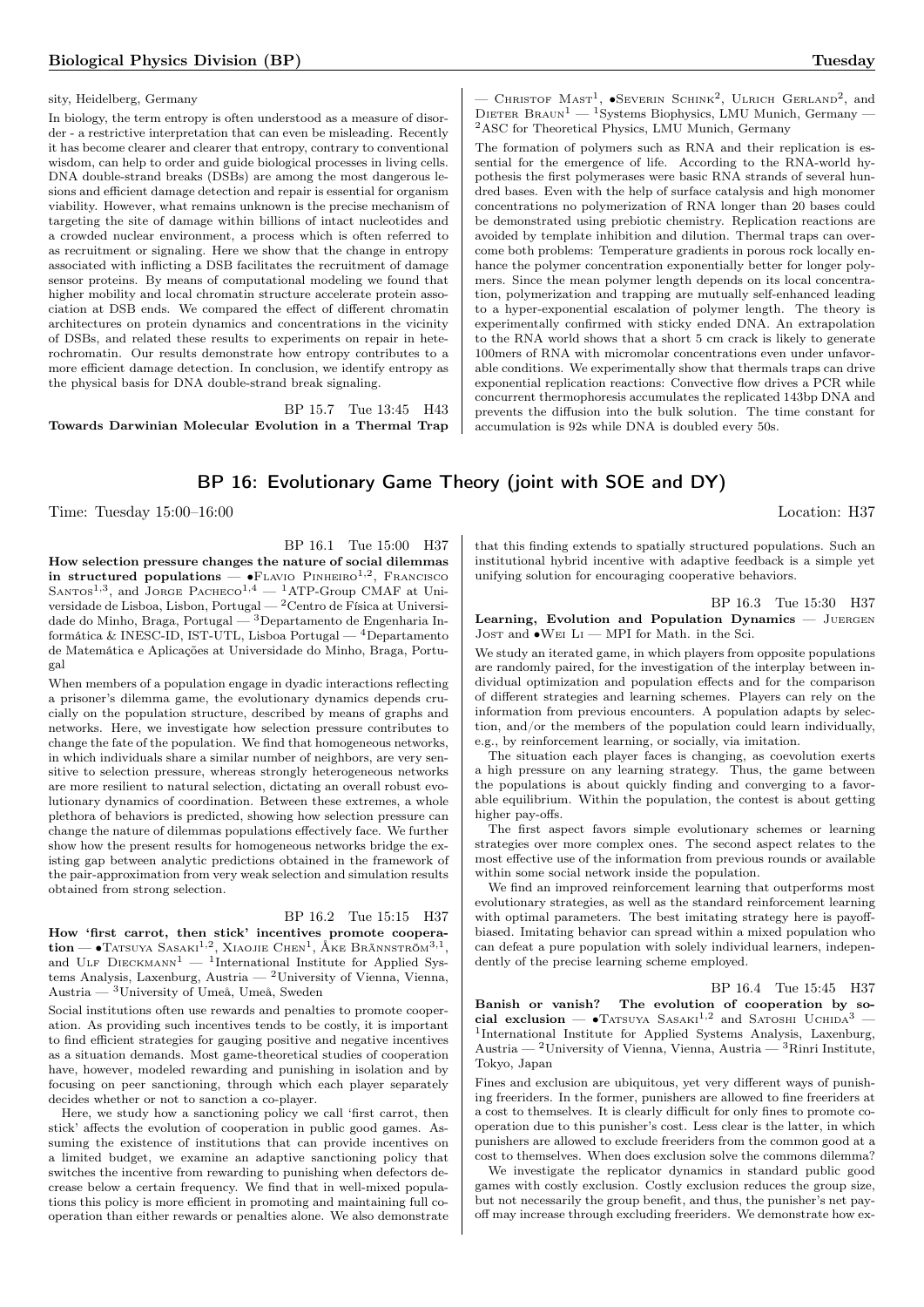Biological Physics Division (BP) Wednesday

clusion of freeriders can establish a coercion-based regime. Our results do not require a genetic relationship, repeated interaction, reputation, or group selection. Instead, only a limited number of freeriders are required to prevent the second-order freeriders from eroding the social immune system.

# BP 17: Biomaterials and Biopolymers II (joint with CPP)

Time: Wednesday 9:30–12:45 Location: H43

Topical Talk BP 17.1 Wed 9:30 H43 Processing of recombinant proteins for biomaterials applications: about spider silk and more — •Thomas SCHEIBEL -Universität Bayreuth, Lehrstuhl Biomaterialien, 95440 Bayreuth, Germany

Proteins reflect one fascinating class of natural polymers with huge potential for technical as well as biomedical applications. One wellknown example is spider silk, a protein fiber with excellent mechanical properties such as strength and toughness. During 400 million years of evolution spiders became outstanding silk producers. Most spider silks are used for building the web, which reflects an optimized trap for flying prey. We have developed biotechnological methods using bacteria as production hosts which produce structural proteins mimicking the natural ones. Besides the recombinant protein fabrication, we analyzed the natural assembly processes and we have developed spinning techniques to produce protein threads closely resembling natural silk fibers. In addition to fibers, we employ silk proteins in other application forms such as hydrogels, particles or films with tailored properties, which can be employed especially for biomaterials applications.

BP 17.2 Wed 10:00 H43 Nano-confined protein anchors, structured by STED lithography, probed by dSTORM.  $-$  • RICHARD WOLLHOFEN<sup>1</sup>, MORITZ WIESBAUER<sup>1,2</sup>, KURT SCHILCHER<sup>2</sup>, JAROSLAW JACAK<sup>1,2</sup>, and THOMAS A. KLAR<sup>1</sup> — <sup>1</sup>Johannes Kepler University, Linz, Austria – <sup>2</sup>Upper Austria University of Applied Sciences, Linz, Austria

The ability to place individual proteins onto nano-confined structures plays a constantly growing role in bioscience, from basic studies in biology to development of nanosensors. One of the possibilities to generate sub-micrometer sized structures is direct laser writing (DLW) lithography. The resolution of DLW can be enhanced by stimulated emission depletion (STED) for assembly of polymeric structures down to several tens of nanometers [1]. Using a pulsed 780nm laser for two-photon DLW and a 532nm laser for STED, we are able to obtain structure sizes of down to 55nm and manufacture two clearly separated lines with 120nm distance [2]. The structures show good biocompatibility and allow an easy biofunctionalization with proteins down to the single protein level. We use direct stochastic optical reconstruction microscopy (dSTORM), which enables determination of protein density at a nanoscale level [3]. Combining STED lithography with dSTORM allows us to produce and characterize biocompatible structures, applicable to many biological assays. [1]J. Fischer et al.,Adv.Mat.,Vol.22,Nr.32,pp.3578- 3582(2010); [2]R.Wollhofen et al.,submitted; [3]S. van de Linde et al.,Photochem.&Photobiol.Sc.,Vol.8,Nr.4,pp.465-469(2009);

### BP 17.3 Wed 10:15 H43

Influence of direct laser written three-dimensional topographies on osteoblast-like cells —  $\bullet$ Judith K. Hohmann<sup>1</sup>, Erik H. WALLER<sup>1</sup>, RAINER WITTIG<sup>2</sup>, RUDOLF STEINER<sup>2</sup>, and GEORG VON  $\rm F$ REYMANN<sup>1</sup> — <sup>1</sup>Physics Department and Research Center OPTIMAS, University of Kaiserslautern  $-$  <sup>2</sup>Institute for Laser Technologies in Medicine and Metrology (ILM) at the University of Ulm

Biological cells react to various signals of their environment. While biochemical pathways have been investigated for decades, the influence of physical characteristics of the cellular environment has only been studied in the very recent past [1]. Especially information on the interaction with three-dimensional structures is barely available, since common chemical and/or physical surface treatments (e.g. acid-etching, sand blasting) lead to randomly shaped surface topographies. In general, results generated in such two-dimensional systems can hardly be transferred to natural, three-dimensional conditions.

Our well-defined three-dimensional templates are fabricated by direct laser writing and coated with titanium dioxide via atomic layer deposition. This allows us to provide biocompatible substrates.

We aim at understanding the relation between various threedimensional structures and viability parameters of osteoblastic cells. To observe cellular behavior, SaOs-2 osteosarcoma cells are seeded onto the structures in order to test proliferation, morphology, adhesion and differentiation via fluorescence and staining techniques. These results might lead to novel dental implant surfaces which promote osseointegration. [1]Nikkhah et al. Biomaterials 33 (2012) 5230-5246

### BP 17.4 Wed 10:30 H43

Biocompatibility of Fe-Pd ferromagnetic shape memory alloys - influence of surface roughness and protein coatings -•Uta Allenstein<sup>1,2,3</sup>, Yanhong Ma<sup>2</sup>, Ariyan Arabi-Hashemi<sup>2</sup>, Stefan G. Mayr<sup>2,3,4</sup>, and Mareike Zink<sup>1</sup> — <sup>1</sup>Division of Soft Matter Physics, Institute for Experimental Physics I, University of Leipzig —  ${}^{2}$ Leibniz-Institute for Surface Modifications (IOM) — <sup>3</sup>Translational Center for Regenerative Medicine (TRM), University of Leipzig — <sup>4</sup>Faculty of Physics and Earth Sciences, University of Leipzig

Recent decades have seen a huge turn in implantology and biomaterial development towards regenerative medicine. The approach in orthopedic surgery is no longer to just replace damaged tissue by a passive implant that evokes the least possible interference with biological tissue, but rather to provide active stimulation and actuation. Fe-Pd ferromagnetic shape memory alloys are a promising new class of smart materials with a unique set of properties ideal for biomedical applications, including superelasticity, magnetically switchable strains and biocompatibility. In this study the latter was shown by in vitro experiments with NIH 3T3 fibroblasts, MCF 10A epithelial cells and HOB osteoblasts on vapor-deposited single crystalline  $Fe_{70}Pd_{30}$  thin films and roughness graded polycrystalline splat-quenched samples. Proliferation, adhesion and morphology were assessed on substrates of different surface roughness and different adhesive coatings, such as fibronectin, laminin and poly-L-lysine, as well as RGD peptides.

### BP 17.5 Wed 10:45 H43

Sorption of proteins to charged microgels: characterizing binding isotherms and driving forces — • CEMIL YIGIT, NICOLE Welsch, Matthias Ballauff, and Joachim Dzubiella — Soft Matter and Functional Materials, Helmholtz-Zentrum Berlin, Hahn-Meitner Platz 1, 14109 Berlin, Germany

We present a set of Langmuir binding models in which electrostatic cooperativity effects to protein sorption is incorporated in the spirit of Guoy-Chapman-Stern models, where the global substrate (microgel) charge state is modified by bound reactants (charged proteins). Application of this approach to lysozyme sorption to oppositely charged core-shell microgels allows us to extract the intrinsic, binding affinity of the protein to the gel, which is salt-concentration independent and mostly hydrophobic in nature. The total binding affinity is found to be mainly electrostatic in nature, changes many orders of magnitude during the sorption process, and is significantly influenced by osmotic deswelling effects. The intrinsic binding affinity is determined to be about 7 kT for our system. We additionally show that Langmuir binding models and those based on excluded-volume interactions are formally equivalent for low to moderate protein packing, if the nature of the bound state is consistently defined. Having appreciated this, a more quantitative interpretation of binding isotherms in terms of separate physical interactions is possible in future for a wide variety of experimental approaches.

BP 17.6 Wed 11:00 H43 Diffusion and Adsorption of Proteins in Mesoporous Environments —  $\bullet$ SEBASTIAN MÖRZ<sup>1</sup> and PATRICK HUBER<sup>2</sup> — <sup>1</sup>Experimental Physics, Saarland University — <sup>2</sup>Materials Physics and Technology, Hamburg University of Technology

In the recent years, several studies discussed the encapsulation of biomolecules in mesopourous materials and its potential applications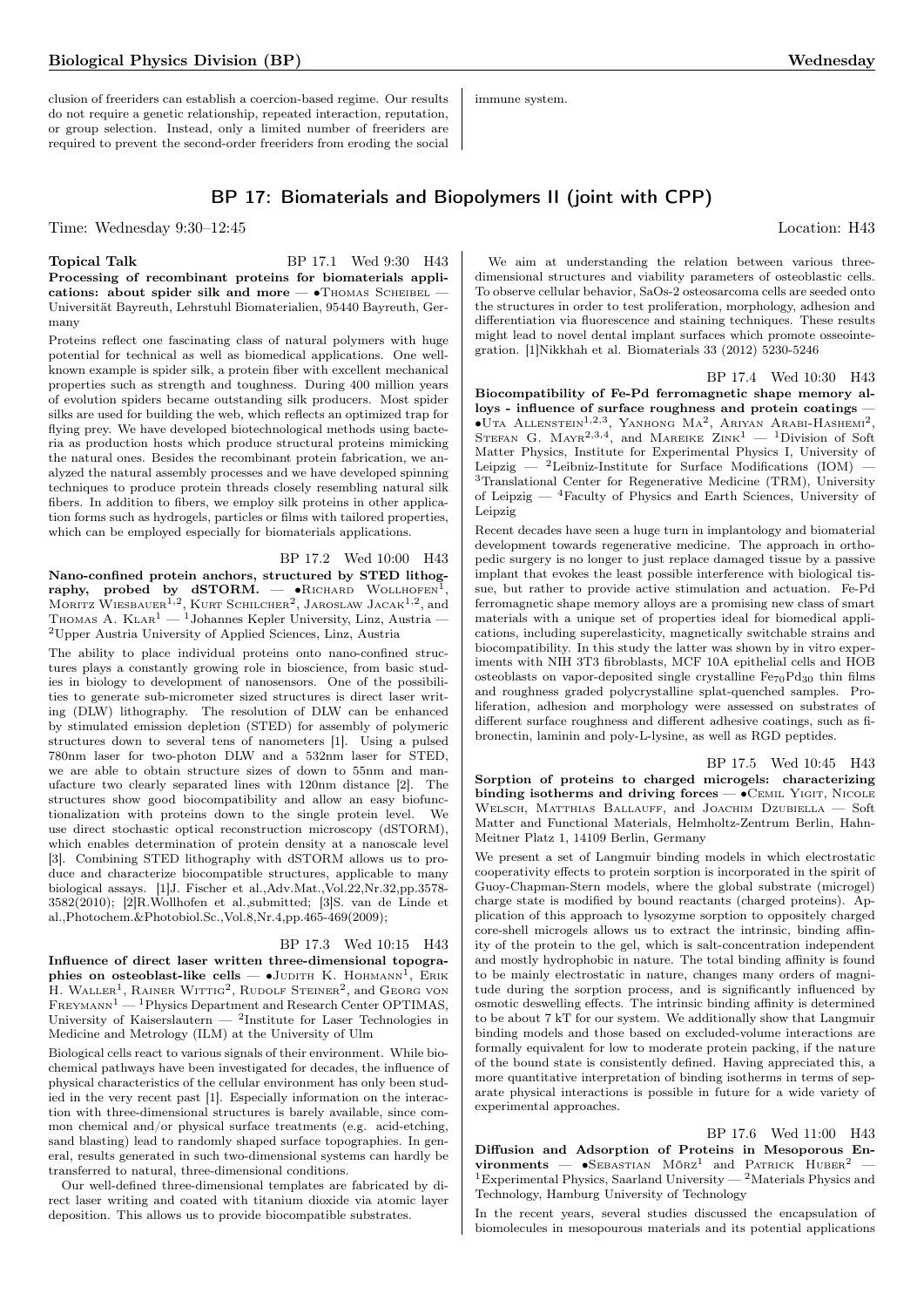in e.g. protein chromatography or as novel means of controlled drug release. Both the diffusion of biomolecules under such confinement and the interaction with the surface of the host material are crucial to these applications.

In this study, we examine the adsorption of bovine heart cytochrome c onto the pore surface of the porous silica material SBA-15. Comparison between the folded and unfolded state of this protein allows us to separate the contributions from the different interaction mechanisms involved i.e. coulombic and hydrophobic interaction. Furthermore, we attempt a qualitative validation of the Stokes-Einstein equation for the diffusion of proteins in a porous anodized aluminum oxide membrane and its applicability for protein separation.

### 15 min break

BP 17.7 Wed 11:30 H43

FACS-sorting of particles to reduce the data variance in Optical Tweezers assisted Dynamic Force Spectroscopy measure $ments$  —  $\bullet$ Tim Stangner<sup>1</sup>, David Singer<sup>2</sup>, Carolin Wagner<sup>1</sup> ments —  $\bullet$ Tim Stangner<sup>1</sup>, David Singer<sup>2</sup>, Carolin Wagner<sup>1</sup>,<br>Christof Gutsche<sup>1</sup>, Olaf Ueberschär<sup>1</sup>, Ralf Hoffmann<sup>2</sup>, and<br>Friedrich Kremer<sup>1</sup> — <sup>1</sup>Universität Leipzig, Institut für Experimentelle Physik I, Linnéstraße 5, 04103 Leipzig, Deutschland —  $^2\rm{Biotechnology}$  -Biomedizinisches Zentrum Leipzig, Fakultät für Chemie und Mineralogie, Deutscher Platz 5, 04103 Leipzig, Deutschland

By combining Optical Tweezers assisted dynamic force spectroscopy experiments with fluorescence activated cell sorting (FACS), we demonstrate a new approach to reduce the data variance in measuring receptor-ligand-interactions on a single molecule level by ensuring similar coating densities. Therefore, the carboxyfluoresceinlabeled monophosphorylated peptide tau226-240[pThr231] is anchored on melamine resin beads and these beads are sorted by FACS to achieve a homogeneous surface coverage. To quantify the impact of the fluorescence dye on the bond parameters between the phosphorylated peptide and the corresponding phosphorylation specific anti-human tau monoclonal antibody HPT-104, we perform dynamic force spectroscopy and compare the results to data using unsorted beads covered with the non-fluorescence peptide analogue. Finally, we demonstrate that the data variance of the relative binding frequency is significantly decreased by a factor of 3.4 using presorted colloids with a homogeneous ligand coating compared to unsorted ones.

### BP 17.8 Wed 11:45 H43

Thermal vibrations reduce the efficacy of sacrificial bonds — ∙Soran Nabavi<sup>1</sup> , Matthew J. Harrington<sup>2</sup> , Peter Fratzl<sup>2</sup> , Os-KAR PARIS<sup>1</sup>, and MARKUS A. HARTMANN<sup>1</sup> — <sup>1</sup>Institute of Physics, Montanuniversitaet Leoben, Leoben, Austria — <sup>2</sup>Max Planck Institute of Colloids and Interfaces, Department of Biomaterials, Potsdam, Germany

Mussel byssal threads are a fascinating biological material combining high stiffness, toughness and extensibility. Experimental studies suggest that these outstanding properties are achieved by using so called sacrificial bonds (SBs) which are weaker than the covalent bonds holding the structure together and that can form and open reversibly [1]. The SBs break before the covalent bond rupture, providing hidden length and allowing for efficient energy dissipation.

In this study computer simulations are used to investigate the effect of SBs on the mechanical properties of a single polymeric chain. Special emphasis was put on the interplay of covalent and sacrificial bonds and the effect of thermal vibrations that have been largely overlooked in the description of SBs so far. In a simple setting with only one SB it is found that molecular chain fluctuations reduce the efficacy of SBs. Even for SBs with rather high binding energies of ~1 eV backbone fluctuations lead to a rupture of SBs before external loading sets in. Thus, the theoretical strength of SBs is reduced more than a factor of two. This effect increases with increasing polymeric chain length and with increasing temperature.

[1] M. J. Harrington et al., J. Struct. Biol. 167, 47 (2009)

BP 17.9 Wed 12:00 H43

Benchmarking the water-peptide interaction — •SUCISMITA Chutia, Mariana Rossi, and Volker Blum — Fritz-Haber-Institut der MPG, Faradayweg 4-6, 14195 Berlin

The interaction between water molecules and the hydration sites of peptides is critical for any quantitative modeling of solvated peptides. We address this interaction for the successive hydration of two peptides for which accurate experimental reference data exist: Ac- $\rm Ala_5\mbox{-}LysH^+$  (non-helical) and  $\rm Ac\mbox{-}Ala_8\mbox{-}LysH^+$  (helical). In particular, finite-temperature Gibbs reference water binding energies  $\Delta G_0$  and equilibrium constants are known [1,2]. However, earlier force-field predicted preferred water binding sites do not agree with one another. We present an exhaustive first-principles study (density-functional theory based on the van der Waals corrected PBE functional) that demonstrates [3]: (i) There is a close competition between possible hydration sites (protonated carboxyl group or ammonium group). The preferred first hydration site breaks an intramolecular bond of the ammonium group in the unsolvated molecule. (ii) Calculated  $\Delta G_0(T)$  are in remarkable agreement with experimental data. Lowest-energy  $H_2O$  Hbond networks are predicted for up to five H2O molecules, and the connection to the solvated state is explored by ab initio molecular dynamics with up to 152 H2O molecules. [1] Liu, Wyttenbach, Bowers, IJMS. 236, 81 (2004) [2] Kohtani, Jarrold, JACS. 126, 8454 (2004) [3] Chutia, Rossi, Blum, JPCB DOI: 10.1021/jp3098268

BP 17.10 Wed 12:15 H43

Biomolecular translocation through nanopores: from statistics to real DNA conformations — • MARIA  $FYTA$ <sup>1</sup>, SIMONE MELCHIONNA<sup>2</sup>, SAURO SUCCI<sup>3</sup>, and EFTHIMIOS KAXIRAS<sup>4</sup> — <sup>1</sup>Institut für Computerphysik, Universität Stuttgart, Germany - <sup>2</sup>IPCF-CNR, Università La Sapienza, P.le A. Moro 2, 00185 Rome, Italy — <sup>3</sup> IAC-CNR, Via dei Taurini 19, 00185 Rome Italy — <sup>4</sup>Department of Physics and School of Engineering and Applied Sciences, Harvard University, Cambridge MA 02138, U.S.A

We apply a multiscale computational scheme to model a biomolecule translocating through a narrow pore, an intensively studied subject due to its variety of applications such as ultra-fast DNA sequencing. The model uses a mesoscopic lattice Boltzmann method to treat the solvent and a Molecular Dynamics scheme to deal with the biomolecule. Our first results involve an anonymous polymer translocating in pure water. We have obtained important insight into the statistics and dynamics of the process. The translocation time exponent compares well with the experimental values, while we were able to monitor multiconformational translocation. As a next step, we include electrokinetic effects, i.e. ions, as well as a realistic quantum-mechanically derived potential for double stranded DNA. We are now able to reveal in more detail the structural conformations of the DNA molecule as well as the ion distribution within the pore. The results also provide a qualitative and quantitative understanding of the ionic conductance and DNA blockade as compared to the experiments. Our conclusions also involve the effect of the pore geometry in the DNA translocation process.

### BP 17.11 Wed 12:30 H43

Driving forces in corneocyte expansion: a geometric perspective — •MYFANWY EVANS<sup>1</sup> and ROLAND ROTH<sup>2</sup> — <sup>1</sup>Institut für Theoretische Physik, Universität Erlangen-Nürnberg, Deutschland — <sup>2</sup>Theoretische Physik, Universität Tübingen, Deutschland

The arrangement of keratin in corneocytes, the dead cells in the outer layer of mammalian skin, are likely a highly ordered packing of helical filaments. This specific geometric arrangement allows the exotic physical property of cell expansion on prolonged exposure to water to occur in a mechanically stable and reversible regime. We examine the solvation free energy of a water-like solvent filling the volume of the corneocytes around the hydrophilic keratin fibres by the morphometric approach to energy landscapes. We find that the energy minimisation drives the system to absorb water and expand where water is available. During this expansion, the elastic energy in the keratin intermediate filaments increases, and the balance of the two forces forms a natural limit for the expansion process and the system maintain full reversibility.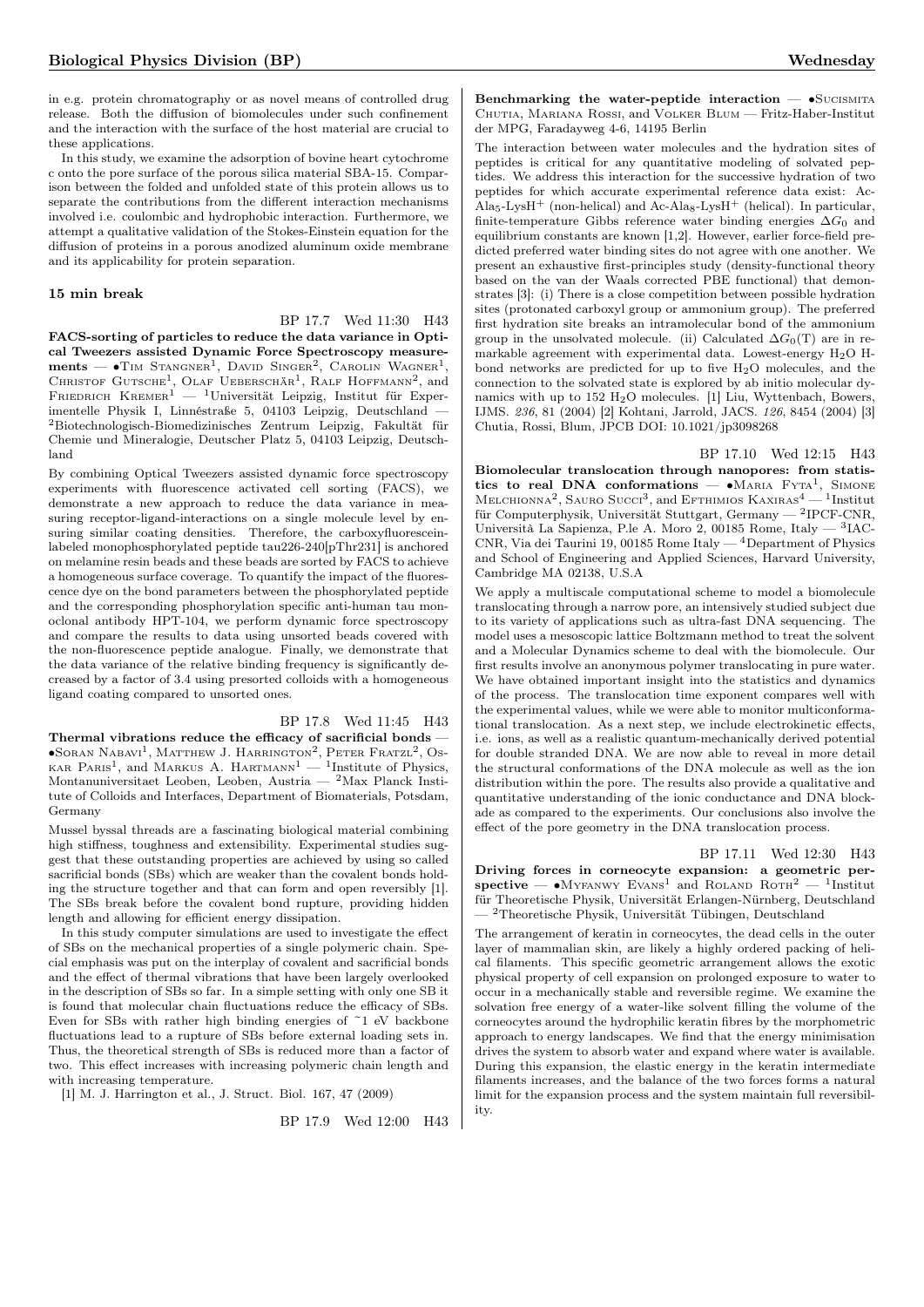# BP 18: Membranes and Vesicles I

Time: Wednesday 9:30–12:15 Location: H44

### Invited Talk BP 18.1 Wed 9:30 H44 Out-of-equilibrium membrane physics and cellular organelles. — ∙Pierre Sens — CNRS-ESPCI, Paris, France

Most molecules secreted or internalized by Eukaryotic cells follow well defined routes, the secretory and endocytic pathways, along which they are exposed to a succession of biochemical environments by sequentially visiting different membrane-bound organelles. Molecules internalized by endocytosis move from early to late endosomes before being sorted and carried to their final destination. Molecules synthesized in the endoplasmic reticulum go through the Golgi apparatus, itself divided into cis, medial and trans compartments (called cisternae), where they undergo post-transcriptional maturation and sorting. One fundamental issue underlying the organization and regulation of intracellular transport is whether progression along the transport pathways occurs by exchange between organelles of fixed biochemical identities (via the budding and scission of carrier vesicles), or by the biochemical maturation of the organelles themselves.

In this talk, I will present some aspects of the Physics of out-ofequilibrium membrane system, and discuss their relevance to intracellular transport. I will particularly focus on the dynamical coupling between biochemical maturation and phase separation of membrane components, and its possible relevance for the generation and maintenance of the Golgi apparatus.

BP 18.2 Wed 10:00 H44 Effect of thermal noise on vesicles and capsules in linear flow — ∙David Abreu and Udo Seifert — II. Institut für Theoretische Physik, Universität Stuttgart, 70550 Stuttgart, Germany

Fluid vesicles and elastic capsules are micrometer-sized objects, which implies that they are subject to the influence of thermal fluctuations. In particular, their behaviour in linear flow might be affected by these fluctuations. However, most theoretical models and simulations neglect thermal noise, although it plays an important role in experiments [1].

First, we add thermal noise to reduced models of undeformable vesicles and capsules in shear flow and show that thermal effects are relevant under realistic conditions [2]. We analyze the steady states for the different dynamical regimes as well as the vicinity of dynamical transitions (i.e., tank-treading to tumbling) where intermittent behaviour due to noise always occurs.

For deformable vesicles in general flow [3], we show that thermal fluctuations have to be taken into account in order to correctly explain the trembling motion observed experimentally [1]. We recover the experimental phase diagram and analyze the statistical properties of the three steady states (tank-treading, tumbling and trembling), showing that thermal noise is strongly amplified during trembling.

[1] N. J. Zabusky et al., Phys. Fluids 23, 041905 (2011); M. Levant and V. Steinberg, submitted (2012).

[2] D. Abreu and U. Seifert, Phys. Rev. E 86, 010902(R) (2012).

[3] D. Abreu and U. Seifert, in preparation.

BP 18.3 Wed 10:15 H44 Quantitative understanding of the nonspecific vesicle-<br>substrate adhesion — •Daniel Schmidt<sup>1</sup>, Udo Seifert<sup>1</sup>, and  $A$ NA-SUNČANA SMITH<sup>2</sup> — <sup>1</sup>II. Institut für Theoretische Physik, Universität Stuttgart — <sup>2</sup>Institut für Theoretische Physik and Excellence Cluster: Engineering of Advanced Materials, Universität Erlangen-Nürnberg

Phospholipid membranes in cellular and biomimetic systems exhibit significant thermal fluctuations. These fluctuations play an important role in the regulatory mechanisms of the cell recognition process, when a cell binds to another cell membrane or, as in biomimetic systems, to a rigid substrate. The presence of such a substrate is manifested by the emergence of a non-specific potential, the strength of which is coupled to the membrane tension. The latter in turn affects the fluctuations in a fashion that is not fully understood.

Here we develop a procedure for the accurate determination of the membrane tension and the strength of the non-specific potential from experimental data, independent of the choice of the measurable - the membrane shape, the spatial or the temporal correlation functions. We achieve this goal after overcoming the limitations of the typically used, harmonic approximation of the potential. Additionally, we extract the

true fluctuations from the apparent ones, which are modified due to the finite temporal and spatial resolution in microscopy. As a result, we obtain the first coherent view of the behavior of the membrane in a vicinity of a substrate, in a system that is of a finite size and away from the unbinding transition.

BP 18.4 Wed 10:30 H44 Curvature as a Mechanism for Biomolecule Localisation in Bacterial Cells —  $\bullet$ LARS D. RENNER<sup>1,2</sup>, PRAHATHESS ESWARAMOORTHY<sup>3</sup>, KUMARAN S. RAMAMURTHI<sup>3</sup>, DOUGLAS B. WEIBEL<sup>2</sup>, and GIANAURELIO CUNIBERTI<sup>1</sup> - <sup>1</sup>Institute for Materials Science and Max Bergmann Center of Biomaterials, Dresden University of Technology, 01062 Dresden, Germany — <sup>2</sup>University of Wisconsin-Madison, Madison, WI, USA — <sup>3</sup>National Cancer Institute, Bethesda, MD, USA

One of the central questions in cell biology is how the temporal and spatial organization of the cell machinery within the cell is established, maintained, and replicated. In Eubacteria, an understanding of the cellular organization of proteins is just beginning to take shape. Recent data suggests that there are geometric cues for the localization of proteins and lipids in bacteria. We found that microdomains of cardiolipin (CL) preferentially localize to regions of large, negative curvature. We use a top-down approach that combines in vivo and in vitro experiments with E. coli and B. subtilis cells. We find that a critical difference in the radius of curvature  $\Delta C$  (curvature difference between cell poles and midcell) of approx. 0.5  $\mu$ m<sup>-1</sup> is required to drive the polar localization of MinD and DivIVA. Our data provides support for curvature as a general mechanism for regulating the spatial organization in bacterial membranes. This research expands our understanding of Eubacterial cell biology and provides insight into the spatial and temporal dynamics of membranes and their role in cell biology.

### BP 18.5 Wed 10:45 H44

Shape determines membrane protein cluster formation — Diana Morozova, Matthias Weiss, and ∙Gernot Guigas — Experimental Physics I, University of Bayreuth

About 30% of all protein species in a cell are membrane proteins. They take part in a multitude of vital cellular processes, e.g. signal and mass transfer at the plasma membrane. In many cases, membrane proteins need to cluster to perform their specific duty. Using mesoscopic simulations, we have studied the influence of protein shape on the clustering ability. We show via the potential of mean force that lipid-mediated interactions between transmembrane proteins depend on two key parameters [1]: the shape of the proteins' hydrophobic domain and their hydrophobic mismatch. Protein interactions can be attractive or repulsive, depending on the characteristic bilayer perturbations induced by the proteins. These findings are compared to results on peripheral membrane proteins that reside only in one leaflet of the membrane [2]. Here, we observe various higher-order structures depending on the size and penetration depth of the protein's hydrophobic moiety. Surprisingly, even clustering across opposing leaflets of a bilayer is observed.

[1] D. Morozova, M. Weiss, and G. Guigas, Soft Matt. 8, 11905 (2012). [2] D. Morozova, G. Guigas, and M. Weiss, PLOS Comp. Biol. 7, e1002067 (2011).

### 15 min break

BP 18.6 Wed 11:15 H44 Specific binding of chloride ions to lipid vesicles and impli-

cations at molecular scale —  $\bullet$  VOLKER KNECHT<sup>1</sup> and BENJAMIN  $KLASCZYK^2$  — <sup>1</sup>Biomolecular Dynamics, Institute of Physics, Albert Ludwigs University, Hermann-Herder Strasse 3, D-79104 Freiburg — <sup>2</sup>MELAG Medical Technology, D-10829 Berlin

Biological membranes comprised of lipids and proteins are in contact with electrolytes like aqueous NaCl solutions. Based on molecular dynamics  $(MD)$  simulations it is widely thought that  $Na<sup>+</sup>$  ions specifically bind to POPC bilayers while Cl<sup>−</sup> ions merely form a diffuse layer of counterions screening the positive membrane charge due to the Na<sup>+</sup> ions. I will present a comparison of recent data from electrophoresis and isothermal calorimetry experiments indicating that in fact both ion species show very similar affinities. Force field issues with the MD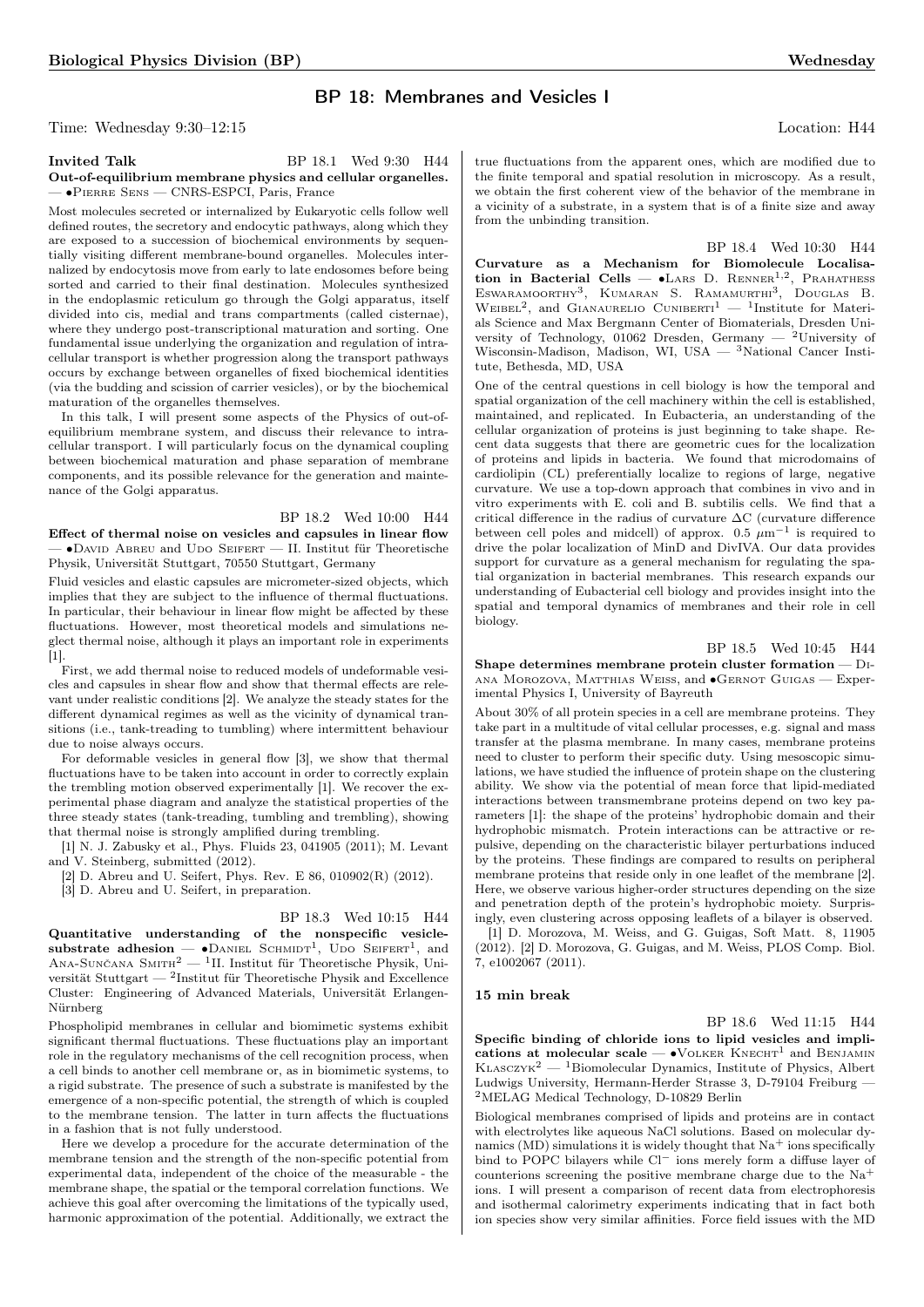studies are highlighted by our finding that a widely used simulation setup showing asymmetric affinities of Na<sup>+</sup> and Cl<sup>−</sup> ions for POPC bilayers overestimates the effect of NaCl on the electrophoretic mobility of a POPC membrane by an order of magnitude. Implications for previous simulation results on the effect of NaCl on the structure of the membrane and the interfacial water are discussed. Our results suggest that a range of published simulation results on the interaction of NaCl with PC bilayers have to be reconsidered and revised.

### BP 18.7 Wed 11:30 H44

Interbilayer repulsion force from coarse-grained simulations — •Yuliya Smirnova<sup>1</sup>, Volker Knecht<sup>2</sup>, and Marcus Müller<sup>1</sup>  $-$ <sup>1</sup>Georg August University, Institute for Theoretical Physics, Göttingen, Germany — <sup>2</sup>University of Freiburg, Institute of Physics, Freiburg, Germany

Using the coarse-grained MARTINI model of POPC lipids and water [1] we study interactions between bilayer membranes with and without external forces applied to the system. Upon dehydration the bilayer structure changes differently: without external forces, the membrane thickness increases; with an external force acting on the center of mass of the bilayers, however, membranes laterally stretch. We find that in both cases the interbilayer forces decay exponentially with slightly different decay lengths and substantially different pre-exponential coefficients. We propose a way to estimate hydration repulsion between lipid bilayers from both simulations and our results for the disjoining pressure are in good agreement with experimental results.

[1] Marrink S.J.; Risselada H.J.; Yefimov S.; Tieleman D.P.; de Vries A.H. J. Chem. Phys. B, 2007, 111, p 7812.

BP 18.8 Wed 11:45 H44 Phase separation in a Lipid/Cholesterol System: Coarsegrained and United-atom Simulations — • DAVIT HAKOBYAN and Andreas Heuer — WWU Münster, Institut für Physikalische Chemie, Münster, Germany

The separation of liquid-ordered and liquid-disordered phases of lipids in membranes is a subject of continuous experimental as well as theoretical investigations.

Microscale coarse-grained (CG) and united-atom (UA) simulations are performed to investigate the phase separation of a membrane bilayer for the ternary system of saturated 1,2-dipalmitoyl-sn-glycero-3-phosphocholine (DPPC) and unsaturated 1,2-dilinoleoyl-sn-glycero-3-phosphocholine (DUPC) and cholesterol (CHOL). The results of 9 microsecond UA simulation demonstrate the onset of phase separation and are compared with the results of the corresponding CG system. While sharing the structural features of phase separation in the CG model, the onset of de-mixing for the UA model is nearly two orders of magnitude slower. This factor can be rationalized by the different short-time diffusion constants.

Various system properties such as order parameters, lipid - CHOL and CHOL - CHOL interactions are compared between the UA and the CG models. From the structural perspective the phase separation process appears to be rather similar for both models, which illustrates once more the power of using CG approaches. The results are further extended by analysis of different unsaturated lipids, different CHOL concentrations as well as different UA force fields.

### BP 18.9 Wed 12:00 H44

Compatible solutes and their effects on DPPC lipid bilayers: a computer simulation study  $-$  •JENS SMIATEK<sup>1</sup>, RAKESH KUMAR HARISHCHANDRA<sup>3</sup>, HANS-JOACHIM GALLA<sup>3</sup>, and ANDREAS Heuer<sup>2</sup> — <sup>1</sup> Institut für Computerphysik, Universität Stuttgart, Germany — <sup>2</sup> Institut für Physikalische Chemie, WWU Münster, Germany — <sup>3</sup> Institut für Biochemie, WWU Münster, Germany

The influence of compatible solutes on the properties of DPPC lipid bilayers is studied by semi-isotropic constant pressure (NPT) Molecular Dynamics simulations. Our findings indicate an increase of the surface pressure and the solvent accessible surface area in presence of higher hydroxyectoine concentrations. By free energy calculations of a single DPPC molecule in presence of hydroxyectoine, we are able to validate a modified free solvation energy. As a consequence of this effect, we conclude that the underlying reason for the observed increase of the surface pressure is given by a better solubility of the DPPC lipids. These results are also supported by regarding the ratio of the hydrophilic to the hydrophobic solvent accessible surface area.

# BP 19: Focus Session: Dynamics of Adaptive Networks (joint with SOE and DY)

Adaptive Networks attracted recent interest through their dynamical properties that emerge from the interaction of two classes of processes (which may include stochasticity): (i) Growth and restructuring of the network topology itself, and (ii) Coupled dynamical systems defined on the network nodes. In this session, an introduction and overview into adaptive networks and their analytical and numerical investigation is complemented by their recent application to socio-economic, biological and epidemologic systems. (Session compiled by Eckehard Schöll, TU Berlin and Jens Christian Claussen, U Lübeck.)

Time: Wednesday 9:30–12:30 Location: H37

Topical Talk BP 19.1 Wed 9:30 H37 Adaptive Networks: Of social interactions and mathematical tools — ∙Anne-Ly Do — Max-Planck-Institut für Physik komplexer Systeme, Dresden

Adaptive networks are characterized by the co-evolution of local and topological degrees of freedom. Prime examples are networks of social interactions: Individuals are altered and shaped through interaction with others. On the other hand, they can often decide with whom to interact. Adaptive network models of social systems have attracted keen interest as they promise to provide the key to a number of prominently discussed phenomena such as fragmentation of groups into like-minded subgroups, evolution or break-down of social structures promoting cooperation, and emergence of fairness and leadership. In this talk, I review recent studies that link emergent phenomena in social systems to adaptive feedback in the respective interaction nets. Moreover, I discuss the analytical techniques used, thus aiming to outline both, findings and tools.

BP 19.2 Wed 10:00 H37 Controlling cluster synchronization by adaptive network  $\text{topology} \longrightarrow \text{Judith Lehner}^1$ , Anton Selivanov<sup>2</sup>, Alexander FRADKOV<sup>2,3</sup>, and ECKEHARD SCHÖLL<sup>1</sup> — <sup>1</sup>Institut für Theoretische Physik,TU-Berlin, Hardenbergstr 36, 10623 Berlin, Germany, — <sup>2</sup>SPb State University, Universitetskii pr.28, St.Petersburg, 198504 Russia —

3 Institute for Problems of Mechanical Engineering, Russian Academy of Sciences, Bolshoy Ave, 61, V. O., St. Petersburg, 199178 Russia

Adaptive networks are characterized by a complicated interplay between the dynamics on the nodes and a changing topology: The topology evolves according to the state of the system, while at the same time the dynamics on the network and thus its state is influenced by that topology. Here, we present an algorithm for a changing topology that allows us to control the dynamics on the network. In particular, we control zero-lag and cluster synchronization in delay-coupled networks of Stuart-Landau oscillators. Our method is robust towards different initial conditions. Furthermore, it is not necessary to adapt the network as a whole but it is sufficient to apply the method to a subset of the links to control the dynamics of all nodes. Finally, we discuss the topological characteristics of the network after successful control.

BP 19.3 Wed 10:15 H37 Resilience of collective dynamics in fluctuating network environments — • ALEXANDER GRIMM — ETH Zürich, Chair of Systems Design, Switzerland

Do totalitarian networks perform better than democratic networks? What is the most appropriate hierarchy level for networks embedded in volatile environments? We use agent-based models to discover the effect of hierarchy on performance in networks located in highly fluctu-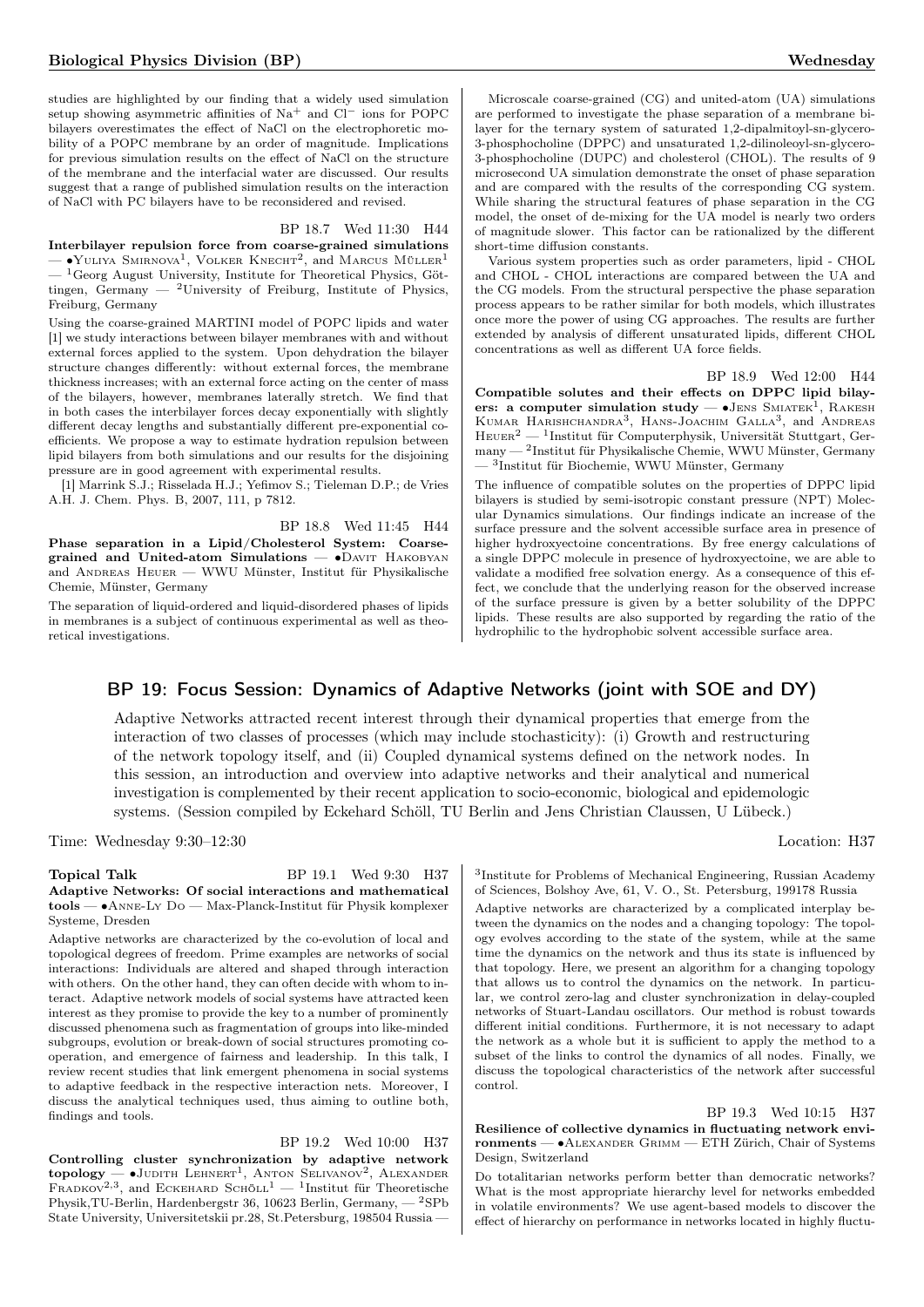ating environments. We investigate the emergence of collective dynamics of many units embedded in complex network environments which change boundary conditions constantly. The agents have to adopt their behavior due to these constantly changing conditions. Although the individual node properties do not change, the network shows permanently changing structure with enormously differing properties. The fluctuating environments come into force via three different dynamics which happen on different time scales in adiabatic approximations. We show that a synchronization process is a good approach to model information transfer. The information transfer in the model interlinks the three dynamics. First, the link formation process is the most fundamental process. It is driven by centrality. Second, the a synchronization process describes the information transfer among the nodes. And third, an endogenized node churn removes those nodes which deviate from the networks' common culture. In differing hierarchy values we find a phase transition in centrality. Hysteresis effects and trade-off properties make it possible to determine the most appropriate topology of the network, given its operation area.

### BP 19.4 Wed 10:30 H37

Absence of epidemic thresholds in a growing adaptive net $work - \bullet$ Güven Demirel<sup>1</sup> and Thilo  $G$ ross<sup>2</sup> — <sup>1</sup>Max-Planck-Institute for the Physics of Complex Systems, Dresden, Germany — <sup>2</sup>University of Bristol, Bristol, United Kingdom

In epidemics on network, a central role is played by the degree distribution, i.e. the distribution of the number of neighbors of nodes. In particular in scale-free networks, where the variance of the degree distribution diverges, no epidemic thresholds exist, such that even diseases with arbitrary low infectiousness can percolate. By contrast, in networks where the variance of the degree distribution is finite, diseases generally need to surpass a threshold infectiousness to persist. In the real world the degree distribution is not independent of epidemics, but is shaped through disease induced behavioral changes and mortality in a complex interplay. Here, we consider the growth of a network from which nodes are simultaneously removed due to disease-induced mortality. We show analytically and numerically that in this system no epidemic thresholds exists, although the interplay between network growth and epidemic spreading leads to networks in which the degree distribution has a finite variance.

### BP 19.5 Wed 10:45 H37

Hierarchical transport structures in the network of Physarum  $polycephalum$   $\longrightarrow$  •WERNER BAUMGARTEN and MARCUS J. B. Hauser — Abteilung Biophysik, Otto-von-Guericke-Universität Magdeburg, Magdeburg, Germany

The plasmodium of the slime mould Physarum polycephalum consists of a single multinucleate giant amoeboid cell that forms a characteristic two-dimensional vein network. Through the entire tubular network protoplasm is transported periodically back and fro. During evolution this transportation network is optimized for efficiency [1].

The vein network of P. polycephalum is considered a weighted undirected graph, with veins as edges and branching points as nodes, the weight is given by the local drag of each vein [2]. A graph analysis is performed on the network of P. polycephalum based on the conjecture of laminar flow in the veins. Experiments to quantify the structure were carried out on multiple scales. We demonstrate that the network posses a self-similar hierarchic structure which consists of nested loops of veins of decreasing transport efficiency. These results are used to describe the network evolution.

[1] A. Tero, S. Takagi, T. Saigusa, K. Ito, D. P. Bebber, M. Fricker, K. Yumiki, R. Kobayashi, T. Nakagaki, 2010, Science, 327, 439

[2] W.Baumgarten, T. Ueda, M.J.B. Hauser, Phys. Rev. E 2010, 82, 046113

### BP 19.6 Wed 11:00 H37

Natural emergence of clusters and bursts in network evolution — ∙James Bagrow and Dirk Brockmann — Northwestern University

Network models with preferential attachment, where new nodes are injected into the network and form links with existing nodes proportional to their current connectivity, have been well studied for some time. Extensions have been introduced where nodes attach proportional to arbitrary fitness functions. However, in these models attach-

ing to a node increases the ability of that node to gain more links in the future. We study network growth where nodes attach proportional to the clustering coefficients, or local densities of triangles, of existing nodes. Attaching to a node typically lowers its clustering coefficient, in contrast to preferential attachment or rich-get-richer models. This simple modification naturally leads to a variety of rich phenomena, including aging, non-poissonian bursty dynamics, and community formation. This shows that complex network structure can be modeled without artificially imposing multiple dynamical mechanisms.

### BP 19.7 Wed 11:15 H37

Evolution of Cooperation on Stochastic Dynamical Networks — ∙Bin Wu and Arne Traulsen — Research Group for Evolutionary Theory, Max-Planck-Institute for Evolutionary Biology, Plön, Germany

Cooperative behavior that increases the fitness of others at a cost to oneself can be promoted by natural selection only in the presence of an additional mechanism. One such mechanism is based on population structure, which can lead to clustering of cooperating agents. Recently, the focus has turned to complex dynamical population structures such as social networks, where the nodes represent individuals and links represent social relationships. We investigate how the dynamics of a social network can change the level of cooperation in the network. Individuals either update their strategies by imitating their partners or adjust their social ties. For the dynamics of the network structure, a random link is selected and breaks with a probability determined by the adjacent individuals. Once it is broken, a new one is established. This linking dynamics can be conveniently characterized by a Markov chain in the configuration space of an ever-changing network of interacting agents. Our model can be analytically solved provided the dynamics of links proceeds much faster than the dynamics of strategies. This leads to a simple rule for the evolution of cooperation: The more fragile links between cooperating players and non-cooperating players are (or the more robust links between cooperators are), the more likely cooperation prevails. Our approach may pave the way for analytically investigating coevolution of strategy and structure.

### Topical Talk BP 19.8 Wed 11:30 H37 Bio-molecular Networks: Structure, Function, Evolution — ∙Michael Lässig — Institut für theoretische Physik, Universität zu Köln

In biological systems, networks exist at multiple levels. One is structure: components of a system are linked because they are close in space. An example is the adjacency of amino acids in a protein. Another level is function: components are linked because they do something together, such as the genes in a regulatory or metabolic network. In this talk, I discuss how structure and function networks shape the evolutionary dynamics of organisms and species - and conversely, how evolutionary observations can uncover underlying functional networks. I use two examples: the evolutionary properties of gene regulatory networks and the evolution of the human influenza virus.

Topical Talk BP 19.9 Wed 12:00 H37

Adaptive networks and critical dynamics —  $\bullet$ STEFAN BORNholdt — Institut für Theoretische Physik, Universität Bremen

Dynamical networks have been studied from the perspective of statistical physics, motivated by questions of information processing in neural networks and genetic networks. In both applications, hypotheses have been discussed that relate optimality of information processing to dynamical criticality in the networks. Consequently, toy models for adaptive networks have been constructed that robustly establish criticality in the network. Here I review a particularly simple model class based on models from physics and discuss its application to the phenomenon of criticality in biological neural networks.

[1] M. Rybarsch and S. Bornholdt, Self-organized criticality in neural network models, in: "Criticality in Neural Systems", Niebur E, Plenz D, Schuster HG (eds.) 2013 (in press); arXiv:1212.3106.

[2] M. Rybarsch and S. Bornholdt, Binary threshold networks as a natural null model for biological networks, Phys. Rev. E 86 (2012) 026114.

[3] M. Rybarsch and S. Bornholdt, Self-organization to criticality in neural networks: A minimal model with binary threshold nodes, arXiv:1206.0166.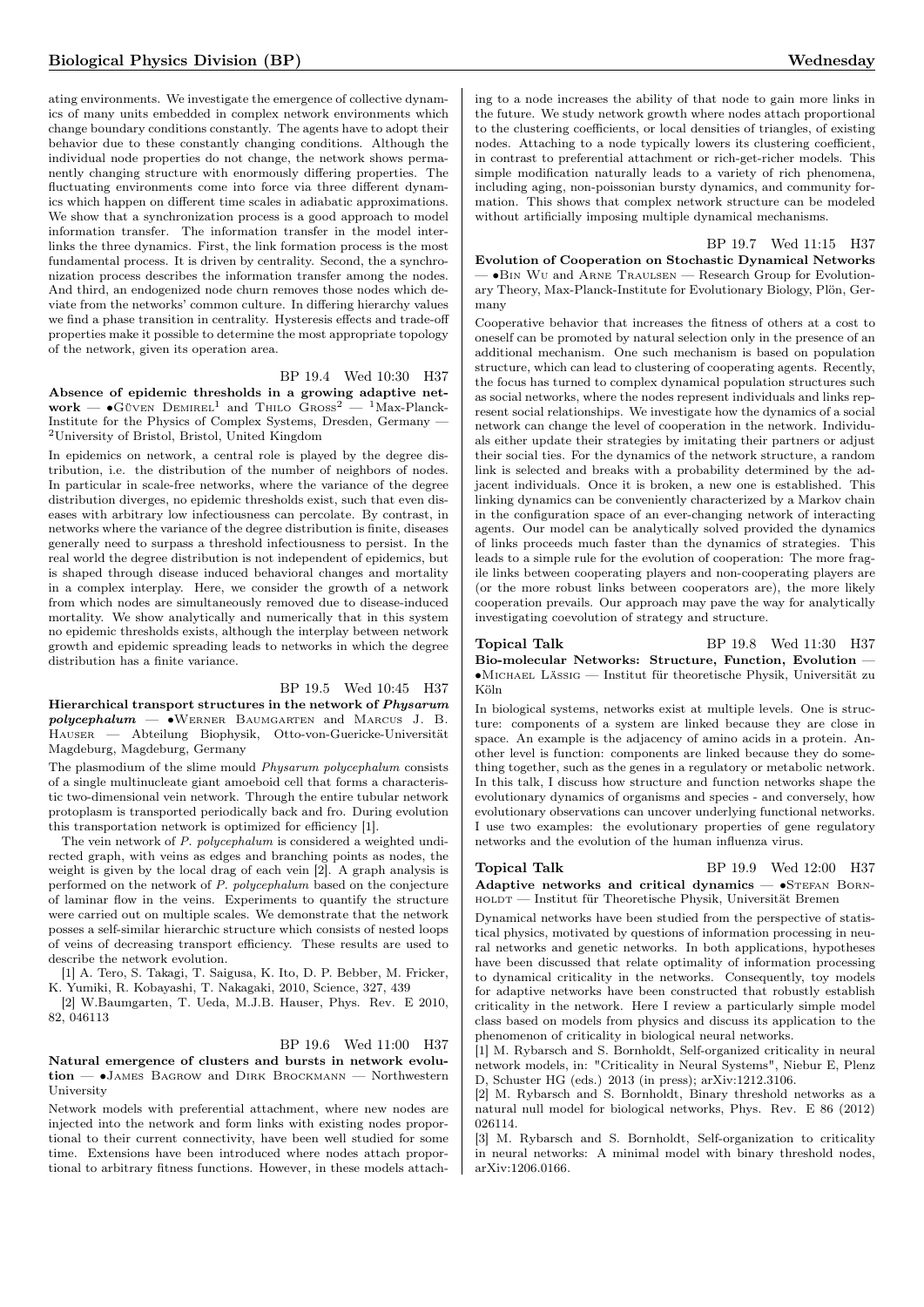# BP 20: Statistical Physics in Biological Systems II (joint with DY)

Time: Wednesday 15:00–17:30 Location: H43

| Topical Talk                                                       | BP 20.1 Wed 15:00 H43 |  |
|--------------------------------------------------------------------|-----------------------|--|
| <b>Challenges of Neurophysics — •</b> Theo Geisel — Max Planck In- |                       |  |
| stitute for Dynamics and Self-Organization & Bernstein Center for  |                       |  |
| Computational Neuroscience, Universität Göttingen                  |                       |  |

As you are reading these lines, millions of neurons are activated in your brain and communicate by sending short pulses to each other. It is a major aim of neurophysics to understand the collective dynamics of large biological neural networks and to determine how they carry out complex computations. Recent progress of experimental techniques allows monitoring the activity of large numbers of cells in parallel and with single cell resolution even in freely moving animals. These techniques together with targeted optogenetic stimulation promise to considerably advance our insight into the function of collective neuronal dynamics in the near future.

On the other hand, these networks exhibit features that let them elude standard theoretical treatment: E.g. the units of the network interact asymmetrically and at discrete times only, i.e. not continuously as in conventional many-body theory in physics. There are significant interaction delays, which formally make the systems infinitedimensional. Complex connectivities give rise to novel multi-operator problems, for which new methods based on graph theory are devised to reach rigorous analytic results. The talk reviews challenges and recent progress in characterizing the dynamics and function of these networks.

### BP 20.2 Wed 15:30 H43

Retinal light collectors enhance underwater vision — ∙Moritz Kreysing<sup>1</sup> , Kristian Franze<sup>2</sup> , Mike Francke<sup>3</sup> , An-dreas Reichenbach3 , and Jochen Guck<sup>4</sup> — <sup>1</sup>Systems Biophysics, Department of Physics, LMU München, Germany  $-$  2Department of Physiology, Development and Neuroscience, Cambridge University, UK — <sup>3</sup>Paul Flechsig Institute, University of Leipzig, Germany <sup>4</sup>Biotechnology Center, TU Dresden, Germany

Vision at low light intensities relies on photoreceptors being able to detect individual photons. As an accepted rule, the light sensitive portions of vertebrate rods and cones, namely outer segments, increase in volume the darker the animals' habitat gets, in order to enhance the probability to capture incident photons. Consequently, the biggest outer segments are found in fish living in the deep sea. A peculiar exception to this rule are the eyes of some deep sea fish, as well as fish living in highly turbid rivers. In their retinas relatively short outer segments are bundled into spatially isolated groups, clearly not meant to maximize the probability of photon absorption. Based on a detailed morphological and optical study of multilayer light-collectors surrounding these segments [1], we argue that under extreme conditions in which quantum noise, i.e. the rate of spontaneous photo-pigment activation, becomes comparable to the rate of photon arrival, visual sensitivity cannot be achieved by large outer segments anymore. Instead the retinal focusing of light on very small receptors is the only way to lower the visual threshold further, or to see at near IR wavelengths. Reference: 1. M. Kreysing et al., Science 336(6089):1700-1703 (2012).

### BP 20.3 Wed 15:45 H43

Monte Carlo simulation of the patterns of histone acetylation in response to MS-275 —  $\bullet$ Davoud Pouladsaz<sup>1</sup> and Azadeh EBRAHIMI<sup>2</sup> — <sup>1</sup>Department of Biological Physics, Max Planck Institute for the Physics of Complex Systems, Dresden, Germany — <sup>2</sup>Department of Neuropathology, Faculty of Medicine, University of Tübingen, Tübingen, Germany

Abnormal activities of histone decaetylases (HDACs) are considered to be associated with various neurological disorders, from oncogenesis, to neurodegenerative and psychiatric disorders. In this scheme, HDACs are potential targets for therapeutic development. HDAC inhibition has been reported in several studies to improve cognitive function and increase neural longevity. A novel HDAC inhibitor is MS-275, a benzamide derivative with in vivo antitumor activity and selectivity against HDAC1 and HDAC3. We perform computer simulations based on Monte Carlo method in order to describe the patterns of histone acetylation in the brain in response to MS-275. According to previous experimental results, MS-275 is a potent brain region-selective HDAC inhibitor. We theoretically produce similar acetylation profiles associated with the measurements in different regions of the brain, and calculate the changes in the acetylation by means of stochastic processes representing the inhibition of HDACs. The theoretical results show significant correlation to experimental measurements.

BP 20.4 Wed 16:00 H43

NAD(P)H Dynamics in Yeast Populations — • ANDRÉ WEBER<sup>1,2</sup>, YURY PROKAZOV<sup>2</sup>, WERNER ZUSCHRATTER<sup>2</sup>, and MARcus J B  $H$ Auser $^1$  — <sup>1</sup>Institut für Experimentelle Physik, Otto-von-Guericke-Universität Magdeburg, Germany — <sup>2</sup>Leibniz-Institut für Neurobiologie Magdeburg, Germany

NAD(P)H is the most important electron carrier in living cells and therefore it plays a key-role in numerous cellular processes. It is directly involved in glycolysis and Krebs cycle and its autofluorescence acts as an indicator for metabolic dynamics and enzyme activity in cells. The amount of NAD(P)H is reflected by its emitted light intensity. Furthermore, it is possible to discriminate between free and protein-bound NAD(P)H through fluorescence lifetimes. Using single photon counting fluorescence microscopy, we study glycolytic oscillations and metabolic changes in yeast cell populations via NAD(P)H imaging.

Yeast cells show synchronised glycolytic oscillations for high population densities which can be detected as global oscillations. These global oscillations become quiescent, when the population density drops below a critical value. Our results show that individual cells remain oscillatory even at very low cell densities (e.g.  $1 \times 10^5$  cells/ml). The transition from global oscillations to a quiescent population signal is caused by the desynchronisation of the oscillations of individual cells. This is characteristic for a Kuramoto transition to incoherence. Spatially resolved measurements at low cell densities uncover that even cells that adhere to their neighbours oscillate with their own, independent frequencies and phases.

### BP 20.5 Wed 16:15 H43

Description of polarity reorientation in the wing of the fruit fly by liquid crystal hydrodynamics —  $\bullet$ MATTHIAS MERKEL<sup>1</sup>, ANDREAS SAGENR<sup>2</sup>, RAPHAEL ETOURNAY<sup>2</sup>, SUZANNE EATON<sup>2</sup>, and FRANK JÜLICHER<sup>1</sup> — <sup>1</sup>Max-Planck-Institut für Physik komplexer Systeme, Dresden, Germany — <sup>2</sup>Max Planck Institute for Molecular Cell Biology and Genetics, Dresden, Germany

Epithelia are two-dimensional sheets of cells, which often exhibit largescale patterns of planar cell polarity (PCP) in the tissue plane. Within a single cell, PCP is reflected in an anisotropic distribution of a class of proteins, called PCP proteins. We study PCP in the wing epithelium of the fruit fly. During development of the fly, two processes are observed: cell polarity reorients on large scales and a complex flow field reshapes the wing. This flow field includes a stereotypical pattern of tissue shear. We quantify polarity patterns in wild type and mutant wings. To interpret these patterns, we discuss a simple hydrodynamic model for polarity reorientation from liquid crystals theory. Our model consists of local polarity interactions and a coupling of polarity to tissue shear and tissue rotation. We find, that we can fit stationary states of our hydrodynamic description to the polarity patterns of the adult wings. These fits suggest that the sign of the coupling of polarity to tissue shear depends on the local expression of a PCP protein. We underpin our findings by numerical solutions of the polarity dynamics.

### BP 20.6 Wed 16:30 H43

Optimization of shape for cargo transport with bead-spring microswimmers — •Jayant Pande and Ana-Sunčana Smith — Cluster of Excellence: EAM, and Institute for Theoretical Physics, Friedrich Alexander University Erlangen-Nürnberg, Germany

Microswimmers are entities that are capable of swimming in fluids at very low Reynolds numbers. A simple model of a microswimmer was introduced by Najafi and Golestanian, and consists of three spheres connected in series by two arms. This model could be used as a basis for constructing cargo-carrying micromachines, with the cargo making up the spheres in the swimmer. To determine whether other shapes for the bodies lead to more efficient swimming, we augment this model by replacing the spheres by general ellipsoids of revolution and including springs between these ellipsoids. The velocities of such three-ellipsoid swimmers acting under the influence of sinusoidal driving forces are calculated, assuming that either the deformations of the arms or the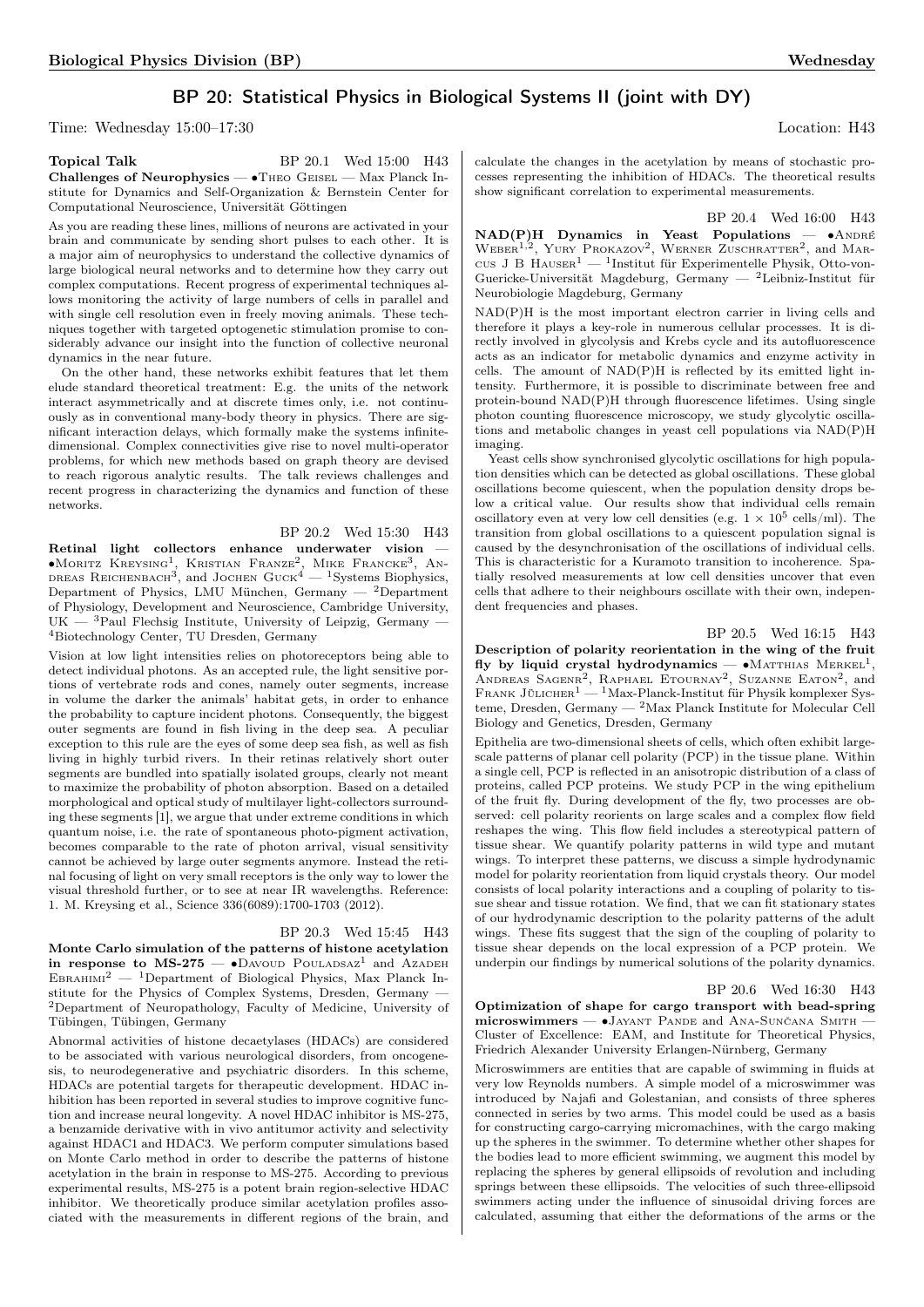driving forces are known. Comparing the velocities of different swimmers for a given cargo volume leads to a determination of the optimum body shapes and mechanism of propagation. We observe that a rich behaviour for the velocity curve is obtained, depending on the relative magnitudes of the spring constant and the fluid viscosity. The theoretical calculations are supported by simulations using a framework combining "waLBerla", a lattice-Boltzmann method based fluid solver, and "pe", a rigid body physics engine. The simulation results are found to agree well with the calculated values.

# BP 20.7 Wed 16:45 H43

On the collective motion of Chlamidomonas cells  $\bullet$ Johannes Greber<sup>1</sup>, Salima Rafai<sup>2</sup>, Philippe Peyla<sup>2</sup>, and Wal-TER ZIMMERMANN $^1-$  Universität Bayreuth, D-95447 Bayreuth, Germany — <sup>2</sup>Universite Joseph Fourier, F-38402 Grenoble, France

Swimming Chlamydomonas cells have a n eyespot registrating light comming from a light source far away enabling the cell to orient its direction of motion towards the light. This motion is called phototaxis.

During the propelling process, each cell generates a flow field with an atracting part in the direction of motion and a repelling part perpendicular to this direction. Due to this flow field a stable collectiv motion of a cloud of cells is impossible as long as no direction of motion is prefered by the cells.

We present experimental results and a theoretical analysis based on a model called "Puller" on the collectiv motion of Chlamydomonas cells.

### BP 20.8 Wed 17:00 H43

Elastic coupling effects in cooperative transport by molecular motors — ∙Florian Berger, Corina Keller, Stefan Klumpp, and Reinhard Lipowsky — Max Planck Institute of Colloids and Interfaces, Theory & Biosystems, 14424 Potsdam, Germany

Intracellular transport of cargos is achieved by the cooperative action of molecular motors, which pull the cargo along cytoskeletal filaments. To study this mechanism systematically in vitro, engineered constructs coupling a defined number of molecular motors have recently been introduced. These motors are elastically coupled via their common cargo, which may influence the motors' velocity and/or enhances their unbinding from the filament. Starting from the single molecule properties, we introduce a theoretical framework for cooperative transport which is consistent with recent experiments and provides novel testable predictions about the behavior of elastically coupled kinesin, dynein and myosin motors. Such an approach relates the single motor properties directly to the cooperative dynamics. As an example, we show that the overall cargo run length can either increase or decrease as a function of the single motor velocity depending on the single motor unbinding mechanism.

### BP 20.9 Wed 17:15 H43

Teams of molecular spiders: Cooperative effects enhance the transport properties — ∙Matthias Rank, Louis Reese, and Erwin Frey — Arnold Sommerfeld Center for Theoretical Physics (ASC) and Center for NanoScience (CeNS), Department of Physics, Ludwig-Maximilians-Universität München

Molecular spiders are synthetic molecular motors based on DNA nanotechnology. While natural molecular motors have evolved towards very high efficiency, it remains a major challenge to develop efficient designs for man-made molecular motors. Inspired by biological motor proteins like kinesin and myosin, molecular spiders comprise a body and several legs. The legs walk on a lattice that is coated with substrate which can be cleaved catalytically. We propose a novel molecular spider design in which  $n$  spiders form a team. Our theoretical considerations show that coupling several spiders together alters the dynamics of the resulting team significantly. Although spiders operate at a scale where diffusion is dominant, spider teams can be tuned to behave nearly ballistic, which results in fast and predictable motion. Based on the separation of time scales of substrate and product dwell times, we develop a theory which utilises equivalence classes to coarse-grain the microstate space. In addition, we calculate diffusion coefficients of the spider teams, employing a mapping of an  $n$ -spider team on an  $n$ -dimensional random walker on a confined lattice. We validate these results with Monte Carlo simulations and predict optimal parameters of the molecular spider team architecture which makes their motion most directed and maximally predictable.

# BP 21: Membranes and Vesicles II

Time: Wednesday 15:00–16:30 Location: H46

**Invited Talk** BP 21.1 Wed 15:00 H46 Mimicking cellular membranes: lessons from reconstitution — ∙Eva Schmid — Department of Bioengineering, UC Berkeley, USA

Cellular membranes are much more than passive barriers that encapsulate biochemical reactions - they are actively involved in driving complex biological processes and play a critical role in the communication between cells and their surroundings. Biological membranes exhibit a meticulously controlled asymmetric distribution of phospholipids, and are populated by a surprisingly high density of proteins. It is now understood that proteins and lipids do not randomly diffuse in plane as a two-dimensional fluid but are laterally organized. However, it is not yet clear how this organization comes about and what physical consequences it has on different membrane processes such curvature generation, membrane fusion or the formation of membrane interfaces. Efforts to understand biological membranes are often held back by the interconnected complexity of biochemical reactions in the cell. An emerging complementary approach to traditional biological research is to build cellular features component-by-component from the bottom up, thereby isolating the pathway of interest.

This talk will describe recent in vitro reconstitution experiments using purified lipids and proteins that suggest how physical boundary conditions can be essential and sufficient regulators of membrane organization.

### BP 21.2 Wed 15:30 H46

Optothermal manipulation of lipid membranes — ∙Patrick Urban, Silke Kirchner, Theobald Lohmüller, and Jochen FELDMANN — Photonics and Optoelectronics Group, Physics Department and CeNS, Ludwig-Maximilians-Universität München, Amalienstrasse 54, 80779 München, Germany

Light absorbed by gold nanoparticles is very efficiently transformed into heat. Such particles can thus be used as small and localized heat

sources that can be switched on and off by a short light pulse.

In our work, we take advantage of this property to investigate the physical consequences of heating on lipid membranes and thermosensitive trans-membrane proteins.

Giant unilamellar vesicles (GUVs) made of diphytanoylphosphatidylcholine (DPhPC) are prepared by electroformation and functionalized with 80 nm Au-nanoparticles. The particles are heated with a short laser pulse at the particle resonance frequency. The amount of heat can be controlled by the laser power and the pulse duration. The consequences of localized heating on the membrane properties are investigated by planar patch-clamp and fluorescence methods. Besides membrane studies, we aim to extend our approach to investigations of thermosensitive transmembrane proteins that are incorporated in the phospholipid bilayer.

### BP 21.3 Wed 15:45 H46

Bilayer undulation dynamics in unilamellar phospholipid vesicles: Influence of temperature, cholesterol and trehalose — • BEATE-ANNETTE BRÜNING<sup>1</sup>, SYLVAIN PRÉVOST<sup>1,2</sup> , Ralf STEHLE<sup>1</sup>, ROLAND STEITZ<sup>1</sup>, PETER FALUS<sup>3</sup>, BELA FARAGO<sup>3</sup>, and THOMAS  $HELWEG<sup>4</sup>$  — <sup>1</sup>Helmholtz Zentrum Berlin, Hahn-Meitner Platz 1, 14109 Berlin, Germany — <sup>2</sup>Technische Universität Berlin, Straße des 17. Juni 135, 10623 Berlin, Germany — <sup>3</sup> Institut Laue-Langevin, B. P. 156, 38042 Grenoble Cedex 9, France — <sup>4</sup>Universität Bielefeld, Universitätsstraße 25, 33615 Bielefeld, Germany

We report a combined dynamic light scattering (DLS) and neutron spin-echo (NSE) study on lipid vesicles composed of 1,2-dimyristoylsn-glycero-3-phosphatidylcholine (DMPC), respectively under the influence of temperature and the membrane additives cholesterol and trehalose. We study bilayer undulation and bulk diffusion dynamics using neutron spin-echo spectroscopy, on two distinct time scales, namely around 25 ns and 100 ns. Finally, we calculate the respective bilayer bending rigidities  $\kappa$  for all types of lipid vesicles. We observe a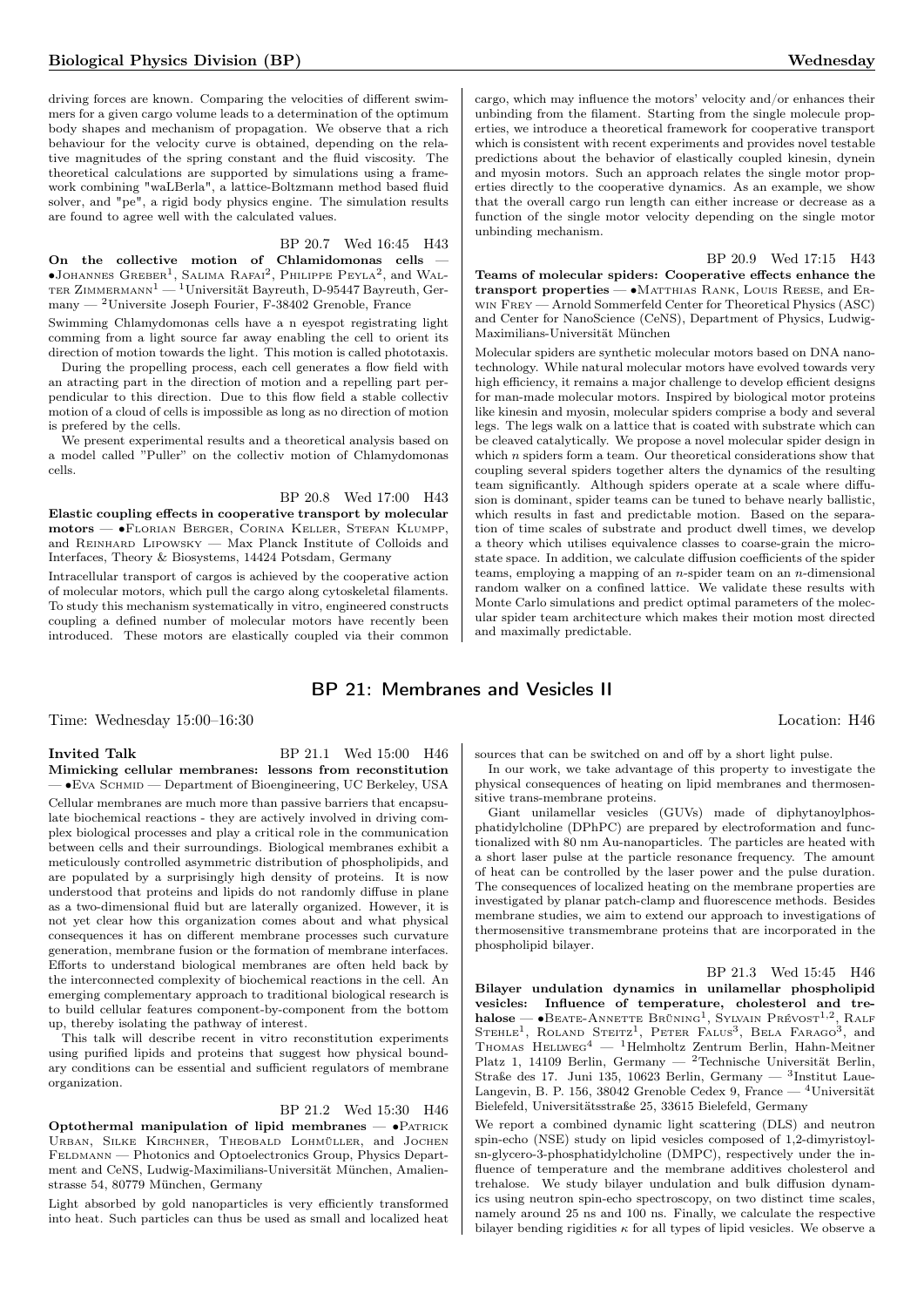bilayer softening around the main phase transition temperature  $T_m$  of the single lipid model system, and a bilayer stiffening the more cholesterol is added, whereas the insertion of trehalose hardly changes the bilayer undulations and membrane rigidity  $\kappa$  [1]. We explain our findings on the basis of a free volume available to lipid molecules in the membrane plane, which encounters the most pronounced changes in the acyl chain regime. [1] B. Brüning, S. Prévost, R. Stehle, R. Steitz, P. Falus, B. Farago, T. Hellweg, submitted.

### BP 21.4 Wed 16:00 H46

Non-Equilibrium Dynamics in Lipid Multilayers - Time Resolved X-Ray Diffraction at In-House and Synchrotron  $\textbf{Source} = \bullet \text{Tobias} \ \text{Reusch}^1, \ \text{Markus} \ \text{Osternoff}^1, \ \text{Christina}$ Bömer<sup>1</sup>, Florian Schülein<sup>2</sup>, Andre Beerlink<sup>3</sup> , Dong-Du  $\text{Mai}^1$ , Achim Wixforth<sup>2</sup>, and Tim Salditt<sup>1</sup> — <sup>1</sup>Institut für Röntgenphysik, Georg-August Universität Göttingen, Germany — <sup>2</sup>Lehrstuhl für Experimentalphysik, Universität Augsburg, Germany — <sup>3</sup>Deutsches Elektronen Synchrotron, Hamburg, Germany

Collective excitations in biological membranes are of major importance for the understanding of numerous processes in living organisms. Studies of equilibrium properties revealed a rich spectrum of dynamics from the  $ps$  to the  $\mu s$  time scale. Out-of-equilibrium dynamics as driven by external forces, i.e. due to active membrane proteins, have remained largely unexplored.

We report on time resolved X-ray scattering experiments at in-house fs  $Cu - K_{\alpha}$  and synchrotron (ID09B/ESRF, P08/PETRAIII) sources, using optical and surface acoustic wave (SAW) excitation mechanisms. Importantly, we were able to record specular and diffuse scattering at a signal level compatible with a full lineshape analysis. For SAW stimulated lipid bilayers the first time resolved electron density profile could be reconstructed at molecular resolution. A clear out of equilibrium

behaviour can be observed for Texas-Red labeled lipid multilayers in case of short pulse optical excitation. These results are compared to theoretical predictions for non-equlibrium phenomena, possible implications for fluorescent microscopy experiments are discussed.

BP 21.5 Wed 16:15 H46 Physical vapor deposition (PVD) of 1,2-dipalmitoyl-sn-3 phosphoglycerocholine (DPPC) and membrane formation on SiO2/Si(100) substrate —  $\bullet$ ULRICH G. VOLKMANN<sup>1</sup>, MARÍA J. RETAMAL<sup>1</sup>, CARMEN GONZÁLEZ<sup>1</sup>, MAURICIO SARABIA<sup>1</sup>, MARCELO CISTERNAS<sup>1</sup>, MICHAEL KAPPL<sup>2</sup>, and TOMÁS CORRALES<sup>2</sup> — <sup>1</sup>Surface Lab, Facultad de Fisica, Pontificia Universidad Catolica de Chile, Chile - <sup>2</sup>Max Planck Institute for Polymer Research, Mainz, Germany

Phospholipids have been currently of great interest in nanotechnology and applied sciences. One of the most widely used and interesting phospholipids is the surfactant 1,2-dipalmitoyl-sn-3 phosphoglycerocholine (DPPC). Different techniques have been developed in order to assure the complete formation of bilayers or multilayers and particularly to improve thickness accuracy. Between the most popular are spin-coating, dip-coating and Langmuir-Blodgett. In this work we explore the possibility to achieve controlled deposition of a DPPC bio-membrane, combining physical vapor deposition (PVD) on SiO2/Si(100) substrates under high vacuum conditions with high resolution Ellipsometry for very precise thickness control. The well known phase transitions of DPPC layers were analyzed during temperature cycles with Imaging Ellipsometry, AFM and Raman. Previous to and after the application of temperature cycles the film was inspected with SEM. We suggest a method for prolonged membrane humidification by deposition of an ultra thin porous poliglusam interlayer.

M.J. R. and C. G. acknowledge CONICYT and VRI Nr. 10/2010 (PUC), resp. Work supported by FONDECYT grant Nr. 1100882.

# BP 22: Biomechanics (joint focus session with jDPG)

This sessions discusses recent advances in our understanding of the mechanics of cellular systems with the concepts and methods from physics, both from the theoretical and from the experimental points of view. (Organizers Jochen Schneider for jDPG and Ulrich Schwarz for BP)

Time: Wednesday 15:00–16:45 Location: H6

Invited Talk BP 22.1 Wed 15:00 H6 Active Mechanical Processes in Cells and Tissues — •FRANK Jülicher — Max Planck Institute for the Physics of Complex Systems, Nöthnitzerstrasse 38, 01187 Dresden

Living cells are extraordinarily dynamic and have the ability to generate movements and forces. This is particularly striking in the case of swimming microorganisms or the process of cell division. A key example for force generating processes in cells is the operation of molecular motors that interact with filaments of the cytoskeleton. In the cell, cytoskeletal networks form gel-like materials with unconventional active material properties that are the consequence of force generating processes. Active cellular processes have also interesting effects on larger scales. Tissues are collections of many cells which can also be considered as active media. Active processes in tissues result e.g. from cellular dynamics, cellular force generation and cell division. These processes introduce mechanical stresses and permit active rearrangements and flows in tissues. In recent years it has become increasingly clear that cells and tissues can also respond to mechanical conditions. Furthermore, there is evidence that mechanical feedbacks may be important in pattern formation processes by which complex organisms form in a developmental process from a single fertilized egg cell. Theoretical approaches are important to characterize the principles which govern the behaviors of active biomaterials and the formation of patterns. Furthermore, theoretical descriptions of cell dynamics and multicellular systems provide a key tool to understand complex dynamics observed in quantitative experiments in vitro and in vivo.

Invited Talk BP 22.2 Wed 15:30 H6 Cell mechanics: An experimental biophysicist's perspective — ∙Jochen Guck — Biotechnology Center, Technische Universität Dresden, Germany

The mechanical properties of cells are increasingly being investigated and it is well worth taking a closer look why. From a physics point of view, they prescribe the response to external forces and define the

limits of a cell's interaction with its three-dimensional physical environment. Largely determined by the cytoskeleton, an internal polymer network regulated by intricate biochemical processes, cell mechanics also has an important biological component. The cytoskeleton is central to many biological functions, evolves during the normal differentiation of cells, and is characteristically altered in many diseases, including cancer. In this presentation I will review this link between physical description and biological function, describe some of the methods to measure cell mechanics and try to communicate the fascination of this topic from a personal point of view.

BP 22.3 Wed 16:00 H6

Flagellar synchronization independent of hydrodynamic interactions — •BENJAMIN FRIEDRICH and FRANK JÜLICHER — Max-Planck-Institute for the Physics of Complex Systems, Dresden, Germany

Inspired by the coordinated beating of the flagellar pair of the green algae Chlamydomonas, we study theoretically a simple, mirrorsymmetric swimmer, which propels itself at low Reynolds number by a revolving motion of a pair of spheres [1]. We show that perfect synchronization between these two driven spheres can result from the motion of the swimmer, which feeds back on the two spheres by local hydrodynamic friction forces. Hydrodynamic interactions, though crucial for net propulsion, contribute little to synchronization for this free moving swimmer. The swimmer design for optimal synchronization reflects a trade-off between the swimmer's ability to move and the premise of broken symmetries required for synchronization. This simple swimmer exemplifies a novel paradigm for hydrodynamic synchronization that could explain flagellar synchronization in Chlamydomonas.

[1] B.M. Friedrich, F. Jülicher: Phys. Rev. Lett. 109, 138102(2012).

BP 22.4 Wed 16:15 H6 The muscle's force-velocity relation derived from a basic principle —  $\bullet$ MICHAEL GÜNTHER<sup>1,2,3</sup>, DANIEL HAEUFLE<sup>1,2</sup>, and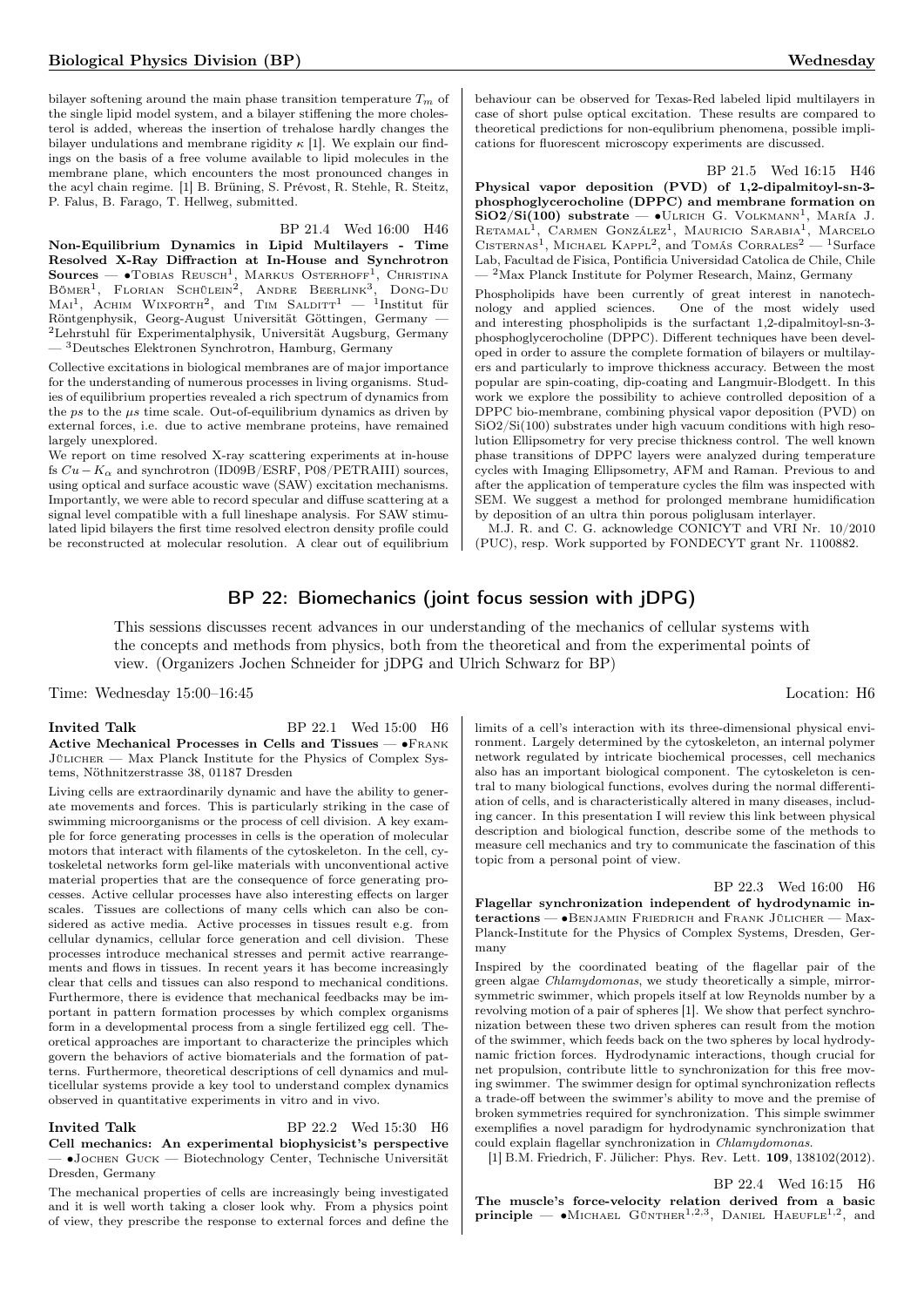SYN SCHMITT<sup>1,2</sup> — <sup>1</sup>Universität Stuttgart, Institut für Sport- und Bewegungswissenschaft, Germany —  ${}^{2}$ Stuttgart Research Centre for Simulation Technology (SimTech), Germany — <sup>3</sup>Friedrich-Schiller-Universität, Institut für Sportwissenschaft, Germany

In 1938, A.V. Hill extracted from heat and force measurements on frog muscles that the muscle's concentric force-velocity relation is a hyperbola. In 1957, A.F. Huxley published a model that could approximate the Hill relation from assuming eight microscopic parameters describing partly cross-bridge geometry and partly transition rates for crossbridge attachment and detachment. Other Huxley-type models, using an increasing number of parameters, have been developed since then. In this presentation, we outline a very reduced set of assumptions that is sufficient to derive the Hill relation from the force equilibrium within a simple macroscopic arrangement of mechanical elements and very few further assumptions about the properties of these elements, all based on physiology. With just three elements, incorporating one force-dependent damper, just four mechanical parameters are needed to find a hyperbolic force-velocity relation. A most recent version of our model including a second damping element can even well explain the heat rate-velocity relation, assuming six parameters. From our

model, it can be concluded that it might be erroneous to presume that using the isotonic condition guarantees a direct experimental determination of the properties of the active muscle part.

BP 22.5 Wed 16:30 H6

Dynamics of regenerating tissues under mechanical stress  $-$  •Claus Fütterer<sup>1,2</sup>, Julia Fischer<sup>1</sup>, Kao-Nung Lin<sup>1</sup>, and MICHAEL  $K_{RAHE}^1$  — <sup>1</sup>Fakultät für Physik und Geowissenschaften, Institut für Experimentelle Physik I, Universität Leipzig, 04103 Leipzig, Germany — <sup>2</sup>ranslationszentrum für Regenerative Medizin (TRM), Universität Leipzig

Hydra vulgaris tissue fragments regenerate and provide an ideal system to study the relation of single cell mechanics to tissue mechanics. We studied tissue toroids with about 1500 cells and studied the overall force fluctuations as well as single cell behaviour. We also applied continuous stress as well as stress pulses to the tissue and investigated the active and passive relaxation and contraction dynamics. We relate the mechanical measurements to the alpha and beta actin structures which form well organized supra-cellular structures responsible for the orchestration of the regeneration process.

# BP 23: Networks, From Topology to Dynamics (joint with SOE and DY)

Time: Wednesday 15:45–17:00 Location: H37

BP 23.1 Wed 15:45 H37

Eigenvector centrality as a measure of influence in dynamics on networks —  $\bullet$ Konstantin Klemm<sup>1</sup>, M. Ange-LES SERRANO<sup>2</sup>, VICTOR M. EGUILUZ<sup>3</sup>, MAXI SAN MIGUEL<sup>3</sup>, and FAKHTEH GHANBARNEJAD<sup>4</sup>  $-$  <sup>1</sup>Bioinformatics, Institute for Computer Science, Leipzig University, Germany  $-$  <sup>2</sup>Fisica Fonamental, University of Barcelona, Spain  $-$  <sup>3</sup>Institute for Cross-Disciplinary Physics and Complex Systems, Palma de Mallorca, Spain — <sup>4</sup>MPI for Physics of Complex Systems, Dresden, Germany

Definitions of centrality aim at quantifying the importance of a node in a given graph. Among many others, the degree, the betweenness and the closeness are examples of frequently used measures of centrality. Here we ask which notion of centrality is best suited for predicting the influence a node has on dynamics. The concept of dynamical influence is made rigorous for a class of dynamical rules that asymptotically lead the system to a stationary state  $y(\infty)$  from any initial condition  $y(0)$ . Then the influence of node v is the dependence of the asymptotic state on the initial condition  $y_v(0)$  at node v. We find that the principal eigenvector of the coupling matrix is an accurate predictor of influence for various kinds of dynamics [1,2], including critical epidemic and Ising models, Boolean networks, the voter model as well as Kuramoto and Rössler oscillators.

[1] Klemm et al., Scientific Reports 2, 292 (2012).

[2] Ghanbarnejad and Klemm, EPL 99:58006 (2012).

### BP 23.2 Wed 16:00 H37

A macroscopic view on temporal networks - • HARTMUT LENTZ<sup>1,2</sup>, THOMAS SELHORST<sup>1</sup>, and IGOR M SOKOLOV<sup>2</sup> — <sup>1</sup>Friedrich-Loeffler-Institute, Federal Research Institute for Animal Health, 16868 Wusterhausen, Germany —  $^{2}$ Humboldt-University of Berlin, 12489 Berlin, Germany

The concept of accessibility graphs can be extended to temporal networks. An accessibility graph (transitive closure) of a network contains a link, wherever there is a path of arbitrary length between node pairs. Building an accessibility graph by consecutively adding paths of growing length ("unfolding") yields information about the distribution of shortest path durations and reveals characteristic time-scales in temporal networks. Accessibility contributes a key element for a theoretical framework for the macroscopic analysis of temporal networks, because it maps the whole causal path structure of the system onto a single mathematical object. In addition, we define a causal fidelity, measuring the goodness of the static representation of a temporal network. The methods provided here can be implemented efficiently and their capability is demonstrated in applications, as shown by our discussion of three temporal network data sets, namely social contacts, livestock trade and sexual contacts.

Reference: Unfolding accessibility provides a macroscopic approach to temporal networks, arXiv:1210.2283.

BP 23.3 Wed 16:15 H37 Clustering coefficient of temporal networks —  $\bullet$ VITALY BELIK<sup>1,2</sup>, IGOR M SOKOLOV<sup>3</sup>, and HARTMUT LENTZ<sup>3,4</sup> - <sup>1</sup>Max Planck Institute for Dynamics and Self-Organization, Göttingen — <sup>2</sup>Massachusetts Institute of Technology, Cambridge, USA  $^{3}$ Humboldt-University of Berlin —  $^{4}$ Friedrich-Loeffler-Institute, Wusterhausen

The science of complex networks has experienced a tremendous development in recent years. Most of the research was devoted to static networks where interactions between nodes are aggregated over time. However with increasing availability of empirical data of high temporal resolution, the dynamics of networks becomes the focus of research. In the present study we generalize the concept of clustering coefficient to temporal networks allowing for arbitrary durations of triangles fulfilling the requirement of causality. In contrast to many algorithmic approaches, we build up on the current advances in the mesoscopic description of temporal networks [1]. We apply our approach to various empirical datasets, in particular a conference contact network and a mobile phone dataset, as well as to their randomized counterparts.

[1] Unfolding accessibility provides a macroscopic approach to temporal networks, H Lentz, T Selhorst, I M Sokolov, arXiv:1210.2283

### BP 23.4 Wed 16:30 H37

### Devil's Staircases, Crackling Noise and Phase Transitions in Percolation — ∙Jan Nagler — Max Planck Inst. f. Dyn. & Self-Organization

We identify and study certain phenomena in percolation that can subvert predictability and controllability in networked systems. We establish devil's staircase phase transitions, non-self-averaging, and powerlaw fluctuations in percolation. We provide exact conditions for percolation that exhibits multiple discontinuous jumps in the order parameter where the position and magnitude of the jumps are randomly distributed - characteristic of crackling noise. The framework is linked to fragmentation processes, where groups or particles repeatedly split up, to susceptible-infected type dynamics, and also to effects in ferromagnetic materials.

BP 23.5 Wed 16:45 H37

Resilience to Leaking - Dynamic Systems Modeling of Information Security — ∙Kay Hamacher — Department of Computer Science, Department of Physics & Department of Biology, Technische Universitaet Darmstadt, Germany

Leaking of confidential material is a major threat to information security. This insight become popular wisdom since Wikileaks, which hopes to attack 'unjust' systems or 'conspiracies'.

Eventually, such threats to information security rely on a biologistic argument on the benefits and drawbacks that uncontrolled leaking might pose for 'just' and 'unjust' entities. Such biological metaphors are almost exclusively based on the economic advantage of participants.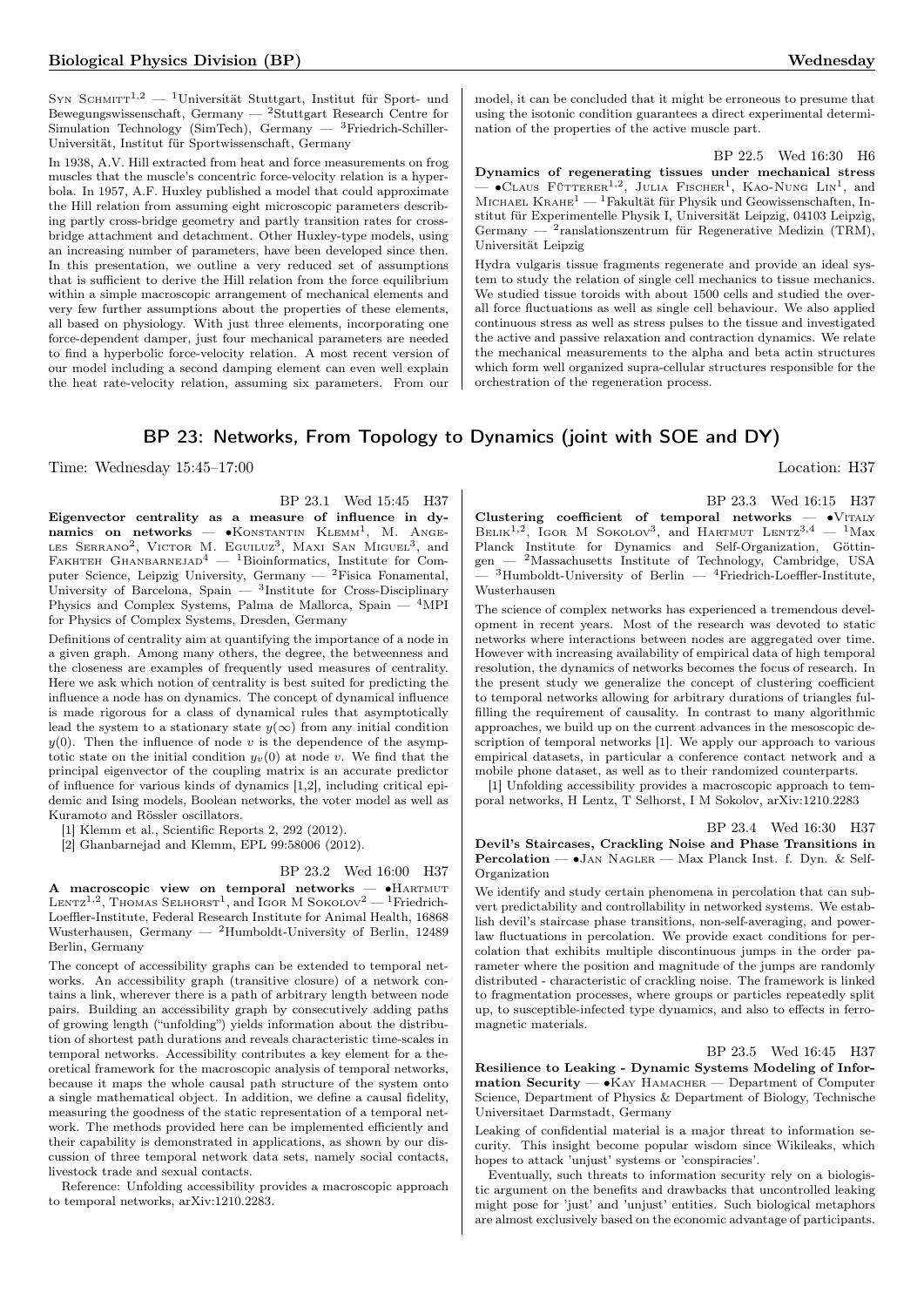Here, I introduce a mathematical model of the complex systems dynamics implied by leaking. The complex interactions of adversaries are modeled by coupled logistic equations including network effects of econo-communication networks.

Situations might arise where leaking can strengthen the 'conspiracy'. The only impact leaking can have on an organization originates in the exploitation of leaks by a competing entity. We conclude that leaks

# BP 24: Posters: Physics of Cells

BP 24.1 Wed 17:30 Poster C Induced changes in spatio-temporal oscillations of the cell thickness in response to conflicting stimuli — ∙Mario Breitkopf and Marcus J. B. Hauser — Abteilung Biophysik, Ottovon-Guericke-Universität Magdeburg, Magdeburg, Germany

Plasmodia of the unicellular slime mould Physarum polycephalum form a vascular network where protplasma is pumped to and fro through the cell. The pumping is associated with differences in the thickness of the veins (and hence the thickness of the cell). To ensure effective pumping, certain domains of the cell oscillate in phase. The spatial coherence of these thickness oscillations can be affected by external stimuli, which allows this slime mould to make decisions.

Here we study the self-organized, spatiotemporal pattern of cell thickness oscillations that arise when the cell is exposed to two conflicting stimuli. This is realized by presenting the cell a mixture of a chemoattractant and a chemorepellant. We analyze the changes in thickness oscillations in order to unravel whether changes in the signal transduction pathways also translate into the macroscopic patterns of cell thickness oscillations.

## BP 24.2 Wed 17:30 Poster C

Causes of retrograde flow in fish keratocytes — ∙Thomas FUHS<sup>1,2</sup>, MICHAEL GOEGLER<sup>1</sup>, CLAUDIA A. BRUNNER<sup>1</sup>, CHARLES W. WOLGEMUTH<sup>3</sup>, and JOSEF A.  $K$ AES<sup>1</sup> — <sup>1</sup>Division of Soft Matter Physics, Department of Physics, University of Leipzig, Leipzig, Germany — <sup>2</sup>Paul Flechsig Institute of Brain Research, University of Leipzig, Leipzig, Germany  $-$  3Departments of Physics of Molecular and Cellular Biology, University of Arizona, Tucson, AZ, United States of America

Confronting motile cells with obstacles doubling as force sensors we tested the limits of the driving actin-and-myosin-machinery. We could directly measure the force necessary to stop actin polymerization as well as the force present in the retrograde actin flow. Combined with detailed measurements of the retrograde flow velocity and specific manipulation of actin and myosin we found that actin polymerization and myosin contractility are not enough to explain the cells behavior. We show that ever-present depolymerization forces, a direct entropic consequence of actin filament recycling, are sufficient to fill this gap, even under heavy loads.

# BP 24.3 Wed 17:30 Poster C

Spatio-temporal dynamics of plasmodial migration of the slime mould *Physarum polycephalum* — • BEATRICE RODIEK<sup>1</sup>, TETSUO UEDA<sup>2</sup>, and MARCUS J. B. HAUSER<sup>1</sup> - <sup>1</sup>Abteilung Biophysik, Otto-von-Guericke-Universität Magdeburg, Magdeburg, Germany — <sup>2</sup>Research Institute of Electronic Science, Hokkaido University, Sapporo, Japan

Spatio-temporal self-organization of large amoeboid plasmodial cells of the slime mould Physarum polycephalum was studied in relation to cell locomotion. During locomotion, the slime mould shows rhythmic contraction and expansion waves. We observe distinct patterns in wild-type strain and in one behavioural mutant. The pseudopodium extended either in a periodic back-and-forth manner or in a forwardstop fashion. Correspondingly, the propagation of the contraction waves either reached the vicinity of the front or left a stationary, nonoscillatory region near the front. Thus, the genetic differences in the cells of the same species may translate into different physical patterns of locomotion.

BP 24.4 Wed 17:30 Poster C Investigation of the protoplasmic flow in veins of Physarum polycephalum — Sebastian Weise and ∙Marcus J. B. Hauser can be used as a 'tactical mean' in direct adversary relations, but do not necessarily increase public benefit. Within the model exploiting the competition between entities seems

to be a more promising approach to control malicious organizations: divide-et-impera policies triumph here.

[1] K. Hamacher, "Resilience to Leaking - Dynamic Systems Modeling of Information Security", PLoS One, 2012, accepted

# Time: Wednesday 17:30–19:30 Location: Poster C

— Abteilung Biophysik, Otto-von-Guericke-Universität Magdeburg, Magdeburg, Germany

The plasmodium of the Physarum polycephalum forms a characteristic, extended vascular network, which is used to transport the protoplasm through the giant cell. The transport is driven by peristaltic pumping and it reverses its direction periodically. The flow in the veins of P. polycephalum is always laminar, however, it is known that protoplasmic particles are effectively and rapidly distributed within the cell. To elucidate how an effective transport can be achieved in a system with laminar flow, we performed particle tracking velocimetry experiments. The flow of inserted particles is analyzed, and the role of vascular ramifications is addressed.

BP 24.5 Wed 17:30 Poster C Collective cell migration in tumor colonies —  $\bullet$ Janina Lange<sup>1</sup>, CLAUS METZNER<sup>1</sup>, JULIAN STEINWACHS<sup>1</sup>, PATRICK KRAUSS<sup>1</sup>, PAMELA STRISSEL<sup>2</sup>, and BEN FABRY<sup>1</sup> — <sup>1</sup>University of Erlangen-Nuremberg, Department of Physics, Biophysics Group — <sup>2</sup>University of Erlangen-Nuremberg, Department of Gynaecology and Obstetrics

Many tumor cells proliferate despite a lack of interaction with the extracellular matrix and without cell-contact inhibition that normally prevents cells from proliferating beyond confluency. This gives tumor cells the advantage to grow into a dense 3-dimensional tissue. As the tumor grows, mechanical stresses arise that depend on proliferation speed, cell contractility, substrate adhesiveness, and cell cohesiveness. They are organized by cells migrating between regions of different mechanical stresses. Here we study how proliferation, adhesiveness and cohesiveness influence the migration of individual tumor cells in rapidly growing 3-dimensional tumor colonies initiated on a 2D substrate. Colonies of highly and weakly adhesive and cohesive cell lines are compared. We also study colonies of embryonic mouse fibroblasts in which focal adhesion kinase was knocked out, which leads to changes in both adhesiveness and cohesiveness involving E-cadherin. In weakly adhesive cell lines, cells close to the border migrate rapidly and persistently in the radial direction. Interestingly, in the central tumor region we also find highly persistent cell migration but in random directions with a spatially and temporally highly correlated migration pattern. Collective cell migration, however, was absent in colonies of high adhesiveness and low cohesiveness.

BP 24.6 Wed 17:30 Poster C Cell visco-elasticity measured with AFM and optical trap at sub-micron deformations — ∙Paula Sánchez, Weixing Li, Marie Zeiss, Carina Wollnik, Kai Bodensiek, Florian Rehfeldt, and Iwan Schaap — III. Physikalisches Institut, Faculty of Physics, Georg-August Universität Göttingen, Germany

The elastic properties of cells are widely used as an indicator for differentiation, response to drug treatment, or the effects of the supporting matrix on cell development. We use vertical optical trapping and AFM to measure the cell's visco-elastic response at deformations of 0.2 to 1.2 um. To perform the optical trapping experiments at different speeds we implemented an FPGA based fast force feedback to control the vertical movement of the piezo at speeds up to 50 um/s. We use this combined approach to quantify the visco-elasticity at small and large deformations on both stiff and soft substrates. Deformations up to 0.2 um showed a reversible, thus truly elastic response that was independent of the rate of deformation. At higher indentations, the apparent Young's modulus increased a multifold due to viscous effects that followed a weak power law. Both AFM and optical trapping indentation experiments give consistent results for the cell elasticity. Optical trapping has the benefit of a lower force noise, which allows a more accurate determination of the absolute indentation.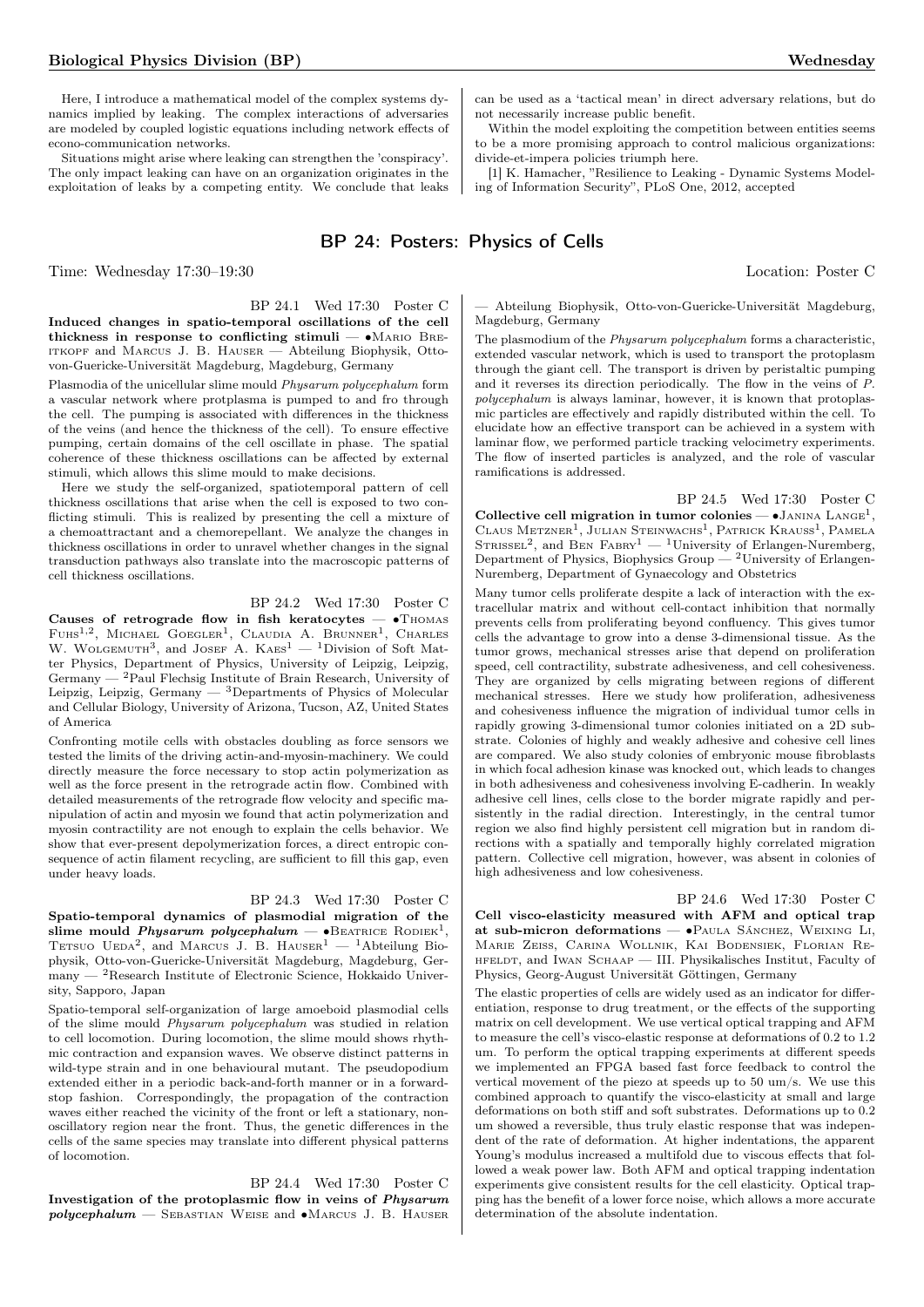BP 24.7 Wed 17:30 Poster C Elasticity measurements of fibroblastic cell nuclei by atomic force microscope for characterizing Lamin and TMEM43  $mutations$  —  $\bullet$ Tamara Münnich<sup>1</sup>, Volker Walhorn<sup>1</sup>, Helene SCHELLENBERG<sup>1</sup>, ASTRID KASSNER<sup>2</sup>, HENDRIK MILTING<sup>2</sup>, and DARIO  $A$ NSELMETTI<sup>1</sup> — <sup>1</sup>Experimental Biophysics, Bielefeld University, Germany — <sup>2</sup>Erich und Hanna Klessmann-Institut, Herz- und Diabeteszentrum Bad Oeynhausen, Germany

Arrhythmogenic right ventricular cardiomyopathy (ARVC) is an inherited heart muscle disease associated with cardiac arrhythmia. It is a major cause of sudden cardiac death in the young and athletes. Mutations of the intermediate filament Lamin and the transmembrane protein 43 (TMEM43) are connected to ARVC. Both proteins are located at the nuclear envelope. As the cell nucleus has to resist strong mechanical stress caused by the contraction of the heart muscle, we suppose that the mutations affect functional mechanical properties of the nucleus. The elastic moduli of the cell nuclei were measured with the atomic force microscope and estimated by the Hertz-model. The measurements were performed with fibroblasts, which serve as a model system for cardiomyocytes. We analyzed a set of Lamin and TMEM43 mutated cells and compared them to a control group consisting of wild type fibroblasts and mutations not associated with ARVC. The TMEM43 mutant showed much higher and widespread elastic moduli, whereas the elasticity of the Lamin mutant is similar to the control group. In the future we will analyze modified fibroblasts expressing no Lamin and TMEM43 respectively.

BP 24.8 Wed 17:30 Poster C

Photo-induced switchable cell adhesion on nanostructured surfaces — •LAITH  $K_{\text{ADEM}}^1$ , QIAN  $\text{Li}^1$ , MICHELLE HOLZ<sup>2</sup>, RAINER HERGES<sup>2</sup>, and CHRISTINE SELHUBER-UNKEL<sup>1</sup> – <sup>1</sup>Christian-Albrechts-University Kiel, Institute for Materials Science — <sup>2</sup>Christian-Albrechts-University Kiel, Otto Diels-Institute of Organic Chemistry

Cell adhesion (CA) relies on the specific binding of transmembrane proteins to their extracellular ligands. The spacing between individual integrin binding sites in mammalian RGD-integrin CA system controls CA forces and reinforcement as well as cell elasticity. We aim to develop nanostructured surfaces where light-driven switchable CA is feasible. Using Diblock Copolymer Micelle Nanolithography, these nanostructures are introduced on the surface as nanometer-sized monodispersed gold particles ordered in a quasi-hexagonal pattern. The spacing between gold dots can be varied from 20 to 200 nm with nanometer precision. Moreover, we can apply this technique to surfaces with a structured microtopography. Regular microtopographies on surfaces can be obtained with photolithography followed by an etching step. Subsequently, we create patterns of the gold nanodots within the micro-domains. With this protocol, we are able to generate different spacings of gold dots on one single substrate in a single step. The gold dots are functionalized with photoswitchable azobenzene molecules incorporated with RGD peptides in order to mediate specific CA to surfaces through integrins. Using the photoswitching properties of azobenzenes, we aim at switching CA in a spatially and temporally defined fashion.

### BP 24.9 Wed 17:30 Poster C

A systems-level model for focal adhesions — ∙Max HOFFMANN<sup>1,2</sup> and ULRICH S. SCHWARZ<sup>1,2</sup> - <sup>1</sup>BioQuant, Heidelberg University, Heidelberg, Germany  $^{2}$ Institute for Theoretical Physics, Heidelberg University, Heidelberg, Germany

Focal adhesions are cell-matrix contacts, which transduce and integrate mechanical as well as biochemical cues from the environment. They are large supra-molecular assemblies with more than 170 types of proteins and more than 700 types of interactions collectively known as the "adhesome". Due to their association with the plasma membrane, focal adhesions are spatially organized in three layers of adhesion receptors, connector and signaling molecules, as well as cytoskeletal proteins. The exact composition and function of focal adhesions is strongly regulated by signaling (including the effect of the small GTPases from the Rho family) and the impact of mechanical force.

Here we present theoretical models, which account for all of these features by describing the assembly process of a generic set of core components. First we introduce a kinetic model that allows us to predict the effect of RNA-interference studies on focal adhesions. Depending on the specific knockdown, focal adhesions can get up or down regulated, in good agreement with recent experimental findings. The

impact of force on the assembly and maturation process is investigated for different force models (slip and catch bonds) that can lead to markedly different phenotypes. Second we address the maturation of focal adhesions in spatial detail with a particle-based simulation reflecting the spatial-temporal coordination close to the leading edge of the cell.

BP 24.10 Wed 17:30 Poster C

Measuring viscoelasticity in the extracellular space upon particle binding — ∙Felix Jünger and Alexander Rohrbach — Lab for Bio- and Nano-Photonics, University of Freiburg, Georges-Koehler-Allee 102, 79110 Freiburg, Germany

The cytoskeleton is a highly dynamic structure present in all cells, consisting of various kinds of filaments. It is responsible for movement, shape and division of cells as well as for particle uptake and transport processes inside the cell. Still, many principle questions remain open about the mechanics of particle uptake and the driving forces. What is the role of the membrane, the actin network, the myosin motors and the interplay among them?

Macrophages are essential components of the mammalian immune system, responsible for internalizing pathogens via phagocytosis. In our work we perform micro-rheological experiments on J774 mouse macrophages to investigate the viscous and elastic properties of the extracellular space prior to phagocytosis - parameters that the cell can actively control by reorganizing its actin cytoskeleton. We use photonic force microscopy (PFM) to analyse the temporal fluctuations of an optically trapped bead, which is approached to a cell membrane. The motion of the bead is tracked interferometrically in three dimensions with nanometer precision and on a microsecond time scale. The viscous modulus  $G''(\omega)$ , but also the elastic modulus  $G'(\omega)$  can be obtained by analyzing the fluctuation data on a broad spectral bandwidth  $\omega$ . We have measured several bead-cell arrangements and developed first simple theoretical models that help explain our experimental findings.

BP 24.11 Wed 17:30 Poster C Vimentin structure in human mesenchymal stem cells depends on substrate elasticity — •JENNIFER RADWITZ — Georg-August-Universität, Göttingen, Germany

Human mesenchymal stem cells are multipotent adult stem cells that can differentiate into several cell types, e.g. bone, muscle, cartilage. The differentiation process is usually driven biochemically by growth factors but can also be induced mechanically by changing the elasticity of the microenvironment. Structural integrity and mechanosensing of cells is sustained mainly by the cytoskeleton, which consists of acto-myosin structures, intermediate filaments (IFs) and microtubules. Contributions by microfilaments and microtubules are extensively studied but the class of IFs, in mesenchymal cells represented mainly by vimentin, is lesser explored.

By varying the Young's modulus E of the substrates we mimic different mechanical environments. Cells are transfected to express eGFPvimentin which can be observed in a fluorescence microscope. In longterm life cell measurements we record the vimentin structure and analyze its dynamics to elucidate its contribution to the mechanical coupling of cell and matrix.

We present data showing that vimentin structure depends on substrate elasticity and develops temporally different than actin fibers, as demonstrated with co-transfected cells. Correlating the structure and dynamics with matrix elasticity will help us to dissect the contribution of vimentin filaments to the complex cytoskeletal network.

BP 24.12 Wed 17:30 Poster C Increased Stiffness of Neutrophils after Activation by Transfusion Related Acute Lung Injury-Relavant Antibodies — ∙Michael Glaubitz<sup>1</sup> , Tom Berthold<sup>2</sup> , Christiane A. Helm<sup>3</sup> , MIHAELA  $DeLCEA<sup>1</sup>$ , and ANDREAS GREINACHER<sup>2</sup> - <sup>1</sup>ZIK HIKE -Centre for Humoral Immune Reactions in Cardiovascular Diseases, University of Greifswald — <sup>2</sup>Department of Transfusion Medicine, University of Greifswald — <sup>3</sup>Department of Physics, University of Greifswald

Transfusion related acute lung injury (TRALI) is a severe adverse effect of blood transfusion. A subgroup of TRALI is induced by antibodies directed against alloantigens on neutrophils, a subgroup of the granulocytes. TRALI is believed to occur in approximately one in every 5000 transfusions. Besides neutrophil aggregation, the neutrophils elasticity could be critical for the development of an acute lung injury, as stiffer neutrophils might get stuck in the narrow microvasculature of the lung. Using colloidal probe or tippless Atomic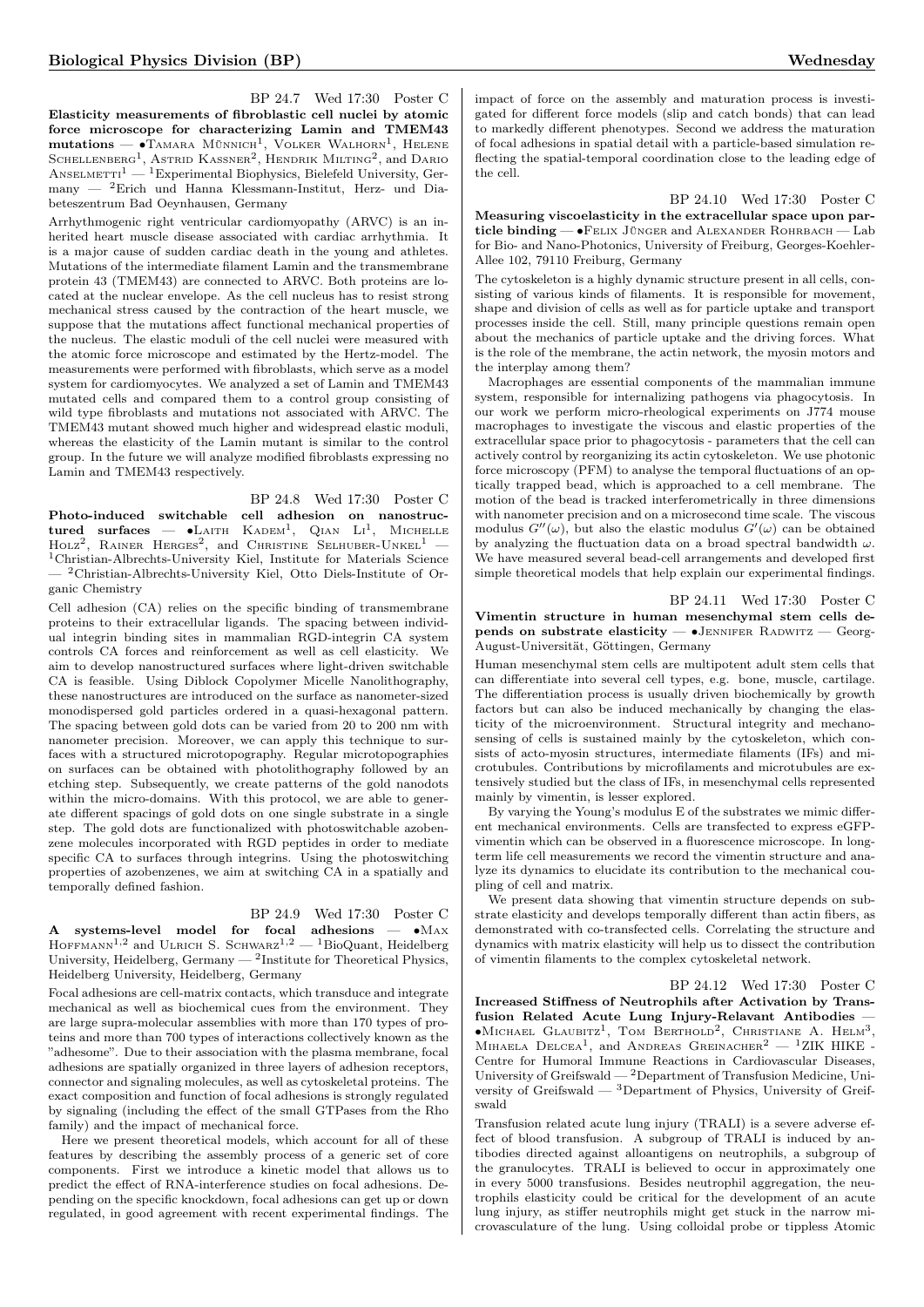Force Microscopy (AFM) cantilevers to compress the cells, the influence of TRALI-relevant antibodies (HNA-3a) on the stiffness (Young's modulus E) of neutrophils is investigated. The AFM indentation measurements are fitted to the Hertz model. The stiffness of neutrophils increased after incubation with HNA-3a. The parameter incubation time was investigated and found to be relevant. These findings give insights in the etiology of TRALI.

### BP 24.13 Wed 17:30 Poster C

The actin cytoskeleton of chemotactic amoebae operates close to the onset of oscillations — Christian Westendorf<sup>1</sup>, ∙Jose Negrete Jr<sup>1</sup> , Albert Bae<sup>1</sup> , Rabea Sandmann<sup>1</sup> , Eber-hard Bodenschatz1,2 , and Carsten Beta1,<sup>3</sup> — <sup>1</sup>Max Planck Institute for Dynamics and Self-Organization (MPIDS), Göttingen — <sup>2</sup>Laboratory of Atomic and Solid-State Physics, Cornell University, USA — <sup>3</sup> Institute of Physics and Astronomy, University of Potsdam

The rapid reorganization of the actin cytoskeleton in response to external stimuli is an essential property of many motile eukaryotic cells. Here, we report evidence that the actin machinery of chemotactic Dictyostelium cells operates close to an oscillatory instability. When averaging the actin response of many cells to a short pulse of the chemoattractant cAMP, we observed a transient accumulation of cortical actin reminiscent of a damped oscillation. At the single-cell level, however, the response dynamics ranged from strongly to weakly damped oscillations. Furthermore, in a small subpopulation, we observed selfsustained oscillations in the cortical F-actin concentration. To substantiate that an oscillatory mechanism governs the actin dynamics in these cells, we systematically exposed a large number of cells to periodic pulse trains of different frequencies. We propose a model based on a time-delay in the regulatory network of the actin system. The model was quantitatively tested with experiments performed with cells that express GFP-tagged fusion in proteins that enhance the disassembly of actin filaments and thus allow us to estimate the delay time in the regulatory feedback loop.

### BP 24.14 Wed 17:30 Poster C

Spatial versus temporal gradient stimuli in eukaryotic chemotaxis — ∙Alexander Anielski, Eva Pfannes, and Carsten Beta — Institute of Physics and Astronomy, University of Potsdam, Germany

Chemotaxis, the directed movement of a cell in response to a chemical gradient, is a fundamental property that governs numerous essential processes like wound healing, cancer metastasis, and embryonic development. Here, we present for the first time an experimental setup to separately address the dependencies of the chemotactic motion on the average background concentration and on the gradient steepness. In particular, this setup allows us to investigate the role of spatial versus temporal sensing. Our method relies on a computer controlled motorized microscope stage to compensate chemotactic cell movement in response to different stimuli. We use the controlled photolysis of caged compounds in a microfluidic chamber to address single cells with well-controlled concentration signals in space and time (flow photolysis). We show results from experiments with the social amoeba Dictyostelium discoideum to exemplify the role of spatial versus temporal gradient sensing in this widely used model organism of eukaryotic chemotaxis.

### BP 24.15 Wed 17:30 Poster C

Amoeboid motion based on membrane folds that are driven by self organized actin waves. — •MATTHIAS GERHARDT, MICHAEL WALZ, and CARSTEN BETA - Institut für Physik und Astronomie, Karl-Liebknecht-Strasse 24/25, 14476 Potsdam, Germany

We observed the movement of small particles enclosed in between the bottom membrane of a large electrofused Dicyostelium cell and the substrate surface. Self-organized waves generated by the actin network inside the cell were reliably pushing the particles forward, indicating that actin waves are generating forces against the cell membrane to push the cell forward. A vertical scan through the self-organized waves revealed that under certain conditions, waves can locally lift the cell membrane to form a small cavity in between the membrane and the substrate surface. These observations led us to propose a novel mechanism for amoeboid motion based on the wave-driven motion of membrane folds across the bottom surface of the cell. We have implemented a simple computer model that consists of a virtual membrane driven by the waves of an excitable FitzHugh-Nagumo system. Depending on the choice of parameters and initial conditions, the virtual membrane was found to move in the direction of wave propagation along either linear or curved trajectories.

BP 24.16 Wed 17:30 Poster C

Dynamics of membrane tubes filled with an active gel — ∙Dominic Jourdain and Karsten Kruse — Theoretische Physik, Universität des Saarlandes, Postfach 151150, 66041 Saarbrücken, Germany

Cellular systems display a multitude of tubular protrusions, e.g., filopodia, axons or stereocilia. These structures are essentially cylinders delimited by a lipid membrane and filled with cytoskeletal filaments. The intrinsic activity of such protrusions can induce mechanical instabilities. For example, peristaltic shape undulations of axons have been observed subsequent to osmotic perturbations [1]. To further understand possible mechanical instabilities of tubular protrusions, we study the dynamics of active gels inside tubular membranes. Cytoskeletal dynamics are described on a continuum level and on macroscopic length and time scales using a two-fluid hydrodynamic theory. We find that sufficiently large active stresses in the gel induce peristaltic instabilities.

[1] PULLARKAT et al., *Phys. Rev. Lett.* **96**, 048104 (2006)

BP 24.17 Wed 17:30 Poster C Using Scanning-Ion-Conductance-Microscopy to probe the axon initial segment of hippocampal neurons — ∙Ulrich Fromme<sup>1</sup> , Christopher Dilip2,<sup>3</sup> , Andreas Neef2,<sup>3</sup> , and CHRISTOPH SCHMIDT<sup>1</sup> — <sup>1</sup>Drittes Physikalisches Institut, Fakultät für Physik, Georg-August-Universität, Göttingen — <sup>2</sup>Bernstein Center for Computational Neuroscience, Göttingen — <sup>3</sup>Max Planck Institute for Dynamics and Self-Organization, Göttingen

Scanning-Ion-Conductance-Microscopy (SICM) is a scanning-probemicroscopy which allows topographic imaging of living cells with resolutions superior to most optical methods. Its probe consists of an electrolyte-filled glass pipette as used in patch-clamp recordings, so that it can also be used for electrophysiological experiments. By combining SICM with fluorescence microscopy, specific stained structures can be indentified and imaged with SICM. In this work we used fluorescently labeled antibodies against Neurofascin, which is predominantly expressed at the Axon-Initial-Segment (AIS). This allows the identification of the AIS in live, cultured hippocampal neurons so that the surface structure can be imaged with lateral resolutions around 50 nm, and axial resolutions better than 10 nm. Electrophysiological measurements can then be done with the same piezo-driven pipette resulting in the same high precision. This way it is possible to combine structural information with electrophysiological information with high resolution. The shapes of extracellular action potentials can thus be recorded at various positions along the cell, which gives more information on ion current densities and kinetics than standard whole cell recordings.

BP 24.18 Wed 17:30 Poster C High-speed video microrheology in syncytial Drosophila embryos — • ALOK D. WESSEL<sup>1</sup>, MAHESH.G. REDDY<sup>2</sup>, JÖRG GROSSHANS<sup>2</sup>, and CHRISTOPH F. SCHMIDT<sup>1</sup> - <sup>1</sup>Drittes Physikalisches Institut, Georg-August-Universität Göttingen, Germany — <sup>2</sup>Zentrum für Biochemie und Molekulare Zellbiologie, Georg August-Universität Göttingen, Germany

In early development, Drosophila melanogaster embryos are in a syncytial stage, i.e. multiplying nuclei are not yet separated by membranes, but are interconnected by cytoskeletal polymer networks consisting of actin and microtubules. Between division stages 9 and 13, nuclei and the cytoskeletal network form a well-ordered 2D cortical layer.

To understand the underlying mechanical properties and dynamics of this self-organizing "pre-tissue", we measure shear moduli of the interior of the embryo and its cortical layer by high-speed video microrheology. We record position fluctuations of injected micron-sized fluorescent beads with a high-speed camera at kHz sampling frequencies.

The interior of syncytial embryos shows a homogeneous, viscously dominated behavior, whereas in the actin-rich outer parts, near the nuclear layer, we see a viscoelastic response. Furthermore we are able to resolve temporal variations of the shear modulus inside the layer during the coordinated nuclear division cycle, e.g. viscosity becomes about three times higher than during interphase.

BP 24.19 Wed 17:30 Poster C Bestimmung der Wärmeleitfähigkeit von Pflanzengewebe mit Thermomikrokapillaren — •WALDEMAR WEDEL<sup>1</sup>, MIRIAM GIESGUTH<sup>2</sup>, HALEH EBRAHIMIAN<sup>1</sup>, KATHARINA KÖNIG<sup>2</sup>, KARL-JOSEF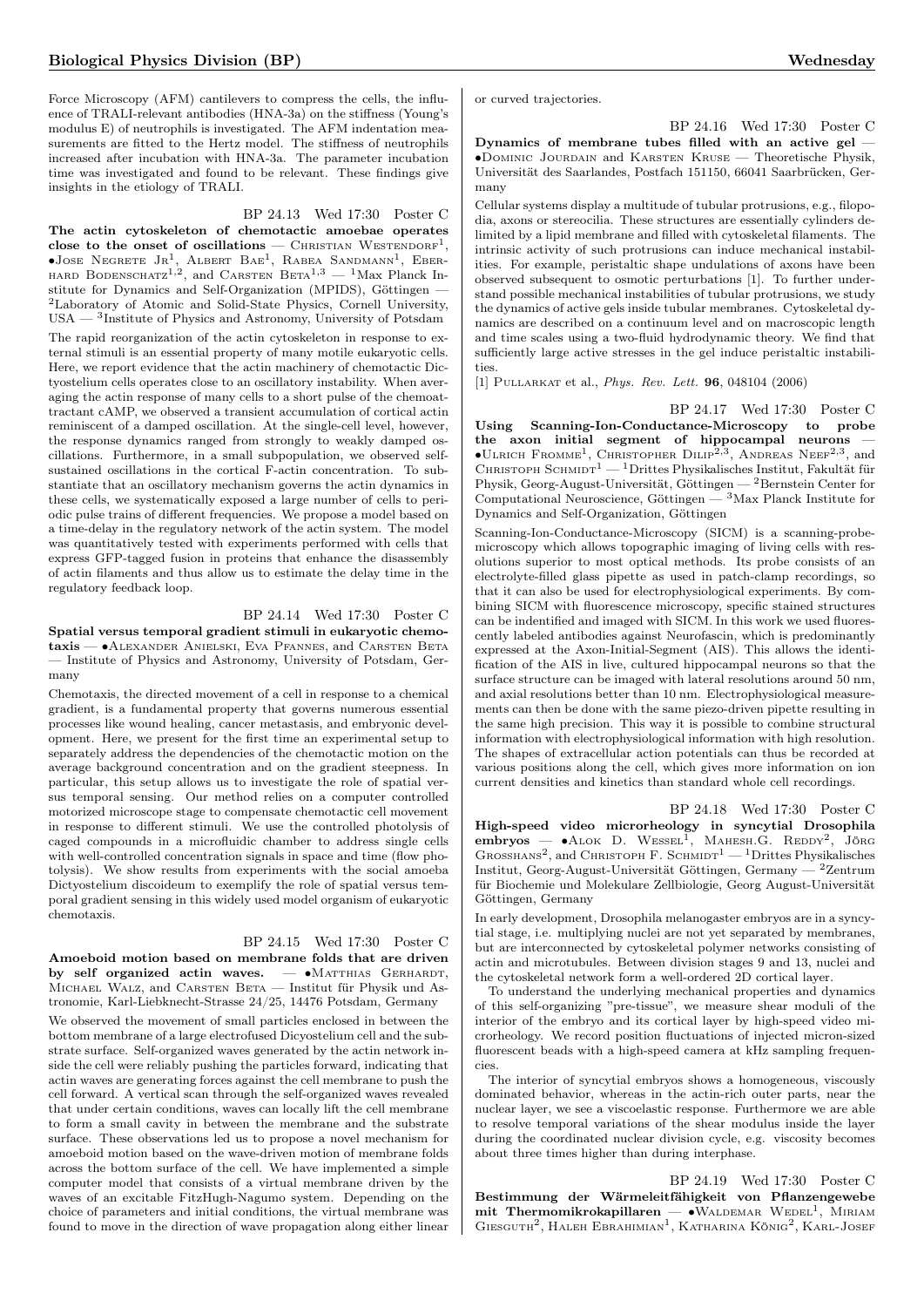DIETZ<sup>2</sup>, Günter Reiss<sup>1</sup> und Simone Herth<sup>1</sup> — <sup>1</sup>Dünne Schichten & Physik der Nanostrukturen, Universität Bielefeld, Deutschland — <sup>2</sup>Biochemie und Physiologie der Pflanzen, Universität Bielefeld, Deutschland

Die Bestimmung der Körpertemperatur ist eine seit Jahrhunderten bekannte Methode. Neu hingegen ist die Messung der Temperatur in einzelnen Zellen. Mittels zwei verschiedener metallbeschichteten Glaskapillaren ist es nun möglich, sowohl lokal Wärme zu erzeugen als auch diese zeitgleich zu messen. \*\*\*\* Diese Thermomikrokapillaren (engl. Thermomicrocapillary, TMC) basieren auf dem Seebeck-Effekt (Messen) bzw. dem Joule-Effekt (Heizen). Die nanometerdicken Metallschichten Ni und NiCr (Typ K) bzw. Ta sind gegenüberliegend als schmale Linien auf der Kapillare aufgedampft. Die TMC macht aufgrund ihrer Spitze das reproduzierbare Einstechen in einzelnen Zellen möglich. In diesem Beitrag wird die Kombination der beiden TMCs zur Bestimmung der Wärmeleitfähigkeit von Pflanzengeweben demonstriert. Dazu wurde eine Heiz- sowie eine Messkapillare in das entsprechende Gewebe eingestochen und eine Spannung an die Heizkapillare angelegt, die zu einer Temperaturerhöhung von 20 <sup>∘</sup>C führte. Der Temperaturverlauf wurde in mehreren definierten Abständen von der Wärmequelle parallel mit der Messkapillare aufgezeichnet und mit mathematischen Methoden ausgewertet.

### BP 24.20 Wed 17:30 Poster C

Persistent motion in the crowd - The role of superdiffusivity in cell colony dynamics — ∙Patrick Krauss, Janina Lange, Claus Metzner, and Ben Fabry — Department of Physics, Biophysics Group, Friedrich-Alexander University, Erlangen, Germany

We study the 3D growth dynamics of circular tumor colonies on planar substrates. By tracking the motion of single cells within dense colonies, cell trajectories were found to have a surprisingly high degree of directional persistence, with a mean squared displacement (MSD) increasing as a fractional power of lagtime. The fractional exponent of the MSD, as well as the distribution of migration directions, depend systematically on the radial position within the colony. This is a qualitative difference to liquid spreading models of tumor growth, were the particles search for a global low energy configuration by non-directional diffusion. Using a generalized Molecular Dynamics method, we study the relation between directional persistence, cell-cell- and cell-surfaceinteractions, cell proliferation, and the resulting 3D morphology of the colony. Results are compared to experimental data from different cell lines.

# BP 24.21 Wed 17:30 Poster C

Plectin contributes to the mechanical stability of ker- $\text{atinocytes}$  and myoblasts — •Navid Bonakdar<sup>1</sup>, Achim Schilling<sup>1</sup>, Pablo Lennert<sup>1</sup>, Michael Kuhn<sup>1</sup>, Astrid Mainka<sup>1</sup> Schilling<sup>1</sup>, Pablo Lennert<sup>1</sup>, Michael Kuhn<sup>1</sup>, Astrid Mainka<sup>1</sup>,<br>Wolfgang Goldmann<sup>1</sup>, Gerhard Wiche<sup>2</sup>, and Ben Fabry<sup>1</sup> <sup>1</sup>Biophysics, University of Erlangen-Nuremberg, Germany -<sup>2</sup>Biochemistry and Cell Biology, University of Vienna, Austria

Plectin and its isoforms are promiscuous crosslinkers of actin filaments, microtubules and intermediate filaments (IF) in a wide variety of cell types. In epithelial cells and keratinocytes, it is also found in hemidesmosomes that link the laminin receptor a6b4 with the keratin IFs. Mutations in the plectin gene cause a skin blistering disorder (epidermolysis bullosa) that is also associated with a late-onset of muscular dystrophy. In both disorders, mechanical alterations of the keratinocytes and the myoblasts, respectively, are thought to be ultimately responsible for the pathological manifestation. To test this hypothesis, we measured the mechanical properties of plectin knockout and plectin-expressing mouse keratinocytes and myoblasts with a high force magnetic tweezer device. We found that in plectin-deficient myoblasts, stiffness, tractions, and adhesive strength were about 2-fold reduced, indicating that plectin is important for the mechanical stability of these cells. In contrast, plectin-deficient keratinocytes assessed under similar conditions were found to show other effects. Our results demonstrate that human diseases associated with plectin mutations have a cell mechanical origin, and that plectin affects the cytoskeleton in different cell types in distinct ways.

BP 24.22 Wed 17:30 Poster C Non-Equilibrium Cell Mechanics Studied with a Dual Optical Trap — •FLORIAN SCHLOSSER, FLORIAN REHFELDT, and CHRISTOPH F. SCHMIDT — Drittes Physikalisches Institut - Biophysik, Georg-August-Universität Göttingen

It is accepted knowledge that cells sense the mechanical properties of

their surroundings, and that many internal cellular processes not only respond to biochemical, but also to mechanical stimuli. Cells generate contractile forces themselves to probe and to adapt to the mechanical properties of their micro-environment. Key players in the generation of contractile forces are acto-myosin structures, such as stress fibers. We aim at elucidating the contributions of acto-myosin fibers to the total force produced by suspending a cell in an idealized geometry between two optical traps. In our setup we attach fibronectin-coated beads to opposite sides of a suspended 3T3 fibroblast cell. We analyze the correlated motion of the two beads at high bandwidth and with pN-resolution by laser interferometry. Using a combination of active and passive microrheology, we can dissect the non-equilibrium fluctuations and simultaneously probe the viscoelastic properties of the cell. Here we present data on contractile forces and elastic properties of the cell. The amount of force fluctuations transmitted to the outside depends on trap stiffness. Biochemical perturbation experiments interfering with the acto-myosin cytoskeleton or microtubules demonstrate the key role of myosin motors for contractile force generation. We used different bead sizes to determine the effect of cell-bead attachment and also tested the cellular response at different temperatures.

BP 24.23 Wed 17:30 Poster C Integrin dependent mechanical properties of fibroblasts under shear stress —  $\bullet$ Fenneke KleinJan<sup>1</sup>, Yoojin Lee<sup>1</sup>, Rein-HARD FÄSSLER<sup>2</sup>, and KAY GOTTSCHALK<sup>1</sup> — <sup>1</sup>Ulm University, Institute of Experimental Physics, Ulm, Germany — <sup>2</sup>Max-Planck Institute of Biochemistry, Department of Molecular Medicine, Martinsried, Germany

Physical forces are increasingly recognized as an important biological signal. The protein family of integrins are a key element in force sensing, functioning as a bidirectional force signalling protein. They link the cytoskeleton and the extracellular matrix, giving the cells the opportunity to respond to force by adapting the cytoskeletal filaments. However, how the different integrins cooperatively modulate the force response of the cytoskeleton is not understood.

To study the crosstalk between integrin avb3 and a5b1 we use mouse fibroblasts that express only the single integrin or a combination of both. We focused on the local mechanical properties of isolated cytoskeletal filaments using microrheology, studying both fibroblasts under static conditions and under influence of shear stress. Preliminary results show that the avb3 integrin is responsible for reinforcing the network under shear stress. Without it (a5b1 fibroblasts) the network is less elastic with a decreased elastic modulus under stress.

BP 24.24 Wed 17:30 Poster C Dynamics of Stem Cell Stress Fibers —  $\bullet$  CARINA WOLLNIK<sup>1</sup>, INA SCHACHTSCHNEIDER<sup>2</sup>, CARSTEN GOTTSCHLICH<sup>2</sup>, STEPHAN HUCKEMANN<sup>2</sup>, and FLORIAN REHFELDT<sup>1</sup> - <sup>1</sup>Third Institute of Physics - Biophysics, Georg-August-University, Göttingen, Germany — <sup>2</sup> Institute for Mathematical Stochastics, Georg-August-University, Göttingen, Germany

Mechanical cues can be as important to cell behaviour as biochemical ones. Engler et al. demonstrated that varying the substrate stiffness could guide human mesenchymal stem cells (hMSCs) towards different lineages in the absence of additional biochemical cues. The complex differentiation process takes several days up to weeks, but primary characteristic changes of the cytoskeleton can be detected within the first 48 hours. Here the key players are cytoskeletal structures like stress fibers, composed of actin filaments, actin binding- and crosslinking-proteins, and non-muscle myosin motor-proteins. Stress fibers generate and transmit forces within the cell and to the extracellular matrix.

During the initial adhesion and spreading process the cell area changes as well as the cells' aspect ratio and stress fiber structure. We study the dynamics of these processes to gain a deeper understanding of the differentiation initiation steps. In our experiments we use live-cell imaging of RFP-Lifeact transfected hMSCs and trace the acto-myosin stress fibers with novel sophisticated filament tracking algorithms, which enable us to investigate the dynamics of stress fiber formation that leads to a non-monotonic dependence of stress fiber polarization on the Young's modulus of the underlying substrate.

BP 24.25 Wed 17:30 Poster C Estimation of Local Cellular Tension with Active Cable Models — Philip Guthardt Torres<sup>1</sup>, •Jérôme Soiné<sup>1</sup>, Christoph<br>Brand<sup>1</sup>, Jonathan Stricker<sup>2</sup>, Venkat Maruthamuthu<sup>2</sup>, PATRICK OAKES<sup>2</sup>, MARGARET GARDEL<sup>2</sup>, and ULRICH S. SCHWARZ<sup>1</sup>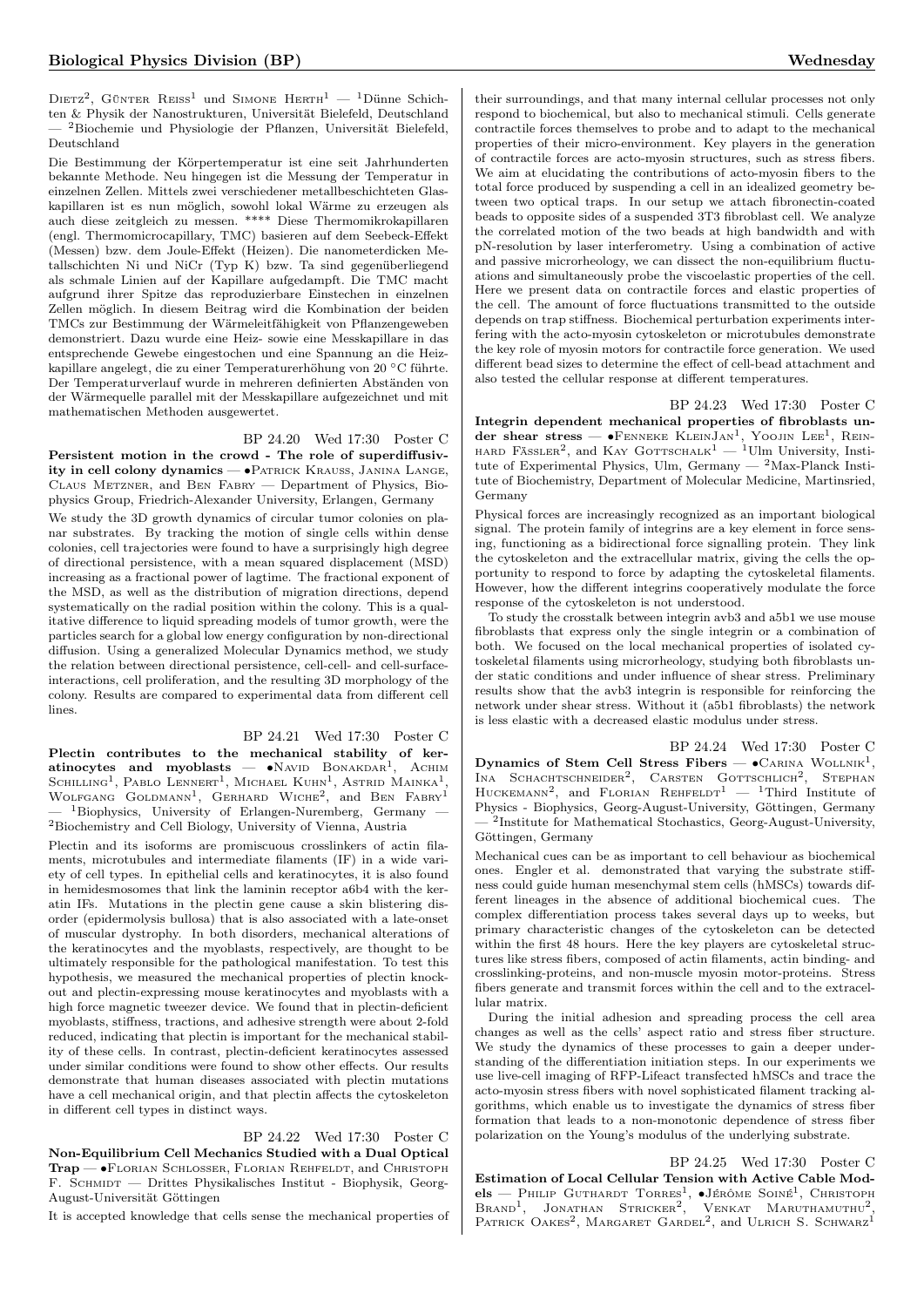$-$ <sup>1</sup>Bioquant and Institute for Theoretical Physics, Heidelberg University, Germany — <sup>2</sup> Institute for Biophysical Dynamics, University of Chicago, USA

The ability to generate intracellular tension is essential for adhesiondependent tissue cells, allowing them to actively probe and adapt to their mechanical environment. Traction force microscopy on planar elastic substrates has been successfully implemented to reconstruct the cellular traction field, but the correlation with intracellular tension states is largely unexplored. We have developed a procedure to estimate intracellular tension from elastic substrate data by minimizing the difference to the predictions of a theoretical model based on active cable networks. This model has been successfully used before to predict cell shape on micropatterned substrates. We now have extended it to describe not only contractile networks, but also various types of contractile bundles commonly observed in adherent cells. Contractile models are generated from images of adherent cells by segmenting cell shape and actin structures. Subsequent computer simulation of network contraction and parameter optimization allows us to estimate the most likely distribution of tension over the various contractile structures. In the future, our predictions might be compared to experimental results from laser cutting or force-sensitive fluorescent probes.

### BP 24.26 Wed 17:30 Poster C

Biologische Neuronen auf elektrischen Leiterbahnen — ∙Olga Simon<sup>3</sup> , Stefan Niehörster<sup>1</sup> , Markus Schäfers<sup>1</sup> , Marius Schirmer<sup>1</sup>, Matthias Schürmann<sup>2</sup>, Barbara Kaltschmidt<sup>2</sup>, CHRISTIAN KALTSCHMIDT<sup>2</sup> und ANDY THOMAS<sup>1,3</sup> — <sup>1</sup>Universität Bielefeld, Physik, Universitätsstrasse 25, 33615 Bielefeld — <sup>2</sup>Universität Bielefeld, Biologie, Universitätsstrasse 25, 33615 Bielefeld — <sup>3</sup>Universität Hamburg, Angewandte Physik, Jungiusstrasse 11, 20355 Hamburg

Die Synapse ist ein wichtiger Bestandteil in neuronalen Netzwerken, jedoch fehlte bisher ein einfaches, elektrisches Bauteil, welches dieselbe Funktion in einer Schaltung übernehmen kann. Dies erschwert die Entwicklung von Hardware, die die Architektur des biologischen Nervensystems imitiert. Nun haben die Fortschritte auf dem Gebiet der Memristoren das Interesse in künstlichen neuronalen Netzen zusätzlich aufleben lassen. Der Widerstand eines Memristors hängt von seinen bisher eingenommenen Zuständen ab, genau dies kann ausgenutzt werden, um die synaptische Verbindung zwischen zwei Neuronen zu imitieren. Eine Wunschvorstellung wäre die Signalübertragung von einem biologischen Neuron in einen elektronischen Schaltkreis. In diesem Beitrag präsentieren wir erste Ergebnisse zum Wachsen von Nervenzellen auf elektrischen Leiterbahnen. Dabei wird versucht die Biokompatibilität der Unterlage durch geschickte Materialwahl zu beeinflussen. Darüber hinaus wird versucht sicherzustellen, dass nur einzelne Nervenzellen auf die Leiterbahnen aufgebracht werden, um geplant Spike-Detektion den Neuronen zuordnen zu können.

### BP 24.27 Wed 17:30 Poster C

Fluctuations and differential contraction during regeneration of Hydra vulgaris tissue toroids —  $\bullet$ CLAUS FÜTTERER<sup>1,2</sup>, Міснаеl Krahe<sup>1</sup>, Iris Wenzel<sup>1</sup>, Kao-Nung Lin<sup>1</sup>, Julia Fischer<sup>1</sup>,<br>Јоѕерн Goldmann<sup>3</sup>, and Markus Kästner<sup>3</sup> — <sup>1</sup>Institut für Experimentelle Physik I, Universität Leipzig, 04103 Leipzig, Germany — <sup>2</sup>Translationszentrum für Regenerative Medizin (TRM), Universität Leipzig — <sup>3</sup> Institut für Festkörpermechanik, Technische Universität Dresden, 01062 Dresden, Germany

While much is known about the physics of single cells, the mechanics of self-organization and regeneration of cells in tissues and cell assemblies is largely unexplored. We studied regenerating tissue toroids from Hydra vulgaris and relate our macroscopic observations to the dynamics of force-generating mesoscopic cytoskeletal structures. Tissue fragments undergo a specific toroid-spheroid folding process leading to complete regeneration towards a new organism. The time scale of folding is too fast for biochemical signalling or morphogenetic gradients which forced us to assume purely mechanical self-organization. The initial pattern selection dynamics was studied by embedding toroids into hydro-gels allowing us to observe the deformation modes over longer periods of time. We found increasing mechanical fluctuations leading to an instability due to a supra-cellular actin ring destabilizing the toroidal symmetry. We discuss the evolution of their power spectra for various gel stiffnesses. Our observations are related to single cell studies which explain the mechanical feasibility of the folding process. In addition, we observed switching of cells from a tissue bound to a migrating state.

BP 24.28 Wed 17:30 Poster C

Stochastic dynamics of gliding motility  $-$  •Thorsten ERDMANN<sup>1,2</sup> and ULRICH S. SCHWARZ<sup>1,2</sup> - <sup>1</sup>Institute for Theoretical Physics, Heidelberg University, Heidelberg, Germany —  $^2\mathrm{BioQuant},$ Heidelberg University, Heidelberg, Germany

After being injected into the skin tissue of a vertebrate during a mosquito bite, the sporozoite form of the malaria parasite glides through the tissue in order to reach blood vessels. Experimental trajectories reveal strong fluctuations of the speed of the gliding motility. On the sub-second time scale, sporozoites seem to move in a stickslip fashion. On longer time scales, gliding is arrested by occasional stationary attachments of the rear of the sporozoite. In order to investigate the stochastic dynamics of gliding motility, we derive a model for the propulsion mechanism, in which specialized adhesion molecules bind to the substrate and are displaced relative to the sporozoite body by small groups of non-processive molecular motors. We study the different regimes of movement in dependence on the binding characteristics of the adhesion molecules, which are described as slip bonds as well as catch bonds, and in dependence on the effective processivity and force-velocity relation characterizing the molecular motors. In order to assess the role of elasticity, we also study the motion of stiff segments of the basic model which are elastically coupled to each other.

BP 24.29 Wed 17:30 Poster C Bacterial force spectroscopy: the influence of cell wall proteins on the adhesion process of Staphylococci — ∙Nicolas Thewes, Peter Loskill, and Karin Jacobs — Saarland University, Experimental Physics D-66123 Saarbrücken

Bacterial adhesion to surfaces is a complex process that depends on many factors such as the type of bacterium, the type of surface [1] and the surrounding medium, as well as the composition of the material [2] and the time of contact.

In this study we show the important role of bacterial surface proteins during the adhesion process to an artificial surface.

Using AFM-force spectroscopy, we studied the differences in the adhesion process of two bacterial strains of the Staphylococcus genus, S. aureus and S. carnosus. Measurements with increasing and decreasing surface delay times showed severe differences due to different cell wall protein compositions. To be more precise, pathogenic S. aureus showed a much higher adhesion capability than apathogenic S. carnosus.

In addition, we developed a new set-up to attach single bacteria to an AFM cantilever which now enables adhesion measurements on a single cell level.

BP 24.30 Wed 17:30 Poster C Automated Optical Stretching — • ROLAND STANGE, TOBIAS KIESSLING, ANATOL FRITSCH, SUSANNE RÖNICKE, and JOSEF KÄS — Institut für Experimentalphysik 1, Leipzig, Deutschland

The mechanical behavior of single eukaryotic cells is known to play a defining role in cell migration, cell division, mechanotransduction, tissue formation and embryogenesis. Thus huge effort was made to develop methods able to test single cell mechanics (e.g.: Optical Stretcher, optical tweezer, atomic force microscope, micropipette aspiration, magnetic beat rheology). Despite the low throughput of these methods it got clear, that cells of the same cell type (e.g. from the same tissue or cell-line) are not mechanically equal, but show a broad, non-Gaussian, asymmetric distribution. To further investigate cell mechanics from a statistical perspective we increased the throughput of the Optical Stretcher technique to 300 cells per hour leading to cell counts of more than 1000 cells for a simple measurement. By measuring fully automated, human bias is drastically reduced and resulting distributions are smooth and reliable due to standard errors smaller than 5%.

BP 24.31 Wed 17:30 Poster C Novel elastic force sensors for live cell investigations — •Sören Björn Gutekunst, Julia Reverey, and Christine Selhuber-Unkel — Christian-Albrechts-University Kiel, Institute for Materials Science, Germany

Phagocytosis is an essential mechanism found in many cell types. It is of key importance for the functioning of biological systems and tissues and plays a significant role for the immune system. So far, the forces acting during the uptake of target cells and artificial particles are still not known. It can be suggested from electron microscopy that pathogenic amoebae such as Acanthamoebae exert comparably large forces during the phagocytosis of target cells. In order to elucidate the complexity of such force generation events during phagocytosis in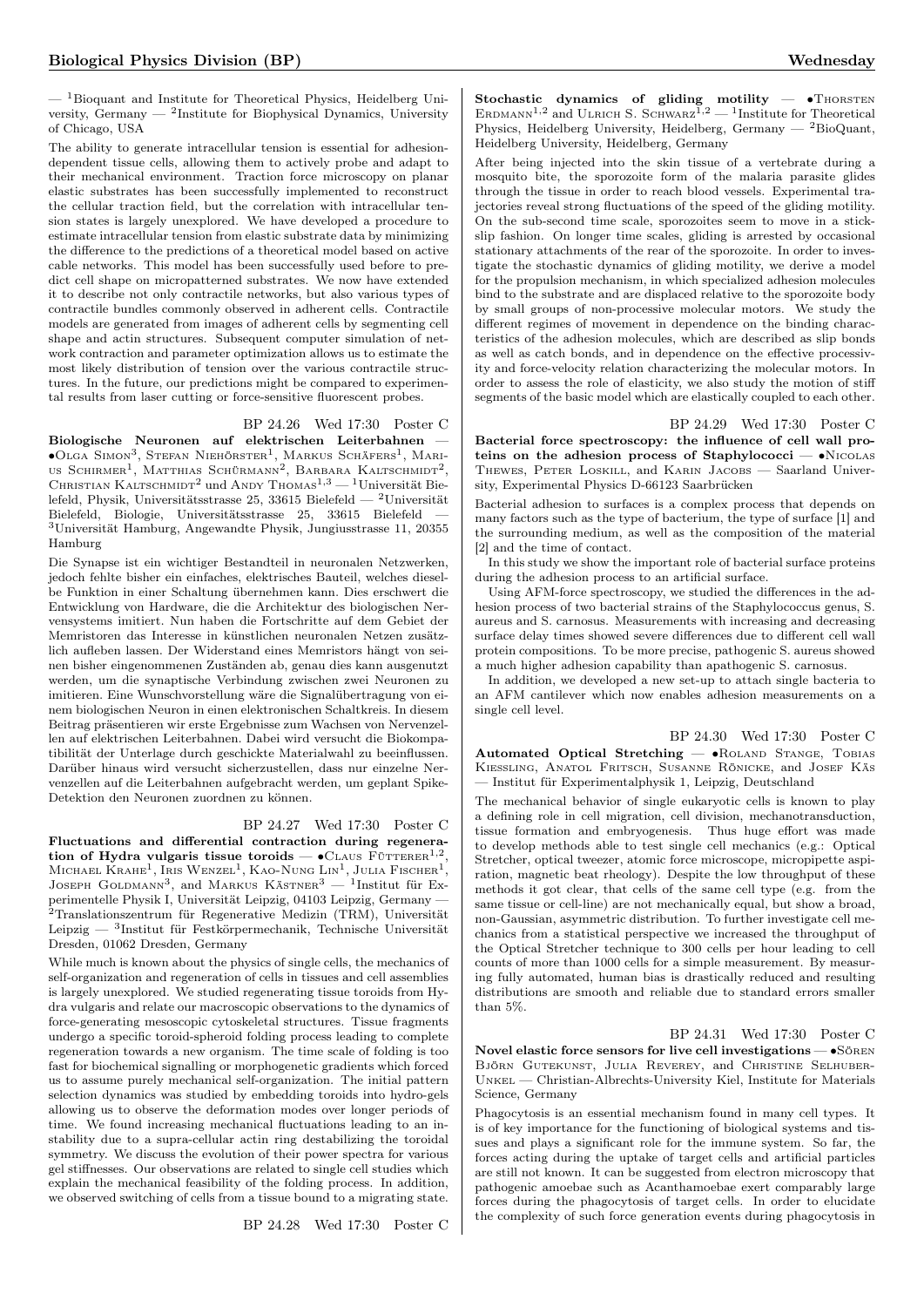different cellular systems and to gain further insight into the underlying processes, we fabricate elastic polyacrylamide beads (EPABs). To this end, we transfer the concept of traction force microscopy into the third dimension and synthesize fluorescent elastic polyacrylamide beads (EPABs) with incorporated fluorescent nanoparticles by means of inversed emulsion polymerization. The elasticity of the EPABs can be changed by varying the amounts of crosslinker and is characterized with AFM. Our goal is to finally be able to relate changes in particle shape to the forces exerted by cells in a bead deformation assay (BDA). We will in particular use this method to investigate target cell killing and uptake in Acanthamoebae.

BP 24.32 Wed 17:30 Poster C Blood platelets - a model system for understanding cellular mechanics — ∙Aishwarya Paknikar, Sarah Schwarz G. Henriques, Rabea Sandmann, and Sarah Köster — Institute for X-Ray Physics, Georg-August-Universität Göttingen, Germany

Platelets get activated during an injury, change their shape and rearrange their actin-myosin cytoskeleton to generate forces, resulting in contraction. The mechanical principles underlying this dynamic process are poorly understood. The average total traction force of a single platelet on a soft polyacrylamide (PAA) substrate (elasticity  $\tilde{=}4$ kPa), measured by traction force microscopy (TFM) is ~34 nN. Immunostaining experiments also indicate that the platelet cytoskeletal reorganization is dependent on the substrate stiffness and myosin contributes majorly to the total force generation, leading to some open questions. Firstly, the mechanical response of platelets to different substrate stiffness is elusive. We are analyzing this influence of the substrate stiffness on the spreading of single platelets by varying the substrate elasticity within the physiological range (1-100 kPa). Secondly, the extent of contribution of other, myosin-independent forces to the total measured forces is unclear. Hence, we inhibit platelet myosin by blebbistatin, and simultaneously record the platelet force fields by TFM. We have designed an efficient microflow setup that allows for the defined application of blebbistatin to the platelets adhered to PAA substrates during an ongoing TFM recording. Our experimental findings aim at building a mechanical model for platelet activation.

BP 24.33 Wed 17:30 Poster C Quantification and Simulation of Depletion Induced Red Blood Cell-Cell Adhesion — ∙Elisabeth Eckle, Richards Grz-

# BP 25: Posters: Cytoskeleton

Time: Wednesday 17:30–19:30 Location: Poster C

BP 25.1 Wed 17:30 Poster C

Molecular Motors Can Sharpen the Length Distribution of Treadmilling Filaments —  $\bullet$ Christoph Erlenkämper<sup>1,2</sup>, Denis JOHANN<sup>1</sup>, and KARSTEN KRUSE<sup>1</sup> — <sup>1</sup>Universität des Saarlandes, Saarbrücken, Germany — <sup>2</sup> Institut Curie, Paris, France

The assembly of actin filaments and microtubules depends on the hydrolysis of nucleotide tri-phosphates. Together with their structural polarity this can lead to treadmilling, a process during which the filaments, on average, grow at one end and shrink at the other. The distribution of proteins binding to a treadmilling filament increases towards the shrinking end. For proteins affecting the removal rate of filament subunits such a gradient implies an effectively length-dependent depolymerization rate, which can lead to a unimodal length distribution unknown to polymers at equilibrium. Using Monte-Carlo simulations, we show that the width of the length distribution can narrow substantially if the depolymerizing proteins are molecular motors, moving directionally towards the shrinking end. We present expressions for the width of the length distribution in the limits of vanishing and infinite motor speeds.

### BP 25.2 Wed 17:30 Poster C

A phase-field model for amoeboid motility  $- \cdot$  ALEXANDER DREHER<sup>1</sup>, IGOR ARONSON<sup>2,3</sup>, and KARSTEN  $\text{Kruse}^{1}$  — <sup>1</sup>Theoretische Physik, Universität des Saarlandes, Postfach 151150, D-66041 Saarbrücken, Germany —  $^2$ Materials Science Division, Argonne National Laboratory, 9700 S. Cass Avenue, Argonne, IL 60439, USA — <sup>3</sup>Engineering Sciences and Applied Mathematics, Northwestern University, 21345 Sheridan Road, Evanston, IL 60202, USA

ibovskis, Patrick Steffen, and Christian Wagner — Saarland University, Saarbrücken, Germany

Interactions between cellular components of blood such as aggregation, agglutination or adhesion of cells are observed in a variety of normal and pathological conditions like, for example, rouleaux formation, platelet adhesion and aggregation in both thrombosis and haemostatic clot formation. The aggregation of erythrocytes can be seen if the red blood cells are re-suspended in electrolyte solutions containing neutral macromolecules like dextran. The aggregation of erythrocytes is completely reversible and the disaggregation of these rouleauxs is readily achieved by shearing the suspension. In this study, AFM based single cell force spectroscopy was used to investigate the interaction of single red blood cells in various dextran concentrations. To numerically simulate this interaction, a mathematical model based on free energy minimization was formulated. The equilibrium shape of red blood cell was obtained by means of the minimization of the surface bending energy functional and the interaction supports via the interaction potential. The calculated results have been compared with the experimental results.

BP 24.34 Wed 17:30 Poster C Mathematical Modelling of the Surface Change of Erythrocytes due to Mechanical Influences — • ELISABETH ECKLE and Richards Grzibovskis — Saarland University, Saarbrücken, Germany

Interactions of erythrocytes with artificial surfaces (e.g. specially prepared glass or a mesh of microfibers) and between themselves attract a lot of attention from both experimental and modeling communities. Besides rapid changes in the shape of the cell, these phenomena feature forming of contact areas between the cell and the surface in question or another cell. In spite of the overwhelming biochemical complexity of an erythrocyte, simple bilayer membrane models are widely used to gain an insight into a variety of processes it is involved in. We consider the classical Helfrich model of bilayer membranes with additional contact energy terms as well as total volume and surface area constraints. The equilibrium shapes of the cell are obtained numerically through a proper FEM discretization of the weak formulation of the gradient flow for the resulting energy functional. Computations are performed in three space dimensions. We study properties of the model by exploring its results for different physical parameters, discretizations, and configurations of the artificial surfaces.

The crawling of eukaryotic cells on substrates is driven by the cytoskeleton. How the cytoskeleton is organized in this process is still poorly understood. It has been suggested that spontaneous polymerization waves provide a possible answer to this question. We examine this possibility theoretically by analyzing a system of treadmilling filaments in presence of nucleating proteins. A challenge arises from the need to describe a moving deformable cell boundary. In this minimal system we treat the cell shape by a phase-field approach. We find spiral waves as well as self-sustained motion of the cell in agreement with experiments on amoeboid motility.

BP 25.3 Wed 17:30 Poster C A mechanism of stress generation in contractile rings — ∙Anne Wald<sup>1</sup> , Viktoria Wollrab<sup>2</sup> , Daniel Riveline<sup>2</sup> , and KARSTEN  $K$ RUSE<sup>1</sup> — <sup>1</sup>Universität des Saarlandes, Theoretische Physik, Postfach 151150, 66041 Saarbrücken — <sup>2</sup>Laboratory of Cell Physics, ISIS/IGBMC, Université de Strasbourg and CNRS (UMR 7006), 8 allée Gaspard Monge, 67083 Strasbourg, France and Development and Stem Cells Program, IGBMC, CNRS (UMR 7104), INSERM (U964), Université de Strasbourg, 1 rue Laurent Fries, BP10142, 67400 Illkirch, France

Cytokinesis is the final step of cell division during which the mother cell is split into her daughters. In many cell types, this process is driven by the contraction of a ring composed of actin filaments and myosin motors. How the interaction between motor molecules and filaments generates the stress necessary for contraction is still poorly understood. We study a possible mechanism based on the existence of bipolar fila- ment structures. These structures emerge, for example,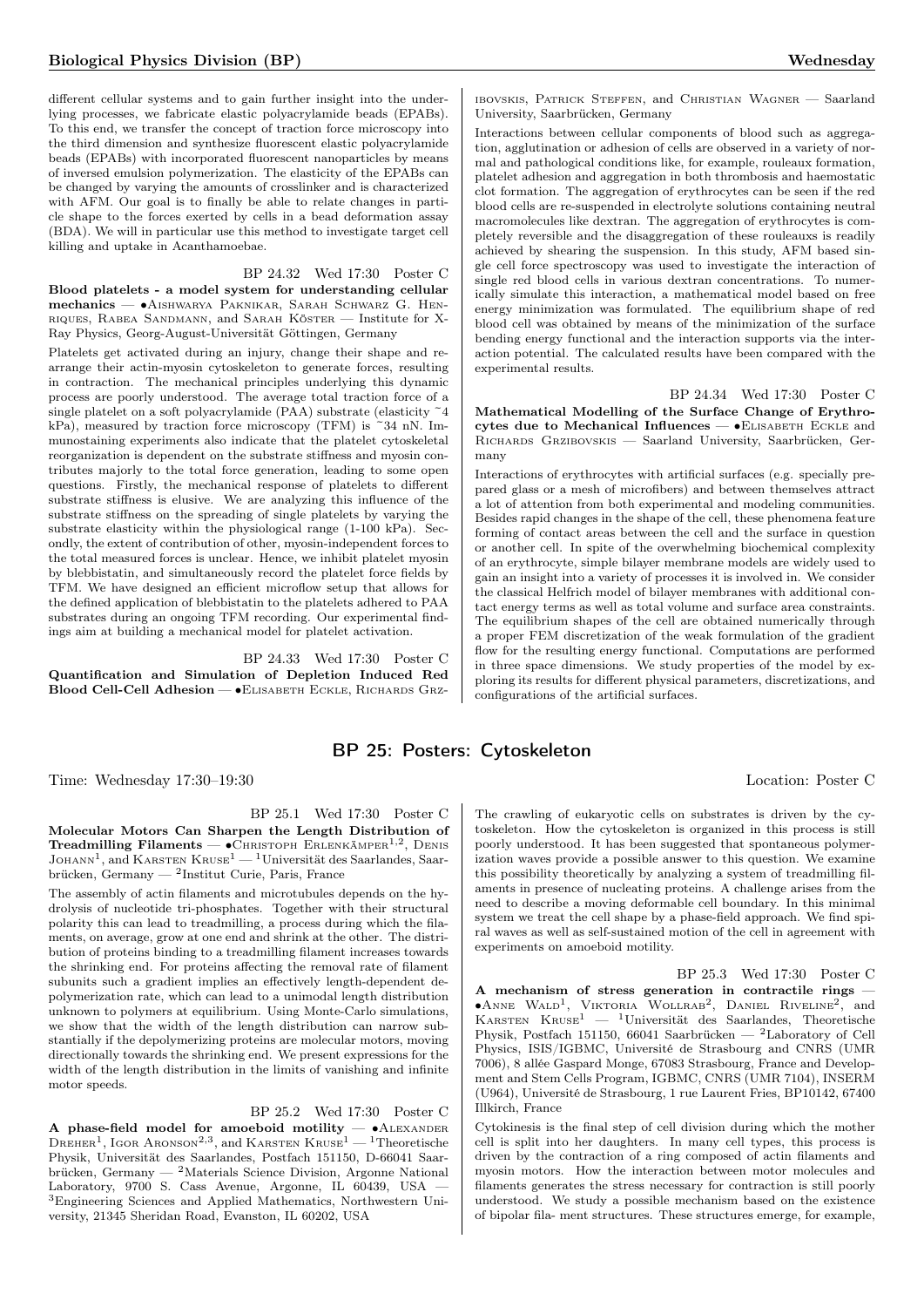when filaments grow into opposite directions from a common nucleator as has been suggested for actin filaments in fission yeast. We study the dynam- ics of dynamic polar filaments in the presence of molecular motors by using a continuum mean-field description. We calculate the stress generated by a homogenous ring in steady state and investigate the stability of this structure against perturbations. Notably, we find that filament assembly can heal defects that might otherwise lead to ring rupture.

### BP 25.4 Wed 17:30 Poster C

Depolymerization of Microtubules by Diffusing Motor Proteins — • EMANUEL REITHMANN, LOUIS REESE, and ERWIN FREY – Arnold Sommerfeld Center for Theoretical Physics (ASC) and Center for NanoScience (CeNS), Department of Physics, Ludwig-Maximilians-Universität München

Microtubules (MT) are dynamic protein filaments integral to a wide variety of cellular processes such as mitosis, meiosis and cellular transport. Molecular motors moving on the MT play a key role in the control of MT length as they can catalyze depolymerization and polymerization. There is a plethora of molecular motors with different properties such as biased or unbiased movement along the MT. As opposed to depolymerases with a directed motion, only a few theoretical results exist for diffusing motors such as MCAK. Here we investigate a stochastic model for the processive depolymerase activity induced by molecular motors diffusing on the MT. Employing Monte Carlo simulations and analytic mean-field approximation methods we study the depolymerization process. We determine the stationary density profiles of MCAK along microtubules, and show that the concentration of bound motor proteins at the microtubule tip is a critical determinant of the depolymerization rate. Our model agrees well with experimental results [1]. Further, based on this data, predictions of the MCAK off-rate at the MT tip can be made.

[1] J. Cooper, M. Wagenbach, C. Asbury, L. Wordeman, Nat. Struct. Mol. Biol. 17, 77-82 (2010).

BP 25.5 Wed 17:30 Poster C Dynamics and length distribution of microtubules under force and confinement — Björn Zelinski, ∙Nina Müller, and JAN KIERFELD — Physics Department, TU Dortmund, Dortmund, Germany

We investigate the microtubule polymerization dynamics with catastrophe and rescue events for three different confinement scenarios: (i) The microtubule is confined by rigid and fixed walls, (ii) it grows under constant force, and (iii) it grows against a linearly increasing force. (i) In confinement, we find exponentially decreasing or increasing stationary microtubule length distributions instead of bounded or unbounded phases and introduce a model for wall-induced catastrophes. (ii) Under a constant force the boundary between bounded and unbounded growth is shifted to higher tubulin concentrations and rescue rates. We determine the critical force  $f_c$  which provides the transition from unbounded to bounded growth. (iii) For growth against an elastic obstacle and a non-zero rescue rate, we find a sharply peaked steady state length distribution. The corresponding average length self-organizes such that the average polymerization force equals the critical force  $f_c$ for the transition from unbounded to bounded growth.

### BP 25.6 Wed 17:30 Poster C

Feedback mechanism for microtubule polymerization regulation — ∙Maria Zeitz and Jan Kierfeld — Physics Department, TU Dortmund, Dortmund, Germany

We investigate the feedback mechanism in the cell between a polymerizing microtubule and the proteins Rac and stathmin and its role in microtubule length regulation. We use two different approaches to investigate the impact of the feedback mechanism: On the one hand, we construct a homogeneous model, which neglects spatial concentration variations and focuses on the feedback effects in the reaction kinetics. This model can be solved analytically. On the other hand, we introduce a more detailed model which couples reactions to diffusion of stathmin proteins and polymerization dynamics of the microtubule. We investigate the the complex dynamics of all three components by stochastic simulations.

# BP 25.7 Wed 17:30 Poster C

Actomyosin Detection at Fluorescence Interference Contrast Checkpoints for Automated Biocomputation Readout — ∙Mercy Lard<sup>1</sup> , Lasse ten Siethoff<sup>2</sup> , Malin Persson<sup>2</sup> , Alf

 $M$ ÅNSSON<sup>2</sup>, and HEINER LINKE<sup>1</sup> — <sup>1</sup>The Nanometer Structure Consortium (nmC@LU) and Division of Solid State Physics, Lund University, Lund, Sweden —  ${}^{2}$ School of Natural Sciences, Linnaeus University, Kalmar, Sweden

On-chip biotechnologies, which aim to replace microfluidic, driven flow with active molecular-motor driven transport of cytoskeletal filaments include: bio-computation, diagnostics, and drug screening. These applications would benefit greatly from further miniaturization and increased sensitivity. Here we make use of actomyosin in an in vitro motility assay, incorporated in nanostructures, as a platform for biosimulation of the time evolution of motile objects in complex networks, for example in biocomputation. This type of application can require detection of filaments at checkpoints in the device with high signal-tonoise ratio, for example, to record the number and speed of filaments at a specific location. To serve this need, we make use of fluorescence interference contrast (FLIC) at thin gold lines running perpendicular to nano-sized polymer resist channels that guide filament motion. Using cross-correlation at pairs of Au lines, we strongly enhance S/N and counting accuracy. We demonstrate the tracking of single or multiple filaments at these checkpoints, and discuss limits of this technique. Application areas of this technique will be discussed.

BP 25.8 Wed 17:30 Poster C Single-molecule motility of kinesin-5 motors between crosslinked microtubules —  $\bullet$ ALICE WIESBAUM<sup>1</sup>, CHRISTINA THIEDE<sup>1</sup>, OLGA ZAITSAVA<sup>2</sup>, VLADIMIR FRIDMAN<sup>3</sup>, MARCEL JANSON<sup>2</sup>, LARISA<br>GHEBER<sup>3</sup>, and CHRISTOPH SCHMIDT<sup>1</sup> — <sup>1</sup>Georg-August Universität, Göttingen, DE —  $^2$  Wageningen University, Wageningen, NL —  $^3$  Ben-Gurion University of Negev, Beer-Sheva, IL

During mitosis, a group of several proteins organizes the dynamics of the mitotic spindle midzone. Two essential functions that need to be fulfilled in the midzone are crosslinking and active sliding of antiparallel microtubules (MTs). In S. cerevisiae, crosslinking is done by the protein Ase1, and sliding is powered by the tetrameric kinesin-5 motors Cin8 and Kip1. It is known that kinesin-5 motors are regulated by binding conditions to MTs. X. laevis Eg5 only moves processively when it is bound between two MTs. Cin8 was found to change its directionality when binding between two MTs. On a single MT, Cin8 is minus-end directed and moves processively. When bound between two MTs, Cin8 drives slow, plus-end directed relative sliding. To test if this property is a cooperative phenomenon of multiple motors or a single-motor property, we performed in vitro TIRF single-molecule experiments. In order to ensure bundling even at low motor concentrations, we employed the crosslinking protein Ase1. We found that single Cin8 motors are capable of switching direction when between MTs. In addition, we analyzed the behavior of a Cin8 mutant, Cin8\*tail, which lacks the C-terminal tail domain. This mutant still supports sliding of MTs, but lacks a clear directionality switch.

BP 25.9 Wed 17:30 Poster C Measurement of F-actin localization tubes and their orientation distribution in three dimensions  $-$  •Evelin JASCHINSKI, Inka Kirchenbüchler, Ronald Springer, and Rudolf Merkel — Forschungszentrum Jülich GmbH, Wilhelm-Johnen-Straße, 52428 Jülich

Under appropriate conditions, the protein actin forms long and semiflexible filaments (F-actin). Due to their large persistence length (~17microns) fluorescently labeled filaments are ideally suited for light microscopic study of conformations and fluctuations. Experiments on labeled test filaments embedded in a non-labeled network enable quantification of the space available, i.e. the well-known localization tube. In recent work our group has analyzed distributions of curvature [1] and diameters of the tubes [2]. These results were analyzed assuming isotropic solutions. However, pronounced and long lasting anisotropy can be induced by sample shear. In order to characterize the impact of directional order of the filaments localization tubes we applied different shear history and measured in three dimension the orientation distributions at different protein concentrations. From them we calculated order parameters and compared the latter to nematic ordering.

[1] J.Glaser, D. Chakraborty, K. Kroy & I. Lauter, M. Degawa, N. Kirchgeßner, B. Hoffmann, R. Merkel, M. Giesen, Phys. Rev. Lett. 105, 037801 (2010)

[2] M. Romanowska, H. Hinsch, N. Kirchgeßner, M.Giesen, M. Degawa, B. Hoffmann, E. Frey, R. Merkel, EPL 86, 26003 (2009)

BP 25.10 Wed 17:30 Poster C Investigation of desmin intermediate filament assembly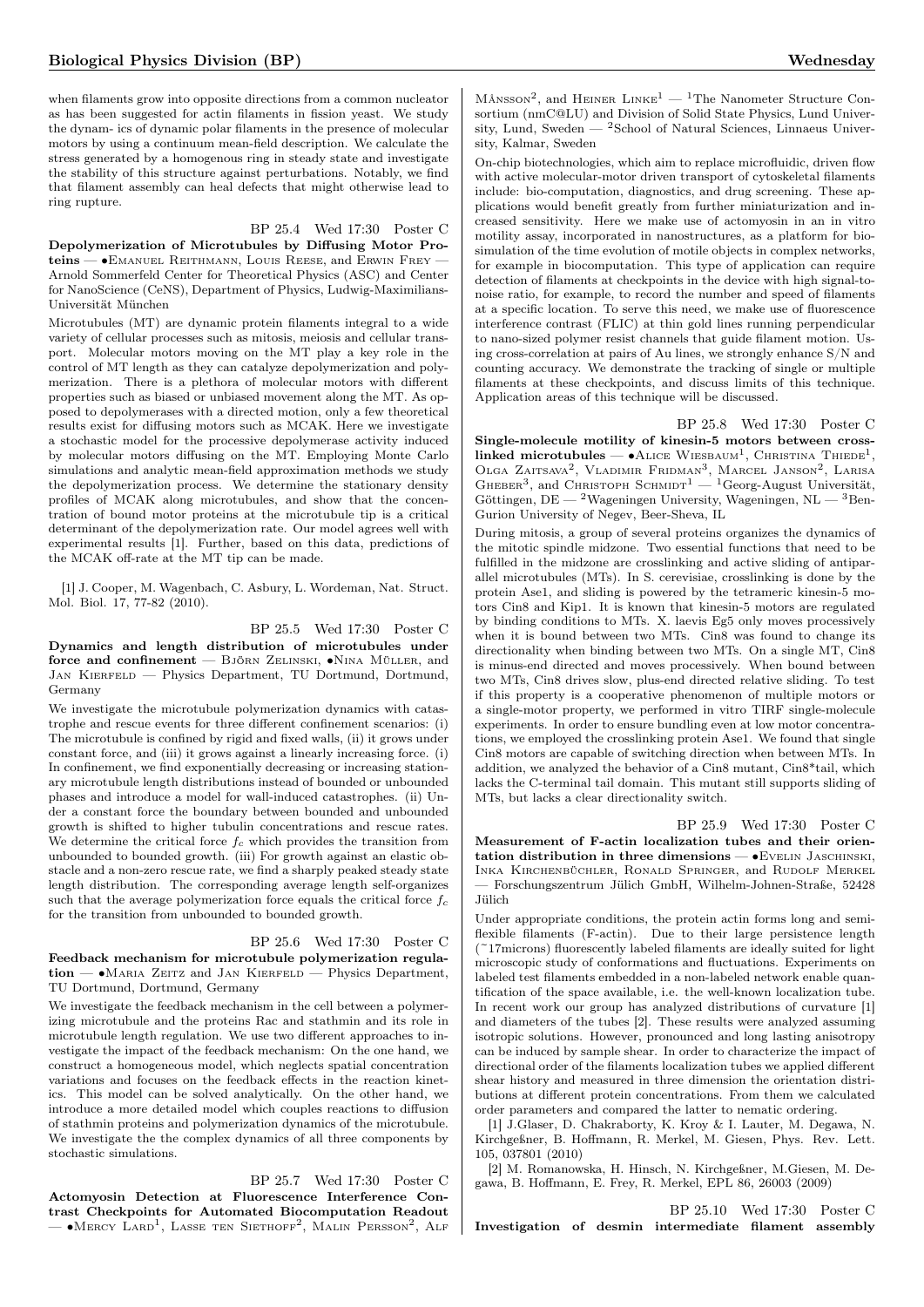by atomic force microscopy — •Макеике Dieding<sup>1</sup>, Volker Walhorn<sup>1</sup>, Andreas Brodehl<sup>2</sup>, Hendrik Milting<sup>2</sup>, and Dario ANSELMETTI<sup>1</sup> — <sup>1</sup>Experimental Biophysics & Applied Nanoscience, Bielefeld University, Germany —  ${}^{2}E.$  & H. Klessmann Institute for Cardiovascular Research & Development, Heart and Diabetes Centre NRW, Ruhr-University Bochum, Bad Oeynhausen, Germany

Arrythmogenic right ventricular cardiomyopathy (ARVC) is a severe heart muscle disease. It is pathologically characterized by predominant dilatation of the right ventricle and arrhythmias often leading to heart failure or sudden cardiac death. ARVC is often associated with mutations in the desmin intermediate filament (IF) protein. It is known from fluorescence microscopy assays that these mutations can inhibit the formation of extended desmin cytoskeletal networks [1].

We used atomic force microscopy (AFM) topography to study the desmin assembly process in vitro at different stages of the filament formation. Thereby we were able to reveal various mutation specific structural defects at distinct stages of the filament assembly. Moreover, our results are nicely supported by complementary methods like cell transfection studies [1]. In future measurements we plan to investigate the assembly process on the single molecule level by AFM single molecule force spectroscopy.

[1] A. Brodehl et al., *Dual-color photoactivation localization mi*croscopy of cardiomyopathy associated desmin mutants, J Biol Chem. 287(19), 2012

BP 25.11 Wed 17:30 Poster C

Keratin  $8/18$  Networks and their Interplay with Plectin  $\bullet$ Ines Martin<sup>1</sup>, Soufi Nafeey<sup>2</sup>, Tobias Paust<sup>1</sup>, Michael Beil<sup>3</sup>, HARALD HERRMANN<sup>4</sup>, and OTHMAR MARTI<sup>1</sup> — <sup>1</sup>Department of Experimental Physics, Ulm University, Ulm, Germany — <sup>2</sup>Central Facility of Electron Microscopy, Ulm University, Ulm, Germany  $-$  <sup>3</sup>Clinic of Internal Medicine I, Ulm University, Ulm, Germany — <sup>4</sup>Division of Molecular Genetics, German Cancer Research Center (DKFZ), Heidelberg, Germany

The keratin 8/18 dimer is a structural building block of intermediate filaments (IFs), which are basic constituents of the cytoskeleton in some epithelial cells. They are responsible for the stiffness of cells and responses to mechanical stimuli. Keratin filaments can be crosslinked by plectin, a protein that links different parts of the cytoskeleton to each other as well as to hemidesmosomes.

In this work we assembled keratin 8/18 and plectin together in vitro to form crosslinked networks. We checked the resulting networks with Scanning Electron Microscopy (SEM) and Immuno-Gold-Labeling and were able to identify the position of plectin molecules. The viscoelastic network properties were measured by passive microrheology and compared to in vitro assembled networks without crosslinker and with MgCl<sup>2</sup> as crosslinker.

### BP 25.12 Wed 17:30 Poster C

Investigating Intermediate Filament (dis-)assembly Processes with Microfluidics — • BERND NÖDING, VIKTOR SCHRÖDER, JUdith Breuer, Susanne Bauch, and Sarah Köster — Institute for X-Ray Physics, University of Göttingen, Germany

The cytoskeleton of eukaryotes consists of three different polymer systems: microtubules, actin filaments and intermediate filaments (IFs). While both microtubules and actin filaments are highly conserved, IFs occur in many different variations. A central property of all filament types is the (dis-)assembly mechanism. For vimentin IFs a principal assembly model exists. However, measurements of the assembly process with high time resolution, which would yield insights especially into the early assembly steps, are still largely missing. To approach this problem, we combine microfluidic and fluorescence techniques in two different ways. First, for studying the fast early assembly steps, we use Fluorescence Cross Correlation Spectroscopy (FCCS) in combination with microfluidic flow channels. With this setup, we will be able to characterize the assembly process with a time resolution in the millisecond range. Second, the later assembly stages and the disassembly of IFs can be observed with a different microfluidic design, which employs reaction chambers coupled via diffusion channels to a very well defined buffer reservoir. Thus the IF assembly and dissassembly process can be influenced by minute changes in the buffer system. Trough the combination of both these methods we aim to form a more complete picture of the assembly mechanism of IFs.

# BP 25.13 Wed 17:30 Poster C

Passive Microrheology: A model-based approach to determine mechanical properties of assembled networks —  $\bullet$ Tobias

PAUST<sup>1</sup>, INES MARTIN<sup>1</sup>, MICHAEL BEIL<sup>2</sup>, and OTHMAR MARTI<sup>1</sup> -<sup>1</sup>Institute for Experimental Physics, Ulm University — <sup>2</sup>Department of Internal Medicine I, Ulm University

Macro- and microrheology is extensively used to characterize complex networks of biopolymers. A possible way to describe the mechanical properties of a viscoelastic medium is to measure the thermal motion of a particle embedded in the medium and compute the unilateral transformation.

In a model-based approach the mean squared displacement of the particle motion is divided into three terms describing the different properties of the network - elasticity, viscosity and the motion of the particle in a spatial confinement.

The focus of our work are the measurements of in vitro assembled keratin 8/18 networks to underline the functionality of the model-based approach. Furthermore, Brownian motion simulations of spatially confined beads with the influence of the meshes' elasticity and its drift are performed to allow a comparison to the measurements.

BP 25.14 Wed 17:30 Poster C

Conception and construction of a microfluidic chamber for the optical tweezers — ∙Samuel Vollmer, Tobias Paust, and OTHMAR MARTI — Institute of Experimental Physics - University Ulm, D-89069 Ulm, Germany

Microfluidics is the science and engineering of systems in which fluid behavior differs from conventional flow theory primarily due to the small length scale of the system. For many measurement systems small length scales are obligatory for the ability to work with small reagent volumes.

It is important to understand the assembly process of Keratin 8/18 networks and their mechanical properties at early times. Therefore we constructed a microfluidic chamber to mix assembly buffer and dialysis buffer at the optical tweezers location to investigate the network mechanics at starting times.

To find the best geometry for our chamber we first have done some simulations using the finite element method. These simulations show the mixing of the two buffers in dependence of the geometry of the chamber.

BP 25.15 Wed 17:30 Poster C Laser ablation on actomyosin network —  $\bullet$ ARNAB SAHA<sup>1</sup>, GUIL-LAUME SALBREUX<sup>1</sup>, FRANK JÜLICHER<sup>1</sup>, and STEPHAN GRILL<sup>1,2</sup> -<sup>1</sup>Max Planck Institute for the Physics of Complex Systems Nöthnitzer Straße 38 01187 Dresden Germany — <sup>2</sup>Max Planck Institute of Molecular Cell Biology and Genetics Pfotenhauerstr. 108 01307 Dresden, Germany

The cell cortex is a thin layer beneath the membrane that largely consists of cross-linked actin filaments, non-muscle myosin motor protein and a plethora of actin binding proteins (ABPs). Collective dynamics of myosin over actin meshwork (assembled by ABPs), that converts chemical energy to mechanical work by ATP hydrolysis, generates active contractility at large cellular length scales. Contractility can build up mechanical stress in the cortex. Sudden up-or-down regulation of myosin induces spatial inhomogeneity in the stress profile which finally leads to cortical flow.

One need to investigate the flow pattern in order to understand the physical properties of the actomyosin network. Here we describe the actomyosin mesh at a coarse grained level as a viscoelastic, active and contractile gel. We develop a two dimensional hydrodynamic model, valid at long length scales and short to long time scales (incorporating both elastic and viscous regimes), using basic symmetry principles and conservation laws. The description is then used to investigate the spatio-temporal dynamics observed after the laser ablation on actomyosin cable during zebrafish epiboly.

BP 25.16 Wed 17:30 Poster C

Correlating the signaling cascade with movement in Dictyostelium discoideum —  $\bullet$ CHRISTOPH BLUM<sup>1,2</sup>, VLADIMIR ZYKOV<sup>1,2</sup>, KAUMUDI PRABHAKARA<sup>1,3</sup>, MARCO TARANTOLA<sup>1,4</sup>, and EBERHARD BODENSCHATZ<sup>1,2,3</sup> — <sup>1</sup>Max-Planck-Institu für Dynamik und Selbstorganisation, Göttingen, Germany —  ${}^{2}$ Georg-August-Universität, Institut für Nichtlineare Dynamik, Göttingen, Germany  $-$ <sup>3</sup>Cornell University, Ithaca, USA — <sup>4</sup>University of California, San Diego, USA

Actin cytoskeletal dynamics provide the fundamental basis of eukaryotic cell motility. The cross-linked actin network at the front of a cell pushes the leading edge of the membrane towards the source of at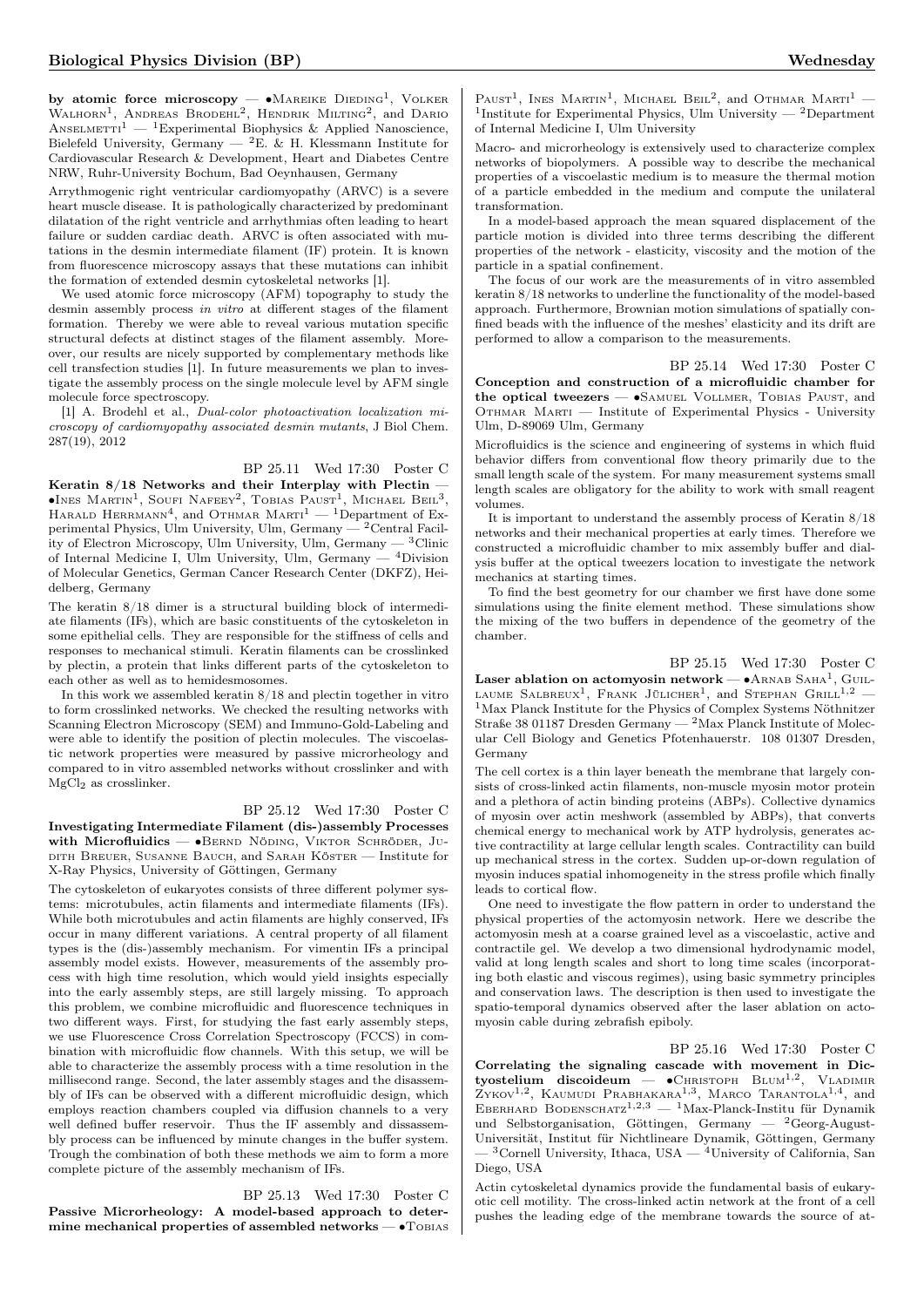tractant. It is our aim to provide a quantitative understanding of the spatio-temporal dynamics of the actin cytoskeleton within the actin cortex.

We have developed experimental methods to address single Dictyostelium discoideum cells with well-controlled mechanical and chemical stimuli. Our experimental techniques are based on microfluidic devices, such as flattening device and micromixer, and fluorescence microscopy (Confocal, TIRF).

Here we present correlations of an important protein in the signaling cascade(Ras-GTP) with the actin polymerization as well as correlations of Ras-GTP localization with pseudopod dynamics. The localization is visualized by the Ras binding domain(RBD-GFP). The pseudopod formation is analyzed by curvature maps. The polymerization of actin is shown by the filametous actin marker LimE.

BP 25.17 Wed 17:30 Poster C Rheology of cytoskeletal in-vitro networks — •MEENAKSHI PRABHUNE<sup>1</sup>, KNUT HEIDEMANN<sup>2</sup>, FLORIAN REHFELDT<sup>1</sup>, MAX WARDETZKY<sup>2</sup>, and CHRISTOPH SCHMIDT<sup>1</sup> — <sup>1</sup>Third Physics Institute, Georg August University, Göttingen — <sup>2</sup>Department for Numerical and Applied Mathematics, Georg August University, Göttingen

Living cells are governed by active cellular processes such as cell division, adhesion and migration that depend on the cytoskeleton. The cytoskeleton is a composite cross-linked polymer network of cytoskeletal filaments ranging from rod-like microtubules and actin bundles to semi-flexible actin filaments and softer intermediate filaments. Singlecomponent in vitro networks have been studied, but well defined composites are more difficult to construct and are not yet well understood. Here, we have generated heterogeneous networks in vitro by cross-linking microtubules and ds DNA via a heterobifunctional crosslinker (sulpho SMCC). DNA as a cross-linker has the unique advantage of having a well-defined length, which we vary in our experiments. We have measured the shear-elastic response in these networks by macrorheology experiments at varying strains and frequencies. The nonlinear response was also characterized using differential stiffness measurements in a macrorheometer. Simultaneously, we compare the experimental data to numerical simulations that we have developed for networks of stiff slender rods connected by semi-flexible linkers (see poster by Knut Heidemann).

BP 25.18 Wed 17:30 Poster C Biopolymer Networks: Simulations of Rigid Rods Connected by Wormlike Chains —  $\bullet$ KNUT M HEIDEMANN<sup>1</sup>, Meenakshi M Prabhune<sup>2</sup>, Florian Rehfeldt<sup>2</sup>, Christoph F SCHMIDT<sup>2</sup>, and MAX WARDETZKY<sup>1</sup> — <sup>1</sup>Institut für Numerische und Angewandte Mathematik, Georg-August-Universität Göttingen — <sup>2</sup>Drittes Physikalisches Institut - Biophysik, Georg-August-Universität-Göttingen

The cytoskeleton of cells is a composite network of filaments ranging from stiff rod-like microtubules to semiflexible actin filaments that together play a crucial role in cell structure and mechanics. The collective dynamics of these cytoskeletal filaments with different mechanical properties are yet to be understood completely. To model such a strongly heterogeneous composite, we simulate networks of rigid rods connected by flexible linkers (wormlike chains). We extract elastic moduli by quasistatic deformations at varying filament densities and analyze the crossover between cross-link dominated and rod dominated regimes. In particular, we are interested in the asymptotic stress dependence of the differential modulus.

The simulations are accompanied by rheological experiments on networks of microtubules (MTs) cross-linked by double-stranded DNA of variable length (cf. poster Meenakshi Prabhune).

BP 25.19 Wed 17:30 Poster C

Actin Dynamics in Myosin II-null Dictyostelium Discoideum  $-$  Hsin-Fang Hsu<sup>1,4</sup>,  $\bullet$ Christian Westendorf<sup>1,4</sup>, Carsten

BETA<sup>2</sup>, and EBERHARD BODENSCHATZ<sup>1,3,4</sup> - <sup>1</sup>Max Planck Institute for Dynamics and Self-Organization, Goettingen, Germany — 2 Institute of Physics and Astronomy, University of Potsdam, Potsdam, Germany — <sup>3</sup>Laboratory of Atomic and Solid-State Physics, Cornell University, USA — <sup>4</sup>Institute for Nonlinear Dynamics, Georg-August University, Goettingen, Germany

Starved D. discoideum show chemotaxis to cAMP. The directed migration is driven by the assembly and disassembly of actin filaments. In addition to the actin dynamics the contraction of Myosin II plays an important role in the effective movement. Cells lacking Myosin II show frequent protrusions of the membrane. Here we investigate the dynamics of actin filament (labeled by LimE-GFP) in the AX2 cells without Myosin II heavy chain. We observed Myosin II mutants show spontaneous periodic actin dynamics even without external stimulation of cAMP. We further investigate this phenomenon by perturbing the system with different periodic pulses of cAMP created by flow photolysis. Our observation showed Myosin mutants show more instability of actin networks than wild-type cells.

BP 25.20 Wed 17:30 Poster C Active Biopolymer Networks — • ADAM WALKER, NIKTA FAKHRI, Kerstin von Roden, and Christoph F. Schmidt — Drittes Physikalisches Institut - Biophysik, Georg-August-Universität, Göttingen

Biological cells rely on the cytoskeleton - an active, polymeric structure - to drive essential dynamic processes such as motility, growth and cell division. In contrast to technical materials, a living cell is a non-equilibrium system. This research focuses on the investigation of mechanical properties and dynamics of model biopolymer networks quantitatively using a largely experimental approach centered on both bulk rheology and optical-trapping based microrheology. Non-muscle Myosin IIa motors were characterized using fluorescence microscopy for in vitro actin motility assays and shown to interact with and translocate actin filaments. Initial macro-rheology experiments dealt with model networks constructed purely from actin filaments and allowed us to quantify both the linear- and nonlinear- response of the networks. Networks will be activated using myosin motors and associated crosslinking proteins to better approximate the real cytoskeletal environment.

BP 25.21 Wed 17:30 Poster C Calmodulin regulates motility, dimerisation and phospholipid-binding of the unique myosin motor in Leishmania, myosin-XXI —  $\bullet$ Christopher Batters, Heike Ellrich, Constanze Helbig, Katy Anne Woodall, Christian Hundschell, and Claudia Veigel — Division of Cellular Physiology and CeNS, LMU München, Schillerstrasse 44, 80336 München

The genome of the protozoan Leishmania parasite comprises just two classes of myosin, however only class XXI was shown to be expressed in both stages of the parasites life cycle. Apparently the only myosin motor in Leishmania, myosin-XXI is a unique model system and thought to perform a large variety of functions ranging from membrane anchorage to long-range directed cargo movement. However, nothing is known about the oligomerisation states, motility or cargo-binding of this motor. Using size exclusion chromatography, motility assays and electron microscopy we found that, in the absence of calmodulin, the motor formed immobile dimers. In the presence of calmodulin the motor was monomeric and moved actin filaments at ~15 nm.s-1. The monomers bound to liposomes, while the dimers did not. We identified phospholipid binding domains that overlapped with the dimerisation domains, including a PX-domain overlapping with the converter region. We propose a novel mechanism of myosin regulation where myosin-XXI monomers bind to lipid cargo and act as transporters, while the dimeric form is unable to bind to lipids and acts as an immobile, ATP-dependent crosslinker of actin filaments. Supported by SFB 863, CeNS, Baur-Stiftung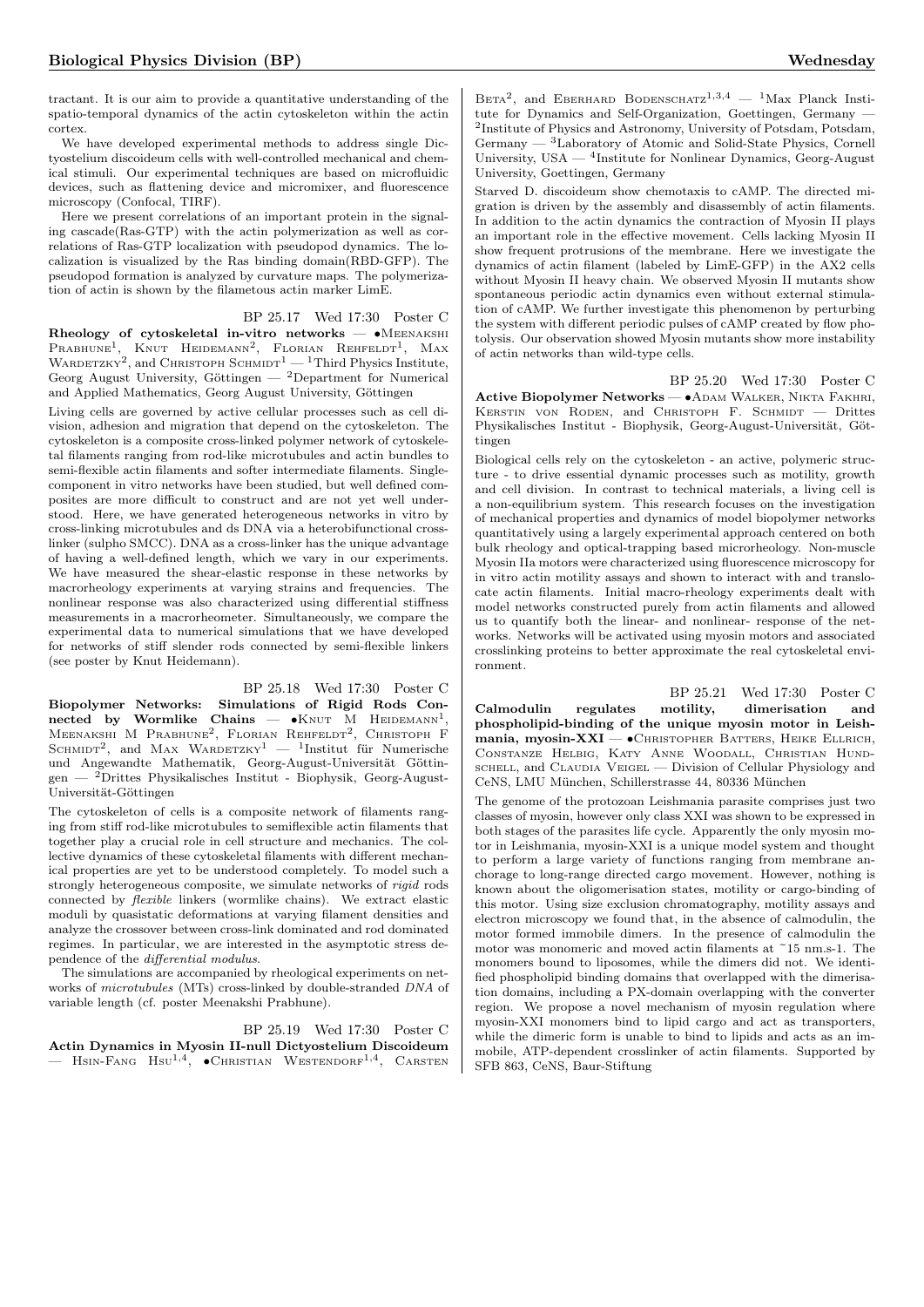# BP 26: Posters: Biomaterials and Biopolymers (joint with CPP)

Time: Wednesday 17:30–19:30 Location: Poster C

BP 26.1 Wed 17:30 Poster C

Structural design of strategic materials for tissue regeneration — ∙Maria Helena V. Fernandes — Department of Materials Engineering and Ceramics &

A key factor for the success of tissue engineering targeted for regeneration is the choice of appropriate materials with properties that can fulfill the complex requirements imposed. The structural design of those materials can have a decisive impact on relevant properties, such as, biodegradability, bioactivity, piezoelectricity, cell response.

This talk will be centered on our expertise on some amorphous, semi-crystalline and crystalline strategic materials, namely Si-based bioglasses, Poly-L-Lactic Acid (PLLA) and ZnO nanoparticles to be used in tissue regeneration applications. The materials, in monoliths, films or particles are produced by different processing technologies (melt-quenching, spin coating chemical precipitation) and further characterized in terms of structure, microstructure, degradation, in vitro behavior and cell viability. Relevance will be given to aspects related to the processing technologies employed and to the parameters that can be controlled aiming to obtain tailored structures and custommade properties in those strategic materials for tissue regeneration purposes, namely of the bone tissue.

BP 26.2 Wed 17:30 Poster C Artificial hydroxyapatite pellets - mimicking hard tissues with simple surfaces —  $\bullet$ Christian Zeitz<sup>1</sup>, Samuel GRANDTHYLL<sup>1</sup>, DENIZ KAHRAMAN<sup>2</sup>, PETER LOSKILL<sup>1</sup> , Jörg SCHMAUCH<sup>1</sup>, NICOLAS THEWES<sup>1</sup>, FRANK MÜLLER<sup>1</sup>, and KARIN Jacobs<sup>1</sup> — <sup>1</sup>Experimental Physics, Saarland University, Saarbrücken, Germany — <sup>2</sup> Institute for ceramics in engineering, KIT, Karlsruhe, Germany

The interactions of proteins, cells or bacteria with hard tissue surfaces are of utmost importance. On the one hand, characterization of these interactions often employs simplified model surfaces featuring low roughness and controlled surface chemistry (mica, glass, silicon wafers). Thereby specific properties of tissue compounds such as hydroxyapatite are not included. Previous studies showed, however, that hydroxyapatite interacts with attaching proteins in a specific way. On the other hand, the drawback of tissue samples instead of model systems is the lack of controllability or reproducibility. Both approaches are necessary for a comprehensive understanding of the principles on the natural material but limited both in their own way.

Therefore, we have developed substrates consisting of hydroxyapatite featuring a low roughness and defined chemical composition. The local roughness is comparable to the one of silicon wafers. The chemical purity as well as the simple structure allow for controlled characterization of fundamental interactions. Using these samples, we investigate the adhesion of bacteria and adsorption of proteins on natural substrates.

### BP 26.3 Wed 17:30 Poster C

Dynamics of vimentin filament aggregation studied in microfluidic drops — ∙Christian Dammann, Bernd Nöding, Susanne Bauch, and Sarah Köster — Institute for X-Ray Physics, University of Göttingen, Germany

Studying individual cytoskeletal constituents represents a bottom up approach towards an understanding of cellular mechanics. The structure and function of vimentin intermediate filament networks is influenced – amongst other things – by ions. To perform systematic studies of the influence of ions on vimentin in vitro, we use microfluidic devices to encapsulate the protein and multivalent ions in picoliter sized drops. After fast internal mixing, the drops are held in position to image the fluorescently tagged vimentin using fluorescence microscopy. In this trapping mechanism the drops enter a 'U'-shaped constriction that keeps them in position immediately after the protein and ions are in contact for the first time. Thus we directly image the time course of aggregation, i.e. how vimentin filaments form connected networks in the drops. The process depends on the ion concentration as well as valence and takes place within the first minutes after drop loading. Since we can resolve individual network features during the aggregation process, our method is promising to shed light on the mechanisms behind the network formation of vimentin in the presence of multivalent ions.

BP 26.4 Wed 17:30 Poster C

Spatio-Temporal Changes in Mechanical Properties of Extracellular Matrix of Hydra Magnipapillata — ∙Mariam VESCHGINI<sup>1</sup>, SUAT ÖZBEK<sup>2</sup>, MANFRED BURGHAMMER<sup>3</sup>, THOMAS HOLSTEIN<sup>2</sup>, and MOTOMU TANAKA<sup>1</sup> — <sup>1</sup>Physical Chemistry of Biosystems, Physical Chemistry Institut, University of Heidelberg, 69120 Heidelberg, Germany — <sup>2</sup>Center for Organismal Studies, Department of Molecular Evolution and Genomics, University of Heidelberg, 69120 Heidelberg, Germany — <sup>3</sup>European Synchrotron Radiation Facility (ESRF), Grenoble Cedex 9 38053, France)

The extracellular matrix (ECM) of the freshwater polyp hydra, called mesoglea, is one of the early forms of ECM. Hydra mesoglea has a multilayered structure, which is dynamically changed during the development.

The main goal of this study is to investigate the time evolution of local elastic properties of isolated mesoglea by means of nanoindentation with an Atomic Force Microscopy (AFM).

The results indicate a clear change in the elasticity of mesoglea along the main body axis. Furthermore, the analysis of elasticity as a function of budding stage suggests the first sign of a turn-over from "soft" to "stiff" mesoglea during the growth and maturation of buds.

To further gain the local fine structure of mesoglea, the first grazing incidence small angle X-ray scattering experiments on isolated mesoglea were performed with a nano-focused beam (200 nm) at the European Synchrotron Radiation Facility (ESRF).

BP 26.5 Wed 17:30 Poster C

Temperature treatment of protein layers at the solid/liquid interface in different environments - An x-ray reflectivity study — ∙Irena Kiesel, Michael Paulus, Julia Nase, Sebastian Tiemeyer, Christian Sternemann, and Metin Tolan — Fakultät Physik / DELTA, Technische Universität Dortmund, 44221 Dortmund, Germany

Proteins at solid/liquid interfaces play a key role in technical, biomedical, and food processing applications. The interaction of bacteria and cells with surfaces is influenced by adsorbed proteins. These proteins can lose their functionality when denatured by e.g. heat treatment.

In our experiment we have investigated in situ the denaturation process of different model proteins (lysozyme, RNase A and BSA) induced by increasing temperature (up to 80∘C) in two different environments, a pure buffer solution and a protein solution, which represents a protein reservoir. The measurements were performed using the 27 keV x-ray reflectivity setup at beamline BL9 of the synchrotron radiation source DELTA (Dortmund, Germany). The electron density profiles of the layer system and the amount of the adsorbed proteins were obtained by analysing the reflectivities at each temperature.

We observe that in pure buffer solution the proteins desorb with increasing temperature, whereas temperature treatment of protein layers in protein solution results in thicker protein layers and can be explained by additional protein adsorption.

Work was supported by BMBF (05K10PEC) and NRW Forschungsschule.

BP 26.6 Wed 17:30 Poster C Melting of pectin gels  $-$ -  $\bullet$ Andrea Kramer<sup>1</sup>, Romaric VINCENT<sup>2</sup>, BRAD MANSEL<sup>3,4</sup>, KLAUS KROY<sup>1</sup>, and MARTIN Williams3,4,<sup>5</sup> — <sup>1</sup> Institute for Theoretical Physics, Universität Leipzig, Germany  $-$  <sup>2</sup>Institute for Bioengineering of Catalonia, Spain  $-$ <sup>3</sup>Institute of Fundamental Sciences, Massey University, NZ  $-$ <sup>4</sup>MacDiarmid Institute for Advanced Materials and Nanotechnology, NZ — <sup>5</sup>Riddet Institute, NZ

Pectin gels are the major scaffolding structures responsible for the mechanical stability of plant cells. We have analyzed their slow dynamics and linear and nonlinear viscoelasticity as a function of temperature, using various (micro-)rhelogical techniques and theory. The results are compared to literature data for F-actin and live cells. We find that the linear microrheological and strain-stiffening responses of pectin networks are well-captured by the glassy wormlike chain (GWLC) model. The nonlinear mechanical response is much more sensitive to temperature changes than the linear response, a property that is also observed in F-actin networks and can be accounted for by the model. But the overall sensitivity to temperature changes turns out to be much more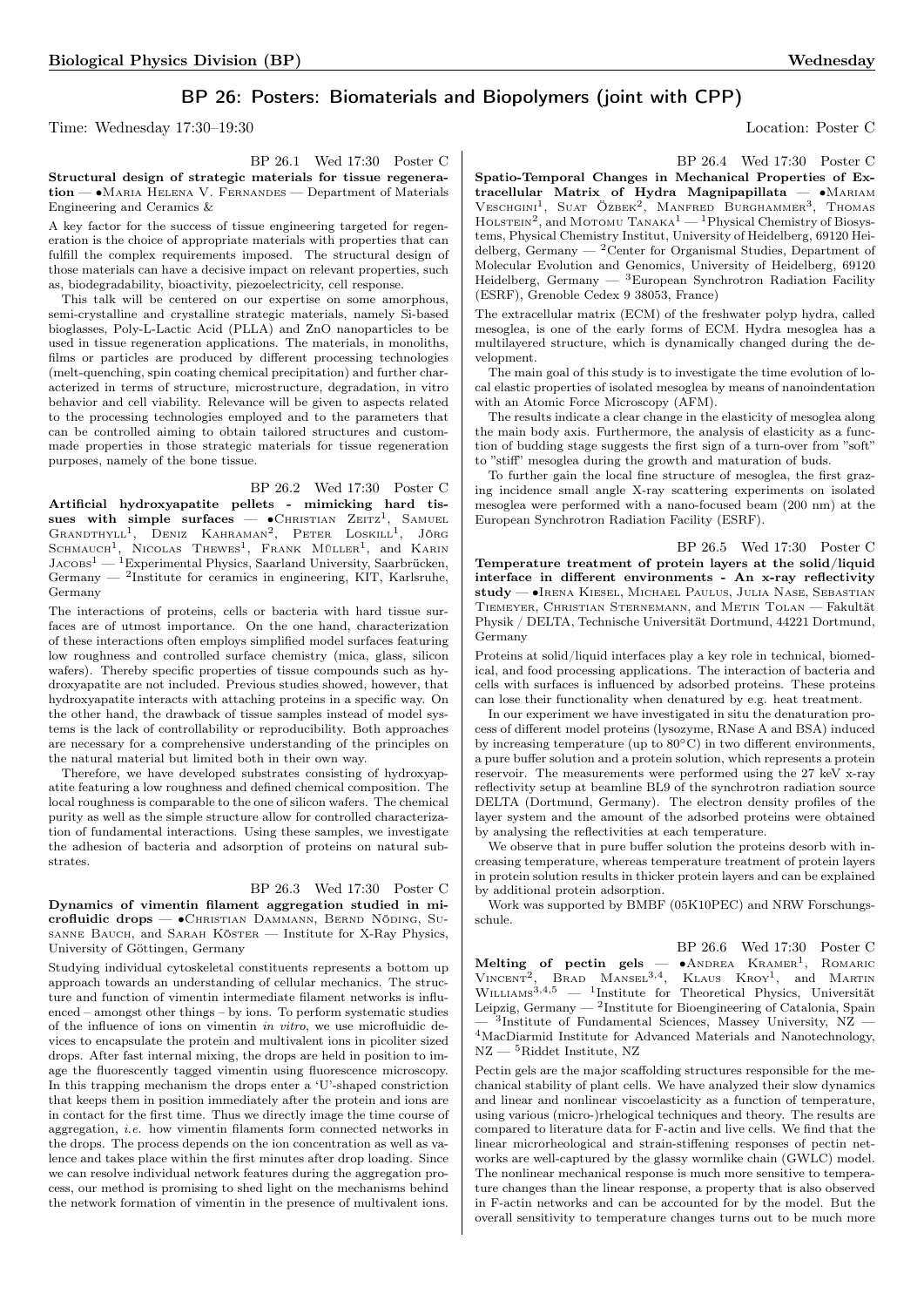pronounced in actin than in pectin, possibly hinting at a temperature anomaly of actin.

BP 26.7 Wed 17:30 Poster C Development of hydrogel-based antiviral wound dressings -∙Julian Riba and Oliver Lieleg — Zentralinstitut für Medizintechnik, Technische Universität München, Garching, Germany

Mucus is a biopolymer-based hydrogel that lines most of the inner surface in humans and animals and serves as a first layer of protection against pathogenic microorganisms. Recently, it has been shown in vitro that purified porcine gastric mucin biopolymers can act as a broad-spectrum antiviral agent. Yet, the low viscosity of reconstituted mucin solutions hampers their direct application for wound treatment. In this work, we aim to develop a novel mucin-based material for wound dressings. This novel material is supposed to maintain the antiviral properties of mucins while allowing for in situ gelation for easy application on inner wounds. We investigate composites of porcine gastric mucin and other gel-forming polymers such as methylcellulose, alginate, and chitosan so that gelation of the mixed polymer system can be induced by temperature or chemical crosslinking. Sample characterization is performed using macrorheological measurements and optical microscopy.

BP 26.8 Wed 17:30 Poster C

Electrical transport through self-assembled DNA superlattices — ∙Carlos Paez and Peter Schulz — Universidade Estadual de Campinas, Campinas Brazil

DNA has emerged as a versatile material for self-assembled molecular structures due to its intrinsic characteristics. Several proof concepts of regular two dimensional self-assembled DNA structures have been reported in the literature. Nevertheless, the electronic and transport properties of such systems remain unexplored. In this work we numerically investigate the transport properties of two dimensional square superlattice patterns build from two different DNA sequences (telomeric and random) by means of an effective tight binding model for the electronic structure, while the current is obtained within a Green's function framework. We show that the self-assembled square lattice structures based on telomeric DNA strands show current-voltage characteristics which make the system eligible for nanoelectronic applications. On the other hand, structures based on disordered sequences show currents that quickly go to undetectable ranges with increasing size. The robust plateau structures due to telomeric sequences are superimposed by additional features due to the DNA square superlattice. For the random sequencing case, interesting percolation mechanisms variations are observed, dependent on the competition between the localization length and the distance between the crosses in the selfassembled square superlattice structures.

### BP 26.9 Wed 17:30 Poster C

Simulating peptide - ion interactions: choosing a realistic force field — ∙Jens Kahlen, Davide Donadio, and Christine Pe-TER — Max Planck Institute for Polymer Research, Mainz, Germany The impact of ions on biomolecules in solution can be tremendous. Classical atomistic simulations are a valuable tool to gain insight into this at a molecular level. However, a prerequisite for meaningful simulation results is a realistic description of the interactions between the different types of solutes. Recent publications (Reif, Hünenberger and Oostenbrink, J. Chem. Theory Comput. 2012, 8, 3705-3723) have shown that a careful reevaluation of the interaction parameters between charged amino acid side chains and ions is necessary. For many force fields, these specific interactions have been only marginally taken into account in the parametrization process. Therefore, wellestablished force fields may yield significant differences in the description of such systems. In view of the difficulties to directly compare the observed association behavior of the simulated compounds to experimental data, the aim of our work is to identify a systematic way of choosing a force field parametrization, which yields a realistic description. Based on the example of polyglutamate interacting with calcium ions we show how a comparison of simulation results to experimental thermodynamic data and DFT-based calculations can be applied to achieve this aim.

BP 26.10 Wed 17:30 Poster C Mechanical strength and intracellular uptake of CaCO3 templated layer-by-layer capsules composed of biodegradable polyelectrolytes - RAGHAVENDRA PALANKAR<sup>1</sup>, BAT-EL PINCHASIK<sup>2</sup>, STEPHAN SCHMIDT<sup>2</sup>, BRUNO DE GEEST<sup>3</sup>, ANDREAS FERY<sup>4</sup>, HELMUTH MÖHWALD<sup>2</sup>, ANDRÉ SKIRTACH<sup>5,6</sup>, and •MIHAELA Delcea1,<sup>2</sup> — <sup>1</sup>ZIK HIKE, Ernst-Moritz-Arndt-Universität Greifswald, Greifswald 17489, Germany — <sup>2</sup>Max-Planck Institute of Colloids and Interfaces, Golm 14424, Germany  $-$  <sup>3</sup>Laboratory of Pharmaceutical Technology, Department of Pharmaceutics, Ghent 9000 Belgium — <sup>4</sup>Physikalische Chemie II, Universität Bayreuth, Universitätsstrasse 30, D-95447 Bayreuth, Germany  $-$  <sup>5</sup>Department of Molecular Biotechnology, Ghent University, Ghent 9000, Belgium — <sup>6</sup>NB-Photonics, Ghent University, Ghent 9000, Belgium

Developing carriers comprised of biomaterials and capable of withstanding significant mechanical pressures, structural deformations and at the same time delivering biomolecules is of high interest for drug delivery. Using colloidal probe AFM combined with fluorescence microscopy, the mechanical and release properties from CaCO3 templated polymeric capsules made of biodegradable polymers are studied in comparison with those of CaCO3-templated capsules composed of synthetic polymers. The influence of the number of polyelectrolyte layers on the mechanical properties and release from biodegradable capsules will be shown. Mechanical deformation of capsules upon their intracellular uptake is determined and the implications for microcapsule design are discussed.

BP 26.11 Wed 17:30 Poster C Minimization of Errors in the Determination of Elastic Moduli from Indentation Experiments - MICHAEL GLAUBITZ, MIhaela Delcea, and ∙Stephan Block — ZIK HIKE, Fleischmannstr. 42 - 44, D-17475 Greifswald, Germany

Atomic force microscopes (AFMs) equipped with colloidal probe (CP) cantilevers allow to determine elastic moduli E with a lateral resolution below 1  $\mu$ m by indentation experiments. Such experiments were used intensively in the past to study the elastic properties of surface coatings or changes in cell mechanics related to diseases like cancer or cardiomyopathies. Here, we present the first analysis of the Hertz model that allows to calculate the minimum possible error in the determination of E, which depends strongly on measurement noise but also on experimental parameters like spring constant and indentation depth. Scaling laws for these dependencies are analytically derived and supplemented by simulated and real indentation measurements. Our findings allow a systematic optimization of indentation experiments to increase the accuracy in the determination of E.

BP 26.12 Wed 17:30 Poster C Imaging nanoscale deformation processes in collagen net**works of native tendons — •**SEBASTIAN KÖDEL<sup>I</sup>, MARTIN NEUMANN<sup>1</sup>, ANKE BERNSTEIN<sup>2</sup>, and ROBERT MAGERLE<sup>1</sup> — <sup>1</sup>Chemische Physik, TU Chemnitz, D-09107 Chemnitz, Germany — <sup>2</sup>Department für Orthopädie und Traumatologie, Muskuloskelettales Forschungslabor, Universitätsklinikum Freiburg, D-79106 Freiburg, Germany

A mechanical overload of tendons and ligaments leads often to a restriction of their functionality. To understand the nanoscale deformation processes in tendons under stress and relaxation, we use a microtensile testing device, which allows simultaneous imaging and measurements with atomic force microscopy (AFM) of the mechanical response. With this setup we study the deformation behaviour of individual collagen fibrils within about 10  $\mu$ m thin slices of human tendons in native conditions. Series of AFM images reveal a large variety of deformation processes and the overall heterogeneous deformation behaviour. Our results show that individual collagen fibrils in a bundle are not permanently connected to each other and rearrange during deformation. AFM subsurface imaging experiments on individual collagen fibrils show evidence of a rearrangement of the tropocollagen molecules at large strain. We discuss the implications of these effects on the macroscopic mechanical properties of tendons.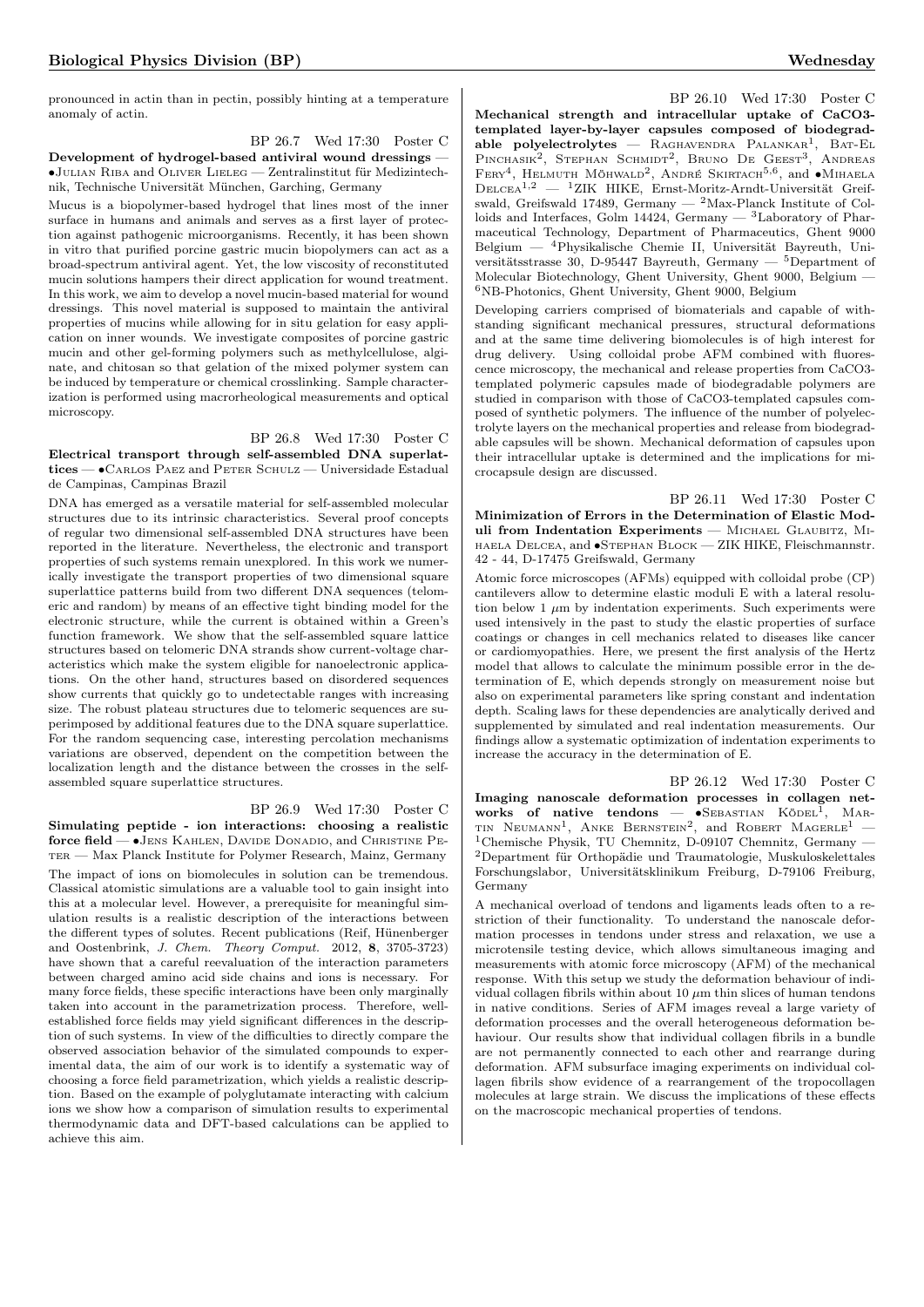# BP 27: Biotechnology and Bioengineering

Time: Thursday  $9:30-12:00$  Location: H43

| Topical Talk                                                                   | BP 27.1 Thu 9:30 H43 |  |
|--------------------------------------------------------------------------------|----------------------|--|
| $DNA$ Origami: Applications in Physics and Biotechnology $-$                   |                      |  |
| $\bullet$ T <sub>IM</sub> LIEDL — Center for Nanoscience, LMU, Munich, Germany |                      |  |

DNA Nanotechnology makes use of programmable DNA strands for the construction of self-assembling two- and three-dimensional objects of nano-engineered shapes [1]. Through the introduction of the extremely robust DNA origami technique [2] the field experienced exciting developments during the last years. I will present recent applications of DNA origami in physics and biotechnology and will show, e.g., how the method can be employed for the fabrication of self-assembled plasmonic materials [3, 4]. Through literally nanometer-precise control over the arrangement of nanoparticles, we were able to create chiral plasmonic structures that exhibit pronounced circular dichroism and optical rotatory dispersion. In recent experiments we were able to orient the nanoparticle helices and observe increased optical activity. These results demonstrate the potential of DNA origami for the assembly of plasmonic metafluids with tailored optical properties.

1. N. C. Seeman, "Nanomaterials based on DNA", Annu. Rev. Biochem. 79, 12.1-12.23 (2010). 2. P. W. K. Rothemund, "Folding DNA to create nanoscale shapes and patterns", Nature 440, 297\*302 (2006). 3. A. Kuzyk et al., "DNA-based Self-Assembly of Chiral Plasmonic Nanostructures with Tailored Optical Response", Nature 483, 311-314 (2012). 4. D. Smith et al., "Nucleic Acid nanostructures for nanomedicine applications", Nanomedicine 8, in press (2013)

BP 27.2 Thu 10:00 H43 Synthetic ion channels made from  $DNA$  - MARTIN LANGECKER, Vera Arnaut, Thomas G. Martin, Jonathan List, Hendrik Dietz, and ∙Friedrich C. Simmel — Physik Department, TU München We created a new type of synthetic lipid bilayer membrane channel with user-defined geometric specifications that is constructed entirely from DNA. We show that these synthetic channels can be incorporated into lipid bilayer membranes and we study their electrical properties by single-channel electrophysiological measurements. We find remarkable similarities to the behavior of biological ion channels such as "gating" caused by molecular fluctuations within the channel structure. We also demonstrate one of many potential applications of the synthetic ion channels, namely as single-molecule sensing devices.

# BP 27.3 Thu 10:15 H43

Diffusion and freezing transition of rod-like DNA origami on freestanding lipid membranes —  $\bullet$ EUGENE P. PETROV<sup>1,2</sup>, ALEKSANDER CZOGALLA<sup>2</sup>, DOMINIK J. KAUERT<sup>3</sup>, RALF SEIDEL<sup>3</sup>, and PETRA SCHWILLE<sup>1,2</sup> — <sup>1</sup>Max Planck Institute of Biochemistry, Department of Cellular and Molecular Biophysics, 82152 Martinsried, Germany — <sup>2</sup>Biophysics, BIOTEC, Technische Universität Dresden, 01307 Dresden, Germany — <sup>3</sup>DNA Motors, BIOTEC, Technische Universität Dresden, 01307 Dresden, Germany

During the last decade, DNA origami has become a powerful tool in research at the nanoscale. The relative ease of constructing functionalized DNA origami structures of a defined shape allows for their applications in membrane biophysics. Recently, we have constructed stiff rodlike DNA origami structures consisting of six DNA helixes, which were functionalized with hydrophobic membrane-binding anchors and fluorescently labeled at defined positions [1]. Selective fluorescent labeling allowed us to determine the translational and rotational diffusion coefficients of the DNA origami rods on lipid membranes by fluorescence correlation spectroscopy, which were found to be in a good agreement with the hydrodynamics-based theory of membrane diffusion. Further, we studied the effect of the surface density of membrane-bound origami structures on their Brownian motion. Our results indicate that the 2D membrane hydrodynamics plays an important role in determining the onset of the freezing transition for membrane-bound nanorods.

[1] A. Czogalla, E. P. Petrov, D. J. Kauert, V. Uzunova, Y. Zhang, R. Seidel, and P. Schwille, Faraday Discuss. (2013) in press

### BP 27.4 Thu 10:30 H43

Biological applications for nano-mechanical detection of  ${\rm \bf molecule} {\rm \bf true} {\rm \bf column} = {\rm \bullet} {\rm \bf AnDREAS\,\,}{\rm \bf MADER}^1, {\rm \bf KATHRIN\,\,GRUBER}^1,$ ROBERTO CASTELLI<sup>2</sup>, PETER SEEBERGER<sup>2</sup>, JOACHIM RÄDLER<sup>1</sup>, and MADELEINE LEISNER $^{1}$  — <sup>1</sup>LMU München, Fakultät für Physik <sup>2</sup>Department of Biology, Chemistry and Pharmacy, Freie Universität

## Berlin

Advances in carbohydrate sequencing technologies have revealed the tremendous complexity of the glycome. Understanding the biological function of carbohydrates requires the identification and quantification of carbohydrate interactions with biomolecules. The increasing importance of carbohydrate-based sensors able to specifically detect sugar binding molecules or cells, has been shown for medical diagnostics and drug screening. Our biosensor with a self-assembled mannoside based sensing layer that specifically detects carbohydrate-protein binding interactions (mannoside - ConA), as well as real time interaction of carbohydrates with different E.coli strains in solution. Binding on the Cantilever surface causes mechanical surface stress, that is transduced into a mechanical force and cantilever bending. The degree and duration of cantilever deflection correlates with the interaction's strength. During this study we could establish that carbohydrate-based cantilever biosensing is a robust, label-free, and scalable method to analyze carbohydrate-protein and carbohydrate-bacteria interactions [1]. The cantilevers thereby exhibit specific and reproducible deflection with a high sensitivity range of over four orders of magnitude.

[1] A.Mader et al. NanoLetters, 2012, 12 (1), pp 420-423

### 15 min break

BP 27.5 Thu 11:00 H43 In-situ electrostatic trapping and manipulation of single nano-objects —  $\bullet$  J<sub>I</sub> T<sub>AE</sub> K<sub>IM</sub><sup>1,2</sup> and V<sub>AHID</sub> SANDOGHDAR<sup>1,2</sup> <sup>1</sup>Max Planck Institute for the Science of Light, 91058 Erlangen, Germany — <sup>2</sup>Friedrich-Alexander University Erlangen-Nürnberg, 91058 Erlangen, Germany

Direct observation of single molecules in their natural environment is essential for fundamental studies. Many sophisticated trapping methods have been developed to counter the randomizing effect of Brownian motion, but stable trapping of small nanoscopic objects still remains a great challenge. A recent breakthrough showed that charged nanoobjects could be trapped in geometry-induced electrostatic potentials on prefabricated nanofluidic chips. Here we extend this technique to in-situ electrostatic trapping that exploits the topological modulations produced by a glass nano-capillary. This arrangement allows us to control and manipulate the nanoparticle dynamically at the nanometer scale. We present our results and discuss the prospects of our work for applications in nanobiophysics.

BP 27.6 Thu 11:15 H43 Membrane protein synthesis in giant vesicles — ∙Susanne  $FENZ^{1,3}$ , RITA SACHSE<sup>2</sup>, STEFAN KUBICK<sup>2</sup>, and THOMAS SCHMIDT<sup>3</sup>  $-$ <sup>1</sup>Biozentrum, Würzburg, Germany  $-$ <sup>2</sup>IBMT, Potsdam-Golm, Ger $m$ any  $-$ <sup>3</sup>Leiden University, Leiden, Netherlands

Interest in the development of biomimetic cell models is driven by its potential to go beyond a purely descriptive picture of cellular processes towards a quantitative understanding and rigorous validation of theoretical modeling.

Recently we introduced a protocol to prepare advanced cell models from giant unilamellar vesicles for studies of membrane processes that involve transmembrane proteins. We further showed that specific functionalization permits to use those biomimetic systems in a lab-ona-chip scenario. Building on this development, we present here a novel approach that allows us to realize a mimetic cell model that includes in situ protein synthesis and active membrane translocation. Giant unilamellar vesicles were prepared starting from eukaryotic cell lysates containing both the eukaryotic protein synthesis machinery as well as the translocon that is required to integrate proteins into membranes. Our soft methodology for vesicle preparation on agarose-coated surfaces allowed us to keep the translocon fully functional. The advantage of in situ expression and translocation as described here to earlier attempts to produce giant proteo-liposomes is that all proteins are built into the vesicle membrane in the correct orientation. Our novel cell model opens up the possibility to study e.g. protein synthesis in vitro with single-molecule microscopy.

### BP 27.7 Thu 11:30 H43 Tailoring substrates for long-term organotypic culture of adult neuronal tissue — • MAREIKE ZINK<sup>1</sup>, VALENTINA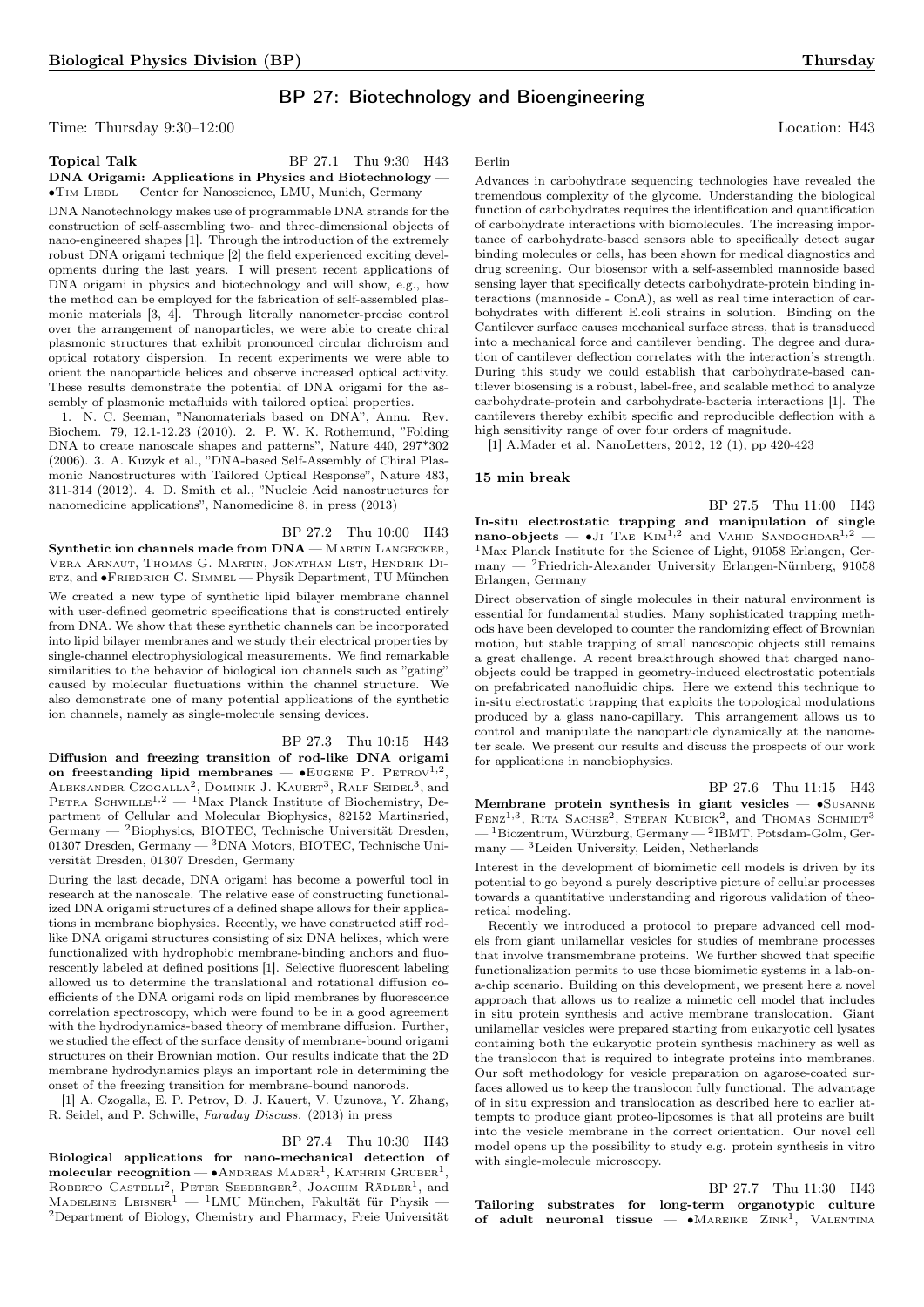Dallacasagrande<sup>1,2</sup>, Alexander Jakob<sup>3,4</sup>, Marcus Müller<sup>3</sup>, ANDREAS REICHENBACH<sup>2</sup>, JOSEF KÄS<sup>1</sup>, and STEFAN G. MAYR<sup>3,4</sup> —<sup>1</sup>Institut für Experimentelle Physik 1, Universität Leipzig — <sup>2</sup>Paul-Flechsig-Institut, Universität Leipzig — <sup>3</sup>Leibniz Institut für Oberflächenmodifizierung e.V., Leipzig — <sup>4</sup>Translationszentrum für Regenerative Medizin, Fakultät für Physik und Geowissenschaften, Universität Leipzig, Leipzig, Germany

Organotypic tissue cultures establish a highly promising approach for performing in vivo type of studies in vitro. However, very limited survival times of only a few days for adult tissue often limit their application. We propose a novel biotechnological concept, which allows for unprecedented long culture times even in absence of biochemical growth factors. Employing TiO2 nanotube array substrates, whose interaction properties with individual cells and the overall tissue can be tuned by the tube parameters, we verify this concept for different adult neuronal explants, which are successfully cultured for the first time longer than 14 days with no indications of degeneration. It turned out that adequate nanotube diameter, wall thickness and surface roughness vary for successful long-term culture of adult mammalian retinae and brain slices. Additionally, we found that the intrinsic super-hydrophilicity of the substrates allows for a continuous supply of fresh medium without perfusion systems. Our findings pave the way for in vitro drug testing, as well as neuronal tissue regeneration.

BP 27.8 Thu 11:45 H43

Advanced high-throughput SEIRA methodology for multiplexed bioassay assessment —  $\bullet$ ANDREA HORNEMANN<sup>1</sup>, SABINE FLEMIG<sup>2</sup>, GERHARD ULM<sup>1</sup>, and BURKHARD BECKHOFF<sup>1</sup> – <sup>1</sup>Physikalisch-Technische Bundesanstalt (PTB), Abbestr. 2-12, 10587 Berlin, Germany —  ${}^{2}$ BAM Bundesanstalt für Materialforschung und -prüfung, Richard-Willstätter-Str.10, 12489 Berlin, Germany

Nanotechnology has an increasing impact in both the design and functionality of biomedical and biodiagnostic devices for a reliable highperformance analysis. High-throughput technological advances in diagnostic assays of high complexity induce requirements on selectivity, sensitivity, and multiplexing capability that will be the main challenges for the prospective assay design. We discuss the capability of surface-enhanced infrared absorption (SEIRA) spectroscopy as versatile diagnostic readout tool for both its potential widespread point-ofcare use and application for the multiplexed bioassay assessment. We performed a qualification study on NP-enhanced SEIRA, enabling the readout of tunable assays. We utilized synchrotron radiation as its high brilliance provides an improved quality of spectral datasets and low data acquisition times. Our analysis included a profound study on nanoscaled biolabels that exhibit distinct narrow emission profiles of the incorporated antibody-fluorophore complexes. The molecular fingerprints have been successfully analyzed by multivariate methods with respect to their multiplexing capabilities. This robust spectral encoding by SEIRA signatures is expected to open new opportunities for a fast, reliable and multiplexed high-end screening in biodiagnostics.

# BP 28: Focus session: Intracellular Spectroscopy

Organized by Vinod Subramaniam and Malte Drescher, this focus session addresses the biophysical challenges to study biological macromolecules using spectroscopic approaches, in particular in their natural intracellular environment.

Time: Thursday 9:30–13:00 Location: H44

Topical Talk BP 28.1 Thu 9:30 H44 Advanced Fluorescence Methods for Investigating the Lifecycle of Viruses — ∙Don C. Lamb — Department of Chemistry, Ludwig-Maximilians-Universität München, Munich, Germany

Advances in fluorescence spectroscopy and microscopy make it possible to perform quantitative experiments on biological systems. One of the goals within my group is to develop and apply methods to quantify the details of viral entry and assembly in live cells. To look at the early interactions of the structural HIV protein Gag in the cytosol, we combined pulsed interleaved excitation (PIE) with Raster Image Correlation Spectroscopy. Gag was labeled using fluorescent fusion proteins and PIE-RICS measurements were performed. A slower then expected diffusion of the Gag protein in the cytosol was observed even though no significant oligomerization of Gag was detected. To investigate the origin of the slow diffusion behavior, we measured the mobility of a number of mutant Gag molecules where different interaction sites have been altered. To investigate the fusion of viral particles, we have combined the advantages of single-particle-tracking with image correlation spectroscopy. Individual viruses are tracked in three-dimensions and the signal from the different channels in the volume surrounding the particle are cross-correlated. Using the TRacking Image Correlation analysis (TRIC), we detected multiple fusion events of Foamy Virus. The analysis revealed a novel intermediate step during the fusion process where the envelope and capsid are still connected although they are separated by several hundred nanometers.

### BP 28.2 Thu 10:00 H44

Quantifying the milieu of organelles in living cells via fluorescence lifetime imaging - NISHA PAWAR, SAEEDEH ALIASKARISOHI, and ∙Matthias Weiss — Experimental Physics I, University of Bayreuth, Germany

Compartmentalization is a hallmark of eukaryotic cells. A diverse set of organelles is dynamically maintained by eukaryotes to provide biochemical reaction vessels with a distinct milieu. Prominent examples are the endoplasmic reticulum (ER) and the Golgi apparatus, both of which are major constituents of the cell's secretory pathway. Along this pathway, about 10,000 different protein species are sorted and eventually sent to their final destination. It has long been hypothesized that the lumenal milieu of the ER and the distinct cisternae of the Golgi apparatus provide important cues for these sorting processes,

yet assessing their milieu in a living cell has been a challenge. Using fluorescence lifetime imaging (FLIM), we have monitored the milieu of the Golgi apparatus and the ER under various conditions. We find a significant change in the Golgi milieu towards that of the ER when adding perturbative drugs. Moreover, following the trajectory of proteins from the ER through the Golgi, we can attribute distinct milieus to the individual sub-compartments along the secretory pathway, e.g. Golgi cisternae.

BP 28.3 Thu 10:15 H44 Protein motion in crowded solutions on fast time scales: diffusion and internal dynamics  $-$  • Felix Roosen-Runge<sup>1</sup>, Marcus HENNIG<sup>1,2</sup>, FAJUN ZHANG<sup>1</sup>, TILO SEYDEL<sup>2</sup>, and FRANK SCHREIBER<sup>1</sup>  $-$  <sup>1</sup>Institut für Angewandte Physik, Universität Tübingen  $-$  <sup>2</sup>Institut Laue-Langevin, Grenoble, France

Protein function depends on the complex interplay of structure, dynamics and the aqueous, but crowded cellular environment. We present a comprehensive experimental study accessing the full hierarchy of protein dynamics in solutions, e.g. vibrations, interdomain motions and diffusion of the entire protein. Quasi-elastic neutron and dynamic light scattering experiments have been performed and compared to theoretical predictions. In crowded solutions, both self diffusion  $D_s$ and collective diffusion  $D_c$  of protein solutions are well described by colloidal concepts, with  $D_s$  reduced to 20% at  $\approx 20\%$  volume fraction [1,2]. Separating the motion of the entire protein molecule, the internal motions are accessed under native conditions [3]. We studied the dynamics before, during and after thermal denaturation, supporting the notion of protein unfolding with subsequent chain entanglement. In the denatured, gel-like state, long-range motions are strongly reduced, while the local flexibility is *enhanced*. Using the analysis frameworks, neutron backscattering is well-suited to address the relation of protein function and dynamics under native conditions at fast time scales.

[1] F. Roosen-Runge, M. Hennig et al., PNAS 108 (2011) 11815; [2] M. Heinen, F. Zanini et al., Soft Matter 8 (2012) 1404; [3] M. Hennig, F. Roosen-Runge et al., Soft Matter 8 (2012) 1628

### BP 28.4 Thu 10:30 H44

Labelfree coherent Raman scattering microspectroscopy: A new intracellular spectroscopy tool in lipidomic research  $-$  •Gregor Hehl<sup>1</sup>, Margot Grandl<sup>2</sup>, Alexander Kovalev<sup>1</sup>,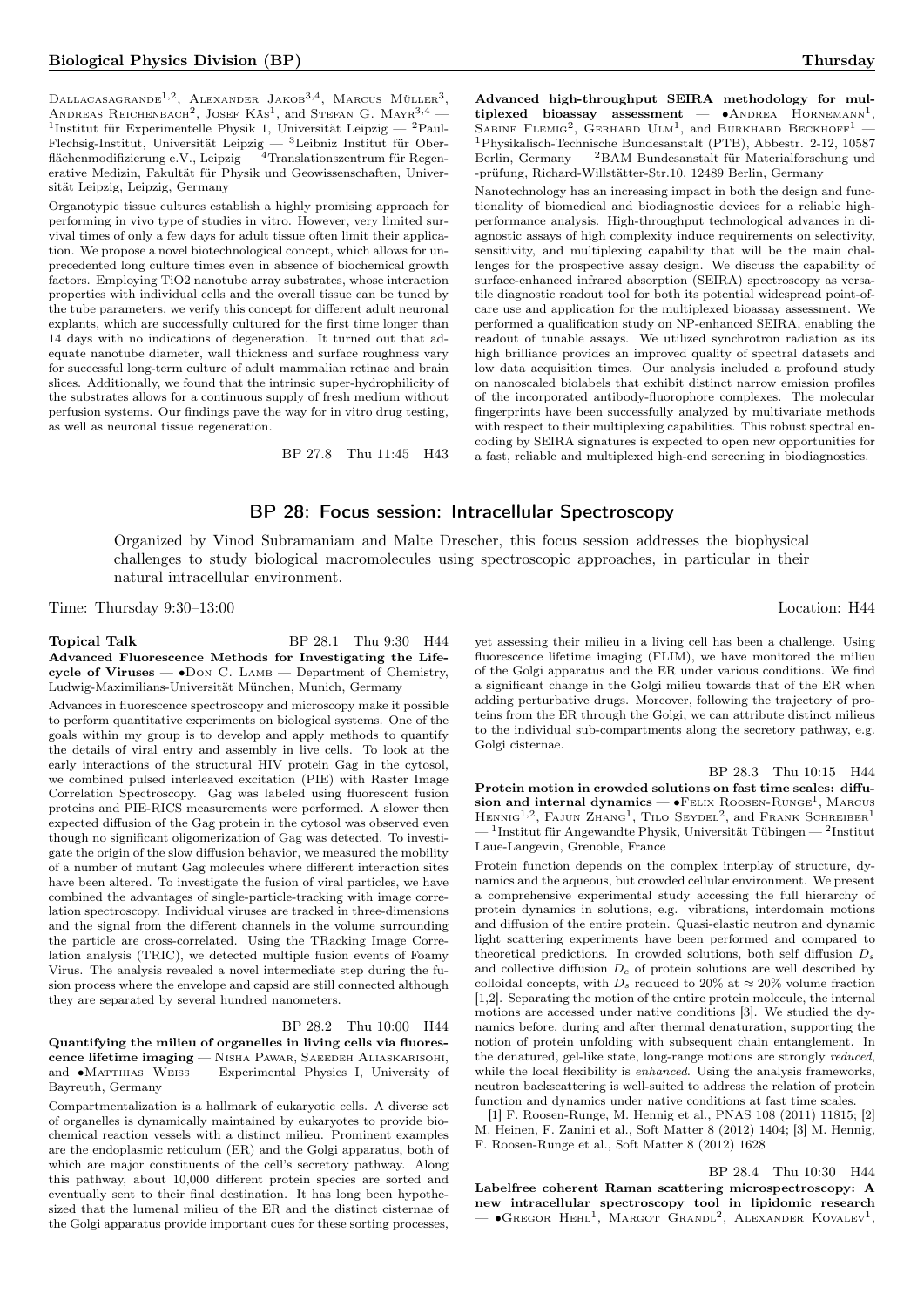MARKUS PEER<sup>2</sup>, GERHARD LIEBISCH<sup>2</sup>, GERD SCHMITZ<sup>2</sup>, and AN-DREAS VOLKMER<sup>1</sup> — <sup>1</sup>3rd Institute of Physics, University of Stuttgart, 70569 Stuttgart, Germany — <sup>2</sup>University Hospital Regensburg, 93053 Regensburg, Germany

A series of technological advances have made coherent Raman scattering (CRS) microscopy a highly sensitive and chemically selective imaging tool for the noninvasive analysis of biological cells. To facilitate a spectral identification and quantitative analysis of intracellular lipid species of a priori unknown composition by CRS microscopy, we developed the technique of hyperspectral coherent anti-Stokes Raman scattering (CARS) imaging. Here, we report on its exemplifying applications in lipidomic research. We investigated the uptake mechanism of atherogenic model lipoproteins into THP-1 macrophages. We observed a decrease of the degree of acyl unsaturation within individual lipid droplets in those cells, which have been loaded with oxidized lipoproteins, compared to the unperturbed cell. Furthermore, we addressed the question: Can an intracellular Raman-based spectroscopy selectively identify and detect minor molecular structure differences between the different lipid oxidation pathways in the living cell? Corresponding mass spectra of the respective cellular lipid contents were compared and correlated with our results obtained from Raman and CRS microscopy, and will also be presented.

### BP 28.5 Thu 10:45 H44

Mapping lipid membrane molecular properties via vibrational imaging of vesicular systems —  $\bullet$ HILTON B. DE AGUIAR and ANDREAS VOLKMER — 3. Physikalisches Institut, Universitaet Stuttgart, Pfaffenwaldring 57, 70569 Stuttgart

Probing the physical properties and chemical composition of lipid membranes is of fundamental importance to understand their role on biological cell functioning. Unlike in conventional fluorescence-based microscopies of membranes, which require specific labeling and may perturb the molecular properties of interest, Raman microspectroscopy directly probes the intrinsic vibrational spectral response of the membrane lipids offering the advantage of both chemical specificity and sub-micron spatial resolution in a noninvasive manner. Here, we report on the spatially resolved Raman spectroscopy of vesicular model membranes (Giant Unilamellar and Multilamellar Vesicles). We observe distinct Raman image patterns of an individual vesicle for distinct vibrational modes. We successfully model this sensitivity of the Raman image contrast to the physical properties of the lipids by taking the higher order optical nature of Raman scattering into account. Remarkably, the image patterns turn out to be very sensitive on molecular orientation and order parameters offering the opportunity of membrane structure analysis by label-free Raman microscopy. Furthermore, we demonstrate how the Raman spectral response can be readily used to distinguish between thermodynamic phases (liquid/gel state) and domain composition of membrane lipids.

### BP 28.6 Thu 11:00 H44

Plasmonic Nanoantennas for SERS on Supported Membranes — ∙Paul Kühler, Theobald Lohmüller, and Jochen Feldmann — Chair for Photonics and Optoelectronics, LMU München

We utilize plasmonically coupled gold triangles for Surface enhanced Raman scattering (SERS) measurements of a fluid lipid bilayer. First, large arrays of plasmonic nanoantennas made of gold triangles are prepared on a solid support by an improved colloidal lithography technique. Then, a fluid supported membrane is formed on the intervening glass substrate by vesicle fusion. We demonstrate the applicability of this platform for spectroscopic investigations by performing SERS measurements of molecules that are constituents of a fluid supported phospholipid membrane. Our method offers a tool to analyze lipid membranes and membrane components under physiological conditions without fluorescent labeling or static entrapment of the membrane molecules.

### 15 min break

### **Topical Talk** BP 28.7 Thu 11:30 H44 Looking at proteins inside live cells with atomic resolution: Science fiction or science reality? — •PHIL SELENKO — FMP Berlin

A protein's structure and its dynamic behavior are inherently dependent on its physiological environment. While most proteins function inside live cells, our knowledge about them is largely based on experiments that bear little resemblance to the physical and biological properties of a cell. A new approach in liquid-state NMR spectroscopy, in-cell NMR, now offers convenient means to directly study proteins at atomic resolution inside live cells. In this lecture, I will introduce the basic concepts behind in-cell NMR spectroscopy and provide examples of the structural and dynamic characteristics of a human amyloid protein in five different mammalian cell types, including dopaminergic neurons.

### BP 28.8 Thu 12:00 H44

Inhibition of amyloid formation is impeded at the phos**pholipid interface** — •MICHAEL SCHLEEGER<sup>1</sup>, CORIANNE VAN-<br>DEN AKKER<sup>2</sup>, MAARTEN ENGEL<sup>2</sup>, TOBIAS WEIDNER<sup>1</sup>, GIJSJE<br>KOENDERINKE<sup>2</sup>, and MISCHA BONN<sup>1</sup> — <sup>1</sup>Max Planck Institute for Polymer Research, Ackermannweg 10, 55128, Mainz, Germany — <sup>2</sup>FOM Institute AMOLF, Science Park 104, 1098 XG Amsterdam, The Netherlands

Several severe human diseases (including Alzheimer's, Parkinson's disease and type 2 diabetes mellitus) are characterized by the deposition of proteins as insoluble fibrils, also called amyloids. Amyloids fibrils are formed by self-assembly of peptide or protein precursors, which aggregate spontaneously into highly well-defined polymeric structures. The formation of amyloids can be inhibited by polyphenols, as has been previously shown in bulk studies. However, recent studies have shown that amyloid fibrils assemble and exert their cytotoxicity at cellular membranes, rather than in bulk solution. We therefore investigated the inhibitor activity specifically at the phospholipid membrane interface. We show, using surface-specific sum frequency generation (SFG) spectroscopy, that the commonly used amyloid inhibitor epigallocatechin gallate (EGCG) is a much less efficient inhibitor of amyloid formation at a lipid interface than in bulk solution. Moreover, we demonstrate that EGCG is not able to disaggregate existing amyloid fibrils at a lipid interface, in contrast to its behavior in bulk. Clearly, inhibitors are much less effective at membrane surfaces, which should be considered during the design and testing of novel amyloid inhibitors.

### BP 28.9 Thu 12:15 H44

Calculation of the CD spectrum of a flexible peptide — •ZLATKO BRKLJAČA<sup>1</sup>, KARMEN ČONDIĆ-JURKIĆ<sup>1,2</sup>, MOMIR MALIŠ<sup>2</sup>, DAVID M. SMITH<sup>2,3</sup>, and Ana-Sunčana Smith<sup>1</sup> — <sup>1</sup>Institut für Theoretische Physik, Universität Erlangen-Nürnberg, Erlangen, Germany  ${}^{2}$ Ruđer Bošković Institute, Zagreb, Croatia —  ${}^{3}$ Computer Chemie Centrum, Universität Erlangen-Nürnberg, Erlangen, Germany

Circular dichroism (CD) spectroscopy is a standard experimental method employed in the structural characterization of optically active chiral molecules, such as proteins and peptides. Because the CD spectrum of a molecule is an ensemble average over its entire conformational phase space, the interpretation of the experimental data is challenging. This is particularly true for highly flexible peptides, where the spectra cannot be unambigously interpreted without theoretical modelling. However, so far there has been no accurate theoretical approach to predict peptide CD spectra. We address this problem by developing a method that combines replica exchange molecular dynamics to generate the conformational phase space, and TDDFT to calculate the electronic transitions. Thereby we systematically treat the solvent induced polarization of the peptide. We validate our method on an example of the CD spectrum of the opioid growth factor (Met-enkephalin). On the level of the single conformation we compare TDDFT with high level ab-initio calculations (RI-CC2), while on the level of the ensemble we make a comparison with the experimentally measured spectrum. Good agreement is obtained in both cases.

BP 28.10 Thu 12:30 H44 CD-Spectroscopic Assessment of Potential Antigenicity of Negatively Charged Biopharmaceuticals —  $\bullet$ SvEN BRANDT<sup>1</sup>, KRYSTIN KRAUEL<sup>1</sup>, KAY GOTTSCHALK<sup>2</sup>, CHRISTIANE HELM<sup>3</sup>, AN-DREAS GREINACHER<sup>4</sup>, and STEPHAN BLOCK<sup>1</sup> - <sup>1</sup>ZIK HIKE - Humorale Immunreaktionen bei kardiovaskulären Erkrankungen, Fleischmannstr. 42-44, D-17475 Greifswald, Germany —  $^2$ Institut für Experimentelle Physik, Universität Ulm, D-89069 Ulm, Germany — 3 Institut für Physik, Ernst-Moritz-Arndt Universität, Felix-Hausdorff-Str. 6, D-17487 Greifswald, Germany — <sup>4</sup>Institut für Immunologie und Transfusionsmedizin; D-17475 Greifswald, Germany

Platelet factor 4 (PF4), a protein with a high positive surface charge forms complexes with natural or artificial polyanions (PA). It is known that such complexes exhibit an antigen of the adverse drug reaction heparin induced thrombocytopenia (HIT) and that their antigenicity is three fold: (i) the molar ratio between PF4 and the PA, (ii) the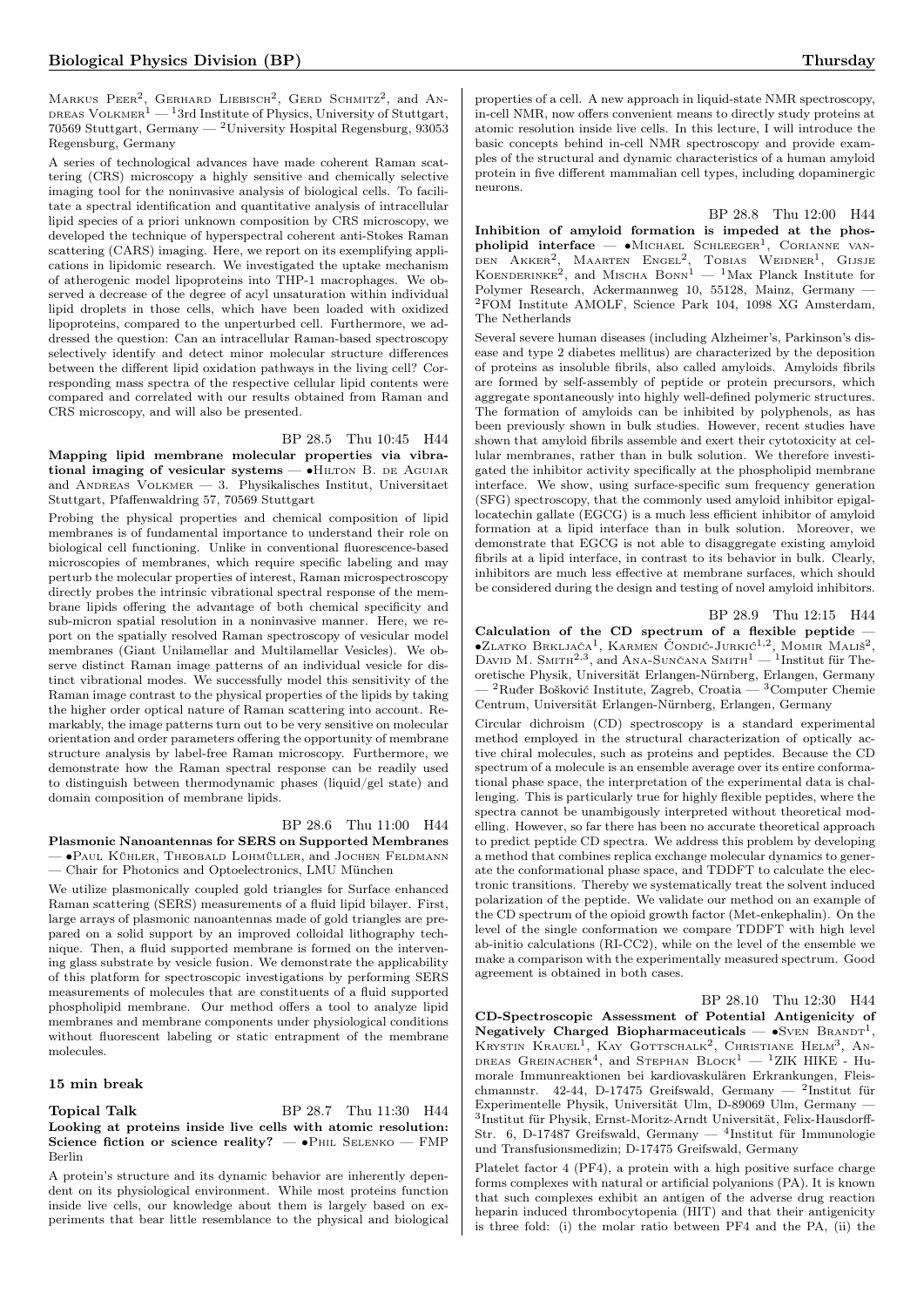charge density of the PA, and (iii) the chain length of the PA. To the best of our knowledge, we show for the first time by circular dichroism (CD) spectroscopy that the secondary structure of the protein is altered when complexes which are known to be antigenic are formed. Here we correlate the changes in the proteins secondary structure determined using CD spectroscopy with HIT antigenicity determined by ELISA. This allows us to assess potential antigenicity of negatively charged biopharmaceuticals without the necessity of in vivo studies or the use of antibodies isolated from immunized patients specific for the antigenic epitopes.

BP 28.11 Thu 12:45 H44 Ribonuclease A: A model system to study intrinsically unfolded proteins —  $\bullet$ Jennifer Fischer<sup>1</sup>, Ralf Biehl<sup>1</sup>, Bernd HOFFMANN<sup>2</sup>, and DIETER RICHTER<sup>1</sup> - <sup>1</sup>ICS-1, FZ-Jülich, Jülich, Germany — <sup>2</sup> ICS-7, FZ-Jülich, Jülich, Germany

Structure and dynamics play the key role in protein function, but

# BP 29: Symposium Computational Challenges in Scale-Bridging Modeling of Materials (SYMM, joint with CPP, DY and MM)

Time: Thursday 9:30–12:00 Location: H1

### Invited Talk BP 29.1 Thu 9:30 H1

Challenges for first-principles based computation of properties of oxide materials — ∙Karsten Albe — TU Darmstadt, FB 11, FG Materialmodellierung, Petersenstr. 32, D-64287 Darmstadt

Calculations based on density functional theory (DFT) have been the mainstay of theoretical studies of the properties of semiconductor and oxide materials over the past few decades. Despite of their significant successes, challenges remain in adapting these methods for predictive simulations that are quantitatively useful in predicting complex device properties. Increasing computing power and improved theoretical methods taking advantage of ever more powerful computer hardware offer the possibility that computational modelling may finally allow a virtual materials design by truly predictive simulations. In this contribution, I will give examples for successes and failures in calculating bulk, point defect and surface properties of transparent conducting as well as ferroelectric oxides and describe the remaining challenges.

Invited Talk BP 29.2 Thu 10:00 H1 Deformation and Fracture of Solids: Tough Nuts at Atomic and Continuum Scales —  $\bullet$ PETER GUMBSCH<sup>1,2</sup>, MA-TOUS  $M_{\rm ROVEC}$ <sup>1,2</sup>, Kinshuk Srivastava<sup>1</sup>, and Daniel Weygand<sup>1</sup> — <sup>1</sup>Institut for Applied Materials IAM, Karlsruhe Institute of Technology  $KIT - 2$ Fraunhofer IWM, Freiburg

Multiscale modeling of deformation processes in crystalline materials poses several challenges although the basic physical process, the motion of dislocations, is well understood. I will use the deformation of single crystalline alpha-iron to illustrate these challenges.

To feed dislocation dynamics with realistic atomistic information requires a reliable and computationally efficient description of the atomic interactions. We use a recently developed magnetic bond-order potential (BOP). Dislocation mobility laws for discrete dislocation dynamics (DDD) studies of large dislocation ensembles then require consideration of the full local stress state in a mesoscopic mobility law since it turned out that the effect of non-glide stresses and orientation of the applied loading is crucial for capturing the non-Schmid behavior.

Averaging the behavior of discrete dislocations into continuum mechanical equations is even more difficult. It requires a homogenization of the dislocation fields including a description of their multiplication and mutual interaction. The mathematical framework for such a continuum field theory is still not available. I will present a kinematically consistent continuum description of the dynamics of curved dislocation systems as a first approach to such a continuum field theory.

Invited Talk BP 29.3 Thu 10:30 H1 Crucial Issues and Future Directions of Through-Process Modeling —  $\bullet$ GUENTER GOTTSTEIN — RWTH Aachen University, Institut of Physical Metallurgy and Metal Physics, Aachen, Germany Computer simulation of materials processing and properties has advanced to an established field and indispensible research topic in materials science and engineering during the past decade. Moreover, it

has grown to a powerful and accepted tool for commercial alloy and

roughly 30% of eukaryotic proteins are partially or even completely unfolded [1]. Nevertheless, intrinsically unfolded proteins are functional and involved in several biological processes. To get further insight into disordered structures and their dynamics, we use Ribonuclease A (RNase A) as a model system, as it is a well known protein denaturing reversibly upon heating. Additionally, by varying the buffer conditions by different pH values, several states can be prepared. A detailed study of the structure and dynamics using Small Angle Neutron and X-ray Scattering (SANS, SAXS) as well as Neutron Spin Echo Spechtroscopy (NSE) and Circular Dichroism Spectroscopy is presented. The combination of these techniques allows us to observe large-scale internal dynamics of subdomains or of unfolded protein strands that operate on the same length scale as rotational diffusion. However, the timescale can be different and depends on the protein structure and internal interactions. [1] A. L. Fink, Current Opinion in Structural Biology 2005, 15:35-41

process development. While the general theory has been laid out, physics based scale-bridging modeling approaches have been developed and are currently employed also in industrial environments, flexible interfacing has become available and automated simulation is currently being tested, there are still bottlenecks that impede the ease of application and the predictive power of these tools and urgently need to be addressed. Such needs include reliable experimental databases, the bridging of knowledge gaps on critical phenomena like nucleation, interacting microstructural evolution processes that require vastly different computation times, inverse modeling algorithms etc. Finally, despite of the remarkable advances in available computer power, computer simulation still suffers from too low computational speed to address statistically significant system sizes and to lend itself to process control. More recent concepts will be introduced, in particular in view of the changing philosophy of computer architecture and the increasing availability of massively parallel computing power, which may actually require a departure from conventional and established modeling concepts.

Invited Talk BP 29.4 Thu 11:00 H1 Adaptive Resolution Simulations for Soft Matter: Applications and New Developments — ∙Kurt Kremer — Max Planck Institute for Polymer Research

The relation between atomistic structure, architecture, molecular weight and material properties is a basic concern of modern soft matter science. A typical additional focus is on surface and interface aspects or the relation between structure and function in nanoscopic molecular assemblies. Here computer simulations on different levels of resolution play an increasingly important role. To progress further, adaptive schemes are being developed, which allow for a free exchange of particles (atoms, molecules) between the different levels of resolution. The lecture will concentrate on these methods to couple particle based simulations. In addition first approaches to connect particle based simulations to continuum as well as to include quantum effects will be presented. Furthermore the extension to open systems MD as well as new recent methodology advances will be explained. A general review on the first part can be found in M. Praprotnik, L. Delle Site, and K. Kremer, Ann. Rev. Phys. Chem. 59, (2008) and recent advances in S. Fritsch et al. Phys. Rev. Lett. 108, 170602 (2012)

Invited Talk BP 29.5 Thu 11:30 H1 Materials by design —  $\bullet$ MARKUS BUEHLER — MIT, 77 Mass. Ave, Cambridge, MA 02139

Biological materials are synthesized, controlled and used for an astonishing variety of purposes including structural support, force generation, mass transport, catalysis, or energy conversion. By incorporating concepts from biology and engineering, computational modeling has led the way in identifying the core principles that link the molecular structure of biomaterials at scales of nanometers to physiological scales at the level of tissues. The use of the world's fastest supercomputers allows us to predict properties of complex materials from first prin-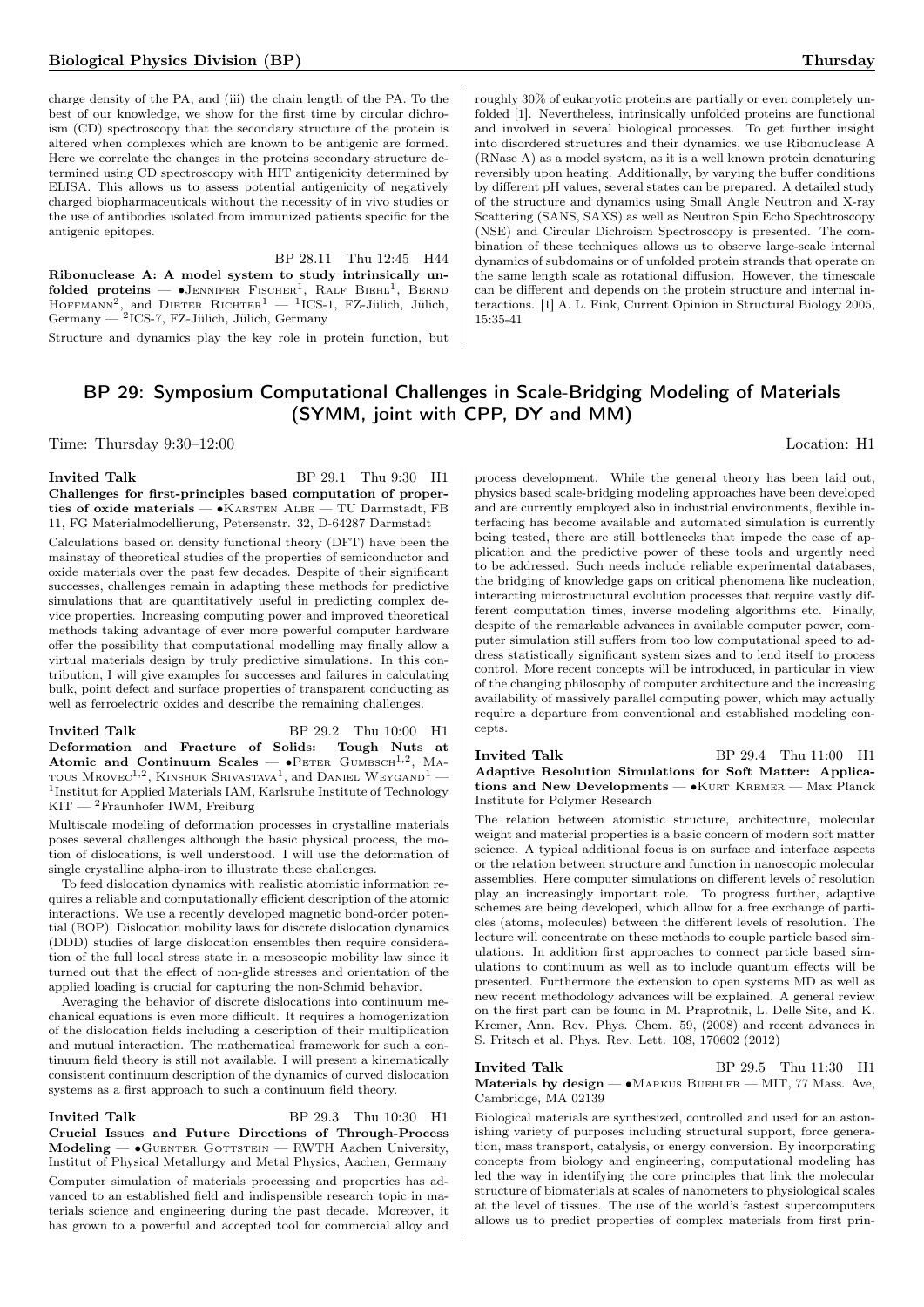ciples, realized in a multiscale modeling approach that spans massive ranges in scale. Combined with experimental studies, such in silico models allow us to simulate disease, understand catastrophic failure of tissues, and enable us to translate concepts from the living world into material designs that blur the distinction between the living and non-living systems. We discuss challenges and opportunities in new methods of scale bridging.

BP 30: Tissue

**Invited Talk** BP 30.1 Thu 15:00 H43 Inversion and perversion in biomechanics: from microscopic anisotropy to macroscopic chirality.  $- \bullet$ ALAIN GORIELY Mathematical Institute, University of Oxford

One of the fundamental problems of bio-physics is to understand the relationship between a microscopic structure and its overall macroscopic response. A paradigm for this problem is chirality. How does a right-handed structure behaves under loads? A simple example motivated by the study of DNA is the extension of a right-handed spring under pure axial load. Would it rotate clockwise or counter-clockwise? Similarly, many plant structures are fibre-reinforced and the problem is to connect the chirality of the fibre with the chirality of the rotation induced by change in pressure. Motivated by different biological experiments on active gels, DNA, plant cell walls, and fungi, I will show that biological systems, through a combination of internal stresses and nonlinear responses offer many puzzling and often counter-intuitive chiral behaviour leading to the interesting possibility of perversion, an inversion in chirality under load or remodeling.

BP 30.2 Thu 15:30 H43 Interplay of tissue extension and pattern formation during **vertebrate segmentation** — •David J. Jörg<sup>1</sup>, Luis G. Morelli<sup>2</sup>, Andrew C. Oates<sup>3</sup>, and Frank Jülicher<sup>1</sup> — <sup>1</sup>Max Planck Institute for the Physics of Complex Systems, Nöthnitzer Str. 38, 01187 Dresden, Germany — <sup>2</sup>Departamento de Física, FCEyN UBA and IFIBA, Conicet; Pabellón 1, Ciudad Universitaria, 1428 Buenos Aires, Argentina  $-$  <sup>3</sup>Max Planck Institute of Molecular Cell Biology and Genetics, Pfotenhauerstr. 108, 01307 Dresden, Germany

During embryonic development of vertebrates, the elongating body axis is segmented into somites, precursors of the vertebrae, which appear sequentially. This process is coordinated by a tissue level patterning system based on cell-autonomous genetic oscillators, the segmentation clock. We develop a continuum theory of coupled phase oscillators that takes into account position-dependent tissue extension. This tissue extension corresponds to a cell flow field that enters the description of the phase dynamics through a convective term. We show that our theory can account for the key features of dynamic gene expression patterns observed in experiments.

### BP 30.3 Thu 15:45 H43

Mechanically driven interface propagation between cellular  $\mathbf{populations} \longrightarrow \bullet$ MARYAM ALIEE<sup>1</sup>, JONAS RANFT<sup>2</sup>, JACQUES PROST<sup>3</sup>, Jean-François Joanny<sup>2</sup>, and Frank Jülicher<sup>1</sup> — <sup>1</sup>Max Planck Institute for the Physics of Complex Systems, 01187 Dresden, Germany  $-$  <sup>2</sup>Institut Curie, 26 rue d'Ulm, 75248 Paris cedex 05, France  ${\rm ^3ESPCI}$  Paris<br/>Tech, 10 rue Vauquelin, 75231<br> Paris cedex 05, France Many biological tissues consist of different cell types. The interface between two cell populations can evolve in time due to the interplay of cell dynamics and tissue mechanics. Here we introduce a continuum description of tissues with two cell types. The balance of cell numbers and the conservation of momentum include source terms, which account for the effects of cell division and apoptosis. We study the case where two cell populations with different homeostatic pressure are separated by an interface. The difference in the homeostatic pressures of two cell types drives the propagation of the interface, corresponding to the invasion of one cell type into the other. The dynamics of the system is described by a generalized version of the Fisher wave equation, which takes into account the coupling between cell number balance and tissue mechanics. We calculate the profile of the moving interface and its velocity as a function of relevant parameters. By linearizing the equations near the unstable front, we can compare our numerical results to analytical solutions. We show that both pulled and pushed front solutions occur, depending on parameter values.

BP 30.4 Thu 16:00 H43

Time: Thursday  $15:00-17:30$  Location: H43

Physarum polycephalum Percolation as a Paradigm for Topological Phase Transitions in Transportation Networks —  $\bullet$ Adrian Fessel<sup>1,2</sup>, Christina Oettmeier<sup>1,2</sup>, Erik Bernitt<sup>1,2</sup>, NILS GAUTHIER<sup>2</sup>, and HANS-GÜNTHER DÖBEREINER<sup>1,2</sup> - <sup>1</sup>Institut für Biophysik, Universität Bremen — <sup>2</sup>Mechanobiology Institute, National University of Singapore

As a foraging strategy, the slime mold *Physarum polycephalum* spans an extended vein network. If grown from disconnected pieces, evenly distributed in size, a giant component develops. Using tools from graph theory, this process can be understood as a percolation transition, driven by the distribution of node degrees (Fessel, PRL 109, 2012).

We present two analytical solutions for this topological transition, a two-dim. phase diagram representing the transition as a function of two node degree ratios and a one-dim. solution suitable for our system. Neither biological nor other constraints are taken into account, making the solutions universal for transportation networks, given local connectivity is low.

An experimental indication for universality can be found in vasculogenesis. Various malignant tissues mimic embryos which derive their blood vessels by fusing blood islands, i.e., aggregates of newly differentiated angioblast cells. This process can be studied in vitro by observing the behavior of plated endothelial cells. Reanalyzing such an experiment (Serini, EMBO 22, 2003) we find the same transition.

Due to the universal character of this process we conclude that percolation might serve as a gauge in anti-angiogenic theraphies.

**Invited Talk** BP 30.5 Thu 16:15 H43 A noisy path to order: refinement of a developing tissue — ∙Buzz Baum — LMCB, UCL, London, WC1E 6BT, UK

The remarkable complexity we see in the macroscopic biosphere is generated during development. Even though cellular processes are inherently noisy, the complex order we see in multicellular organisms is generated by the actions of semi-autonomous cells working in constant dialogue with one another. Here, I will use two examples from our work in the fly notum that reveal ways in which noise at the cellular level can contribute to the refinement of patterning and cell packing at the tissue scale.

BP 30.6 Thu 16:45 H43

Morphogenesis and ageing of MDCK epithelial tissues depend on substrate elasticity - •SARA KALIMAN<sup>1</sup>, CHRISTINA  $J$ ayachandran<sup>2</sup>, Damir Vurnek<sup>1</sup>, Florian Rehfeldt<sup>2</sup> , and Ana-SUNČANA SMITH<sup>1</sup> — <sup>1</sup>Institute for Theoretical Physics, University Erlangen-Nürnberg, Germany —  $23^{rd}$  Institute of Physics-Biophysics, University ofGöttingen, Germany

Morphogenesis of epithelial tissues is the key to understanding tissue development and regeneration, or tumour growth. It is believed to be dominated by intercellular interactions, and hence, independent of substrate rigidity. However, here we show that different regimes of growth occure on soft and hard substrates. Substrates with a rigidity higher than 5 kPa promote radially growing clusters, which in early stages expand exponentially with a persistantly low density of cells. When the cluster radius exceeds 5 mm, its area increases linearly in time. During that period, a bulk tissue of higher density forms in the center of the cluster, whereas the edge remains at a constant low density, independently of the cluster size. On 1 kPa substrates the cells initially form small multilayered dropplets that, if sufficiently large, nucleate a very dense and well structured monolayer in its center. These clusters expand to macroscopic sizes by adopting irregular shapes, while mantaining the initial monolayer morphology. In both cases, tissues age, the signature of which are  $(i)$  an inhomogeneous density, and  $(ii)$ nuclei that deform strongly due to the substrate sensitive restructuring of the actin cortex. Furthermore, dome-like and tubule-like structures are found on hard substrates, while soft substrates promote anoikis.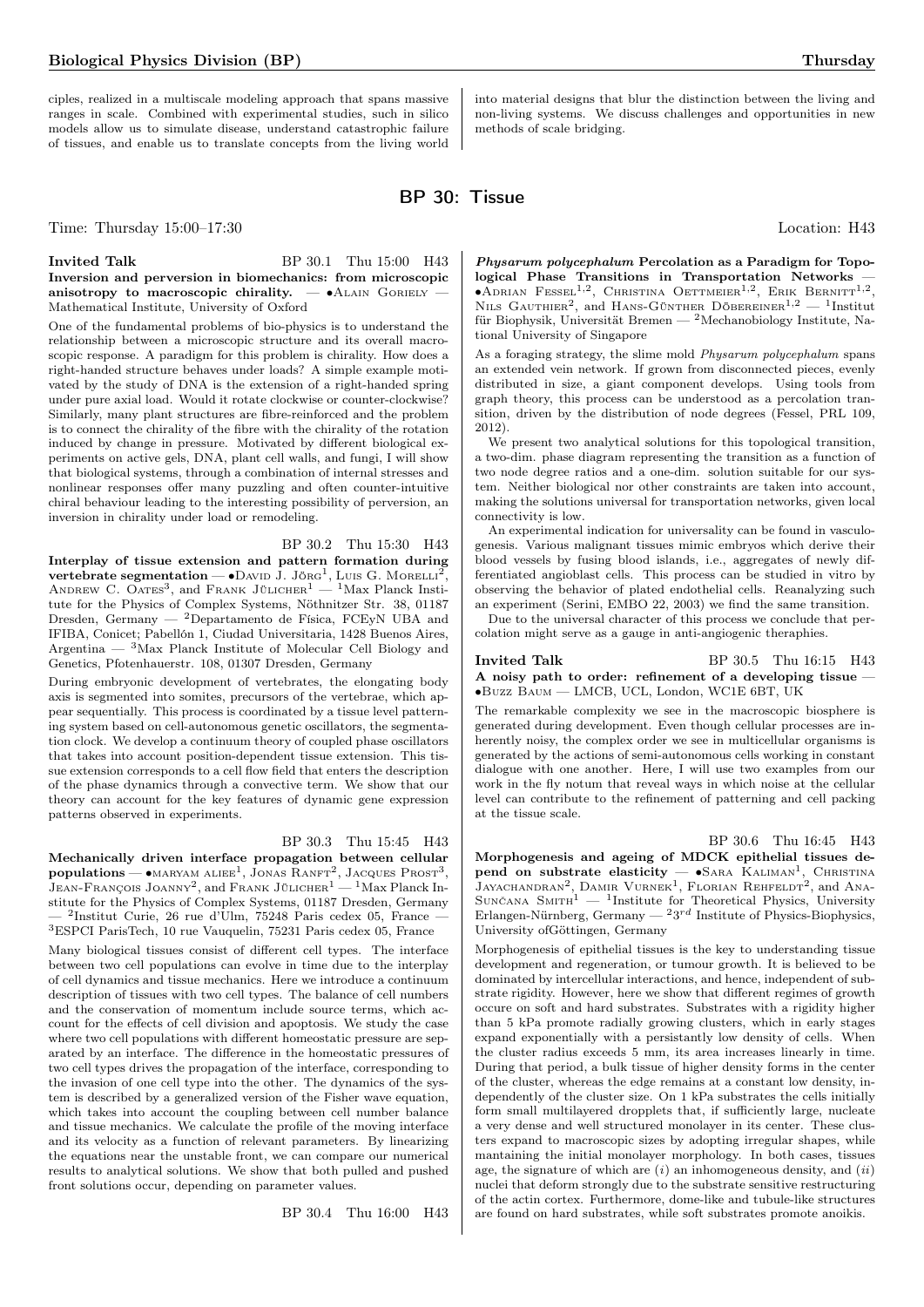BP 30.7 Thu 17:00 H43 Cell Shape and Dynamics on micropatterned Substrates — ∙Philipp J. Albert and Ulrich S. Schwarz — Institute of Theoretical Physics, University of Heidelberg

Micropatterned substrates have been used for cell normalization and to quantitatively study the relation between cell shape and function. In order to design micropatterns, models to predict shape and dynamics of cells are needed. To this end, we combine two previously introduced models. The tension elasticity model (TEM) [1] focuses on strongly contracted shapes which can be predicted correctly on dot pattern substrates. However, the TEM cannot predict dynamical changes, like the movement from one pattern to the next. A two-dimensional cellular Potts model (CPM) [2] combined with directional persistence is used to account for the dynamics of cells on micropatterned substrates. In contrast to earlier applications of the CPM in the context of tissues, in our case the area of cells is not fixed as they can exchange material with the third dimension. We modify the energy function of previous formulations of the CPM to account for this feature as well as to include insights from the TEM and to represent the effect of the adhesive micropattern. We use our model to predict the dynamics of cell shape, spreading and division, and to identify promising patterns for experiments.

[1] I.B. Bischofs, F. Klein, D. Lehnert, M. Bastmeyer and U.S. Schwarz, Biophys. J. 95, 3488 (2008).

[2] F. Graner and J.A. Glazier, Phys. Rev. Lett. 69, 2013 (1992).

BP 30.8 Thu 17:15 H43

### On the Relevance of Cellular Adhesion for Compartmentalization — •STEVE PAWLIZAK, ANATOL FRITSCH, and JOSEF A. KÄS — University of Leipzig, Institute for Experimental Physics I, Soft Matter Physics Division, Linnéstraße 5, 04103 Leipzig, Germany

Compartmentalization is a fundamental organization process of cells, which can be demonstrated in vitro by means of a simple model system: When two different populations of suspended cells are mixed, the mixture will eventually segregate into two phases, whereas mixtures of the same cell type will not. Nowadays, the concept of compartmentalization is coming more and more into focus of cancer research because it has been observed that even tumor cells are confined to their original compartment for a relatively long time in their development. For that reason, the understanding of the mechanical principles underlying this process is of great importance. The differential adhesion hypothesis by MALCOLM S. STEINBERG gives a first explanation by differences in surface tension and adhesiveness of the interacting cells. We are investigating whether cellular adhesion is in fact a necessary or even sufficient factor to characterize compartmentalization and tumor spreading. For our studies, we use healthy and cancerous breast cell lines of different malignancy as well as primary cells from human cervical carcinoma. We apply a broad set of techniques to study their mechanical properties and interactions, including 3D segregation experiments in droplet cultures, optical stretching for whole cell rheology, and AFM to directly measure cell-cell-adhesion forces. The combination of these techniques will help to shed some new light on the role of cellular adhesion.

# BP 31: Statistical Physics in Biological Systems III (joint with DY)

Time: Thursday  $15:00-17:30$  Location: H46

BP 31.1 Thu 15:00 H46

On the Fourier spectra of fitness Landscapes — ∙Johannes NEIDHART, IVAN SZENDRO, and JOACHIM KRUG — Institut für Theoretische Physik, Universität zu Köln, Deutschland

Fitness Landscapes are a well established tool in the analysis of evolutionary precesses. In order to extract important information, graph theoretical Fourier decomposition has proven to be very useful. In order to compare experimental data with stochastic models, we analyse several models, amongst others Kauffmann's  $LK$  model and present exact results for the Fourier spectra as well as a comparison to experimental data.

BP 31.2 Thu 15:15 H46 On the existence of accessible paths in trees — •STEFAN NOWAK and JOACHIM KRUG — Institute for Theoretical Physics, University of Cologne

The study of accessible paths is a new type of percolation problem which is inspired by evolutionary biology. To each node of the underlying graph a random number is assigned and a path through the graph is called accessible if all random numbers along the path are in ascending order. We will give an exact expression for the second moment of the number of accessible paths from the root to the leafs in n-trees and an asymptotic expression for the probability that there is at least one accessible path. Furthermore, we will show that there is a percolation threshold if the random variables are Gumbel distributed and a linear drift is added.

### BP 31.3 Thu 15:30 H46

A new evolutionary food web model —  $\bullet$  Korinna T. Allhoff! DANIEL RITTERSKAMP<sup>2</sup>, CHRISTIAN GUILL<sup>3</sup>, and Björn C. Rall<sup>3</sup> — <sup>1</sup>Institute of Condensed Matter Physics, TU Darmstadt — <sup>2</sup>Institute for Chemistry and Biology of the Marine Environment, Carl von Ossietzky University of Oldenburg —  $3J$ . F. Blumenbach Institute for Zoology and Anthropology, Georg-August-University Göttingen

Understanding the conditions that are required for complex ecosystems to persist despite changes in species composition and anthropogenic perturbations, is of utmost importance in order to conserve these systems. Evolutionary food web models provide a mechanistic tool to understand how complex ecosystems emerge and how they react to changes in their composition. We present such an evolutionary food web model, where each species is characterized by three key traits: its own body mass, its preferred prey body mass, and the width of its

potential prey body mass spectrum. The model contains allometric effects on feeding and competition interactions and determines dynamically whether a species is viable or goes extinct. The evolutionary processes that enable new species to enter the system as mutants of already existent ones, also follow allometric rules. The food web structure emerges as a highly nontrivial result from the combined effect of population dynamics and evolution. We present computer simulations of different model modifications and show how they influence network structure and stability.

BP 31.4 Thu 15:45 H46 The influence of chaos on the stability of small food webs -∙Fanny Groll and Alexander Altland — Institut für Theoretische Physik, Universität zu Köln, Germany

Ecological networks can show different types of dynamics. Experiments have demonstrated that they can actually be governed by deterministic chaos. In that case the population numbers evolve along a chaotic attractor; they show large fluctuations but do not go extinct.

We examine a mathematical model of a simple food web consisting of two prey and one predator population. In this model a control parameter triggers the onset of chaos via bifurcation. Such dynamics have already been observed in an aquatic system of few competing species.

In studying this system we aim to find a catalogue of techniques to approach such a system and to analyze its features. Starting from a general master equation approach we have explored routes to chaos in few-species ecological systems. Emphasis has been put on the mechanisms leading to chaotic attractors. Under ambient conditions ecological systems are subject to demographic and environmental fluctuations. We explore the stability and persistence of populations in chaotic regimes compared to more regular types of dynamics.

# BP 31.5 Thu 16:00 H46

The effect of migration between patches on the stability of foodwebs — ∙Sebastian Plitzko and Barbara Drossel — Institut für Festkörperphysik, TU Darmstadt, Germany

During recent years, several factors that stabilize food webs have been identified. Among these are allometric scaling of metabolism with body size and adaptive foraging. So far, food web models rarely take space into account. However, it is known that being distributed over several spatial patches can have positive as well as negative effects on the stability of metacommunities.

Using computer simulations for the population dynamics of sys-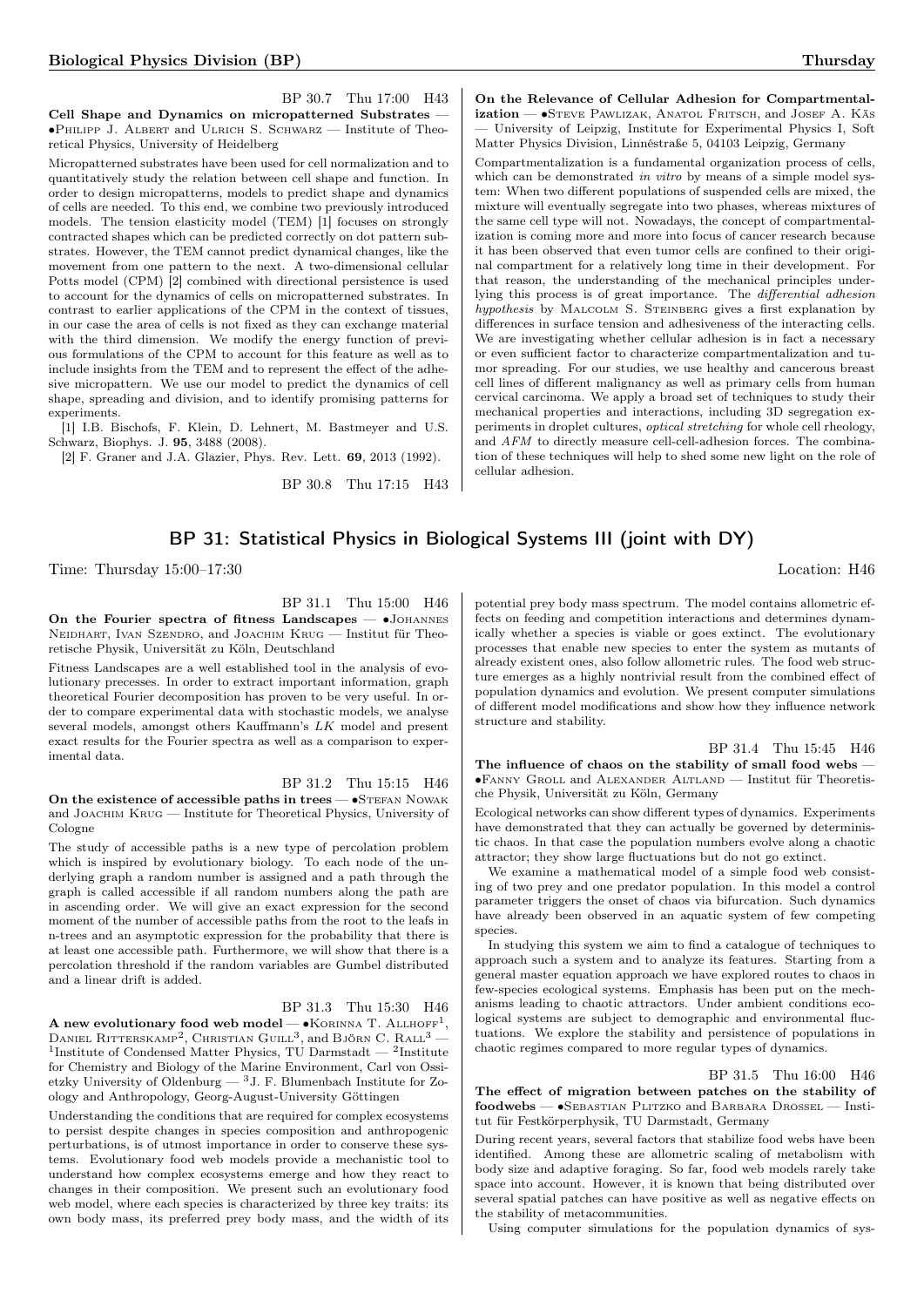tems with many species, we investigate the stability of food webs that are distributed over several patches that are connected by migration. We evaluate species persistence in dependence of food-web complexity, patch arrangement, and migration rule. In particular, we study conditions under which migration alone, without the above-mentioned additional stabilizing factors, can increase food-web stability. We also determine whether food webs that already have a high stability can gain further by being distributed over several patches.

### BP 31.6 Thu 16:15 H46

The effect of predator limitation on the dynamics of simple  $\mathbf{food}$  chains —  $\bullet$  Christoph Schmitt<sup>1</sup>, Stefan Schulz<sup>1</sup>, Jonas BRAUN<sup>1</sup>, CHRISTIAN GUILL<sup>2</sup>, and BARBARA DROSSEL<sup>1</sup> - <sup>1</sup>Physics Department, TU Darmstadt —  $^2$ Institute for Zoology and Anthropology, University of Göttingen

We investigate the influence of competition between predators on the dynamics of predator-prey systems and of tritrophic food chains. Competition between predators is implemented either as interference competition, or as a density-dependent mortality rate.

With interference competition, the paradox of enrichment is reduced or completely suppressed, but otherwise the dynamical behavior of the system is not fundamentally different from that of the Rosenzweig-MacArthur model, which contains no predator competition.

In contrast, with density-dependent predator mortality the predatorprey system shows a surprisingly rich dynamical behavior. In particular, decreasing the density regulation of the predator can induce catastrophic shifts from a stable fixed point to a large oscillation. Furthermore, the model shows several other types of nonlocal bifurcations, the coexistence of several attractors, and different types of regime shifts. In tritrophic food chains chaos can occur in both models.

BP 31.7 Thu 16:30 H46 Score statistics of multiple sequence alignments —  $\bullet$ Pascal FIETH and ALEXANDER K. HARTMANN - Institute of Physics, University of Oldenburg

Optimally aligned sequences of amino acids [1] can be studied numerically [2] in the biologically relevant high scoring region by means of parallel tempering simulations [3]. Preceding studies have shown that the scores of gapped pairwise sequence alignments of finite-length sequences follow a Gumbel extreme value distribution, modified by a Gaussian correction [4] rather than a simple Gumbel extreme value distribution as previously predicted for ungapped pairwise alignments. In this study these methods are applied to the case of multiple sequence alignment (MSA). Here the distributions of the sum-of-pair scores of the MSA of more than two sequences are studied. In particular the distribution of protein MSA-scores using different common substitution matrices (BLOSUM and PAM) are analysed for protein background frequencies of real sequences.

[1] R. Durbin et al., Biological sequence analysis, (Cambridge University Press, 1998)

[2] A.K. Hartmann, Practical Guide to Computer Simulations, (World Scientific, 2009)

[3] A.K. Hartmann and Heiko Rieger, Optimization Algorithms in Physics, (Wiley-VCH, 2001)

[4] S. Wolfsheimer et al., Local Sequence Alignments Statistics: Deviations from the Gumbel Statistics in the Rare-Event Tail, (Algorithms for Molecular Biology, 2007)

BP 31.8 Thu 16:45 H46

Understanding evolutionary conserved contacts by structure based models. —  $\bullet$ Abhinav Verma<sup>1</sup>, Benjamin Lutz<sup>1</sup>, Martin  $\text{WEIGT}^2$ , and ALEXANDER  $\text{ScHUG}^1$  — <sup>1</sup>Karlsruhe Institute of Technology, Karlsruhe, Germany — <sup>2</sup>Université Pierre et Marie Curie, Paris,

### France

The evolution of a protein family leaves a fingerprint in databases of protein sequences. In a recent study, Direct Coupling Analysis (DCA) has been shown to accurately identify co-evolving residue pairs preserved as spatial contacts in their three dimensional fold [1]. Such DCA-derived contacts can be combined with molecular dynamics simulations to predict experimentally inaccessible transiently occupied active states [2]. Only a fraction of a contact map, however, is identified by DCA. Here we attempt to understand the evolutionary constraints leading to the conservation of these specific contacts by native structure based models [3]. We compare simulations with DCA derived contact maps to randomly chosen subsets of contacts.[unpublished data]

[1] Marcos et. al. , PNAS, 2011, 108, E1293

[2] Dago et. al. , PNAS, 2012, 109, E1733

[3] Whitford et al. Proteins, 2009 75, 430

BP 31.9 Thu 17:00 H46

Symmetry Breaking of Sequence Information in Catalytic Polymer Soups —  $\bullet$ Shoichi Toyabe and Dieter Braun — Systems Biophysics,Ludwig-Maximilians-University Munich, Munich

One of the most distinguished properties of living systems is that they sustain genetic information and reproduce it. However, its origin remains elusive; how can information emerge in the chaotic molecular soup in the prebiotic earth? We discuss models and preliminary experiments to show the emergence of order in a catalytic polymer solution. We argue that template-directed copolymerization of diverse polymers is a promising route. Autocatalytic copolymerization extends polymers stochastically. Interestingly, a numerical simulation shows that the polymers self-organize into an ordered state where a stochastically chosen small set of sequence motifs become dominant. This spontaneous symmetry breaking occurs because autocatalytic chain reactions in the reaction network interact competitively and amplify strands beyond exponential growth. This amplifies spontaneous fluctuations and sustains it by Darwinian selection against other sequences. The transition to the ordered state is accompanied by a population inversion, i.e. the length distribution of polymers was biased to the longer side at the ordered state. In order to demonstrate the symmetry breaking by experiments, we performed ligase chain reactions of DNA strands with semi-random sequences. Under nonequilibrium driving of material flux and temperature cycles, we observed a population inversion, which implies the breaking of the symmetry. Furthermore, we analyzed the sequences to confirm the symmetry breaking by on the basis of PCR.

BP 31.10 Thu 17:15 H46 Characteristics of the formation of oligomers in a primordial broth — ∙Sabrina Scherer — Biologische Experimentalphysik, Universität des Saarlandes

We analyse the energetically driven emergence of spontaneous and dynamic states of order in prebiotic, complex systems. We perform Miller-Urey-type experiments: simple anorganic molecules driven by electric discharges and form complex, organic reaction mixtures. The process is analysed by real-time mass spectroscopy. The spectra reveal the formation of a time-dependent order of molecules in the reaction mixture. The peak intensities of several oligomeric molecules oscillate over time. Some oligomers vanish after their first occurence to reform again later. The increase and decrease of these intensities follow exponential and sigmoid courses. This points towards autocatalytic processes. In contrast to the original Miller-Urey-experiment which consists of the constituents methane, ammonia, hydrogen and water, we add other biologically relevant elements like phosphor and sulfur to observe their influence on the stability of the oligomer oscillations.

# BP 32: Cell Adhesion and Mechanics

Time: Friday 9:30–13:00 Location: H43

BP 32.1 Fri 9:30 H43

Mechanics as second messenger in signal transduction — ROGER HARDIE and •KRISTIAN FRANZE — University of Cambridge, Department of Physiology, Development and Neuroscience

Fly eyes have the fastest visual responses in the animal kingdom, but how they achieve this has long been an enigma. Phototransduction

in Drosophila microvillar photoreceptors is mediated by a G-protein coupled phospholipase C (PLC) cascade culminating in activation of 'transient receptor potential' (TRP) and TRP-like (TRPL) channels by a still unresolved mechanism. Here we show that these light-sensitive channels are not ligand but mechanically gated. Using atomic force microscopy we found that light exposure evoked rapid contractions of the photoreceptor cells. These contractions were even faster than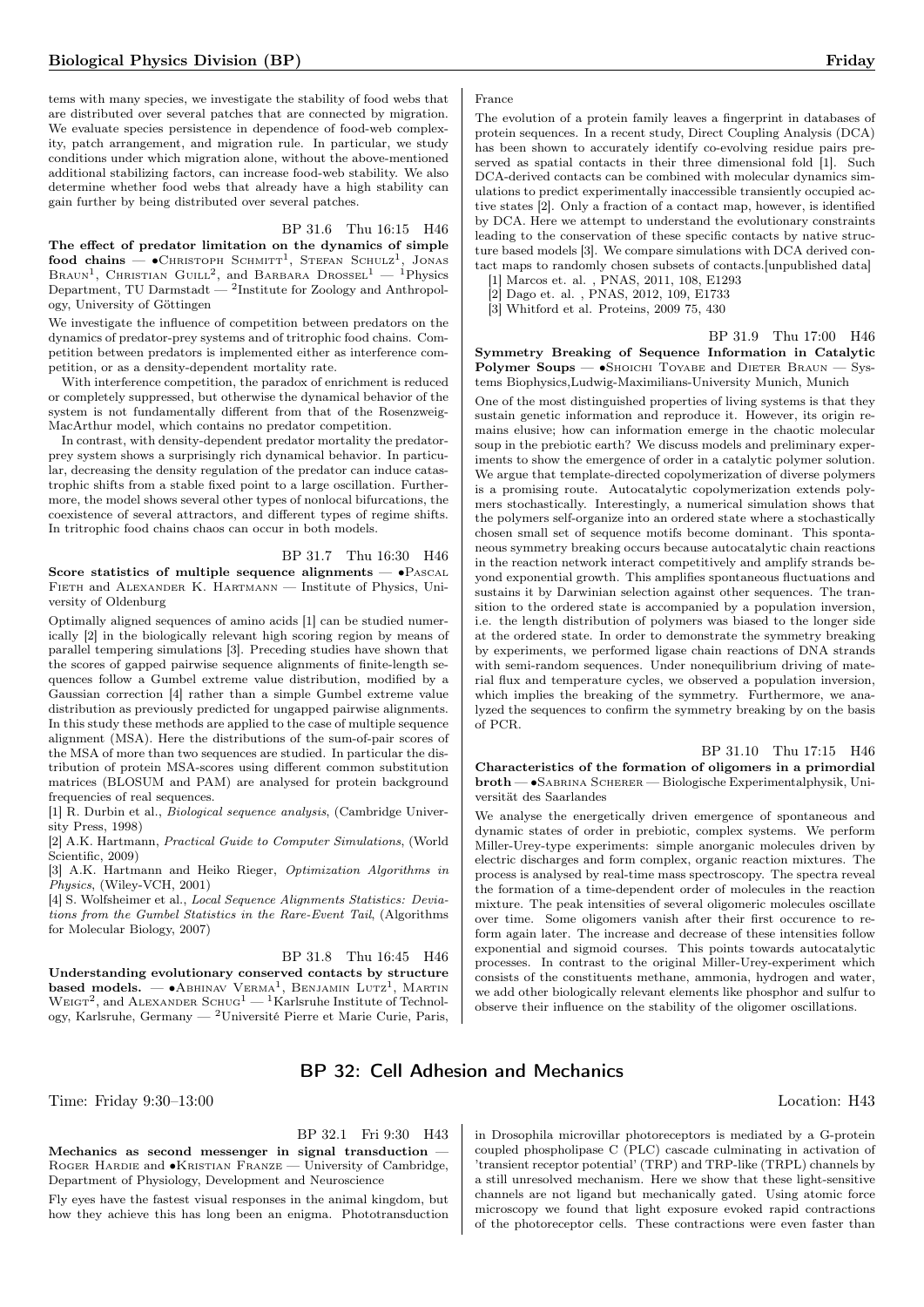the cell's electrical response and appeared to be caused directly by PLC activity. Photoreceptor light responses were facilitated by membrane stretch and inhibited by amphipaths, which alter lipid bilayer properties. When we replaced the native light-sensitive channels with mechano-sensitive channels, photoreceptors still generated electrical signals in response to light. These results indicate that splitting of the membrane lipid PIP2 by PLC reduces the membrane area, which leads to an increase in membrane tension, and ultimately causes the contractions of the cells. They furthermore suggest that the resultant mechanical forces contribute to gating the light-sensitive channels, thereby introducing the concept of mechanical force as an intermediate or 'second messenger' in metabotropic signal transduction.

Reference: Roger C. Hardie and Kristian Franze, Photomechanical Responses in Drosophila Photoreceptors, Science 338: 260-263, 2012.

BP 32.2 Fri 9:45 H43 Mechanical Properties & Active Fluctuations of Primary Cilia — • CHRISTOPHER BATTLE and CHRISTOPH F. SCHMIDT Drittes Physikalisches Institut, Georg-August Universitaet, Goettingen, Germany

Recent studies have shown that the primary cilium, long thought to be a vestigial cellular appendage with no function, is involved in a multitude of sensory functions. One example, interesting from both a biophysical and medical standpoint, is the primary cilium of kidney epithelial cells, which acts as a mechanosensitive flow sensor. Genetic defects in ciliary function can cause, e.g., polycystic kidney disease (PKD). The mechanical properties of these non-motile, microtubulebased 9+0 cilia, and the way they are anchored to the cell cytoskeleton, are important to know if one wants to understand the mechanoelectrochemical response of these cells, which is mediated by their cilia. Using optical traps and DIC/fluorescence microscopy we probe the mechanical properties, cellular anchoring conditions, and dynamics of the cilia of canine kidney epithelial cells (MDCK), finding evidence for non-equilibrium, active fluctuations.

### BP 32.3 Fri 10:00 H43

The influence of substrate stiffness on integrin mediated cell properties — •Maja Gulic<sup>1</sup>, Thomas Kerst<sup>1</sup>, Reinhard<br>Fässler<sup>2</sup>, and Kay-E. Gottschalk<sup>1</sup> — <sup>1</sup>Institute for Experimental Physics, Ulm University, Germany  $^{2}$ Max Planck Institute of Biochemistry, Department of Molecular Medicine, Martinsried, Germany

Mechanical cues influence very basic cell properties like proliferation, cell shape or cell migration. Important components of the cell adhesion and migration machinery are the integrins, the actin cytoskeleton and messenger proteins. The analysis of the exact contribution of the individual components of this machinery to cellular properties is hampered by its complexity. Therefore, we reduced the complexity and examined mouse fibroblasts expressing only the fibronectin-binding integrins avb3 or a5b1 or a combination of the two.

To analyze the effect of integrin expression on cellular force generation, we used cell traction force microscopy. We fabricated polydimethylsiloxane (PDMS) micropost arrays via photolithography. We designed microposts with different height and diameter to vary the spring constant. Measuring the deflection of a micropost during adhesion of a cell made it possible to calculate the cellular force. We show differences between the cell types on the same array type as well as for the same cell type on different micropost forms.

### BP 32.4 Fri 10:15 H43

Influence of the Subsurface Composition of a Material on the Adhesion of  $Staphylococci$  —  $\bullet$  Christian Titus Kreis<sup>1</sup>, Peter Loskill<sup>1</sup>, Nicolas Thewes<sup>1</sup>, Mathias Herrmann<sup>2</sup>, and Karin  $JACOBs<sup>1</sup>$  — <sup>1</sup>Saarland University, Experimental Physics, 66041 Saarbruecken, Germany  $-$  <sup>2</sup>The Institute of Medical Microbiology and Hygiene, Saarland University, Homburg/Saar, 66421, Germany

Controlling the interface between bacteria and solid materials has become an important task in biomedical science. For a fundamental and comprehensive understanding of adhesion it is necessary to seek quantitative information about the involved interactions. Most studies concentrate on the modification of the surface (chemical composition, hydrophobicity, or topography) neglecting, however, the influence of the bulk material, which always contributes to the overall interaction via van der Waals forces. We applied AFM force spectroscopy and flow chamber experiments to probe the adhesion of Staphylococcus carnosus to a set of tailored Si wafers, allowing for a separation of short- and long-range forces. We provide experimental evidence that the subsur-

face composition of a substrate influences bacterial adhesion. A coarse estimation of the strength of the van der Waals forces via the involved Hamaker constants substantiates the experimental results. The results demonstrate that the uppermost layer is not solely responsible for the strength of adhesion. Rather, for all kinds of adhesion studies, it is equally important to consider the contribution of the subsurface.

P. Loskill et al. Langmuir 28 (2012) 7242

### BP 32.5 Fri 10:30 H43

Actin and membrane contributions to the micromechanics of cell adhesions — •Konrad Berghoff<sup>1,2,3</sup>, Yoko Nakano<sup>2,3</sup>, Patricia Dankers<sup>2,3</sup>, Leo van IJzendoorn<sup>2,3</sup>, Bert Meijer<sup>2,3</sup>, and HOLGER  $K \times S^{2.25}$  — <sup>1</sup>University of Bayreuth, Germany — <sup>2</sup>Eindhoven University of Technology, The Netherlands —  $3$ Institute for Complex Molecular Systems, Eindhoven University of Technology, The Netherlands

Adhesion to extracellular structures is import for a cell's ability to anchor itself in its environment and for receiving information from this environment. Understanding the mechanics of adhesion bonds and associated cellular structures will help to understand how cell adhesions fulfill their role as anchors and messengers. We investigate the mechanics of extracellular and intracellular adhesion bonds as well as the mechanics of associated cytoskeleton and membrane structures by using optical traps. We investigate the binding properties of microparticles functionalized with the integrin-binding RGD peptides to fibroblasts, and measure intracellular and extracellular rupture forces of adhesion bonds. Furthermore we investigate the viscoelastic properties of the actin network and the cell membrane which are associated with the adhesion area. Force-deformation measurements enable us to discriminate between permanent and reversible changes of the cellular mechanics. Our work provides an experimental basis for testing and improving recent models of cell membrane and cytoskeletal mechanics. It will help to improve our understanding of the mechanics of cell adhesions and associated structures.

### BP 32.6 Fri 10:45 H43

Fluctuations of adhesion forces during cellular migration — ∙B. Sabass<sup>3</sup> , S. V. Plotnikov<sup>1</sup> , C. M. Waterman<sup>1</sup> , and U. S. SCHWARZ<sup>2</sup> — <sup>1</sup>Nat. Heart Lung and Blood Inst., NIH — <sup>2</sup>Inst. f. Theo. Phys., U Heidelberg  $-3$ -

Migration of endothelial cells is based on the concerted dynamics of intracellular structures and adhesion sites. The continuous formation and dissociation of adhesion sites leads to observable fluctuations of the transmitted force. In order to elucidate the connection between force fluctuation and cellular migration we recently performed traction measurements for integrin-based adhesions. The force fluctuation magnitude is seen to decrease monotonously for increasing substrate stiffness. However, the speed of cellular migration shows a pronounced maximum for intermediate stiffnesses around 8 kPa. The occurrence of stiffness-guided migration (durotaxis) is promoted by the presence of force fluctuations. Therefore, force fluctuations can be interpreted as dynamical sampling of extracellular stiffness to guide durotaxis.

We here suggest a quantitative interpretation of these results with a simple model for a cell-wide force balance. The adhesion sites are described by a stochastic model that predicts a non-linear relationship between extracellular rigidity and adhesion stability (1). The model is also employed to compare measured effects of biochemical perturbations of the Paxillin module with predicted changes in the cellular mechanics.

(1) B. Sabass and U. S. Schwarz. J. Phys. Condensed Matter, 22, 2010.

### BP 32.7 Fri 11:00 H43

Reaction-diffusion binding of a membrane to an underlying scaffold —  $\bullet$ Timo BiHR<sup>1,2</sup>, ANA-SUNCANA SMITH<sup>1</sup>, and UDO  $\text{SEIFERT}^2$  — <sup>1</sup>Institut für Theoretische Physik and Excellence Cluster: Engineering of Advanced Materials, Universität Erlangen-Nürnber — 2 II. Institut für Theoretische Physik, Universität Stuttgart

Adhesion between cells plays a key role in a number of biological processes. It involves the formation of domains consisting of a large number of ligand-receptor bonds. The dynamics of domain growth has been studied on cells and vesicles over the last two decades, whereby a number of different growth behaviours and a variety of domain morphologies have been characterized. However, a comprehensive theoretical framework accounting for these observations is largely missing. We here develop a coarse-grained, kinetic Monte Carlo scheme that accounts for the discrete and the stochastic nature of the ligand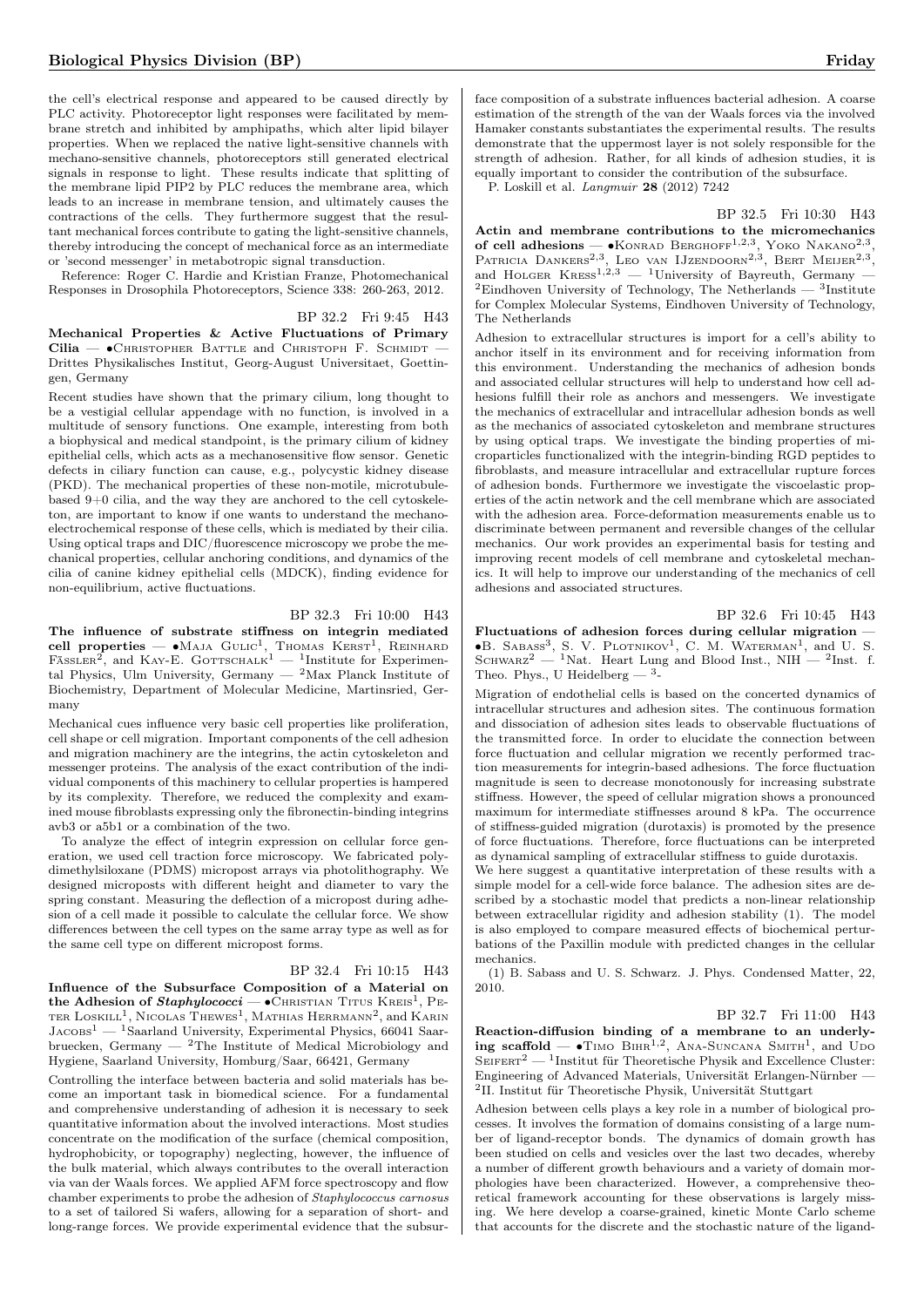receptor recognition, the diffusion of binders, and the membrane mediated, long-ranged interactions. Exploring this rich parameter space allowed us to recover all observed types of growth patterns, including the transition from the reaction to the diffusion limited dynamics, as well as the formation of radially growing or fractal patterns as well as ring-shaped domains. Last but not least, we are able to rationalize a number of those regimes by analytic arguments.

### 15 min break

### BP 32.8 Fri 11:30 H43 Microfluidic Shear Alters Network Dynamics in Living Cells — ∙Jens-Friedrich Nolting and Sarah Köster — Institute for X-Ray Physics, University of Göttingen, Germany

Intermediate filaments are a major component of the eukaryotic cytoskeleton along with microtubules and microfilaments. They play a key role in cell mechanics, providing cells with compliance to small deformations and reinforcing them when large stresses are applied. Here, we present a study of fluorescent keratin intermediate filament networks in living cells with respect to their behavior in the presence of external forces by exposing the cells to controlled microflow. The response of the keratin network to this shear stress is investigated in situ. We track the nodes in the keratin network to deduce the dynamic behavior of the network as a function of the external shear forces. The investigation of the time tracks as well as image-to-image cross-correlations show that the network fluctuations are reduced upon the application of flow leading to a more persistent network. We conclude that cytoskeletal cross-talk between the keratin and the actin network is involved in this response to shear stress.

BP 32.9 Fri 11:45 H43

Impact of Temperature on Cell Nuclei Integrity — ∙Enrico WARMT, TOBIAS KIESSLING, ROLAND STANGE, ANATOL FRITSCH, and JOSEF KÄS — Universität Leipzig, Germany

The deformation of cells in Optical Stretcher experiments is considered to be caused exclusively by the deformation of the cellular cytoskeleton. However, the visual appearance of certain cell types during the stretching process implicates events taking place in the cell organelles, especially the cell nucleus. To obtain a more detailed view into the cell we dyed the nucleus in different cell lines and stretched many cells to examine the behavior of the nucleus. At a certain laser power, we observe an abrupt restructuring of the nucleus of MCF-7 cells. This restructuring is irreversible and does not occur during a second stretch of the same cell. Interestingly, the intensity of the restructuring differs between cell lines in a highly reproducible way: While MCF-7 and HMEC show a significant restructuring, less or almost no restructuring is observed on MDA-MB-231, MDA-MB-436 and MCF-10A cells. By controlling the ambient temperature, we show that restructuring is triggered by a laser-induced increase in temperature during measurement and occurs at 45 to 55 <sup>∘</sup>C. It is known that the nuclear matrix as well as the nuclear lamina is thermolabile and some proteins denature in this temperature range, which potentially causes the observed nuclear restructuring and probably leads to cell death. The underlying physical processes and the origin of the variations among cell lines have to be clarified.

## BP 32.10 Fri 12:00 H43

Viscoelastic properties of differentiating blood stem cells evolve to suit their functions —  $\bullet$ ANDREW EKPENYONG<sup>1,3</sup>, GRAEME WHYTE<sup>1</sup>, KEVIN CHALUT<sup>1</sup>, STEFANO PAGLIARA<sup>1</sup>, CHII JOU CHAN<sup>1,3</sup>, STEPHAN PASCHKE<sup>2</sup>, ULRICH F. KEYSER<sup>1</sup>, and JOCHEN  $Guck<sup>1,3</sup>$  — <sup>1</sup>Cavendish Laboratory, Department of Physics, University of Cambridge, CB3 0HE, UK.  $-$  <sup>2</sup>Department of Surgery, University of Ulm, 89075 Ulm, Germany.  $-$ <sup>3</sup>Biotechnology Center, Technische Universität Dresden, 01307 Dresden, Germany

It has become clear that stem cells can alter their mechanical properties during differentiation. But understanding of the functional relevance of such alterations is incomplete. Here, we show that during the differentiation of human myeloid precursor cells into three different lineages, the cells modulate their viscoelastic properties to suit their fates and functions. Myeloid cells circulating in blood have to be advected through constrictions in blood vessels, engendering the need for compliance at short time-scales. Intriguingly, only the two circulating myeloid cell types have increased short time-scale compliance and flow better through microfluidic constrictions. Furthermore, all three differentiated cell types show a reduction in steady-state viscosity, enabling

them to migrate better through tissue-like pores, compared to undifferentiated cells. Moreover, we find similar fate-specific differences in compliance between primary human CD34+ stem cells and the differentiated cells. Our results indicate that the mechanical properties of cells define their function, can be used as a differentiation marker and could serve as target for new therapies.

BP 32.11 Fri 12:15 H43

Cell plasticity is tightly linked to elastic stresses in the cytoskeleton — ∙Richard Gerum, Navid Bonakdar, Michael Kuhn, Achim Schilling, Anna Lippert, Marina Spörrer, Astrid Mainka, and Ben Fabry — Biophysics, University of Erlangen-Nuremberg, Erlangen, Germany

Cells show pronounced non-linear visco-elastic and visco-plastic properties under large deformations and forces. We used a high-force magnetic tweezer setup to deliver unidirectional forces of up to 30nN to fibronectin-coated magnetic beads bound to cell surface adhesion receptors. To probe cells with bidirectional forces, the cell culture plate was placed on a rotational/translational stage such that the magnetic bead remained at a constant distance to the magnetic tweezer tip after a 180<sup>∘</sup> rotation. Bead displacements were measured during application of force steps (creep response) and after the force was removed (recovery response). With increasing force magnitude, the recovery became increasingly incomplete, indicating the emergence of plastic behavior. This plasticity was a constant fraction  $(20\%)$  of the total bead displacement, regardless of duration and magnitude of force application. The plastic behavior is attributable to a buildup of excess slack in the cytoskeletal fibers. The creep and the recovery response were fully characterized by a simple power-law vs. time, indicating that plastic energy dissipation during cell deformations is tightly linked to elastic stress dissipation.

BP 32.12 Fri 12:30 H43 The Power of a Flagellar Beat —  $\bullet$ AXEL HOCHSTETTER<sup>1</sup>, ERIC STELLAMANNS<sup>2</sup>, SRAVANTI UPPALURI<sup>2</sup>, NIKO HEDDERGOTT<sup>3</sup>, MARKUS<br>ENGSTLER<sup>3</sup>, and THOMAS PFOHL<sup>1,2</sup> — <sup>1</sup>Departement Chemie, Universität Basel, Basel, Switzerland — <sup>2</sup>Max-Planck-Institut für Dynamik und Selbstorganisation, Göttingen, Germany — <sup>3</sup>Biozentrum, Universität Würzburg, Würzburg, Germany

In the microscopic world, where inertia cannot be used for propulsion, most of our everyday strategies of self-propulsion do not work. One class of parasites that knows its way around, the flagellate Trypansoma, manage to navigate in blood, which flows a lot faster than the Trypanosomes' own propulsion velocity. There, the Trypanosomes are constantly attacked by their host's immune response. Yet, they survive and even penetrate the blood-brain-barrier, which actually should be too tight to enter. Although Trypanosomes are known for more than 100 years, their motility strategies are not completely elucidated yet. Using high-speed microscopy combined with optical tweezers in microfluidic devices and analyzing the recorded data, new light has been shed on the motility of these parasites. Our results show that Trypanosomes can be optically trapped and dragged through microfluidic devices without harming them. Once caught in an optical trap, they rotate in elaborate patterns. By analyzing the power-spectra for our high-speed image-series we have discovered two main rotation frequencies. Furthermore, we probe the impact of their chemical environment and of objects in close proximity, such as particles, red blood cells and other Trypanosomes, by analyzing their motility behaviour.

### BP 32.13 Fri 12:45 H43

Hydrodynamic simulations of platelets in blood flow — ∙Kathrin Müller, Dmitry A. Fedosov, and Gerhard Gompper — Institute of Complex Systems , Forschungszentrum Jülich, 52425 Jülich, Germany

The bleeding through an injured vessel wall can be stopped by blocking the opening with a plug primarily formed by platelets. For an immediate response to the injury, the platelets must be located close to the vessel wall. A decrease of the volume fraction of red blood cells (hematocrit) leads to a reduced concentration of platelets near the wall. This can result in a considerable increase of the bleeding times [1]. Numerical simulations of blood flow help us better understand this complex process.

Blood flow simulations are performed in idealized geometries using the Dissipative Particle Dynamics method [2], a mesoscale hydrodynamic simulation technique. The blood is modelled as a fluid with suspended red blood cells and platelets, which are constructed using viscoelastic spring networks [3]. In order to identify the conditions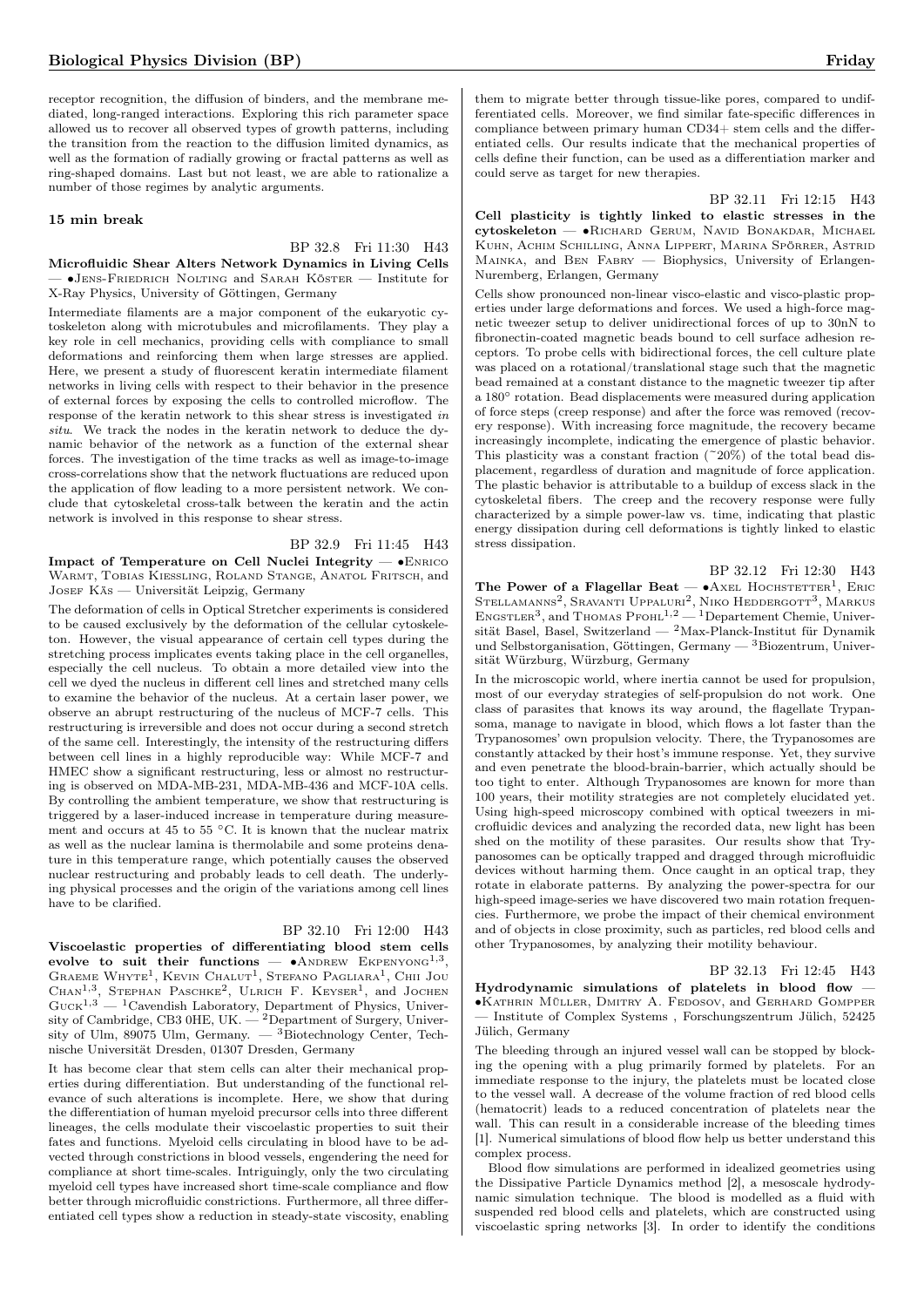for an efficient migration of platelets towards the wall (margination), their distribution in flow is monitored with respect to hematocrit, shear rate, their shape and deformability. Furthermore, possible mechanisms which are responsible for the platelet margination will be discussed.

# BP 33: Statistical Physics in Biological Systems IV (joint with DY)

Time: Friday 9:30–12:45 Location: H44

BP 33.1 Fri 9:30 H44 Range expansions in heterogeneous environments ∙Wolfram Möbius<sup>1</sup> , Andrew W. Murray<sup>2</sup> , and David R.  $N_{\text{ELSON}}^1$  — <sup>1</sup>Department of Physics and FAS Center for Systems Biology, Harvard University, Cambridge, MA, USA — <sup>2</sup>FAS Center for Systems Biology and Department of Molecular and Cellular Biology, Harvard University, Cambridge, MA, USA

How species invade new territories and how these range expansions influence a population's genetic diversity are important questions in the field of population genetics. While the majority of work addressing these questions focuses on well-mixed environments, populations on a set of islands, or spatially uniform environments, much less is known about the consequences of an expanding population encountering obstacles such as lakes or mountain ranges.

We employ both experimental and theoretical methods to better understand range expansions in such types of environments. In particular, we established a system of bacteriophage T7 and E. coli as a bench-scale model system: The bacteriophage population spreads on a lawn of susceptible bacteria while a region of resistant bacteria poses an obstacle to the population wave and determines its shape. We use reaction-diffusion modeling and a phenomenological description to complement the experimental results. In addition, stochastic modeling allows us to study the fate of individual alleles in the course of the range expansion.

### BP 33.2 Fri 9:45 H44

Chemical Warfare and Survival Strategies in Bacterial Range  $\text{Expansions} - \text{Gappale}$  Poxleitner<sup>1</sup>, • Markus Felix Weber<sup>2</sup>, ELKE  $\text{H}_2$  Hebisch<sup>1</sup>, Erwin Frey<sup>2</sup>, and Madeleine Leisner<sup>1</sup> — <sup>1</sup> Center for NanoScience, Faculty of Physics, Ludwig-Maximilians-Universität München, Geschwister-Scholl-Platz 1, D-80539 Munich, Germany. — <sup>2</sup>Arnold-Sommerfeld Center for Theoretical Physics and Center for NanoScience, Faculty of Physics, Ludwig-Maximilians-Universität München, Theresienstraße 37, D-80333 Munich, Germany.

Bacterial communities represent complex and dynamic ecological systems. Different environmental conditions as well as bacterial interactions determine the establishment and sustainability of bacterial diversity. We study the competition of three Escherichia coli strains during range expansions on agar plates. In this bacterial model system, a colicin E2 producing strain C competes with a colicin resistant strain R and with a colicin sensitive strain S for new territory. Genetic engineering allows us to tune the growth rates of the strains and to study distinct ecological scenarios. These scenarios may lead to either single-strain dominance, pairwise coexistence, or to the coexistence of all three strains. In order to elucidate the survival mechanisms of the individual strains, we developed a stochastic agent-based model to capture the ecological scenarios in silico. In a combined theoretical and experimental approach we are able to show that the level of biodiversity depends crucially on the composition of the inoculum, on the relative growth rates of the three strains, and on the effective reach of colicin toxicity.

### BP 33.3 Fri 10:00 H44

Efficacy of ribosome-targeting antibiotics determined by a  $non-linear$  molecular race — •PHILIP GREULICH<sup>1,2</sup>, MARTIN R. EVANS<sup>2</sup>, and ROSALIND J.  $ALLEN^2 - {}^{1}Cavendish Laboratory, Uni$ versity of Cambridge —  ${}^{2}$ School of Physics and Astronomy, University of Edinburgh

Many antibiotics in current clinical use target bacterial ribosomes. We present a dynamical model for the response of a cell to a ribosometargeting antibiotic. In this model, the efficacy of the antibiotic is determined by a non-linear "molecular race" between binding of the antibiotic to ribosomes and net production of new ribosomes. The model points to a non-trivial growth-rate dependence of the minimum inhibitory concentration (MIC) and predicts a discontinuous transition

at the MIC when the antibiotic concentration is varied: the growth rate abruptly drops to zero at this point. Furthermore, the efficacy of an antibiotic treatment depends on both its intensity and duration, and we can determine the relation to critical pharmacokinetic/-dynamic parameters for cell killing.

BP 33.4 Fri 10:15 H44

Information-theoretic vs. thermodynamic entropy production in autonomous sensory networks —  $•$ ANDRE CARDOSO BARATO and UDO SEIFERT — Universität Stuttgart, II. Institut für Theoretische Physik, Pfaffenwaldring 57 / III, D-70550, Stuttgart, Deutschland

Acquiring and processing information about the instantaneous state of the environment is a prerequisite for survival for any living system. Sensory and signal transducting networks have evolved to achieve this task under a variety of external conditions as, e.g., the work on bacteria like Escherichia coli has demonstrated so beautifully [1,2].

We determine the rate with which sensory networks acquire information about the changing external conditions. Comparing this rate with the thermodynamic entropy production that quantifies the cost of maintaining the network, we show that there is no universal bound restricting the rate of obtaining information to be less than this thermodynamic cost. These results obtained within a general bipartite model consisting of a stochastically changing environment that affects the instantaneous transition rates within the system are illustrated with a simple four-states model motivated by cellular sensing. On the technical level, we require and justify a new conjecture on the mutual information rate involving a non-Markovian process.

[1] H. C. Berg and M. Purcell, Biophys. J. 20, 193 (1977).

[2] G. Lan, P. Sartori, S. Neumann, V. Sourjik, and Y. Tu, Nature Phys. 8, 422 (2012).

BP 33.5 Fri 10:30 H44

Optimality principles for bacterial quorum sensing — ∙Bastian Drees and Ilka Bischofs — BioQuant, Center for Quantitative Analysis of Molecular and Cellular Biosystems at Heidelberg University, Heidelberg

Bacterial signaling networks have to meet the challenge of gathering information from noisy biochemical signals. We introduce a theoretical framework to quantify the accuracy of a signaling process in the presence of noise by defining the resolving power  $R$ , the minimal difference between two inputs that is required to separate two outputs. We show that many natural quorum sensing systems - which regulate cell density dependent behavior in bacteria - tend to optimize  $R$  at their switching points. We furthermore study how differences in the physical network design affect  $R$  as a function of input strength. We find different network architectures to optimize  $R$  in different input regimes, which could explain the diversity of quorum sensing architectures that is observed in nature. Together our results suggest the existence of a physics-driven optimal design principle for quorum sensing networks, which could be exploited to facilitate rational design choices in synthetic biology applications.

BP 33.6 Fri 10:45 H44

In vivo facilitated diffusion model —  $\bullet$ Maximilian Bauer<sup>1,2</sup> and RALF  $METZLER^{1,3}$  — <sup>1</sup>Institute for Physics and Astronomy, Potsdam University, Germany — <sup>2</sup>Physics Department, Technical University of Munich, Germany — <sup>3</sup>Physics Department, Tampere University of Technology, Finland

In vitro transcription factors (TFs) alternate between threedimensional bulk diffusion and sliding along DNA in order to quickly find their target on DNA. Recent experiments showed that also in the crowded interior of living cells TFs employ this facilitated diffusion mechanism. For a theoretical description of the situation in vivo we use a simple model of the bacterial genome embedded in an experimentally identified subvolume of the cell. Explicitly taking into account

[1] Reininger, Haemophilia 14 (Suppl. 5), (2008)

References

[2] Hoogerbrugge and Koelman, Europhys. Lett. 19, (1992)

[3] Fedosov, Caswell, and Karniadakis, Biophys. J. 98, (2010)